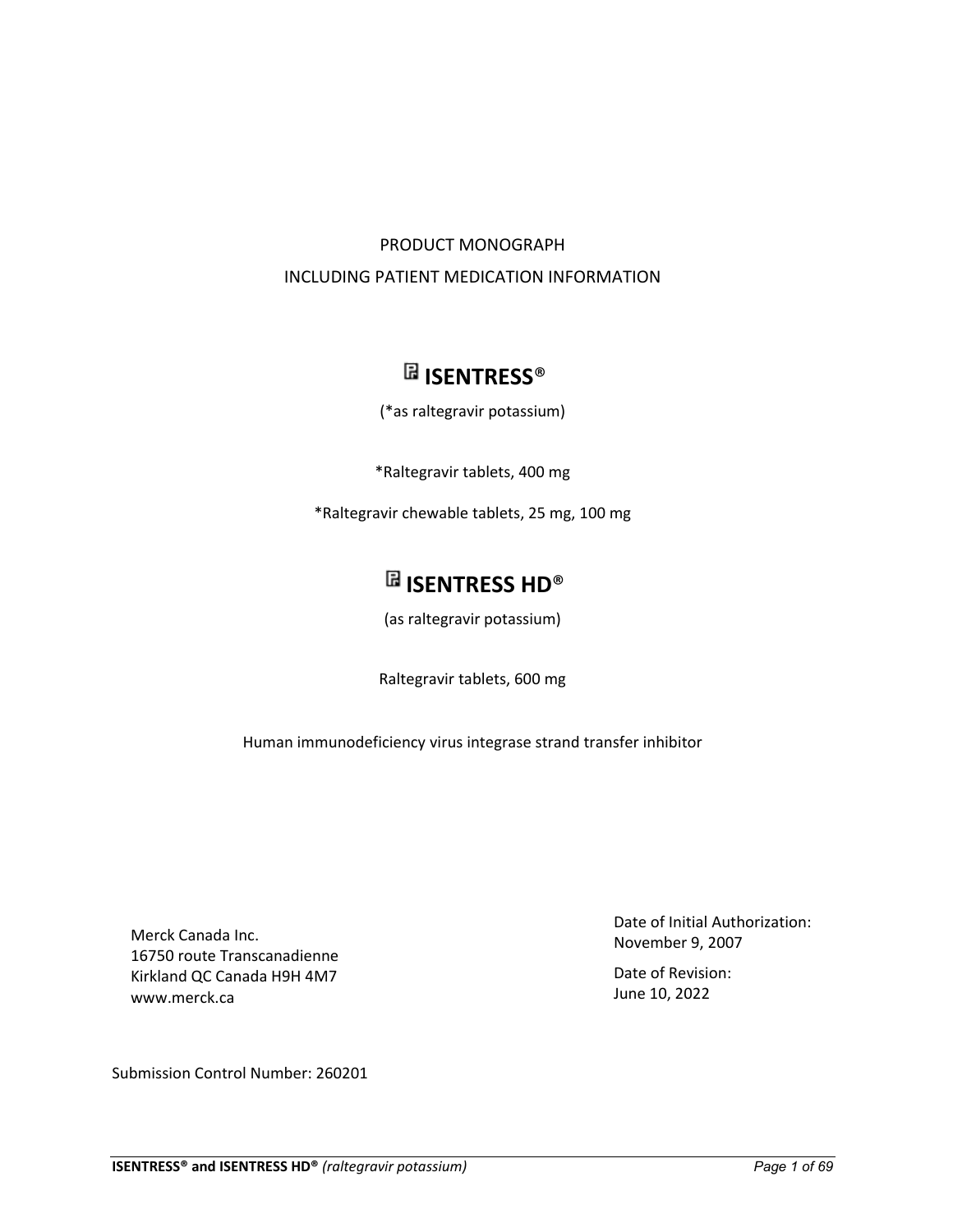## <span id="page-1-0"></span>**RECENT MAJOR LABEL CHANGES**

<span id="page-1-1"></span>

|                | <b>7 WARNINGS AND PRECAUTIONS</b><br><b>7.1 Special Populations</b>                          | 05/2022 |
|----------------|----------------------------------------------------------------------------------------------|---------|
|                | <b>TABLE OF CONTENTS</b>                                                                     |         |
|                | Sections or subsections that are not applicable at the time of authorization are not listed. |         |
|                |                                                                                              |         |
|                |                                                                                              |         |
|                |                                                                                              |         |
| 1              |                                                                                              |         |
|                |                                                                                              |         |
|                |                                                                                              |         |
| $\overline{2}$ |                                                                                              |         |
| 4              |                                                                                              |         |
|                |                                                                                              |         |
|                |                                                                                              |         |
|                |                                                                                              |         |
|                |                                                                                              |         |
|                |                                                                                              |         |
| 5              |                                                                                              |         |
| 6              |                                                                                              |         |
| 7              |                                                                                              |         |
|                |                                                                                              |         |
|                |                                                                                              |         |
|                | 7.1.2                                                                                        |         |
|                | 7.1.3                                                                                        |         |
|                | 7.1.4                                                                                        |         |
| 8              |                                                                                              |         |
|                |                                                                                              |         |
|                |                                                                                              |         |
|                | 8.2.1                                                                                        |         |
|                |                                                                                              |         |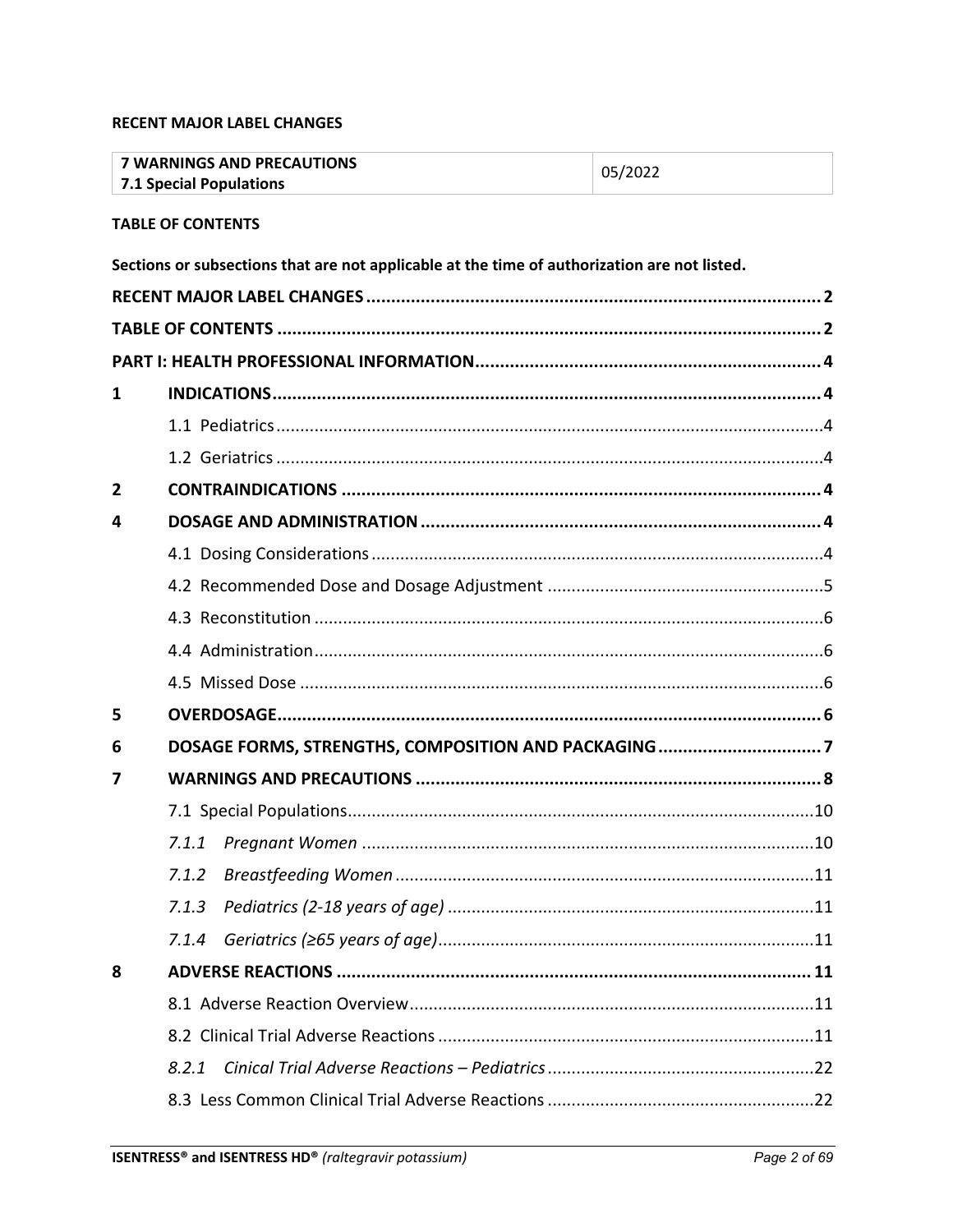|    | 8.4 Abnormal Laboratory Findings: Hematologic, Clinical Chemistry and Other |
|----|-----------------------------------------------------------------------------|
|    |                                                                             |
| 9  |                                                                             |
|    |                                                                             |
|    |                                                                             |
|    |                                                                             |
|    |                                                                             |
|    |                                                                             |
|    |                                                                             |
| 10 |                                                                             |
|    |                                                                             |
|    |                                                                             |
|    |                                                                             |
| 11 |                                                                             |
| 12 |                                                                             |
|    |                                                                             |
| 13 |                                                                             |
| 14 |                                                                             |
|    | 14.1                                                                        |
| 15 |                                                                             |
| 16 |                                                                             |
|    |                                                                             |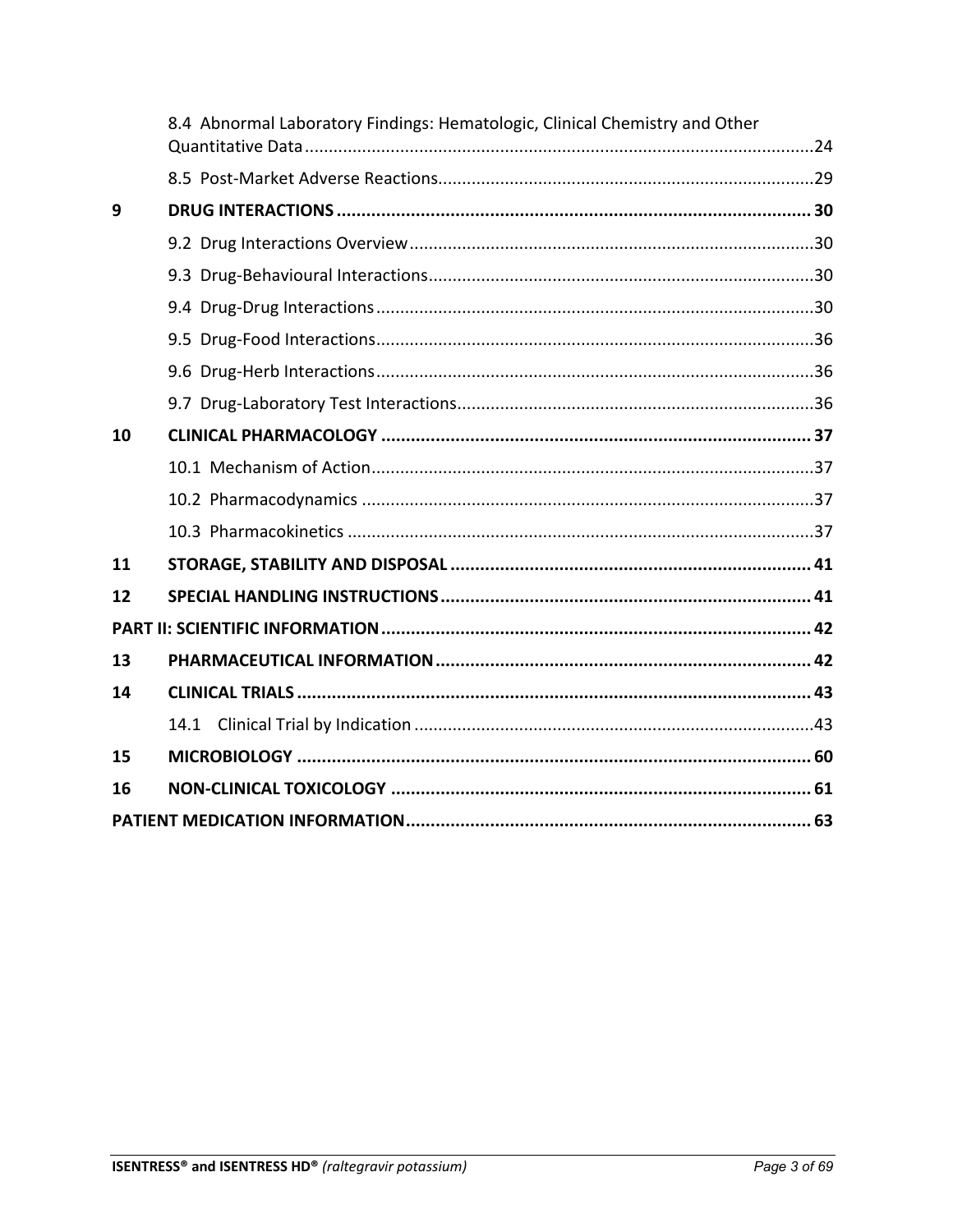## <span id="page-3-0"></span>**PART I: HEALTH PROFESSIONAL INFORMATION**

## <span id="page-3-1"></span>**1 INDICATIONS**

## **Adults**

ISENTRESS® and ISENTRESSHD® (raltegravir) are indicated in combination with other antiretroviral agents for the treatment of human immunodeficiency virus (HIV-1) infection in adult patients.

## <span id="page-3-2"></span>**1.1 Pediatrics**

## **Pediatrics (2 - 18 years of age and weighing at least 7kg)**:

ISENTRESS® is indicated in combination with other antiretroviral agents for the treatment of HIV-1 infection in children and adolescents 2 years of age and older with body weight at least 7 kg.

ISENTRESS® has not been authorized for pediatric patients less than 2 years of age or weighing less than 7 kg.

ISENTRESS HD® is indicated in combination with other antiretroviral agents for the treatment of HIV-1 infection in pediatric patients weighing at least 40 kg.

ISENTRESS® HD has not been authorized for pediatric patients weighing less than 40 kg.

(see 7.1 WARNINGS AND PRECAUTIONS, Special Populations, Pediatrics and 4 DOSAGE AND ADMINISTRATION).

## <span id="page-3-3"></span>**1.2 Geriatrics**

## **Geriatrics (**≥ **65 years of age)**:

Clinical studies of ISENTRESS® did not include sufficient numbers of patients aged 65 and over to determine whether they respond differently from younger patients. In general, dose selection for an elderly patient should be cautious, reflecting the greater frequency of decreased hepatic, renal, or cardiac function, and of concomitant disease or other drug therapy.

## <span id="page-3-4"></span>**2 CONTRAINDICATIONS**

• ISENTRESS<sup>®</sup> is contraindicated in patients who are hypersensitive to any component of this medicine. For a complete listing of components, see section 6 DOSAGE FORMS, COMPOSITION AND PACKAGING of the product monograph.

## <span id="page-3-5"></span>**4 DOSAGE AND ADMINISTRATION**

## <span id="page-3-6"></span>**4.1 Dosing Considerations**

ISENTRESSHD® is available in the following dose strength:

• 600 mg film-coated tablet for once daily use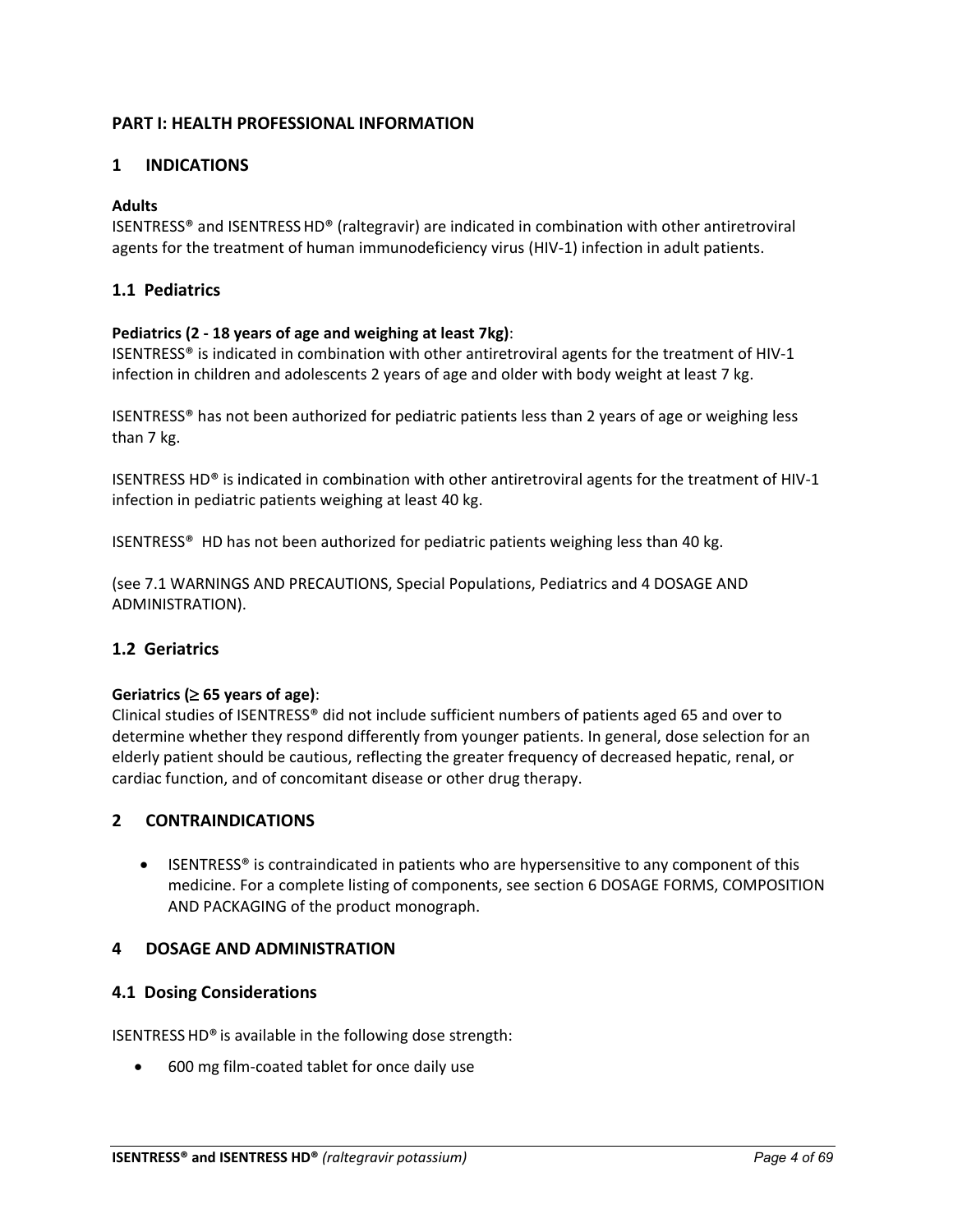ISENTRESS® is available in the following dose strengths:

- 400 mg film-coated tablet for twice daily use
- chewable tablet in 100 mg (scored) and 25 mg strengths for twice daily use

Because the formulations have different pharmacokinetic profiles, do not substitute the 400 mg tablet for the 600 mg tablet to create a 1200 mg once daily dose and do not substitute the chewable tablet for the 400 mg or 600 mg tablet (see 10.3 CLINICAL PHARMACOLOGY, Pharmacokinetics).

During coadministration of ISENTRESS® 400 mg tablets with rifampin, the recommended dosage of ISENTRESS® is 800 mg twice daily in adults. There are no data to guide coadministration of ISENTRESS® with rifampin in patients below 18 years of age (see 9 DRUG INTERACTIONS).

## <span id="page-4-0"></span>**4.2 Recommended Dose and Dosage Adjustment**

The maximum dose of the chewable tablet is 300 mg twice daily.

For the treatment of patients with HIV-1 infection the dosage of ISENTRESS® or ISENTRESS HD® is as follows:

#### **ISENTRESS® Twice Daily Dosing:**

**Adults and adolescents at least 12 years of age:** One 400 mg tablet twice daily, orally

**Children 2 to less than 12 years of age:** Chewable tablets: weight based to maximum dose 300 mg, twice daily, as specified in Table 1.

## **Table 1 – Recommended Dose for ISENTRESS®\* Chewable Tablets for Pediatric Patients 2 to less than 12 Years of Age, weighing from 7 kg**

| <b>Body Weight</b><br>(kg) | <b>Dose</b>        | Number of Chewable Tablets per dose     |
|----------------------------|--------------------|-----------------------------------------|
|                            |                    | $0.5 \times 100$ mg <sup>t</sup> or     |
| 7 to <10                   | 50 mg twice daily  | 2 X 25 mg                               |
|                            |                    | $3x25$ mg or                            |
| 10 to $<$ 14               | 75 mg twice daily  | $0.5$ X 100 mg <sup>†</sup> + 1 X 25 mg |
| 14 to <20                  | 100 mg twice daily | $1 \times 100$ mg                       |
|                            |                    | $1.5 \times 100$ mg <sup>+</sup> or     |
| 20 to $<$ 28               | 150 mg twice daily | 1 X 100 mg + 2 X 25 mg                  |
| 28 to <40                  | 200 mg twice daily | $2 \times 100$ mg                       |
| At least 40                | 300 mg twice daily | $3 \times 100$ mg                       |

\* The weight based dosing recommendation for the chewable tablet is based on approximately 6 mg/kg/dose twice daily.

† The 100 mg chewable tablet can be divided into equal halves

## **ISENTRESS HD® Once Daily Dosing:**

**Adults and adolescents with body weight of at least 40 kg, who are either treatment-naïve or virologically suppressed on an initial regimen of ISENTRESS® 400 mg twice daily:**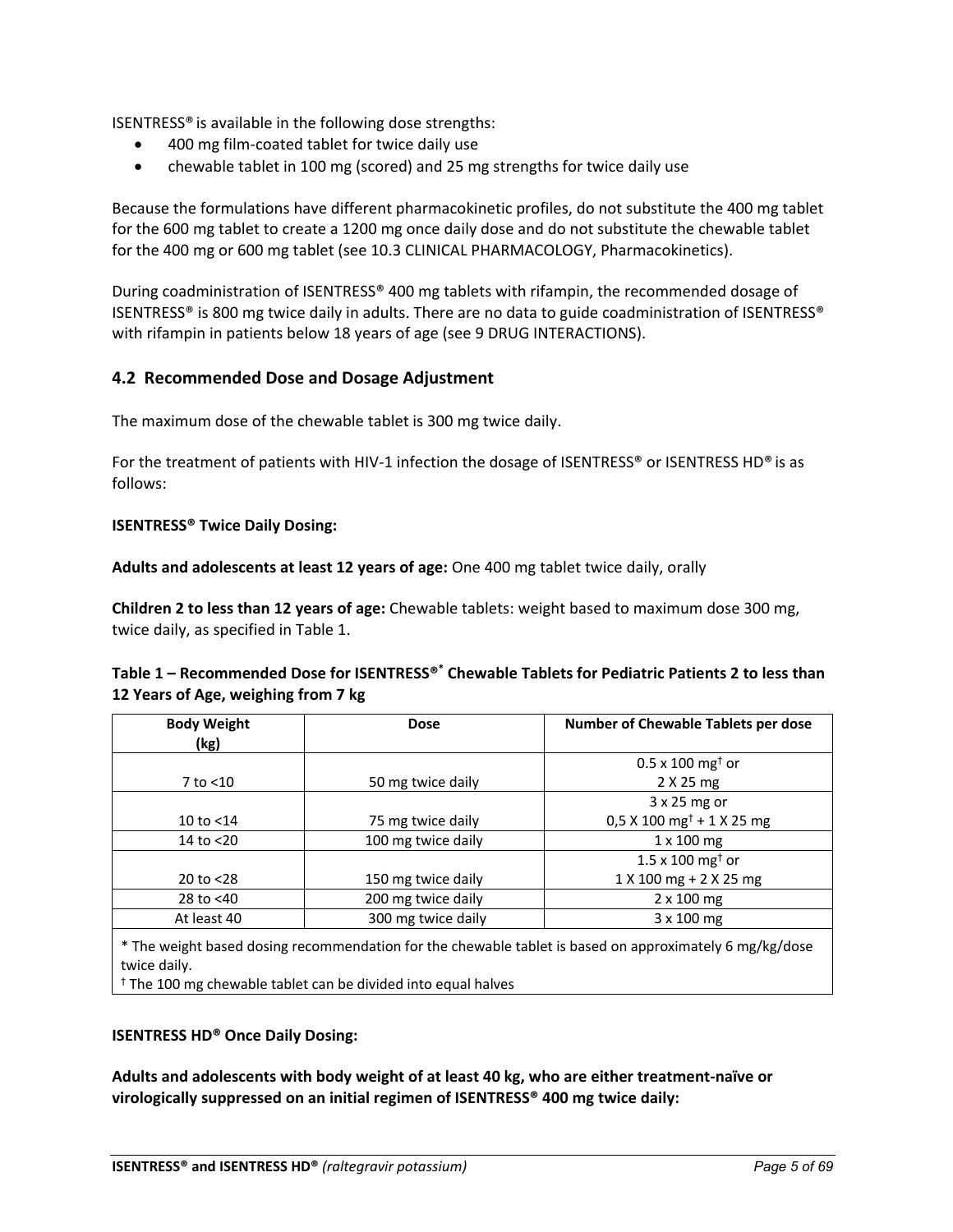Two 600 mg tablets once daily, orally

Do not substitute the 400 mg tablet for the 600 mg tablet to create a 1200 mg once daily dose.

## **Hepatic/biliary/Pancreatic**

There were no clinically important pharmacokinetic differences between patients with moderate hepatic insufficiency and healthy subjects. No dosage adjustment is necessary for patients with mild to moderate hepatic insufficiency. The effect of severe hepatic insufficiency on the pharmacokinetics of raltegravir has not been studied.

## **Renal**

There were no clinically important pharmacokinetic differences between patients with severe renal insufficiency and healthy subjects. No dosage adjustment is necessary.

#### <span id="page-5-0"></span>**4.3 Reconstitution**

Not applicable.

## <span id="page-5-1"></span>**4.4 Administration**

ISENTRESS® is to be given in a combination regimen with other antiretroviral agents. ISENTRESS® can be administered with or without food.

#### <span id="page-5-2"></span>**4.5 Missed Dose**

If a dose of ISENTRESS® is missed, the dose should be taken as soon as possible. However, if it is almost time for the next dose of ISENTRESS®, the missed dose should be skipped in order to return to the regular dosing schedule.

## <span id="page-5-3"></span>**5 OVERDOSAGE**

Activated charcoal may be administered to aid in the removal of unabsorbed drug. The extent to which ISENTRESS® may be dialyzable is unknown.

No specific information is available on the treatment of overdosage with ISENTRESS®. Multiple doses as high as 1800 mg (3 x 600 mg) q.d. for 28 days and 800 mg b.i.d. were studied in Phase I without evidence of toxicity. Occasional doses of 2400 mg per day were taken in Phase III studies without evidence of toxicity. Based upon available data, raltegravir appears to be well tolerated at doses up to 800 mg b.i.d. and when administered with drugs that increase exposure by 50–70% (such as tenofovir and atazanavir).

For management of a suspected drug overdose, contact your regional poison control centre immediately.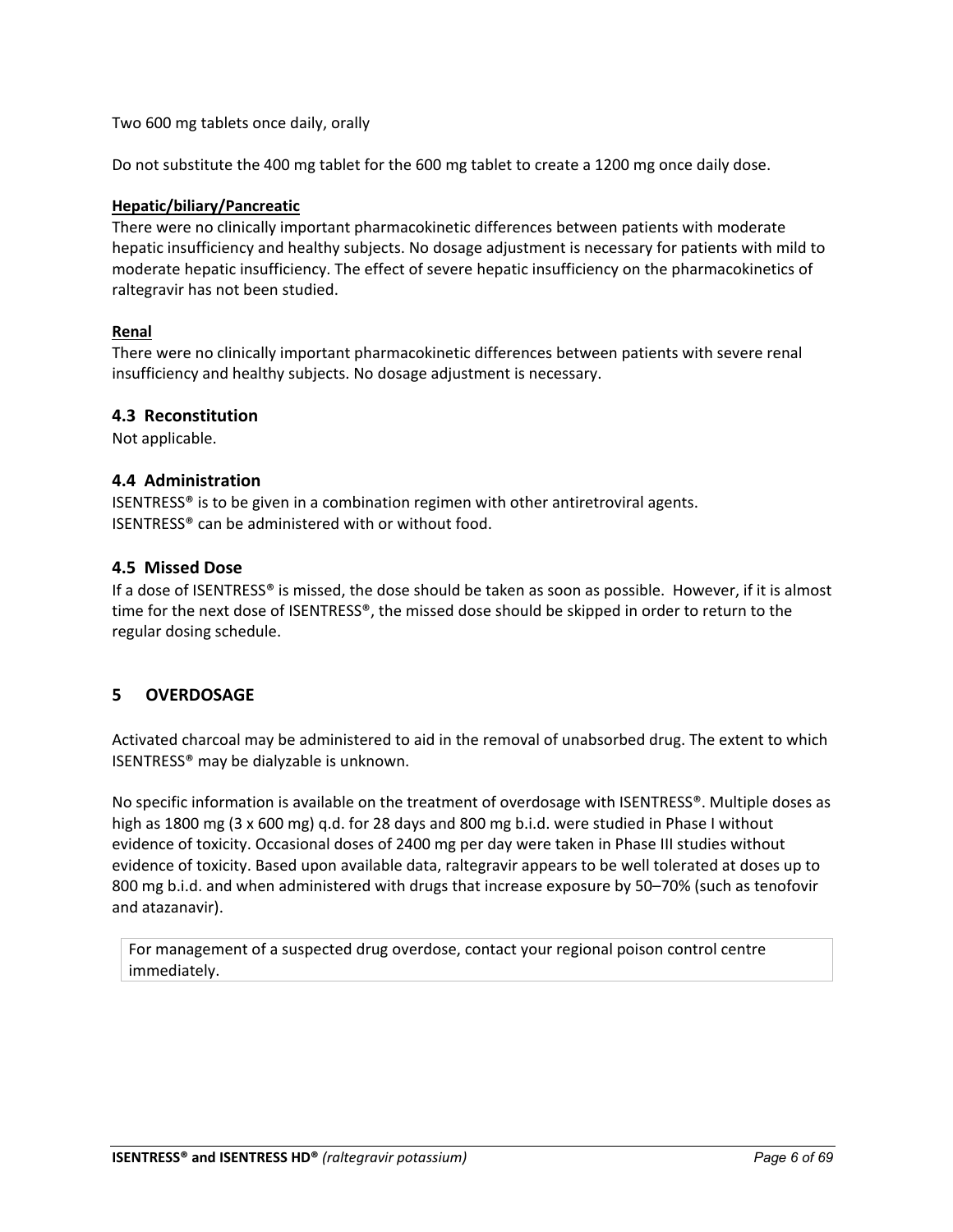## <span id="page-6-0"></span>**6 DOSAGE FORMS, STRENGTHS, COMPOSITION AND PACKAGING**

|  |  |  | Table 2 - Dosage Forms, Strengths, Composition and Packaging |
|--|--|--|--------------------------------------------------------------|
|--|--|--|--------------------------------------------------------------|

| <b>Route of</b><br>Administration | Dosage Form / Strength / Composition                                                                                                                     | <b>Non-medicinal Ingredients</b>                                                                                                                                                                                                                                                                                                                                                                                                                                |  |  |  |
|-----------------------------------|----------------------------------------------------------------------------------------------------------------------------------------------------------|-----------------------------------------------------------------------------------------------------------------------------------------------------------------------------------------------------------------------------------------------------------------------------------------------------------------------------------------------------------------------------------------------------------------------------------------------------------------|--|--|--|
|                                   | Film coated tablets 400 mg and 600 mg raltegravir (as raltegravir potassium)                                                                             |                                                                                                                                                                                                                                                                                                                                                                                                                                                                 |  |  |  |
|                                   | ISENTRESS® 400 mg film-coated tablets<br>contains 434.4 mg of raltegravir (as<br>potassium salt), equivalent to 400 mg of<br>raltegravir free phenol.    | calcium phosphate dibasic<br>anhydrous, hypromellose 2208,<br>lactose monohydrate,<br>magnesium stearate,<br>microcrystalline cellulose,<br>poloxamer 407 (contains 0.01%<br>butylated hydroxytoluene as<br>antioxidant), sodium stearyl<br>fumarate. In addition, the film<br>coating contains the following<br>inactive ingredients: black iron<br>oxide and red iron oxide,<br>polyethylene glycol 3350,<br>polyvinyl alcohol, talc and<br>titanium dioxide. |  |  |  |
| Oral                              | ISENTRESS HD® 600 mg film-coated<br>tablets contains 651.6 mg of raltegravir<br>(as potassium salt), equivalent to 600<br>mg of raltegravir free phenol. | croscarmellose sodium,<br>hypromellose 2910, magnesium<br>stearate, microcrystalline<br>cellulose. In addition, the film<br>coating contains the following<br>inactive ingredients: black iron<br>oxide, carnauba wax,<br>hypromellose 2910, iron oxide<br>yellow, lactose monohydrate,<br>titanium dioxide, and triacetin.                                                                                                                                     |  |  |  |
|                                   | Chewable tablets 25 mg and 100 mg raltegravir (as raltegravir potassium)                                                                                 |                                                                                                                                                                                                                                                                                                                                                                                                                                                                 |  |  |  |
|                                   | ISENTRESS® 25 mg chewable tablets<br>contains 27.16 mg of raltegravir (as<br>potassium salt), equivalent to 25 mg of<br>raltegravir free phenol.         | ammonium hydroxide,<br>crospovidone, ethanol (trace),<br>ethylcellulose 20 cP, fructose,<br>hydroxypropyl cellulose,                                                                                                                                                                                                                                                                                                                                            |  |  |  |
|                                   | ISENTRESS® 100 mg chewable tablets<br>contains 108.6 mg of raltegravir (as<br>potassium salt), equivalent to 100 mg of<br>raltegravir free phenol.       | hypromellose 2910/6cP,<br>macrogol/PEG 400, magnesium<br>stearate, mannitol, medium chain<br>triglycerides, monoammonium<br>glycyrrhizinate, natural and<br>artificial flavors (orange, banana,                                                                                                                                                                                                                                                                 |  |  |  |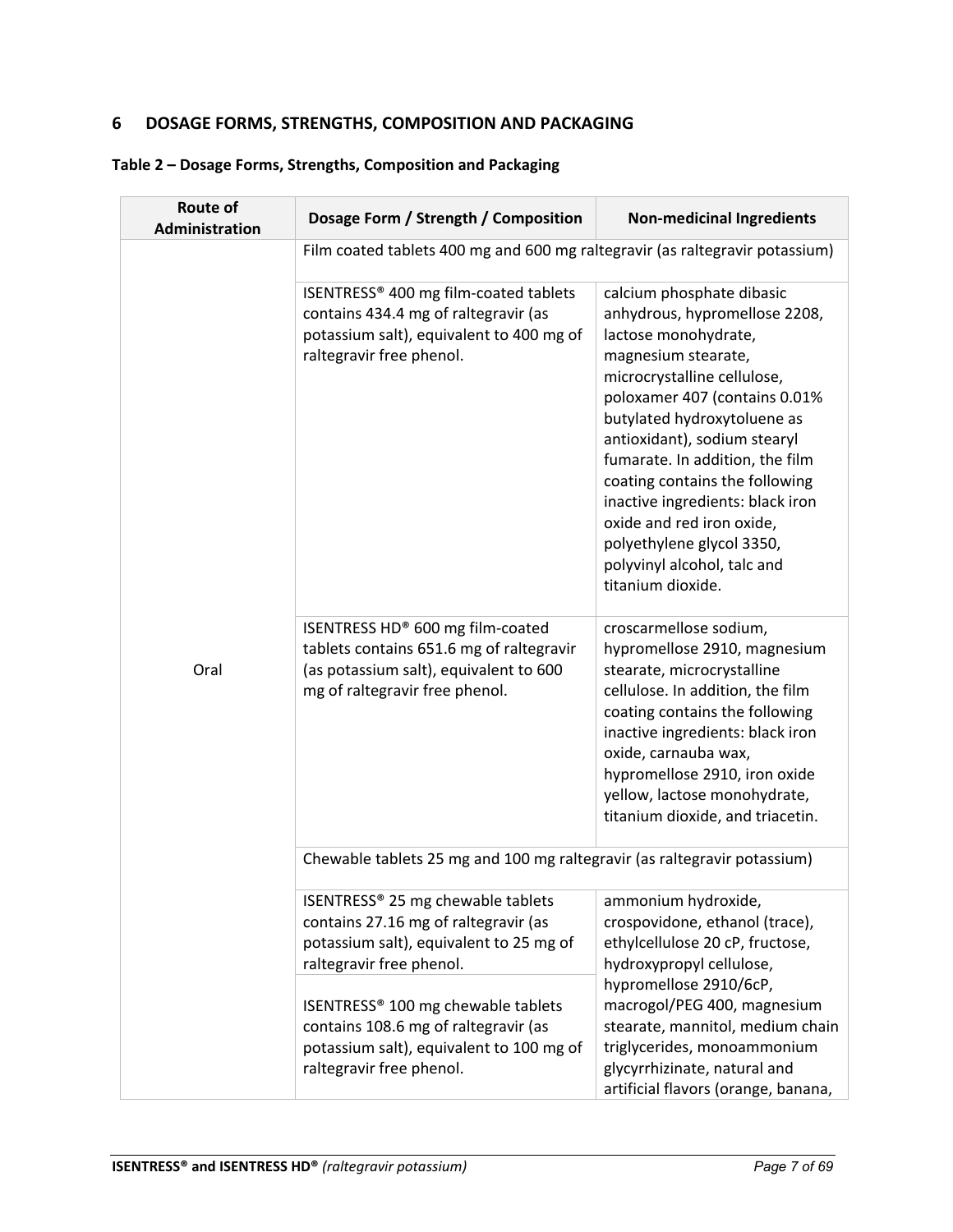| and masking), oleic acid,<br>phenylalanine (as part of the<br>artificial sweetener, aspartame),<br>saccharin sodium, sodium citrate<br>dihydrate, sodium stearyl<br>fumarate, sorbitol, soy lecithin,<br>sucralose and yellow iron oxide. |
|-------------------------------------------------------------------------------------------------------------------------------------------------------------------------------------------------------------------------------------------|
| ISENTRESS <sup>®</sup> 100 mg also contain<br>red iron oxide.                                                                                                                                                                             |

ISENTRESS HD® film-coated 600-mg tablets are yellow, oval-shaped tablets debossed with corporate logo and "242" on one side. The tablets are packaged in white, HDPE bottles and enclosed with a child resistant closure. Each bottle contains 60 tablets and silica gel desiccant.

ISENTRESS® film-coated 400-mg tablets are pink, oval-shaped, with 227 on one side. They are supplied as unit-of-use bottles of 60.

ISENTRESS® chewable tablets 100-mg are pale orange, oval shaped scored tablet, debossed with the corporate logo on one side of the score and 477 on the other, and scored on the other side of the tablet. They are supplied in unit-of-use bottles of 60.

ISENTRESS® chewable tablets 25-mg are pale yellow, round, flat faced, beveled edge tablet debossed with the corporate logo on one side and 473 on the other side of the tablet. They are supplied in unitof-use bottles of 60.

## <span id="page-7-0"></span>**7 WARNINGS AND PRECAUTIONS**

## **General**

Do not substitute ISENTRESS® chewable tablets or ISENTRESS® 400 mg film-coated tablets for ISENTRESS HD® 600 mg film-coated tablets.

## **Severe Skin and Hypersensitivity Reactions:**

Severe, potentially life-threatening, and fatal skin reactions have been reported. These include cases of Stevens-Johnson syndrome and toxic epidermal necrolysis. Hypersensitivity reactions have also been reported and were characterized by rash, constitutional findings, and sometimes, organ dysfunction, including hepatic failure. Discontinue ISENTRESS® and other suspect agents immediately if signs or symptoms of severe skin reactions or hypersensitivity reactions develop (including, but not limited to, severe rash or rash accompanied by fever, general malaise, fatigue, muscle or joint aches, blisters, oral lesions, conjunctivitis, facial edema, hepatitis, eosinophilia, angioedema). Clinical status including liver aminotransferases should be monitored and appropriate therapy initiated. Delay in stopping ISENTRESS® treatment or other suspect agents after the onset of severe rash may result in a lifethreatening reaction.

**Drug Interactions** Antacids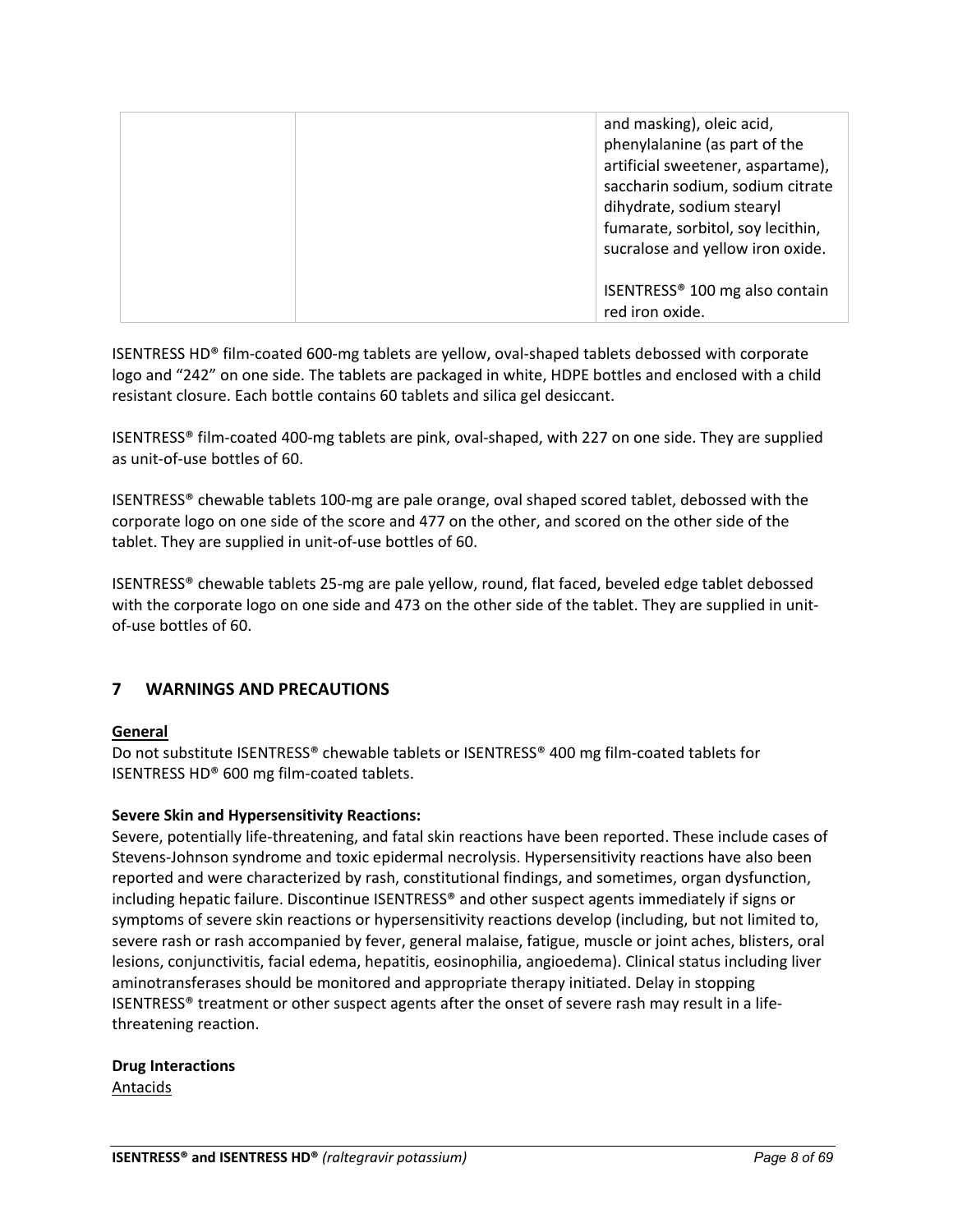It is not recommended to administer antacids (containing aluminum and/or magnesium) with ISENTRESS® 400 mg twice daily (see 9.4 DRUG INTERACTIONS, Drug-Drug Interactions, Effect of Other Agents on the Pharmacokinetics of Raltegravir).

Coadministration of ISENTRESS® 1200 mg (2 x 600 mg) once daily with calcium carbonate and aluminum/magnesium containing antacids resulted in reduced raltegravir plasma levels therefore coadministration is not recommended.

## Atazanavir

Coadministration of ISENTRESS® 1200 mg (2 x 600 mg) once daily with atazanavir resulted in increased raltegravir plasma levels therefore coadministration is not recommended (see 9 DRUG INTERACTIONS).

## Tipranavir/ritonavir

Coadministration of ISENTRESS® 1200 mg (2 x 600 mg) once daily with tipranavir/ritonavir could result in decreased raltegravir trough plasma levels therefore coadministration is not recommended (see 9 DRUG INTERACTIONS).

## Strong inducers of drug metabolizing enzymes

Caution should be used when coadministering ISENTRESS® 400 mg twice daily with strong inducers of uridine diphosphate glucuronosyltransferase (UGT) 1A1 (e.g., rifampin) due to reduced plasma concentrations of raltegravir (see 9 DRUG INTERACTIONS).

Strong inducers of drug metabolizing enzymes (e.g., rifampin) have not been studied with ISENTRESS® 1200 mg (2 x 600 mg) once daily but could result in decreased raltegravir trough plasma level therefore coadministration with ISENTRESS® 1200 mg (2 x 600 mg) once daily is not recommended (see 9 DRUG INTERACTIONS).

## **Endrocrine and Metabolism**

## **Phenylketonurics**

ISENTRESS® Chewable Tablets contain phenylalanine, a component of aspartame. Phenylalanine can be harmful to patients with phenylketonuria.

## **Immune**

## **Immune Reconstitution Inflammatory Syndrome**

During the initial phase of treatment, patients responding to antiretroviral therapy may develop an inflammatory response to indolent or residual opportunistic infections (such as *Mycobacterium avium*  complex, cytomegalovirus, *Pneumocystis jirovecii* pneumonia, and tuberculosis, or reactivation of varicella zoster virus), which may necessitate further evaluation and treatment.

Autoimmune disorders (such as Graves' disease, polymyositis and Guillain-Barre syndrome) have also been reported to occur in the setting of immune reconstitution, however the time to onset is more variable, and can occur many months after initiation of treatment.

## **Musculoskeletal**

Grade 2–4 creatine kinase laboratory abnormalities were observed in patients treated with raltegravir (see 8 ADVERSE REACTIONS). Cases of myopathy and rhabdomyolysis have been reported with raltegravir. A relationship to raltegravir is not clear in a majority of these cases; however there have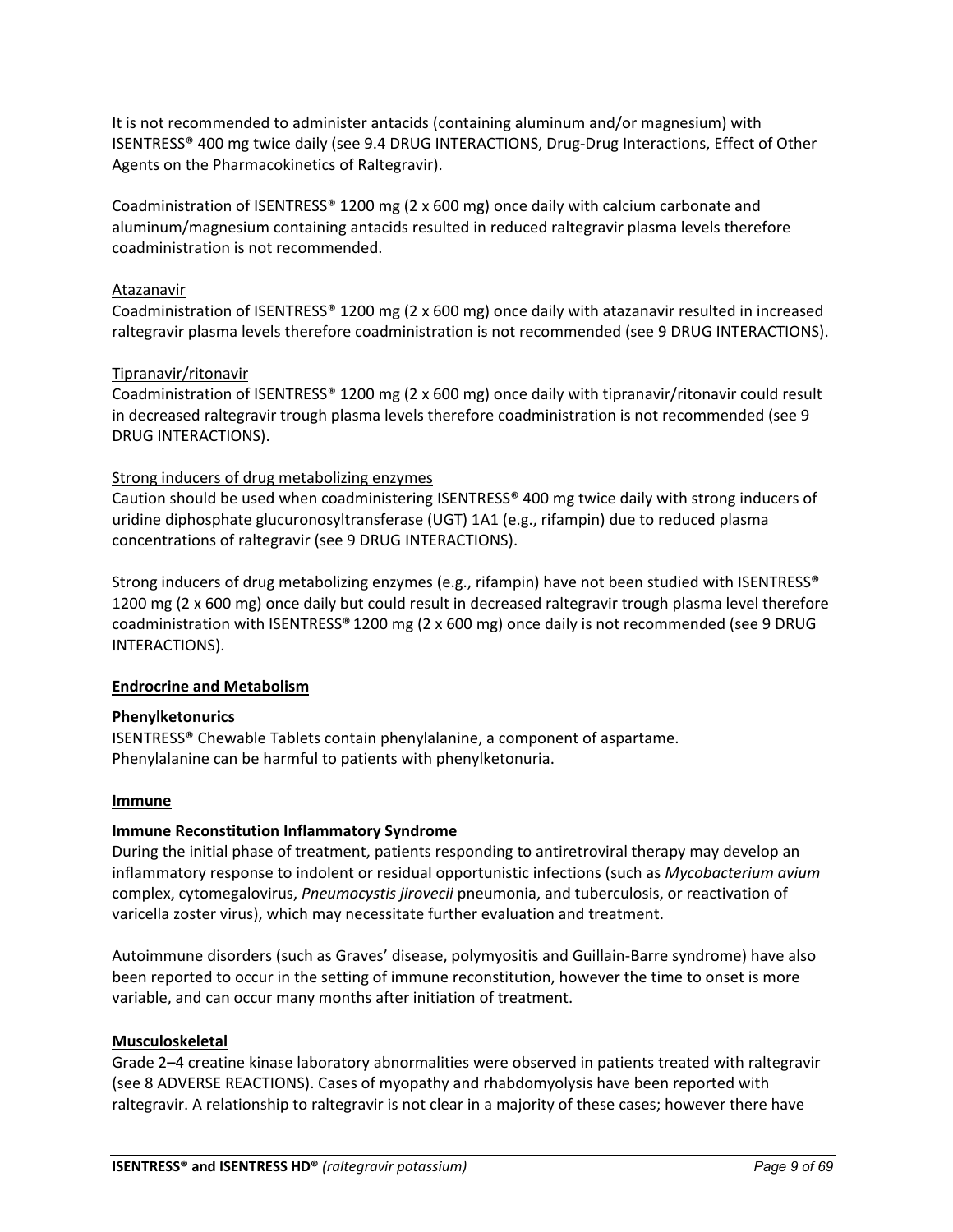been isolated post-market reports of myopathy and rhabdomyolysis either with an association to raltegravir or where a relationship to raltegravir could not be ruled out. Use with caution in patients at increased risk of myopathy or rhabdomyolysis, such as patients receiving concomitant medications known to cause these conditions.

## <span id="page-9-0"></span>**7.1 Special Populations**

## <span id="page-9-1"></span>*7.1.1 Pregnant Women*

## **Human Data**

ISENTRESS has not been studied in pregnant women. ISENTRESS should not be used in pregnant women unless the potential benefits outweigh the potential risks to the fetus.

Prospective reports of 1032 exposures to raltegravir during pregnancy resulting in 967 live births are available from the antiretroviral pregnancy registry (APR). These reports include 514 first trimester exposures (424 exposures in the periconception period). The rate of congenital defects was 3.5% (95% CI: 2.1% to 5.5 %) following first trimester exposure to raltegravir and 3.6 % (95% CI: 2.0% to 5.7%) following second or third trimester exposure to raltegravir. The rate of miscarriage is not reported in the APR. The background rates of spontaneous abortion and fetal death/stillbirth in the US general population are 15-20% and ~3%, respectively. The background risk for major birth defects and miscarriage for the indicated population is unknown. The background birth defect rate is 2.7% in the U.S. reference population of the Metropolitan Atlanta Congenital Defects MACDP. Methodological limitations of the APR include the use of MACDP as the external comparator group. The MACDP population is not disease-specific, evaluates women and infants from a limited geographic area, and does not include outcomes for births that occurred at <20 weeks gestation.

There are limited data on the use of ISENTRESS 1200 mg (2 x 600 mg) once daily in pregnant women.

## **Animal Data**

Developmental toxicity studies were performed in rabbits (at doses up to 1000 mg/kg/day) and rats (at doses up to 600 mg/kg/day). The highest doses in these studies produced systemic exposures in these species approximately 3-to 4-fold above the exposure at the recommended human dose. No treatment related external, visceral, or skeletal changes were observed in rabbits. Treatment-related increases over controls in the incidence of supernumerary ribs were seen in rats at 600 mg/kg/day (exposures 4.4- fold above the exposure at the recommended human dose). In both rabbits and rats, no treatment related effects on embryonic/fetal survival or fetal weights were observed.

In rats, at a maternal dose of 600 mg/kg/day, mean drug concentrations in fetal plasma were approximately 1.5- to 2.5-fold greater than in maternal plasma at 1 hour and 24 hours postdose, respectively. In rabbits, at a maternal dose of 1000 mg/kg/day, mean drug concentrations in fetal plasma were approximately 2% of the mean maternal concentration at both 1 and 24 hours postdose. Toxicokinetic studies demonstrated placental transfer of drug in both species.

## **Antiretroviral Pregnancy Registry (APR)**

To monitor maternal-fetal outcomes of pregnant patients exposed to ISENTRESS®, an International Antiretroviral Pregnancy Registry has been established.

Physicians are encouraged to report pregnancy cases for inclusion in the registry: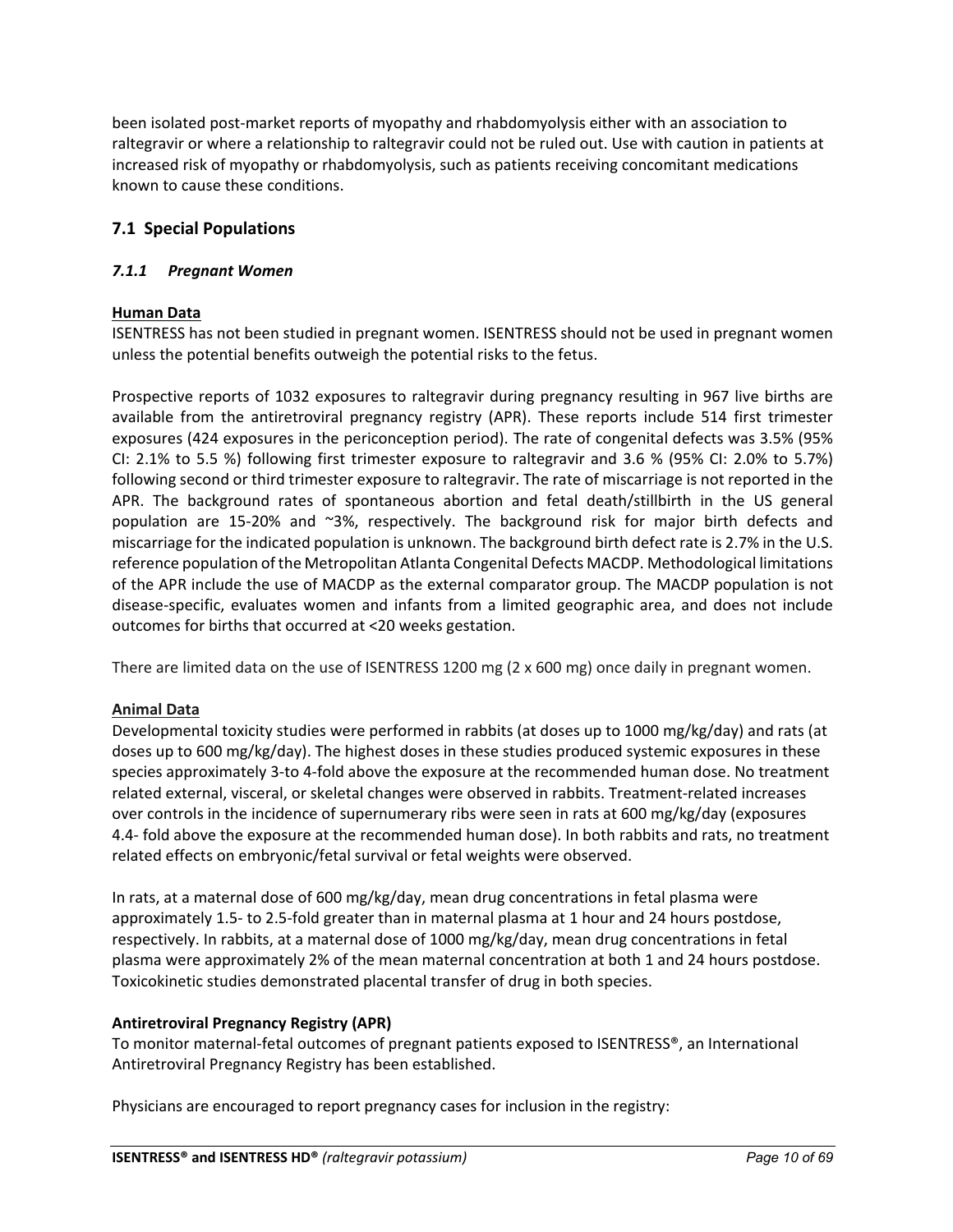http://www.apregistry.com/ Telephone: 1-800-258-4263 Fax: 1-800-800-1052

## <span id="page-10-0"></span>*7.1.2 Breastfeeding Women*

It is not known whether raltegravir is secreted in human milk. However, raltegravir is secreted in the milk of lactating rats. In rats, at a maternal dose of 600 mg/kg/day, mean drug concentrations in milk were approximately 3-fold greater than in maternal plasma. Breast-feeding is not recommended while taking ISENTRESS®. In addition, it is recommended that HIV-infected mothers not breast-feed their infants to avoid risking postnatal transmission of HIV.

## <span id="page-10-1"></span>*7.1.3 Pediatrics (2-18 years of age)*

Based on an open-label, multicenter clinical trial in pediatric patients, the safety profile of ISENTRESS® 25 mg and 100 mg chewable tablets, and 400 mg tablets in children 2 years of age and older was comparable to that observed in adults (see 8.2.1 ADVERSE REACTIONS, Clinical Trial Adverse Reactions - Pediatrics) Safety and effectiveness of ISENTRESS® in children under 2 years of age have not been established.

ISENTRESS® 1200 mg (2 X 600 mg) once daily has not been studied in pediatric patients. However, population PK modeling and simulation support the use of 1200 mg (2 x 600 mg) once daily in pediatric patients weighing at least 40 kg (see 4 DOSAGE and ADMINISTRATION and 10 CLINICAL PHARMACOLOGY sections).

Use of once daily dosing regimen 1200 mg (2 x 600 mg) is NOT recommended for pediatric patients below 40 kg.

## <span id="page-10-2"></span>*7.1.4 Geriatrics (≥65 years of age)*

Clinical studies of ISENTRESS® did not include sufficient numbers of patients aged 65 and over to determine whether they respond differently from younger patients. In general, dose selection for an elderly patient should be cautious, reflecting the greater frequency of decreased hepatic, renal, or cardiac function, and of concomitant disease or other drug therapy.

## <span id="page-10-3"></span>**8 ADVERSE REACTIONS**

## <span id="page-10-4"></span>**8.1 Adverse Reaction Overview**

The most common adverse reactions of moderate to severe intensity (≥2%) are insomnia, headache, dizziness, nausea and fatigue.

## <span id="page-10-5"></span>**8.2 Clinical Trial Adverse Reactions**

Clinical trials are conducted under very specific conditions. The adverse reaction rates observed in the clinical trials; therefore, may not reflect the rates observed in practice and should not be compared to the rates in the clinical trials of another drug. Adverse reaction information from clinical trials may be useful in identifying and approximating rates of adverse drug reactions in real-world use.

## **Adverse Experiences in Treatment-Experienced Adults**

The safety assessment of ISENTRESS® in treatment-experienced patients is based on the pooled safety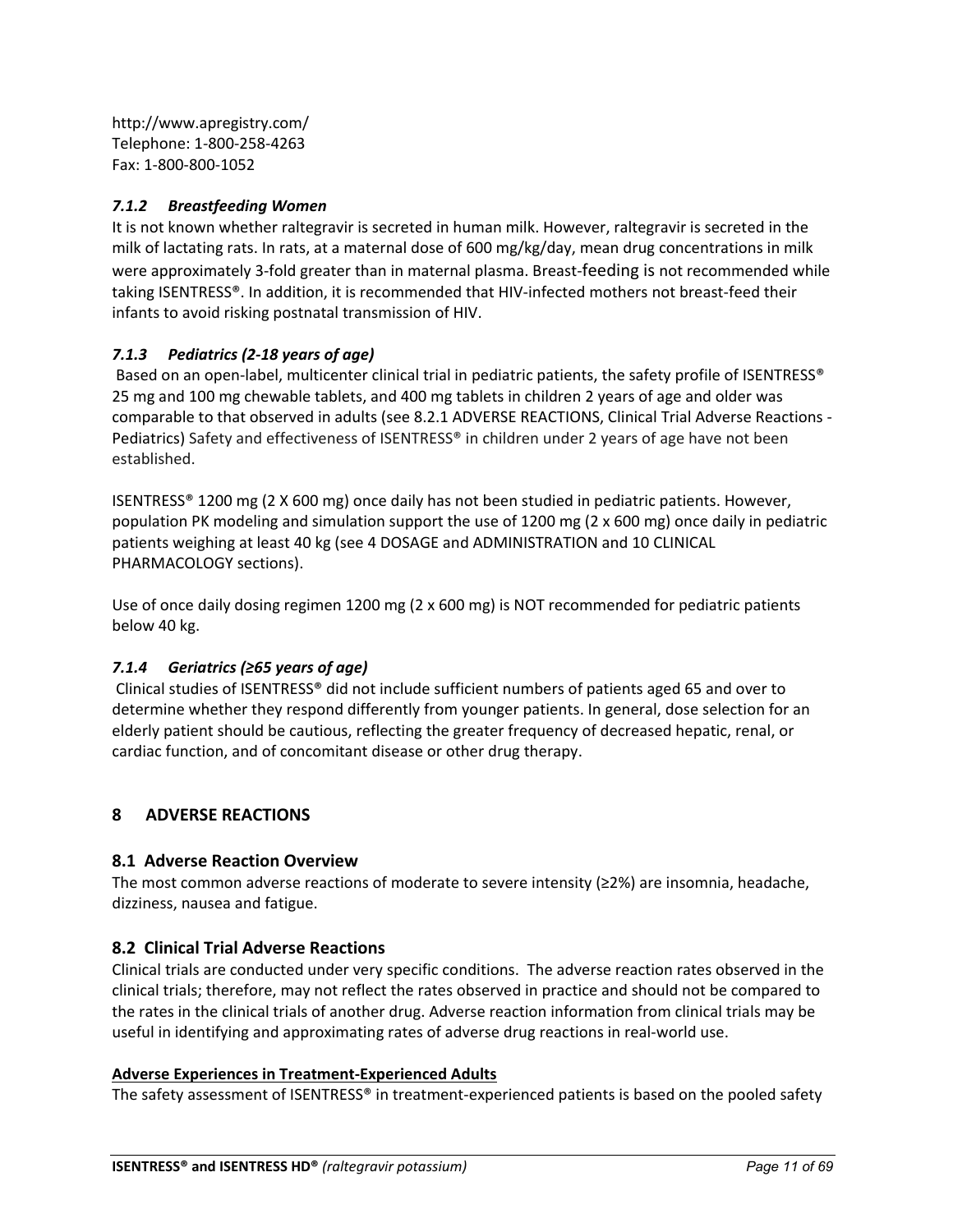data from the randomized clinical studies P018 and P019, reported using the recommended dose of ISENTRESS® 400 mg twice daily in combination with optimized background therapy (OBT) in 462 patients, in comparison to 237 patients taking placebo in combination with OBT. During double-blind treatment, the total follow-up was 1051 patient-years in the group receiving ISENTRESS® 400 mg b.i.d. and 322 patient-years in the group receiving placebo.

For patients in the group receiving ISENTRESS® 400 mg twice daily + OBT (mean follow-up 118.7 weeks) and the comparator group placebo + OBT (mean follow-up 71.0 weeks) in the pooled analysis for studies P018 and P019, the most commonly reported clinical adverse experiences (>10% in either group), of all intensities and regardless of causality were: diarrhea in 26.6% and 24.9%, nausea in 13.6% and 16.0%, headache in 12.1% and 13.5%, nasopharyngitis in 14.3% and 8.9%, fatigue in 12.1% and 5.9%, upper respiratory tract infection in 15.8% and 10.1%, bronchitis in 12.1% and 6.8%, pyrexia in 9.7% and 13.9%, vomiting in 8.9% and 11.0% of patients, respectively.

Clinical adverse events of all intensities and regardless of causality occurring in ≥2% of treatmentexperienced adult patients are presented in Table 3**.**

| System Organ Class, Preferred Term               | <b>Randomized Studies P018 and P019</b> |             |                |        |
|--------------------------------------------------|-----------------------------------------|-------------|----------------|--------|
|                                                  | ISENTRESS® 400 mg b.i.d. + OBT          |             | Placebo + OBT  |        |
|                                                  |                                         | $(N = 462)$ | $(N = 237)$    |        |
|                                                  | n.                                      | (%)         | n              | (%)    |
| Patients With One Or More Adverse                | 433                                     | (93.7)      | 213            | (89.9) |
| Experiences                                      |                                         |             |                |        |
| Patients With No Adverse Experience              | 29                                      | (6.3)       | 24             | (10.1) |
| <b>Blood And Lymphatic System Disorders</b>      | 52                                      | (11.3)      | 23             | (9.7)  |
| Anemia                                           | 16                                      | (3.5)       | 11             | (4.6)  |
| Lymphadenopathy                                  | 25                                      | (5.4)       | 7              | (3.0)  |
| Neutropenia                                      | 6                                       | (1.3)       | 5              | (2.1)  |
| <b>Eve Disorders</b>                             | 44                                      | (9.5)       | 18             | (7.6)  |
| Conjunctivitis                                   | 16                                      | (3.5)       | 1              | (0.4)  |
| <b>Gastrointestinal Disorders</b>                | 262                                     | (56.7)      | 126            | (53.2) |
| <b>Abdominal Discomfort</b>                      | 6                                       | (1.3)       | 6              | (2.5)  |
| <b>Abdominal Distension</b>                      | 17                                      | (3.7)       | 8              | (3.4)  |
| <b>Abdominal Pain</b>                            | 35                                      | (7.6)       | 13             | (5.5)  |
| Abdominal Pain Upper                             | 21                                      | (4.5)       | 11             | (4.6)  |
| <b>Aphthous Stomatitis</b>                       | 6                                       | (1.3)       | 5              | (2.1)  |
| Constipation                                     | 22                                      | (4.8)       | $\overline{2}$ | (0.8)  |
| Diarrhea                                         | 123                                     | (26.6)      | 59             | (24.9) |
| Dyspepsia                                        | 15                                      | (3.2)       | 3              | (1.3)  |
| Flatulence                                       | 19                                      | (4.1)       | 8              | (3.4)  |
| Gastritis                                        | 11                                      | (2.4)       | 8              | (3.4)  |
| Gastrooesophageal Reflux Disease                 | 10                                      | (2.2)       | 3              | (1.3)  |
| Hemorrhoids                                      | 14                                      | (3.0)       | 6              | (2.5)  |
| Nausea                                           | 63                                      | (13.6)      | 38             | (16.0) |
| Vomiting                                         | 41                                      | (8.9)       | 26             | (11.0) |
| <b>General Disorders And Administration Site</b> | 194                                     | (42.0)      | 94             | (39.7) |

## **Table 3 – Percentage of Patients with Adverse Experience of All Intensities and Regardless of Causality Occurring in ≥2% of Treatment-Experienced Adult Patients in Either Treatment Group**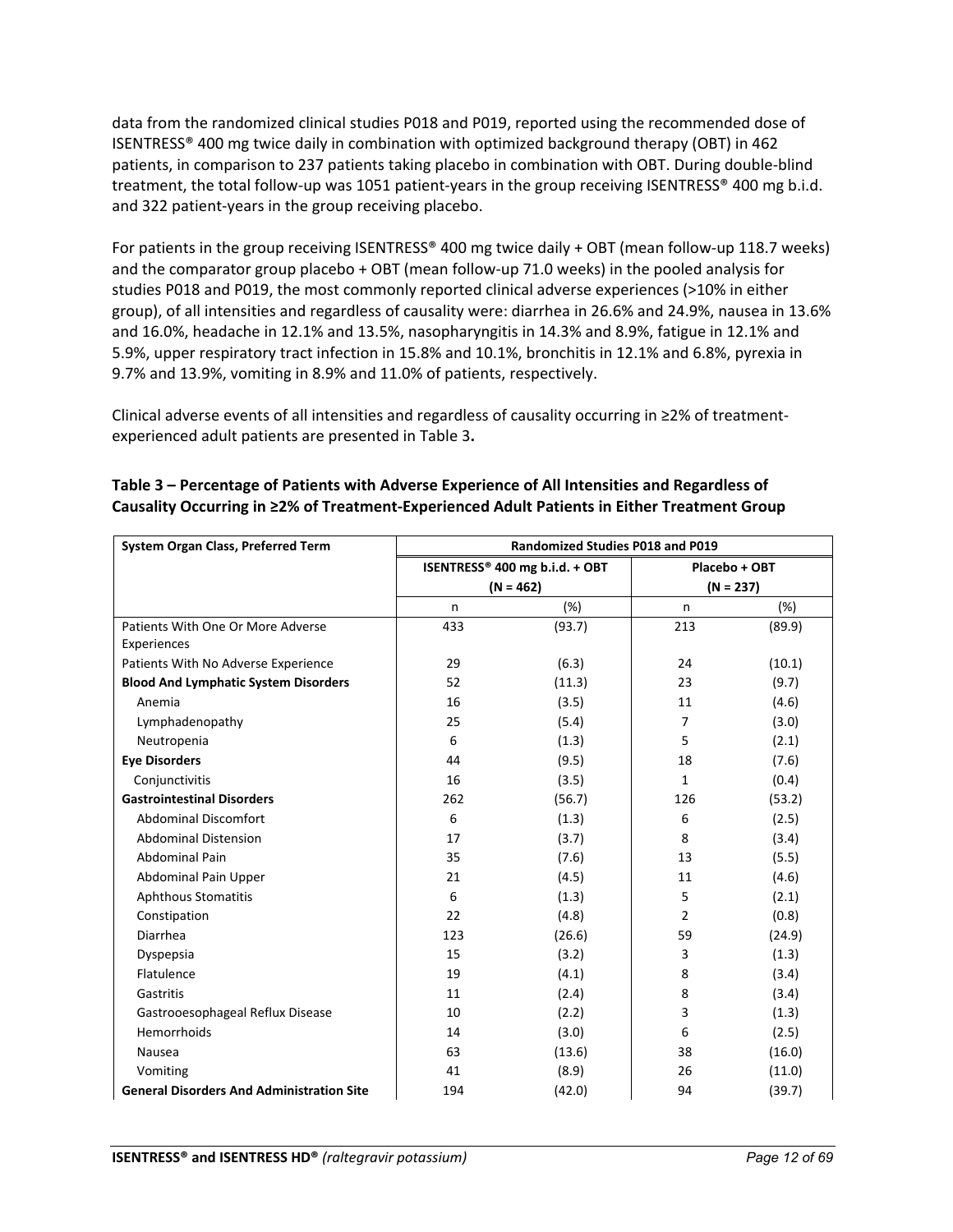| <b>System Organ Class, Preferred Term</b>    | <b>Randomized Studies P018 and P019</b>         |             |                          |             |
|----------------------------------------------|-------------------------------------------------|-------------|--------------------------|-------------|
|                                              | ISENTRESS® 400 mg b.i.d. + OBT<br>Placebo + OBT |             |                          |             |
|                                              |                                                 | $(N = 462)$ |                          | $(N = 237)$ |
|                                              | n                                               | (%)         | n                        | (%)         |
| <b>Conditions</b>                            |                                                 |             |                          |             |
| Asthenia                                     | 20                                              | (4.3)       | 9                        | (3.8)       |
| <b>Chest Pain</b>                            | 17                                              | (3.7)       | 4                        | (1.7)       |
| Fatigue                                      | 56                                              | (12.1)      | 14                       | (5.9)       |
| Oedema Peripheral                            | 16                                              | (3.5)       | 7                        | (3.0)       |
| Pyrexia                                      | 45                                              | (9.7)       | 33                       | (13.9)      |
| <b>Infections And Infestations</b>           | 328                                             | (71.0)      | 153                      | (64.6)      |
| Anogenital Warts                             | 18                                              | (3.9)       | 4                        | (1.7)       |
| <b>Bronchitis</b>                            | 56                                              | (12.1)      | 16                       | (6.8)       |
| <b>Cellulitis</b>                            | 14                                              | (3.0)       | 5                        | (2.1)       |
| <b>Folliculitis</b>                          | 16                                              | (3.5)       | $\overline{2}$           | (0.8)       |
| Gastroenteritis                              | 26                                              | (5.6)       | 8                        | (3.4)       |
| <b>Genital Herpes</b>                        | 10                                              | (2.2)       | 6                        | (2.5)       |
| <b>Herpes Simplex</b>                        | 16                                              | (3.5)       | 5                        | (2.1)       |
| Herpes Zoster                                | 34                                              | (7.4)       | 4                        | (1.7)       |
| Influenza                                    | 33                                              | (7.1)       | 10                       | (4.2)       |
| Nasopharyngitis                              | 66                                              | (14.3)      | 21                       | (8.9)       |
| Oesophageal Candidiasis                      | 4                                               | (0.9)       | 6                        | (2.5)       |
| Onychomycosis                                | 9                                               | (1.9)       | 5                        | (2.1)       |
| <b>Oral Candidiasis</b>                      | 10                                              | (2.2)       | 23                       | (9.7)       |
| Pharyngitis                                  | 18                                              | (3.9)       | 5                        | (2.1)       |
| Pneumonia                                    | 33                                              | (7.1)       | 12                       | (5.1)       |
| <b>Respiratory Tract Infection</b>           | 19                                              | (4.1)       | $\mathbf{1}$             | (0.4)       |
| Rhinitis                                     | 9                                               | (1.9)       | 6                        | (2.5)       |
| Sinusitis                                    | 32                                              | (6.9)       | 10                       | (4.2)       |
| <b>Tooth Infection</b>                       | 4                                               | (0.9)       | 5                        | (2.1)       |
| <b>Upper Respiratory Tract Infection</b>     | 73                                              | (15.8)      | 24                       | (10.1)      |
| <b>Urinary Tract Infection</b>               | 15                                              | (3.2)       | 12                       | (5.1)       |
| Investigations                               | 38                                              | (8.2)       | 23                       | (9.7)       |
| Weight Decreased                             | 16                                              | (3.5)       | 9                        | (3.8)       |
| <b>Metabolism And Nutrition Disorders</b>    | 75                                              | (16.2)      | 30                       | (12.7)      |
| Anorexia                                     | 11                                              | (2.4)       | $\overline{\phantom{a}}$ | (3.0)       |
| Decreased Appetite                           | 12                                              | (2.6)       | 3                        | (1.3)       |
| Hyperlipidemia                               | 12                                              | (2.6)       | $\mathbf{1}$             | (0.4)       |
| <b>Musculoskeletal And Connective Tissue</b> | 151                                             | (32.7)      | 55                       | (23.2)      |
| <b>Disorders</b>                             |                                                 |             |                          |             |
| Arthralgia                                   | 30                                              | (6.5)       | 10                       | (4.2)       |
| <b>Back Pain</b>                             | 33                                              | (7.1)       | 10                       | (4.2)       |
| Muscle Spasms                                | 17                                              | (3.7)       | 8                        | (3.4)       |
| Musculoskeletal Pain                         | 13                                              | (2.8)       | $\overline{2}$           | (0.8)       |
| Myalgia                                      | 17                                              | (3.7)       | 10                       | (4.2)       |
| Pain In Extremity                            | 31                                              | (6.7)       | 10                       | (4.2)       |
| Neoplasms Benign, Malignant And              | 70                                              | (15.2)      | 19                       | (8.0)       |
| <b>Unspecified (Incl Cysts And Polyps)</b>   |                                                 |             |                          |             |
| Skin Papilloma                               | 31                                              | (6.7)       | 9                        | (3.8)       |
| <b>Nervous System Disorders</b>              | 156                                             | (33.8)      | 68                       | (28.7)      |
| <b>Dizziness</b>                             | 33                                              | (7.1)       | 6                        | (2.5)       |
| Headache                                     | 56                                              | (12.1)      | 32                       | (13.5)      |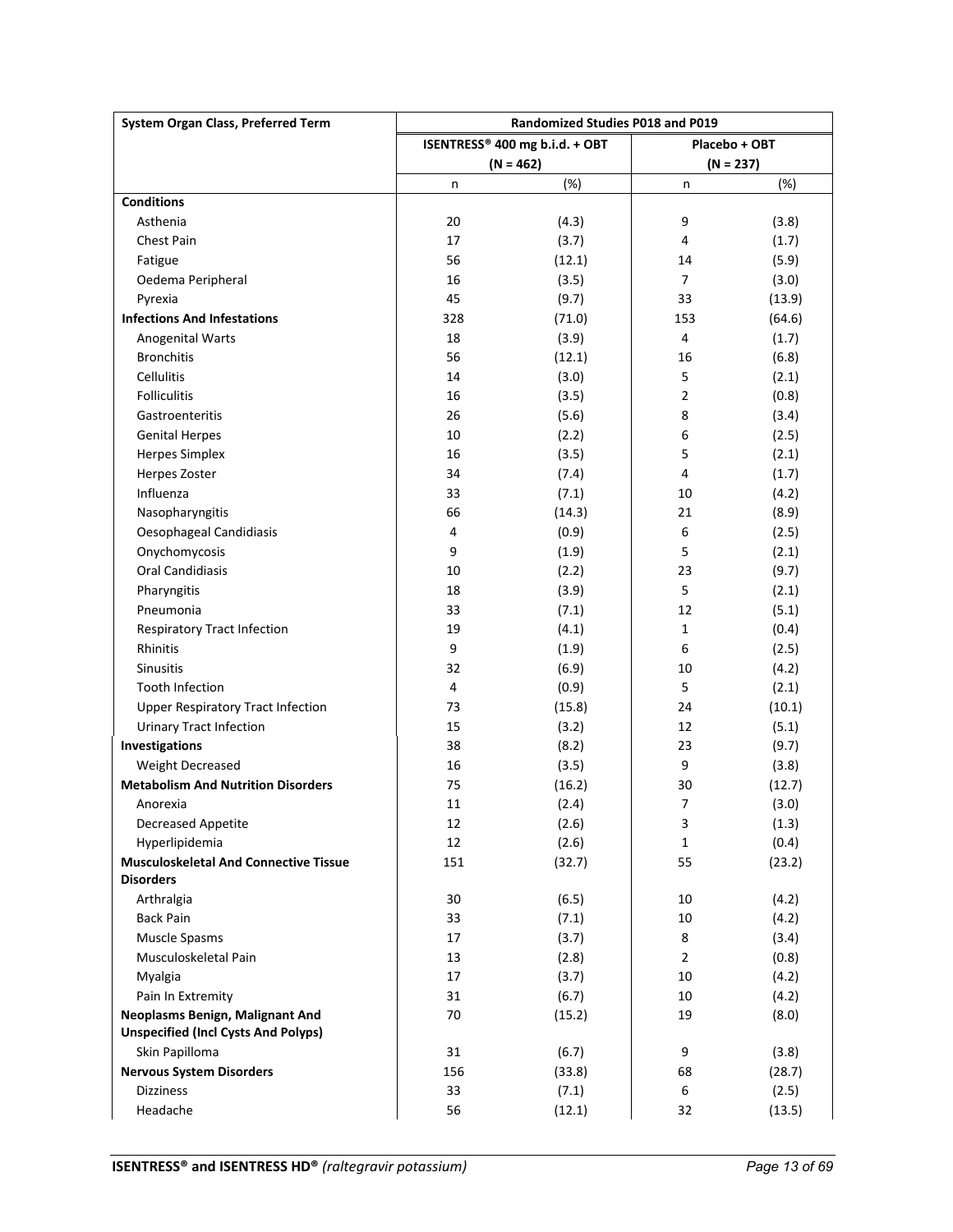| System Organ Class, Preferred Term              | <b>Randomized Studies P018 and P019</b> |             |                |             |
|-------------------------------------------------|-----------------------------------------|-------------|----------------|-------------|
|                                                 | ISENTRESS® 400 mg b.i.d. + OBT          |             | Placebo + OBT  |             |
|                                                 |                                         | $(N = 462)$ |                | $(N = 237)$ |
|                                                 | n                                       | (%)         | n              | (%)         |
| Hypoesthesia                                    | 10                                      | (2.2)       | 4              | (1.7)       |
| Neuropathy Peripheral                           | 21                                      | (4.5)       | 9              | (3.8)       |
| Paresthesia                                     | 11                                      | (2.4)       | 5              | (2.1)       |
| <b>Psychiatric Disorders</b>                    | 80                                      | (17.3)      | 42             | (17.7)      |
| Anxiety                                         | 16                                      | (3.5)       | 9              | (3.8)       |
| Depression                                      | 18                                      | (3.9)       | 12             | (5.1)       |
| Insomnia                                        | 32                                      | (6.9)       | 13             | (5.5)       |
| <b>Reproductive System And Breast Disorders</b> | 52                                      | (11.3)      | 17             | (7.2)       |
| <b>Erectile Dysfunction</b>                     | 11                                      | (2.4)       | $\overline{2}$ | (0.8)       |
| <b>Respiratory, Thoracic And Mediastinal</b>    | 99                                      | (21.4)      | 48             | (20.3)      |
| <b>Disorders</b>                                |                                         |             |                |             |
| Asthma                                          | 8                                       | (1.7)       | 5              | (2.1)       |
| Cough                                           | 32                                      | (6.9)       | 14             | (5.9)       |
| Oropharyngeal Pain                              | 15                                      | (3.2)       | 9              | (3.8)       |
| <b>Sinus Congestion</b>                         | 5                                       | (1.1)       | 5              | (2.1)       |
| <b>Skin And Subcutaneous Tissue Disorders</b>   | 171                                     | (37.0)      | 70             | (29.5)      |
| Eczema                                          | 8                                       | (1.7)       | 8              | (3.4)       |
| Erythema                                        | 11                                      | (2.4)       | 4              | (1.7)       |
| Lipodystrophy Acquired                          | 16                                      | (3.5)       | 5              | (2.1)       |
| <b>Night Sweats</b>                             | 15                                      | (3.2)       | 5              | (2.1)       |
| Pruritus                                        | 18                                      | (3.9)       | 10             | (4.2)       |
| Rash                                            | 41                                      | (8.9)       | 10             | (4.2)       |
| Skin Lesion                                     | 16                                      | (3.5)       | $\overline{2}$ | (0.8)       |
| <b>Vascular Disorders</b>                       | 54                                      | (11.7)      | 20             | (8.4)       |
| Hypertension                                    | 35                                      | (7.6)       | 9              | (3.8)       |

## **Discontinuations**

In the pooled analyses for studies P018 and P019, the rates of discontinuation of therapy due to adverse experiences (clinical and laboratory) were 4.5% in patients receiving ISENTRESS® + OBT and 5.5% in patients receiving placebo + OBT.

## **Serious Events**

The following serious drug related adverse reactions were reported in clinical studies: gastritis, hepatitis, renal failure, genital herpes, accidental overdose.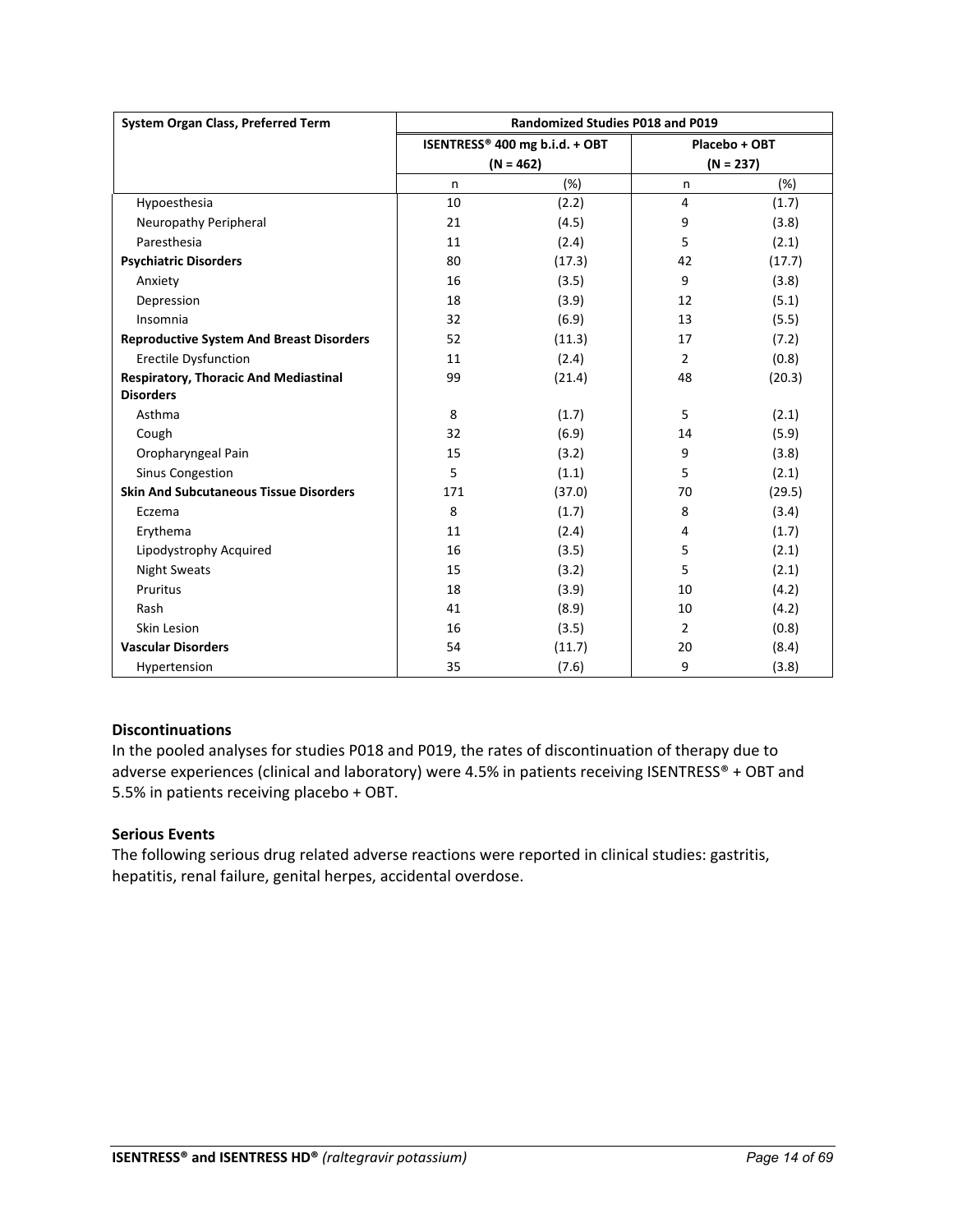## **Adverse Experiences in Treatment-Naïve Adults**

The safety of ISENTRESS*®* was evaluated in HIV-infected treatment-naïve subjects in 2 Phase III studies: STARTMRK (Protocol 021) evaluated ISENTRESS*®* 400 mg twice daily versus efavirenz, both in combination with emtricitabine (+) tenofovir disoproxil fumarate and ONCEMRK (Protocol 292) evaluated ISENTRESS*®* 1200 mg (2 x 600 mg) once daily versus ISENTRESS*®* 400 mg twice daily, both in combination with emtricitabine (+) tenofovir disoproxil fumarate.

## **STARTMRK (Protocol 021; ISENTRESS® 400 mg twice daily)**

The following safety assessment of ISENTRESS® in treatment-naïve patients is based on the randomized double-blind active controlled study of treatment-naïve patients, STARTMRK (Protocol 021) with ISENTRESS® 400 mg twice daily in combination with a fixed dose of emtricitabine 200 mg (+) tenofovir disoproxil fumarate 245 mg, (N = 281) versus efavirenz (EFV) 600 mg at bedtime in combination with emtricitabine (+) tenofovir disoproxil fumarate (N = 282). During double-blind treatment, the total follow-up for patients receiving ISENTRESS® 400 mg twice daily + emtricitabine (+) tenofovir disoproxil fumarate was 1104 patient-years and 1036 patient-years for patients receiving efavirenz 600 mg at bedtime + emtricitabine (+) tenofovir disoproxil fumarate.

Numbers (%) of patients with clinical adverse experiences and with drug-related adverse experiences in the group receiving ISENTRESS®, were less frequent than in the group receiving efavirenz based on the nominal p-values (0.325 and <0.001 respectively).

The most commonly reported clinical adverse experiences (>10% in either group), of all intensities and regardless of causality in patients treated with ISENTRESS® + emtricitabine (+) tenofovir disoproxil fumarate versus the patients treated with efavirenz + emtricitabine (+) tenofovir disoproxil fumarate, were: diarrhea in 25.6 and 27.0%, nausea in 16.7% and 14.5%, vomiting in 8.2% and 10.6%, headache in 26.0% and 28.4%, fatigue in 9.3% and 13.5%, influenza in 11.7% and 13.5%, nasopharyngitis in 26.7% and 22.3%, upper respiratory tract infection in 21.4% and 20.2%, arthralgia in 8.5% and 11.7%, back pain in 12.1% and 9.9%, dizziness in 16.4% and 38.3%, abnormal dreams in 8.2% and 13.1%, anxiety in 8.9% and 11.0%, depression in 10.3% and 11.7%, insomnia in 15.7% and 14.9%, cough in 16.7% and 12.1%, pyrexia in 15.7% and 13.8% and rash in 7.8% and 13.8% of patients, respectively.

Clinical adverse events of all intensities and regardless of causality occurring in ≥2% of treatment-naïve adult patients are presented in Table 4.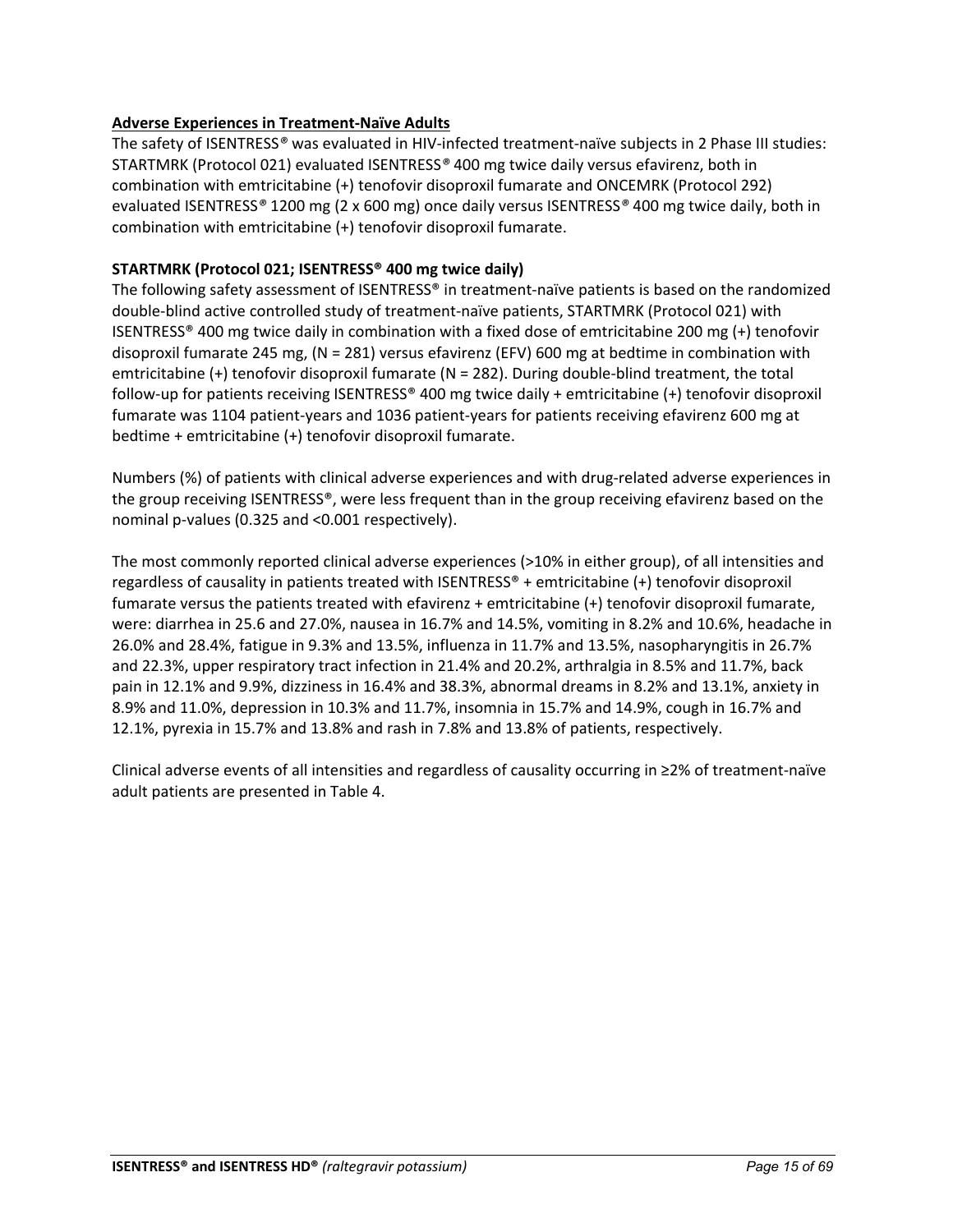## **Table 4 – Percentage of Patients with Adverse Experience of All Intensities and Regardless of Causality Occurring in (**≥**2%) of Treatment-Naïve Adult Patients in Either Treatment Group**

| ISENTRESS® 400 mg b.i.d.<br>Efavirenz 600 mg q.h.s.<br>$(N = 281)$<br>$(N = 282)$<br>(%)<br>(%)<br>n<br>n<br>Patients With One Or More Adverse<br>271<br>(96.4)<br>276<br>(97.9)<br>Experiences<br>Patients With No Adverse Experience<br>10<br>(3.6)<br>6<br>(2.1)<br><b>Blood And Lymphatic System Disorders</b><br>(8.9)<br>(5.0)<br>25<br>14<br>Lymphadenopathy<br>(4.6)<br>5<br>13<br>(1.8)<br><b>Ear And Labyrinth Disorders</b><br>26<br>(9.3)<br>29<br>(10.3)<br>$\overline{7}$<br>(5.0)<br>Vertigo<br>(2.5)<br>14<br><b>Eye Disorders</b><br>(6.4)<br>40<br>18<br>(14.2)<br>Conjunctivitis<br>$\overline{7}$<br>(5.0)<br>(2.5)<br>14<br><b>Gastrointestinal Disorders</b><br>(60.1)<br>(62.1)<br>169<br>175<br>6<br><b>Abdominal Discomfort</b><br>(2.1)<br>4<br>(1.4)<br><b>Abdominal Distension</b><br>10<br>(3.6)<br>$\overline{7}$<br>(2.5)<br>Abdominal Pain<br>25<br>(8.9)<br>20<br>(7.1)<br>Abdominal Pain Upper<br>8<br>(2.8)<br>19<br>(6.7)<br>5<br>Constipation<br>(1.8)<br>10<br>(3.5)<br>Diarrhea<br>72<br>(25.6)<br>76<br>(27.0)<br>25<br>(8.9)<br>Dyspepsia<br>14<br>(5.0)<br>Flatulence<br>(5.0)<br>19<br>(6.7)<br>14<br>Gastritis<br>(5.0)<br>14<br>12<br>(4.3)<br>9<br>$\overline{7}$<br>Gastrooesophageal Reflux Disease<br>(3.2)<br>(2.5)<br>Gingivitis<br>8<br>(2.8)<br>(2.5)<br>7<br>Hemorrhoids<br>(3.9)<br>8<br>(2.8)<br>11<br>47<br>(16.7)<br>(14.5)<br>Nausea<br>41<br>Toothache<br>(3.6)<br>5<br>(1.8)<br>10<br>Vomiting<br>23<br>(8.2)<br>30<br>(10.6)<br><b>General Disorders And Administration Site</b><br>(44.7)<br>101<br>(35.9)<br>126<br><b>Conditions</b><br>Asthenia<br>17<br>(6.0)<br>(5.7)<br>16<br><b>Chest Pain</b><br>8<br>(2.8)<br>(4.6)<br>13<br>Chills<br>8<br>$\overline{7}$<br>(2.8)<br>(2.5)<br>Fatigue<br>26<br>(9.3)<br>38<br>(13.5)<br>10<br>(3.6)<br>(3.9)<br>Influenza Like Illness<br>11<br>Malaise<br>5<br>(1.8)<br>6<br>(2.1)<br>Oedema Peripheral<br>(1.4)<br>(3.2)<br>4<br>9<br>Pain<br>(3.9)<br>7<br>(2.5)<br>11<br>Pyrexia<br>44<br>(15.7)<br>39<br>(13.8)<br><b>Infections And Infestations</b><br>(79.0)<br>(76.6)<br>222<br>216<br>Acarodermatitis<br>$\overline{7}$<br>6<br>(2.5)<br>(2.1)<br>5<br><b>Acute Sinusitis</b><br>6<br>(2.1)<br>(1.8)<br><b>Body Tinea</b><br>8<br>3<br>(1.1)<br>(2.8)<br><b>Bronchitis</b><br>30<br>29<br>(10.3)<br>(10.6)<br>Ear Infection<br>(2.1)<br>(2.8)<br>6<br>8<br>Folliculitis<br>9<br>(3.2)<br>7<br>(2.5) | <b>System Organ Class, Preferred Term</b> | <b>Randomized Study Protocol 021</b> |       |   |       |  |
|-------------------------------------------------------------------------------------------------------------------------------------------------------------------------------------------------------------------------------------------------------------------------------------------------------------------------------------------------------------------------------------------------------------------------------------------------------------------------------------------------------------------------------------------------------------------------------------------------------------------------------------------------------------------------------------------------------------------------------------------------------------------------------------------------------------------------------------------------------------------------------------------------------------------------------------------------------------------------------------------------------------------------------------------------------------------------------------------------------------------------------------------------------------------------------------------------------------------------------------------------------------------------------------------------------------------------------------------------------------------------------------------------------------------------------------------------------------------------------------------------------------------------------------------------------------------------------------------------------------------------------------------------------------------------------------------------------------------------------------------------------------------------------------------------------------------------------------------------------------------------------------------------------------------------------------------------------------------------------------------------------------------------------------------------------------------------------------------------------------------------------------------------------------------------------------------------------------------------------------------------------------------------------------------------------------------------------------------------------------------------------------------------------------------------|-------------------------------------------|--------------------------------------|-------|---|-------|--|
|                                                                                                                                                                                                                                                                                                                                                                                                                                                                                                                                                                                                                                                                                                                                                                                                                                                                                                                                                                                                                                                                                                                                                                                                                                                                                                                                                                                                                                                                                                                                                                                                                                                                                                                                                                                                                                                                                                                                                                                                                                                                                                                                                                                                                                                                                                                                                                                                                         |                                           |                                      |       |   |       |  |
|                                                                                                                                                                                                                                                                                                                                                                                                                                                                                                                                                                                                                                                                                                                                                                                                                                                                                                                                                                                                                                                                                                                                                                                                                                                                                                                                                                                                                                                                                                                                                                                                                                                                                                                                                                                                                                                                                                                                                                                                                                                                                                                                                                                                                                                                                                                                                                                                                         |                                           |                                      |       |   |       |  |
|                                                                                                                                                                                                                                                                                                                                                                                                                                                                                                                                                                                                                                                                                                                                                                                                                                                                                                                                                                                                                                                                                                                                                                                                                                                                                                                                                                                                                                                                                                                                                                                                                                                                                                                                                                                                                                                                                                                                                                                                                                                                                                                                                                                                                                                                                                                                                                                                                         |                                           |                                      |       |   |       |  |
|                                                                                                                                                                                                                                                                                                                                                                                                                                                                                                                                                                                                                                                                                                                                                                                                                                                                                                                                                                                                                                                                                                                                                                                                                                                                                                                                                                                                                                                                                                                                                                                                                                                                                                                                                                                                                                                                                                                                                                                                                                                                                                                                                                                                                                                                                                                                                                                                                         |                                           |                                      |       |   |       |  |
|                                                                                                                                                                                                                                                                                                                                                                                                                                                                                                                                                                                                                                                                                                                                                                                                                                                                                                                                                                                                                                                                                                                                                                                                                                                                                                                                                                                                                                                                                                                                                                                                                                                                                                                                                                                                                                                                                                                                                                                                                                                                                                                                                                                                                                                                                                                                                                                                                         |                                           |                                      |       |   |       |  |
|                                                                                                                                                                                                                                                                                                                                                                                                                                                                                                                                                                                                                                                                                                                                                                                                                                                                                                                                                                                                                                                                                                                                                                                                                                                                                                                                                                                                                                                                                                                                                                                                                                                                                                                                                                                                                                                                                                                                                                                                                                                                                                                                                                                                                                                                                                                                                                                                                         |                                           |                                      |       |   |       |  |
|                                                                                                                                                                                                                                                                                                                                                                                                                                                                                                                                                                                                                                                                                                                                                                                                                                                                                                                                                                                                                                                                                                                                                                                                                                                                                                                                                                                                                                                                                                                                                                                                                                                                                                                                                                                                                                                                                                                                                                                                                                                                                                                                                                                                                                                                                                                                                                                                                         |                                           |                                      |       |   |       |  |
|                                                                                                                                                                                                                                                                                                                                                                                                                                                                                                                                                                                                                                                                                                                                                                                                                                                                                                                                                                                                                                                                                                                                                                                                                                                                                                                                                                                                                                                                                                                                                                                                                                                                                                                                                                                                                                                                                                                                                                                                                                                                                                                                                                                                                                                                                                                                                                                                                         |                                           |                                      |       |   |       |  |
|                                                                                                                                                                                                                                                                                                                                                                                                                                                                                                                                                                                                                                                                                                                                                                                                                                                                                                                                                                                                                                                                                                                                                                                                                                                                                                                                                                                                                                                                                                                                                                                                                                                                                                                                                                                                                                                                                                                                                                                                                                                                                                                                                                                                                                                                                                                                                                                                                         |                                           |                                      |       |   |       |  |
|                                                                                                                                                                                                                                                                                                                                                                                                                                                                                                                                                                                                                                                                                                                                                                                                                                                                                                                                                                                                                                                                                                                                                                                                                                                                                                                                                                                                                                                                                                                                                                                                                                                                                                                                                                                                                                                                                                                                                                                                                                                                                                                                                                                                                                                                                                                                                                                                                         |                                           |                                      |       |   |       |  |
|                                                                                                                                                                                                                                                                                                                                                                                                                                                                                                                                                                                                                                                                                                                                                                                                                                                                                                                                                                                                                                                                                                                                                                                                                                                                                                                                                                                                                                                                                                                                                                                                                                                                                                                                                                                                                                                                                                                                                                                                                                                                                                                                                                                                                                                                                                                                                                                                                         |                                           |                                      |       |   |       |  |
|                                                                                                                                                                                                                                                                                                                                                                                                                                                                                                                                                                                                                                                                                                                                                                                                                                                                                                                                                                                                                                                                                                                                                                                                                                                                                                                                                                                                                                                                                                                                                                                                                                                                                                                                                                                                                                                                                                                                                                                                                                                                                                                                                                                                                                                                                                                                                                                                                         |                                           |                                      |       |   |       |  |
|                                                                                                                                                                                                                                                                                                                                                                                                                                                                                                                                                                                                                                                                                                                                                                                                                                                                                                                                                                                                                                                                                                                                                                                                                                                                                                                                                                                                                                                                                                                                                                                                                                                                                                                                                                                                                                                                                                                                                                                                                                                                                                                                                                                                                                                                                                                                                                                                                         |                                           |                                      |       |   |       |  |
|                                                                                                                                                                                                                                                                                                                                                                                                                                                                                                                                                                                                                                                                                                                                                                                                                                                                                                                                                                                                                                                                                                                                                                                                                                                                                                                                                                                                                                                                                                                                                                                                                                                                                                                                                                                                                                                                                                                                                                                                                                                                                                                                                                                                                                                                                                                                                                                                                         |                                           |                                      |       |   |       |  |
|                                                                                                                                                                                                                                                                                                                                                                                                                                                                                                                                                                                                                                                                                                                                                                                                                                                                                                                                                                                                                                                                                                                                                                                                                                                                                                                                                                                                                                                                                                                                                                                                                                                                                                                                                                                                                                                                                                                                                                                                                                                                                                                                                                                                                                                                                                                                                                                                                         |                                           |                                      |       |   |       |  |
|                                                                                                                                                                                                                                                                                                                                                                                                                                                                                                                                                                                                                                                                                                                                                                                                                                                                                                                                                                                                                                                                                                                                                                                                                                                                                                                                                                                                                                                                                                                                                                                                                                                                                                                                                                                                                                                                                                                                                                                                                                                                                                                                                                                                                                                                                                                                                                                                                         |                                           |                                      |       |   |       |  |
|                                                                                                                                                                                                                                                                                                                                                                                                                                                                                                                                                                                                                                                                                                                                                                                                                                                                                                                                                                                                                                                                                                                                                                                                                                                                                                                                                                                                                                                                                                                                                                                                                                                                                                                                                                                                                                                                                                                                                                                                                                                                                                                                                                                                                                                                                                                                                                                                                         |                                           |                                      |       |   |       |  |
|                                                                                                                                                                                                                                                                                                                                                                                                                                                                                                                                                                                                                                                                                                                                                                                                                                                                                                                                                                                                                                                                                                                                                                                                                                                                                                                                                                                                                                                                                                                                                                                                                                                                                                                                                                                                                                                                                                                                                                                                                                                                                                                                                                                                                                                                                                                                                                                                                         |                                           |                                      |       |   |       |  |
|                                                                                                                                                                                                                                                                                                                                                                                                                                                                                                                                                                                                                                                                                                                                                                                                                                                                                                                                                                                                                                                                                                                                                                                                                                                                                                                                                                                                                                                                                                                                                                                                                                                                                                                                                                                                                                                                                                                                                                                                                                                                                                                                                                                                                                                                                                                                                                                                                         |                                           |                                      |       |   |       |  |
|                                                                                                                                                                                                                                                                                                                                                                                                                                                                                                                                                                                                                                                                                                                                                                                                                                                                                                                                                                                                                                                                                                                                                                                                                                                                                                                                                                                                                                                                                                                                                                                                                                                                                                                                                                                                                                                                                                                                                                                                                                                                                                                                                                                                                                                                                                                                                                                                                         |                                           |                                      |       |   |       |  |
|                                                                                                                                                                                                                                                                                                                                                                                                                                                                                                                                                                                                                                                                                                                                                                                                                                                                                                                                                                                                                                                                                                                                                                                                                                                                                                                                                                                                                                                                                                                                                                                                                                                                                                                                                                                                                                                                                                                                                                                                                                                                                                                                                                                                                                                                                                                                                                                                                         |                                           |                                      |       |   |       |  |
|                                                                                                                                                                                                                                                                                                                                                                                                                                                                                                                                                                                                                                                                                                                                                                                                                                                                                                                                                                                                                                                                                                                                                                                                                                                                                                                                                                                                                                                                                                                                                                                                                                                                                                                                                                                                                                                                                                                                                                                                                                                                                                                                                                                                                                                                                                                                                                                                                         |                                           |                                      |       |   |       |  |
|                                                                                                                                                                                                                                                                                                                                                                                                                                                                                                                                                                                                                                                                                                                                                                                                                                                                                                                                                                                                                                                                                                                                                                                                                                                                                                                                                                                                                                                                                                                                                                                                                                                                                                                                                                                                                                                                                                                                                                                                                                                                                                                                                                                                                                                                                                                                                                                                                         |                                           |                                      |       |   |       |  |
|                                                                                                                                                                                                                                                                                                                                                                                                                                                                                                                                                                                                                                                                                                                                                                                                                                                                                                                                                                                                                                                                                                                                                                                                                                                                                                                                                                                                                                                                                                                                                                                                                                                                                                                                                                                                                                                                                                                                                                                                                                                                                                                                                                                                                                                                                                                                                                                                                         |                                           |                                      |       |   |       |  |
|                                                                                                                                                                                                                                                                                                                                                                                                                                                                                                                                                                                                                                                                                                                                                                                                                                                                                                                                                                                                                                                                                                                                                                                                                                                                                                                                                                                                                                                                                                                                                                                                                                                                                                                                                                                                                                                                                                                                                                                                                                                                                                                                                                                                                                                                                                                                                                                                                         |                                           |                                      |       |   |       |  |
|                                                                                                                                                                                                                                                                                                                                                                                                                                                                                                                                                                                                                                                                                                                                                                                                                                                                                                                                                                                                                                                                                                                                                                                                                                                                                                                                                                                                                                                                                                                                                                                                                                                                                                                                                                                                                                                                                                                                                                                                                                                                                                                                                                                                                                                                                                                                                                                                                         |                                           |                                      |       |   |       |  |
|                                                                                                                                                                                                                                                                                                                                                                                                                                                                                                                                                                                                                                                                                                                                                                                                                                                                                                                                                                                                                                                                                                                                                                                                                                                                                                                                                                                                                                                                                                                                                                                                                                                                                                                                                                                                                                                                                                                                                                                                                                                                                                                                                                                                                                                                                                                                                                                                                         |                                           |                                      |       |   |       |  |
|                                                                                                                                                                                                                                                                                                                                                                                                                                                                                                                                                                                                                                                                                                                                                                                                                                                                                                                                                                                                                                                                                                                                                                                                                                                                                                                                                                                                                                                                                                                                                                                                                                                                                                                                                                                                                                                                                                                                                                                                                                                                                                                                                                                                                                                                                                                                                                                                                         |                                           |                                      |       |   |       |  |
|                                                                                                                                                                                                                                                                                                                                                                                                                                                                                                                                                                                                                                                                                                                                                                                                                                                                                                                                                                                                                                                                                                                                                                                                                                                                                                                                                                                                                                                                                                                                                                                                                                                                                                                                                                                                                                                                                                                                                                                                                                                                                                                                                                                                                                                                                                                                                                                                                         |                                           |                                      |       |   |       |  |
|                                                                                                                                                                                                                                                                                                                                                                                                                                                                                                                                                                                                                                                                                                                                                                                                                                                                                                                                                                                                                                                                                                                                                                                                                                                                                                                                                                                                                                                                                                                                                                                                                                                                                                                                                                                                                                                                                                                                                                                                                                                                                                                                                                                                                                                                                                                                                                                                                         |                                           |                                      |       |   |       |  |
|                                                                                                                                                                                                                                                                                                                                                                                                                                                                                                                                                                                                                                                                                                                                                                                                                                                                                                                                                                                                                                                                                                                                                                                                                                                                                                                                                                                                                                                                                                                                                                                                                                                                                                                                                                                                                                                                                                                                                                                                                                                                                                                                                                                                                                                                                                                                                                                                                         |                                           |                                      |       |   |       |  |
|                                                                                                                                                                                                                                                                                                                                                                                                                                                                                                                                                                                                                                                                                                                                                                                                                                                                                                                                                                                                                                                                                                                                                                                                                                                                                                                                                                                                                                                                                                                                                                                                                                                                                                                                                                                                                                                                                                                                                                                                                                                                                                                                                                                                                                                                                                                                                                                                                         |                                           |                                      |       |   |       |  |
|                                                                                                                                                                                                                                                                                                                                                                                                                                                                                                                                                                                                                                                                                                                                                                                                                                                                                                                                                                                                                                                                                                                                                                                                                                                                                                                                                                                                                                                                                                                                                                                                                                                                                                                                                                                                                                                                                                                                                                                                                                                                                                                                                                                                                                                                                                                                                                                                                         |                                           |                                      |       |   |       |  |
|                                                                                                                                                                                                                                                                                                                                                                                                                                                                                                                                                                                                                                                                                                                                                                                                                                                                                                                                                                                                                                                                                                                                                                                                                                                                                                                                                                                                                                                                                                                                                                                                                                                                                                                                                                                                                                                                                                                                                                                                                                                                                                                                                                                                                                                                                                                                                                                                                         |                                           |                                      |       |   |       |  |
|                                                                                                                                                                                                                                                                                                                                                                                                                                                                                                                                                                                                                                                                                                                                                                                                                                                                                                                                                                                                                                                                                                                                                                                                                                                                                                                                                                                                                                                                                                                                                                                                                                                                                                                                                                                                                                                                                                                                                                                                                                                                                                                                                                                                                                                                                                                                                                                                                         |                                           |                                      |       |   |       |  |
|                                                                                                                                                                                                                                                                                                                                                                                                                                                                                                                                                                                                                                                                                                                                                                                                                                                                                                                                                                                                                                                                                                                                                                                                                                                                                                                                                                                                                                                                                                                                                                                                                                                                                                                                                                                                                                                                                                                                                                                                                                                                                                                                                                                                                                                                                                                                                                                                                         |                                           |                                      |       |   |       |  |
|                                                                                                                                                                                                                                                                                                                                                                                                                                                                                                                                                                                                                                                                                                                                                                                                                                                                                                                                                                                                                                                                                                                                                                                                                                                                                                                                                                                                                                                                                                                                                                                                                                                                                                                                                                                                                                                                                                                                                                                                                                                                                                                                                                                                                                                                                                                                                                                                                         |                                           |                                      |       |   |       |  |
|                                                                                                                                                                                                                                                                                                                                                                                                                                                                                                                                                                                                                                                                                                                                                                                                                                                                                                                                                                                                                                                                                                                                                                                                                                                                                                                                                                                                                                                                                                                                                                                                                                                                                                                                                                                                                                                                                                                                                                                                                                                                                                                                                                                                                                                                                                                                                                                                                         |                                           |                                      |       |   |       |  |
|                                                                                                                                                                                                                                                                                                                                                                                                                                                                                                                                                                                                                                                                                                                                                                                                                                                                                                                                                                                                                                                                                                                                                                                                                                                                                                                                                                                                                                                                                                                                                                                                                                                                                                                                                                                                                                                                                                                                                                                                                                                                                                                                                                                                                                                                                                                                                                                                                         |                                           |                                      |       |   |       |  |
|                                                                                                                                                                                                                                                                                                                                                                                                                                                                                                                                                                                                                                                                                                                                                                                                                                                                                                                                                                                                                                                                                                                                                                                                                                                                                                                                                                                                                                                                                                                                                                                                                                                                                                                                                                                                                                                                                                                                                                                                                                                                                                                                                                                                                                                                                                                                                                                                                         |                                           |                                      |       |   |       |  |
|                                                                                                                                                                                                                                                                                                                                                                                                                                                                                                                                                                                                                                                                                                                                                                                                                                                                                                                                                                                                                                                                                                                                                                                                                                                                                                                                                                                                                                                                                                                                                                                                                                                                                                                                                                                                                                                                                                                                                                                                                                                                                                                                                                                                                                                                                                                                                                                                                         |                                           |                                      |       |   |       |  |
|                                                                                                                                                                                                                                                                                                                                                                                                                                                                                                                                                                                                                                                                                                                                                                                                                                                                                                                                                                                                                                                                                                                                                                                                                                                                                                                                                                                                                                                                                                                                                                                                                                                                                                                                                                                                                                                                                                                                                                                                                                                                                                                                                                                                                                                                                                                                                                                                                         |                                           |                                      |       |   |       |  |
|                                                                                                                                                                                                                                                                                                                                                                                                                                                                                                                                                                                                                                                                                                                                                                                                                                                                                                                                                                                                                                                                                                                                                                                                                                                                                                                                                                                                                                                                                                                                                                                                                                                                                                                                                                                                                                                                                                                                                                                                                                                                                                                                                                                                                                                                                                                                                                                                                         |                                           |                                      |       |   |       |  |
|                                                                                                                                                                                                                                                                                                                                                                                                                                                                                                                                                                                                                                                                                                                                                                                                                                                                                                                                                                                                                                                                                                                                                                                                                                                                                                                                                                                                                                                                                                                                                                                                                                                                                                                                                                                                                                                                                                                                                                                                                                                                                                                                                                                                                                                                                                                                                                                                                         |                                           |                                      |       |   |       |  |
|                                                                                                                                                                                                                                                                                                                                                                                                                                                                                                                                                                                                                                                                                                                                                                                                                                                                                                                                                                                                                                                                                                                                                                                                                                                                                                                                                                                                                                                                                                                                                                                                                                                                                                                                                                                                                                                                                                                                                                                                                                                                                                                                                                                                                                                                                                                                                                                                                         |                                           |                                      |       |   |       |  |
|                                                                                                                                                                                                                                                                                                                                                                                                                                                                                                                                                                                                                                                                                                                                                                                                                                                                                                                                                                                                                                                                                                                                                                                                                                                                                                                                                                                                                                                                                                                                                                                                                                                                                                                                                                                                                                                                                                                                                                                                                                                                                                                                                                                                                                                                                                                                                                                                                         | Furuncle                                  | $\mathbf 2$                          | (0.7) | 6 | (2.1) |  |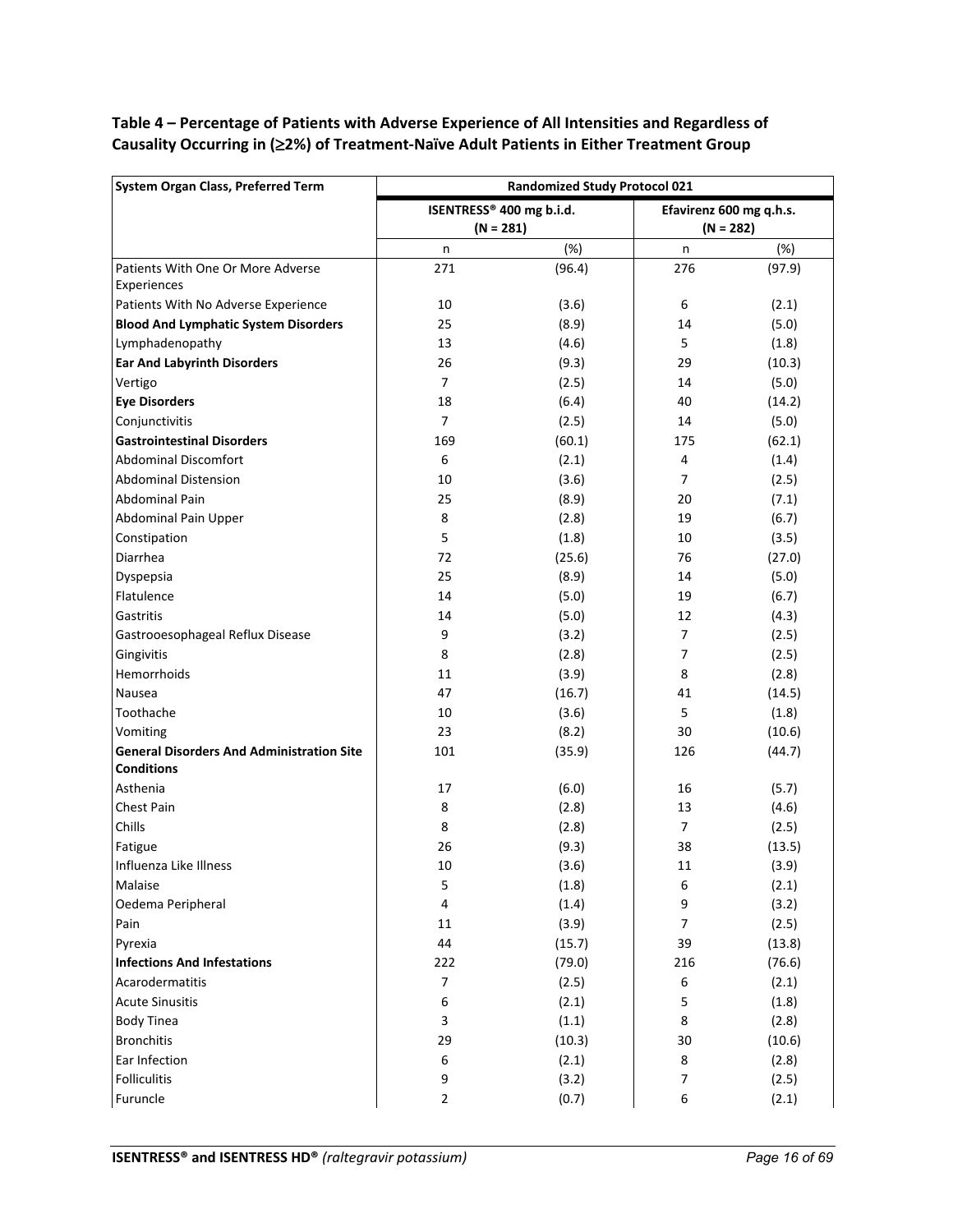| <b>System Organ Class, Preferred Term</b>    | <b>Randomized Study Protocol 021</b> |             |                         |        |
|----------------------------------------------|--------------------------------------|-------------|-------------------------|--------|
|                                              | ISENTRESS® 400 mg b.i.d.             |             | Efavirenz 600 mg q.h.s. |        |
|                                              |                                      | $(N = 281)$ | $(N = 282)$             |        |
|                                              | n                                    | (%)         | n                       | (%)    |
| Gastroenteritis                              | 18                                   | (6.4)       | 19                      | (6.7)  |
| <b>Gastroenteritis Viral</b>                 | $\mathbf 1$                          | (0.4)       | 8                       | (2.8)  |
| <b>Genital Herpes</b>                        | 12                                   | (4.3)       | 15                      | (5.3)  |
| <b>Herpes Simplex</b>                        | 10                                   | (3.6)       | 11                      | (3.9)  |
| Herpes Zoster                                | 14                                   | (5.0)       | 16                      | (5.7)  |
| Influenza                                    | 33                                   | (11.7)      | 38                      | (13.5) |
| Nasopharyngitis                              | 75                                   | (26.7)      | 63                      | (22.3) |
| Onychomycosis                                | 13                                   | (4.6)       | 14                      | (5.0)  |
| Oral Candidiasis                             | 9                                    | (3.2)       | 6                       | (2.1)  |
| Oral Herpes                                  | 7                                    | (2.5)       | 9                       | (3.2)  |
| Otitis Media                                 | 6                                    | (2.1)       | $\overline{7}$          | (2.5)  |
| Pharyngitis                                  | 27                                   | (9.6)       | 26                      | (9.2)  |
| Pneumonia                                    | 8                                    | (2.8)       | 11                      | (3.9)  |
| <b>Respiratory Tract Infection</b>           | 3                                    | (1.1)       | 6                       | (2.1)  |
| Rhinitis                                     | 9                                    | (3.2)       | 11                      | (3.9)  |
| Secondary Syphilis                           | 7                                    | (2.5)       | $\mathbf{1}$            | (0.4)  |
| Sinusitis                                    | 23                                   | (8.2)       | 23                      | (8.2)  |
| Syphilis                                     | 14                                   | (5.0)       | 14                      | (5.0)  |
| <b>Tinea Pedis</b>                           | 8                                    | (2.8)       | $\overline{7}$          | (2.5)  |
| <b>Tonsillitis</b>                           | 10                                   | (3.6)       | 8                       | (2.8)  |
| <b>Tooth Abscess</b>                         | 5                                    | (1.8)       | 6                       | (2.1)  |
| <b>Upper Respiratory Tract Infection</b>     | 60                                   | (21.4)      | 57                      | (20.2) |
| Urethritis                                   | $\overline{7}$                       | (2.5)       | $\overline{2}$          | (0.7)  |
| <b>Urinary Tract Infection</b>               | 8                                    | (2.8)       | 14                      | (5.0)  |
| Injury, Poisoning And Procedural             | 56                                   | (19.9)      | 56                      | (19.9) |
| <b>Complications</b>                         |                                      |             |                         |        |
| Contusion                                    | 6                                    | (2.1)       | 9                       | (3.2)  |
| Laceration                                   | 6                                    | (2.1)       | 5                       | (1.8)  |
| <b>Ligament Sprain</b>                       | 4                                    | (1.4)       | 7                       | (2.5)  |
| Muscle Strain                                | $\overline{2}$                       | (0.7)       | 6                       | (2.1)  |
| Investigations                               | 18                                   | (6.4)       | 26                      | (9.2)  |
| <b>Weight Decreased</b>                      | 6                                    | (2.1)       | 10                      | (3.5)  |
| <b>Metabolism And Nutrition Disorders</b>    | 39                                   | (13.9)      | 54                      | (19.1) |
| Decreased Appetite                           | 12                                   | (4.3)       | 19                      | (6.7)  |
| Hyperlipidemia                               | $\overline{2}$                       | (0.7)       | 10                      | (3.5)  |
| Hypertriglyceridemia                         | 1                                    | (0.4)       | 6                       | (2.1)  |
| <b>Musculoskeletal And Connective Tissue</b> | 95                                   | (33.8)      | 105                     | (37.2) |
| <b>Disorders</b>                             |                                      |             |                         |        |
| Arthralgia                                   | 24                                   | (8.5)       | 33                      | (11.7) |
| <b>Back Pain</b>                             | 34                                   | (12.1)      | 28                      | (9.9)  |
| Muscle Spasms                                | 3                                    | (1.1)       | $\overline{7}$          | (2.5)  |
| Musculoskeletal Pain                         | 5                                    | (1.8)       | 10                      | (3.5)  |
| Myalgia                                      | 11                                   | (3.9)       | 15                      | (5.3)  |
| Neck Pain                                    | 8                                    | (2.8)       | 5                       | (1.8)  |
| Pain in Extremity                            | 18                                   | (6.4)       | 15                      | (5.3)  |
| Neoplasms Benign, Malignant And              | 33                                   | (11.7)      | 43                      | (15.2) |
| <b>Unspecified (Incl Cysts And Polyps)</b>   |                                      |             |                         |        |
| <b>Anogenital Warts</b>                      | 8                                    | (2.8)       | 13                      | (4.6)  |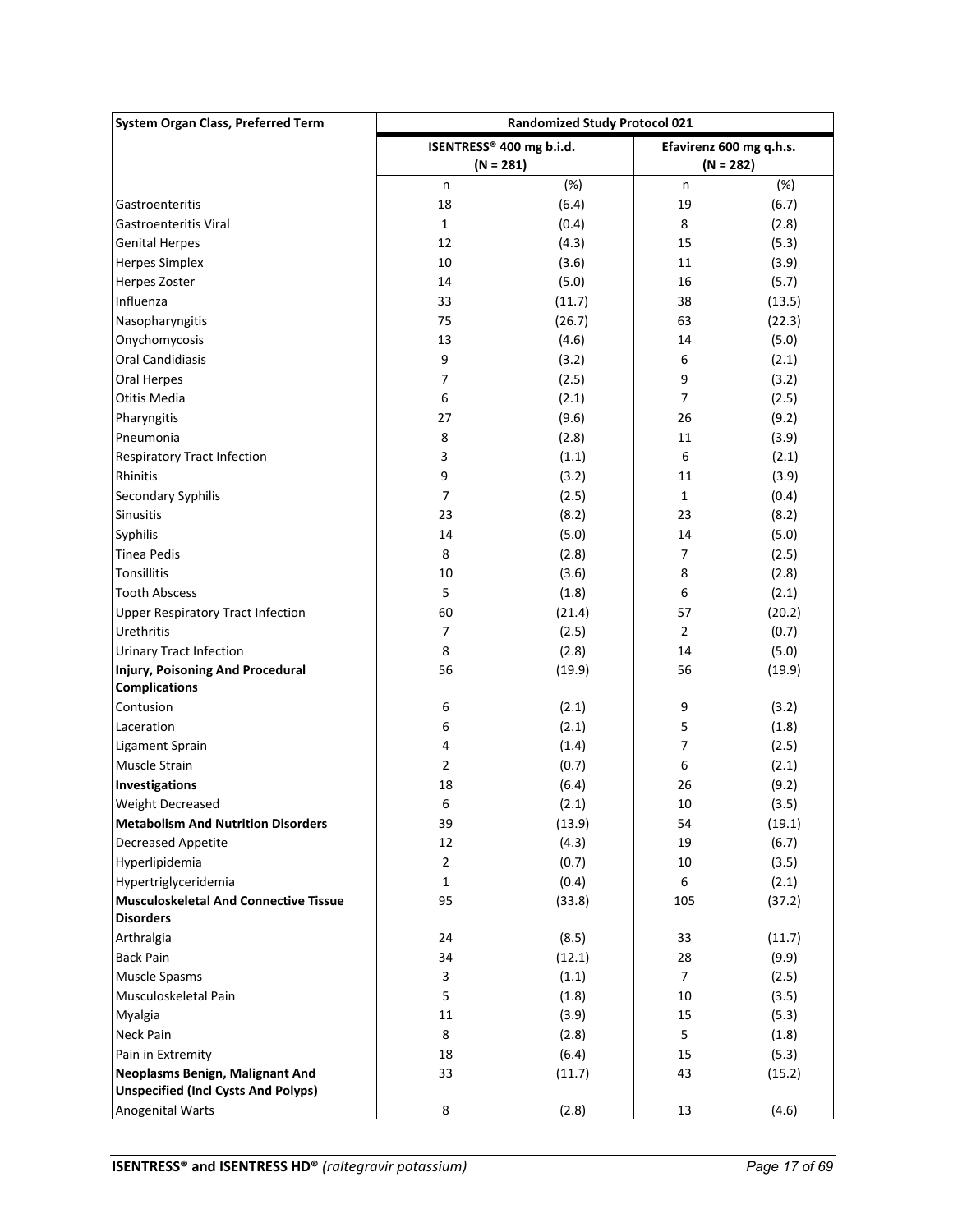| System Organ Class, Preferred Term<br><b>Randomized Study Protocol 021</b> |                          |        |                         |        |
|----------------------------------------------------------------------------|--------------------------|--------|-------------------------|--------|
|                                                                            | ISENTRESS® 400 mg b.i.d. |        | Efavirenz 600 mg q.h.s. |        |
|                                                                            | $(N = 281)$              |        | $(N = 282)$             |        |
|                                                                            | n                        | (%)    | n                       | (%)    |
| Kaposi's Sarcoma AIDS Related                                              | $\overline{2}$           | (0.7)  | 6                       | (2.1)  |
| Skin Papilloma                                                             | 11                       | (3.9)  | 11                      | (3.9)  |
| <b>Nervous System Disorders</b>                                            | 134                      | (47.7) | 179                     | (63.5) |
| <b>Dizziness</b>                                                           | 46                       | (16.4) | 108                     | (38.3) |
| Headache                                                                   | 73                       | (26.0) | 80                      | (28.4) |
| Hypoesthesia                                                               | 5                        | (1.8)  | $\overline{7}$          | (2.5)  |
| Memory Impairment                                                          | 6                        | (2.1)  | 0                       | (0.0)  |
| Migraine                                                                   | 9                        | (3.2)  | 3                       | (1.1)  |
| Paresthesia                                                                | 8                        | (2.8)  | 13                      | (4.6)  |
| Somnolence                                                                 | 3                        | (1.1)  | 22                      | (7.8)  |
| <b>Psychiatric Disorders</b>                                               | 99                       | (35.2) | 127                     | (45.0) |
| <b>Abnormal Dreams</b>                                                     | 23                       | (8.2)  | 37                      | (13.1) |
| Anxiety                                                                    | 25                       | (8.9)  | 31                      | (11.0) |
| Depression                                                                 | 29                       | (10.3) | 33                      | (11.7) |
| Insomnia                                                                   | 44                       | (15.7) | 42                      | (14.9) |
| Nightmare                                                                  | 10                       | (3.6)  | 15                      | (5.3)  |
| Sleep Disorder                                                             | $\overline{2}$           | (0.7)  | $\overline{7}$          | (2.5)  |
| <b>Renal And Urinary Disorders</b>                                         | 25                       | (8.9)  | 24                      | (8.5)  |
| Dysuria                                                                    | 9                        | (3.2)  | 3                       | (1.1)  |
| <b>Reproductive System And Breast Disorders</b>                            | 35                       | (12.5) | 41                      | (14.5) |
| <b>Erectile Dysfunction</b>                                                | 13                       | (4.6)  | 5                       | (1.8)  |
| <b>Respiratory, Thoracic And Mediastinal</b>                               | 105                      | (37.4) | 85                      | (30.1) |
| <b>Disorders</b>                                                           |                          |        |                         |        |
| Asthma                                                                     | 3                        | (1.1)  | 6                       | (2.1)  |
| Cough                                                                      | 47                       | (16.7) | 34                      | (12.1) |
| Dyspnea                                                                    | 6                        | (2.1)  | 9                       | (3.2)  |
| <b>Nasal Congestion</b>                                                    | 13                       | (4.6)  | 8                       | (2.8)  |
| Oropharyngeal Pain                                                         | 22                       | (7.8)  | 15                      | (5.3)  |
| Productive Cough                                                           | 8                        | (2.8)  | 4                       | (1.4)  |
| <b>Rhinitis Allergic</b>                                                   | 18                       | (6.4)  | 6                       | (2.1)  |
| Rhinorrhea                                                                 | 10                       | (3.6)  | 10                      | (3.5)  |
| <b>Sinus Congestion</b>                                                    | 5                        | (1.8)  | 10                      | (3.5)  |
| <b>Skin And Subcutaneous Tissue Disorders</b>                              | 98                       | (34.9) | 140                     | (49.6) |
| Acne                                                                       | $10\,$                   | (3.6)  | 5                       | (1.8)  |
| Alopecia                                                                   | 6                        | (2.1)  | 5                       | (1.8)  |
| Dermatitis                                                                 | 9                        | (3.2)  | 8                       | (2.8)  |
| Dermatitis Allergic                                                        | 2                        | (0.7)  | 8                       | (2.8)  |
| Eczema                                                                     | 9                        | (3.2)  | 5                       | (1.8)  |
| <b>Night Sweats</b>                                                        | 9                        | (3.2)  | $\overline{2}$          | (0.7)  |
| Pruritus                                                                   | 12                       | (4.3)  | 15                      | (5.3)  |
| Rash                                                                       | 22                       | (7.8)  | 39                      | (13.8) |
| Rash Maculo-Papular                                                        | 2                        | (0.7)  | 9                       | (3.2)  |
| Rash Papular                                                               | 3                        | (1.1)  | 6                       | (2.1)  |
| Seborrheic Dermatitis                                                      | 3                        | (1.1)  | 9                       | (3.2)  |
| Skin Lesion                                                                | 8                        | (2.8)  | $\overline{7}$          | (2.5)  |
| <b>Vascular Disorders</b>                                                  | 25                       | (8.9)  | 29                      | (10.3) |
| Hypertension                                                               | 18                       | (6.4)  | 18                      | (6.4)  |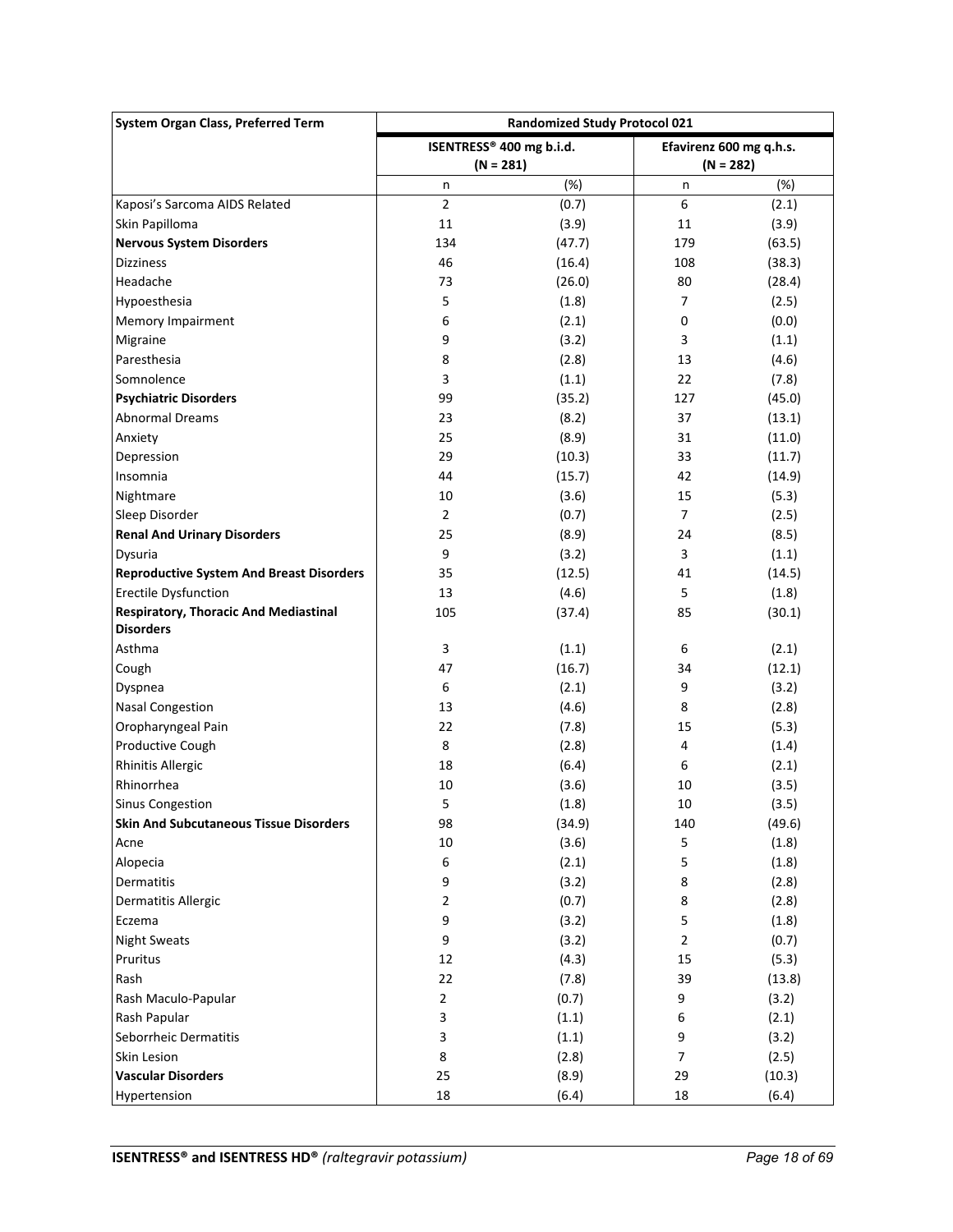## **Discontinuations**

In the study P021, the rate of discontinuation of therapy due to adverse reactions (clinical and laboratory) was 5.0% in patients receiving ISENTRESS® + emtricitabine (+) tenofovir disoproxil fumarate and 10.0% in patients receiving efavirenz + emtricitabine (+) tenofovir disoproxil fumarate.

## **Serious Events**

The following serious drug-related adverse reactions were reported in the clinical study, P021: anemia, immune reconstitution inflammatory syndrome, mental disorder, suicide attempt, depression.

## **ONCEMRK (Protocol 292; ISENTRESS® 1200 mg [2 x 600 mg] once daily)**

The safety of ISENTRESS® 1200 mg (2 x 600 mg) once daily was based on the analyses of 48-and 96 week data from a randomized double-blind active controlled study in 797 treatment-naïve HIV-1 infected patients, comparing 531 patients receiving ISENTRESS® 1200 mg (2 x 600 mg) once daily with 266 patients receiving ISENTRESS® 400 mg twice daily, each in combination with emtricitabine (+) tenofovir disoproxil fumarate. The total follow-up for patients on ISENTRESS® 1200 mg (2 x 600 mg) once daily was 515.6 patient-years at 48 weeks and 913.3 patient-years at 96 weeks and for ISENTRESS® 400 mg twice daily was 257.7 patient years at 48 weeks and 450.1 patient-years at 96 weeks.

The proportion of patients at week 48 with drug-related clinical and laboratory adverse experiences in the group receiving ISENTRESS® 1200 mg (2 x 600 mg) once daily, and the group receiving ISENTRESS® 400 mg twice daily were generally similar (24.5%, 1.5% versus 25.6%, 1.5%, respectively).

The rates of discontinuation of therapy due to clinical and laboratory adverse experiences at week 48 were 0.8% and 0.4% in patients receiving ISENTRESS® 1200 mg (2 x 600 mg) once daily and 2.3% and 0% in patients receiving ISENTRESS® 400 mg twice daily.

The most commonly reported clinical adverse experiences at week 48 (>10% in either treatment group), of all intensities and regardless of causality, respectively, were headache (13.4% versus 10.9%), nausea (11.3% versus 9.8%), and diarrhea (10.9% versus 11.3%).

There were no drug-related clinical adverse reactions of moderate to severe intensity occurring in ≥2% of patients reported in either treatment group.

The rates of serious clinical adverse experiences at week 48 were similar between patients receiving ISENTRESS® 1200 mg (2 x 600 mg) once daily and in patients receiving ISENTRESS® 400 mg twice daily (5.8% versus 9.4%, respectively). The rates of serious drug related clinical adverse experiences were also similar between the treatment groups (0.2% versus 0.8%, respectively).

Overall, the clinical adverse experiences at week 96 were consistent with those observed at week 48.

## **CNS Events**

In treatment-naïve patients (P021) central nervous system (CNS) adverse reactions, as measured by proportion of patients with 1 or more CNS symptoms (described below) were reported significantly less frequently in the group receiving ISENTRESS® + emtricitabine (+) tenofovir disoproxil fumarate as compared with the group receiving efavirenz + emtricitabine (+) tenofovir disoproxil fumarate, p <0.001, <0.001, <0.001 and <0.001for cumulative events through Weeks 8, 48, 96 and 156, respectively. In the group receiving ISENTRESS®, the percentage of patients with 1 or more CNS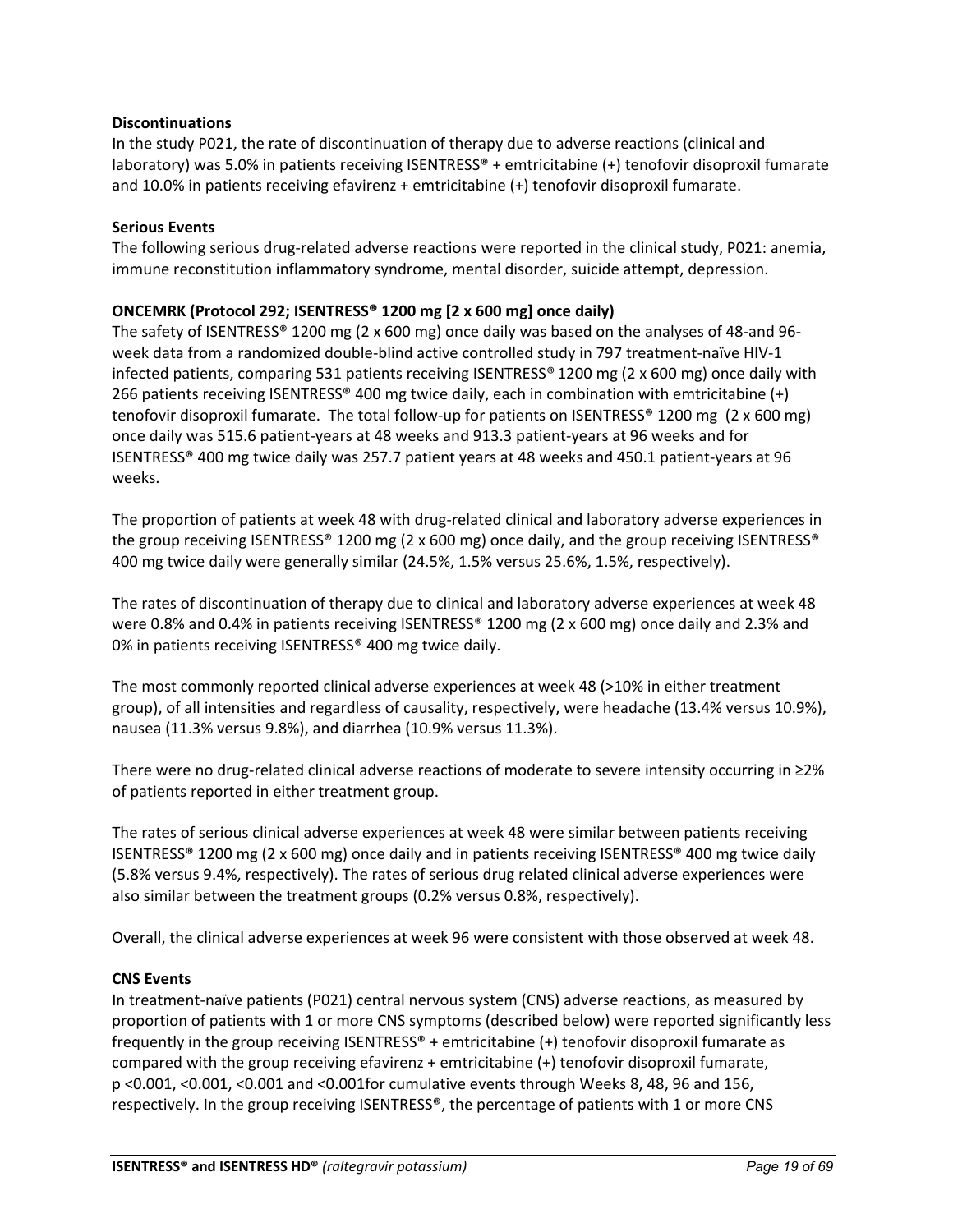symptoms was 20.3% compared to 52.1% in the group receiving efavirenz by Week 8, and 26.3% compared to 58.5% by Week 48, and 28.8% compared to 60.6% by Week 96, and 31.3% compared to 62.4% by Week 156. CNS adverse reactions for this analysis were dizziness, insomnia, concentration impaired, somnolence, depression, nightmare, confusional state, suicidal ideation, nervous system disorder, psychotic disorder, abnormal dreams, suicide attempt, acute psychosis, delirium, depressed level of consciousness, hallucination, auditory hallucination, completed suicide and major depression.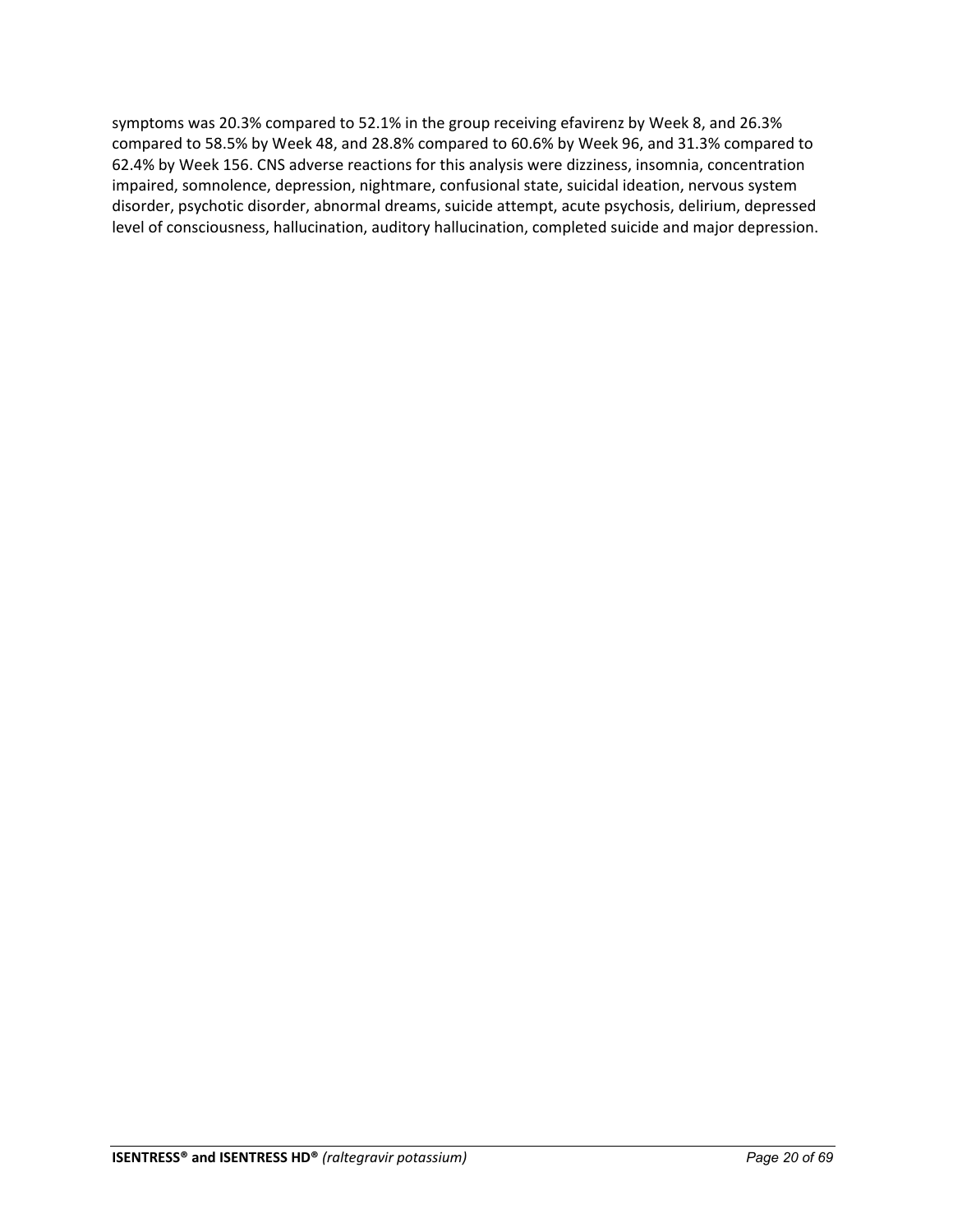**Table 5 – Number (%) of Patients With Specific Clinical Adverse Experiences (Incidence >0% in One or More Treatment Groups) by System Organ Class – Nervous System Disorders and Psychiatric Disorders – Weeks 96 and 240 respectively**

|                                        | <b>Randomized Study Protocol 021</b> |                   |               |                  |                |                   |                  |                  |
|----------------------------------------|--------------------------------------|-------------------|---------------|------------------|----------------|-------------------|------------------|------------------|
|                                        |                                      | <b>ISENTRESS®</b> |               | <b>Efavirenz</b> |                | <b>ISENTRESS®</b> |                  | <b>Efavirenz</b> |
|                                        |                                      | 400 mg b.i.d.     | 600 mg q.h.s. |                  |                | 400 mg b.i.d.     | 600 mg<br>q.h.s. |                  |
|                                        |                                      | $(N = 281)$       |               | $(N = 282)$      |                | $(N = 281)$       |                  | $(N = 282)$      |
|                                        | n                                    | (%)<br>(%)<br>n   |               | n                | (%)            | $(\%)$            |                  |                  |
| Patients With One Or More              | 81                                   | (28.8)            | 171           | (60.6)           | 110            | (39.1)            | n<br>181         | (64.2)           |
| <b>Adverse Experiences</b>             |                                      |                   |               |                  |                |                   |                  |                  |
| Patients With No Adverse<br>Experience | 200                                  | (71.2)            | 111           | (39.4)           | 171            | (60.9)            | 101              | (35.8)           |
| <b>Nervous System Disorders</b>        | 24                                   | (8.5)             | 120           | (42.6)           | 47             | (16.7)            | 124              | (44.0)           |
| <b>Dizziness</b>                       | 23                                   | (8.2)             | 104           | (36.9)           | 46             | (16.4)            | 108              | (38.3)           |
| Nervous System Disorder                | 0                                    | (0.0)             | 3             | (1.1)            | 0              | (0.0)             | 3                | (1.1)            |
| Somnolence                             | 3                                    | (1.1)             | 22            | (7.8)            | 3              | (1.1)             | 22               | (7.8)            |
|                                        |                                      |                   |               |                  |                |                   |                  |                  |
| <b>Psychiatric Disorders</b>           | 66                                   | (23.5)            | 86            | (30.5)           | 84             | (29.9)            | 99               | (35.1)           |
| <b>Abnormal Dreams</b>                 | 21                                   | (7.5)             | 37            | (13.1)           | 23             | (8.2)             | 37               | (13.1)           |
| <b>Confusional State</b>               | $\mathbf{1}$                         | (0.4)             | $\mathbf{1}$  | (0.4)            | $\mathbf{1}$   | (0.4)             | $\mathbf{1}$     | (0.4)            |
| Depressed Mood                         | $\overline{2}$                       | (0.7)             | 5             | (1.8)            | $\overline{2}$ | (0.7)             | 5                | (1.8)            |
| Depression                             | 17                                   | (6.0)             | 17            | (6.0)            | 29             | (10.3)            | 33               | (11.7)           |
| Depressive Symptom                     | $\mathbf 0$                          | (0.0)             | $\mathbf{1}$  | (0.4)            | 0              | (0.0)             | $\mathbf{1}$     | (0.4)            |
| Hallucination                          | 0                                    | (0.0)             | 0             | (0.0)            | 0              | (0.0)             | 1                | (0.4)            |
| Hallucination, Auditory                | 0                                    | (0.0)             | $\mathbf{1}$  | (0.4)            | 0              | (0.0)             | $\mathbf{1}$     | (0.4)            |
| Hallucination, Visual                  | 0                                    | (0.0)             | 1             | (0.4)            | 0              | (0.0)             | $\mathbf{1}$     | (0.4)            |
| Insomnia                               | 34                                   | (12.1)            | 31            | (11.0)           | 44             | (15.7)            | 42               | (14.9)           |
| <b>Major Depression</b>                | $\overline{2}$                       | (0.7)             | 0             | (0.0)            | $\overline{2}$ | (0.7)             | 0                | (0.0)            |
| Nightmare                              | 8                                    | (2.8)             | 14            | (5.0)            | 10             | (3.6)             | 15               | (5.3)            |
| Psychotic Disorder                     | $\mathbf 1$                          | (0.4)             | $\pmb{0}$     | (0.0)            | $\mathbf{1}$   | (0.4)             | 0                | (0.0)            |
| Suicidal Behaviour                     | 0                                    | (0.0)             | $\mathbf{1}$  | (0.4)            | 0              | (0.0)             | $\mathbf{1}$     | (0.4)            |
| Suicidal Ideation                      | 0                                    | (0.0)             | $\mathbf{1}$  | (0.4)            | $\mathbf{1}$   | (0.4)             | $\mathbf{1}$     | (0.4)            |
| Suicide Attempt                        | $\mathbf{1}$                         | (0.4)             | 0             | (0.0)            | 4              | (1.4)             | 0                | (0.0)            |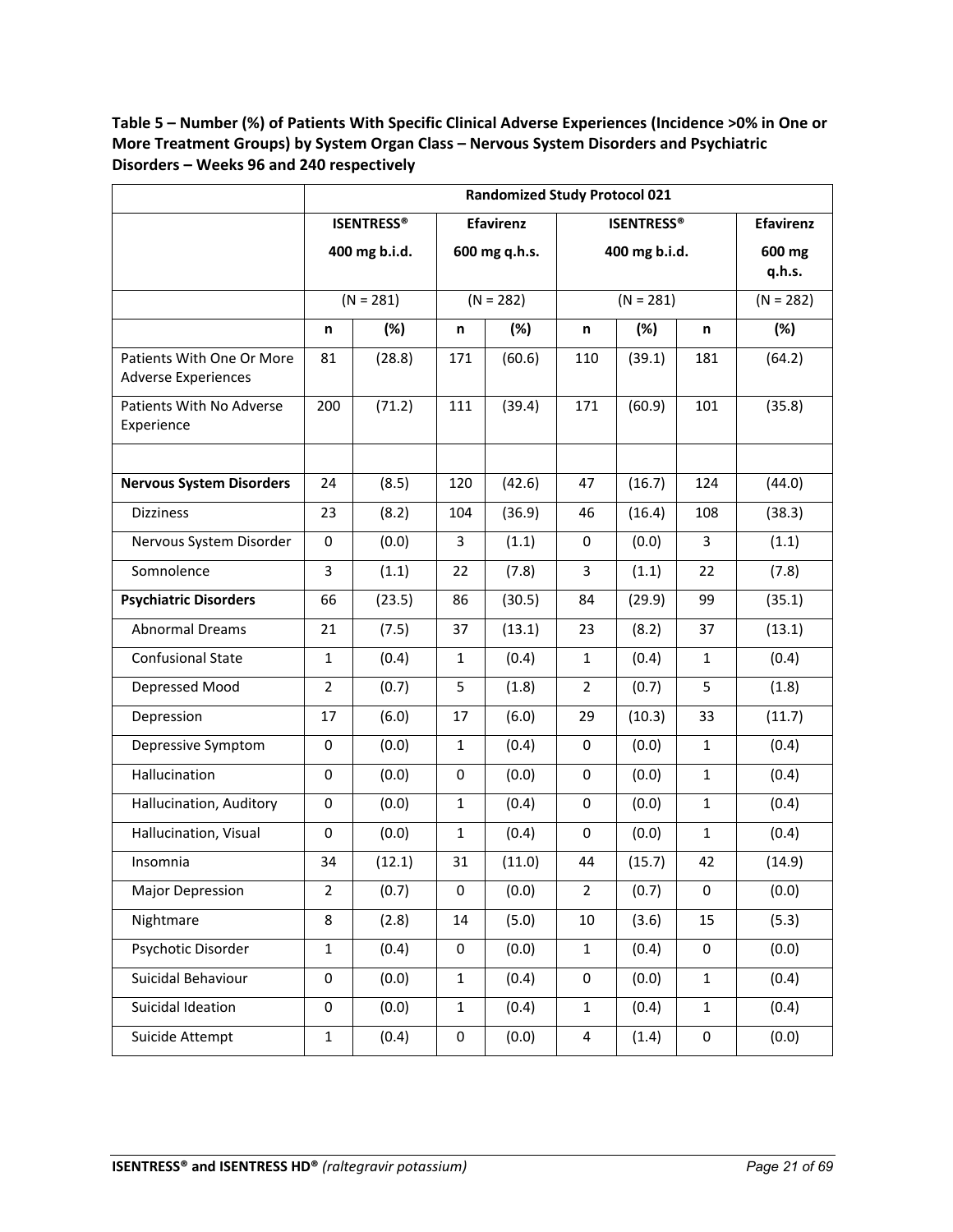## <span id="page-21-0"></span>*8.2.1 Cinical Trial Adverse Reactions – Pediatrics*

#### **Pediatric Adverse Reactions**

ISENTRESS® has been studied in 126 antiretroviral treatment-experienced HIV-1 infected children and adolescents 2 through 18 years of age, in combination with other antiretroviral agents in IMPAACT P1066 (see 7.1.3 WARNINGS AND PRECAUTIONS, Special Populations, Pediatrics (2 to 18years of age) and 14.1 CLINICAL TRIALS, Clinical Trial by Indication, Pediatric Patients). Of the 126 patients, 96 received the recommended dose of ISENTRESS®.

In these 96 children and adolescents, the frequency, type and severity of drug related adverse reactions through Week 24 were comparable to those observed in adults.

One patient experienced drug related clinical adverse reactions of Grade 3 psychomotor hyperactivity, abnormal behavior and insomnia; one patient experienced a Grade 2 serious drug related allergic rash.

One patient experienced drug related laboratory abnormalities, Grade 4 AST and Grade 3 ALT, which were considered serious.

## <span id="page-21-1"></span>**8.3 Less Common Clinical Trial Adverse Reactions**

#### **Less Common Clinical Trial Adverse Drug Reactions (<2%) in Adults**

Drug-related clinical adverse reactions occurring in less than 2% of treatment-experienced patients (n = 462) receiving ISENTRESS® + OBT and treatment-naïve patients (n = 281) receiving ISENTRESS® + emtricitabine (+) tenofovir disoproxil fumarate and of moderate to severe intensity are listed below by system organ class:

#### **Blood and Lymphatic System Disorders:**

lymph node pain, neutropenia, anemia, lymphadenopathy **Cardiac Disorders:** ventricular extrasystoles

**Ear and Labyrinth Disorders:**

vertigo, tinnitus

**Eye Disorders:** visual impairment

#### **Gastrointestinal Disorders:**

diarrhea, nausea, abdominal pain, abdominal distension, abdominal pain upper, vomiting, constipation, abdominal discomfort, dyspepsia, flatulence, gastritis, gastroesophageal reflux disease, dry mouth, eructation, erosive duodenitis

#### **General Disorders and Administration Site Conditions:**

asthenia, fatigue, pyrexia, chills, face edema, peripheral edema, submandibular mass

#### **Hepatobiliary Disorders:**

hepatitis, hepatitis alcoholic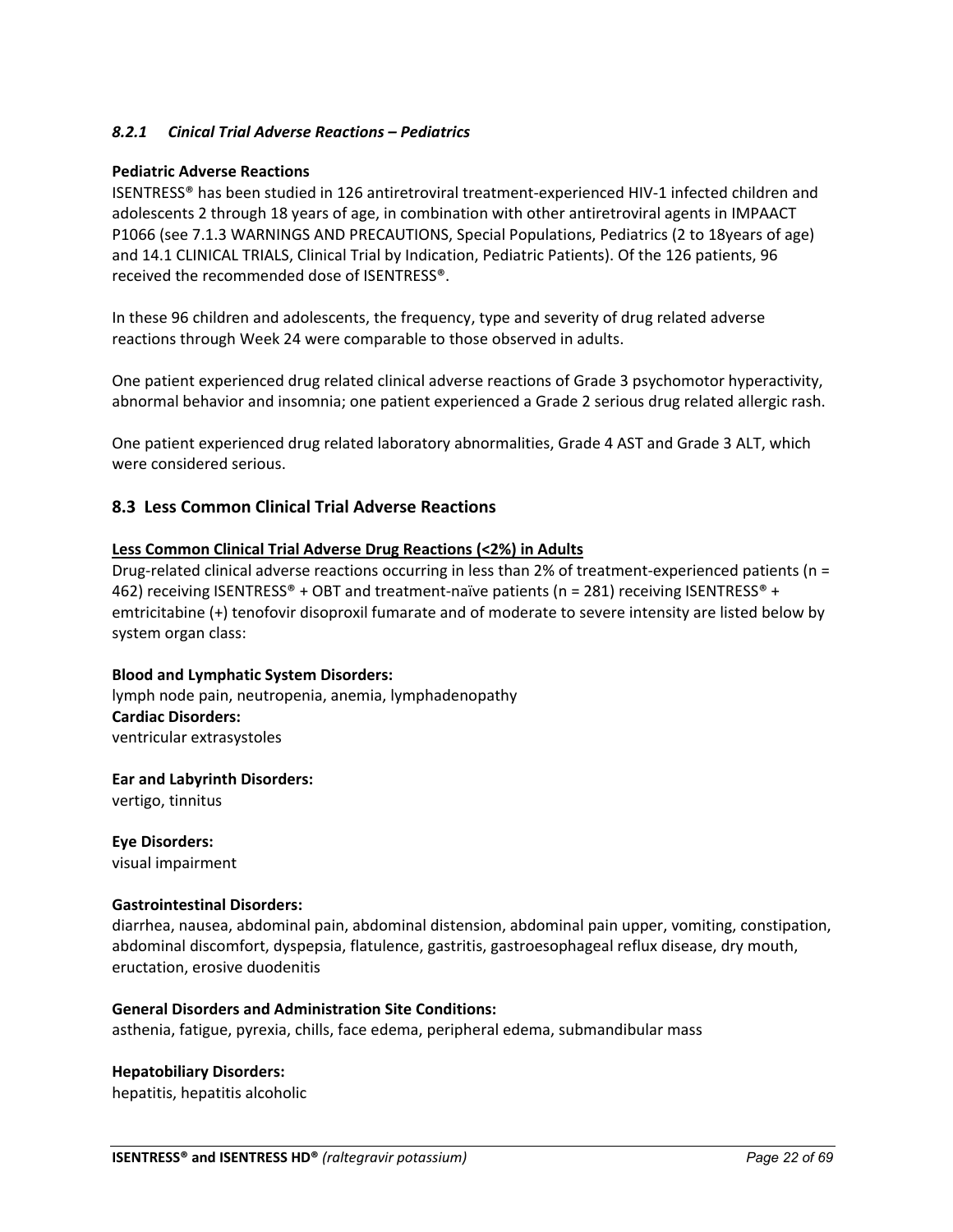## **Immune System Disorders:**

drug hypersensitivity, immune reconstitution inflammatory syndrome

#### **Infections and Infestations:**

herpes simplex, genital herpes, gastroenteritis, herpes zoster, folliculitis, lymph node abscess

#### **Investigations:**

weight increased, weight decreased

#### **Metabolism and Nutrition Disorders:**

diabetes mellitus, dyslipidemia, increased appetite, decrease appetite, hypercholesterolemia and body fat disorder

#### **Musculoskeletal and Connective Tissue Disorders:**

arthralgia, myalgia, back pain, musculoskeletal pain, osteoporosis, polyarthritis, arthritis, neck pain

#### **Nervous System Disorders:**

dizziness, neuropathy peripheral, paresthesia, somnolence, tension headache, tremor, hypersomnia, memory impairment

#### **Psychiatric Disorders:**

depression, insomnia, anxiety, abnormal dreams, nightmare, mental disorder, confusional state, major depression, suicide attempt

#### **Renal and Urinary Disorders:**

nephritis, nephrolithiasis, nocturia, renal failure, tubulointerstitial nephritis

## **Reproductive System and Breast Disorders:**

gynecomastia, erectile dysfunction

## **Respiratory, Thoracic and Mediastinal Disorders:**

epistaxis

## **Skin and Subcutaneous Tissue Disorders:**

lipodystrophy acquired, rash, hyperhidrosis, dermatitis acneiform, erythema, lipohypertrophy, night sweats, rash macular, rash maculo-papular, rash pruritic, xeroderma, prurigo, lipoatrophy, pruritus, acne, alopecia, skin lesion, lipoatrophy

#### **Selected Adverse Experiences**

## **Additional neoplasms, benign, malignant and unspecified**

In studies of ISENTRESS® 400 mg twice daily, cancers were observed in treatment-experienced patients who initiated ISENTRESS® or placebo, both with OBT and in treatment-naïve patients who initiated ISENTRESS® or efavirenz, both with emtricitabine (+) tenofovir disoproxil fumarate; several were recurrent. The types and rates of specific cancers were those expected in a highly immunodeficient population (many had CD4+ cell counts below 50 cells/mm3 and most had prior AIDS diagnoses). The risk of developing cancer in these studies was similar in the group receiving ISENTRESS® and the group receiving the comparator.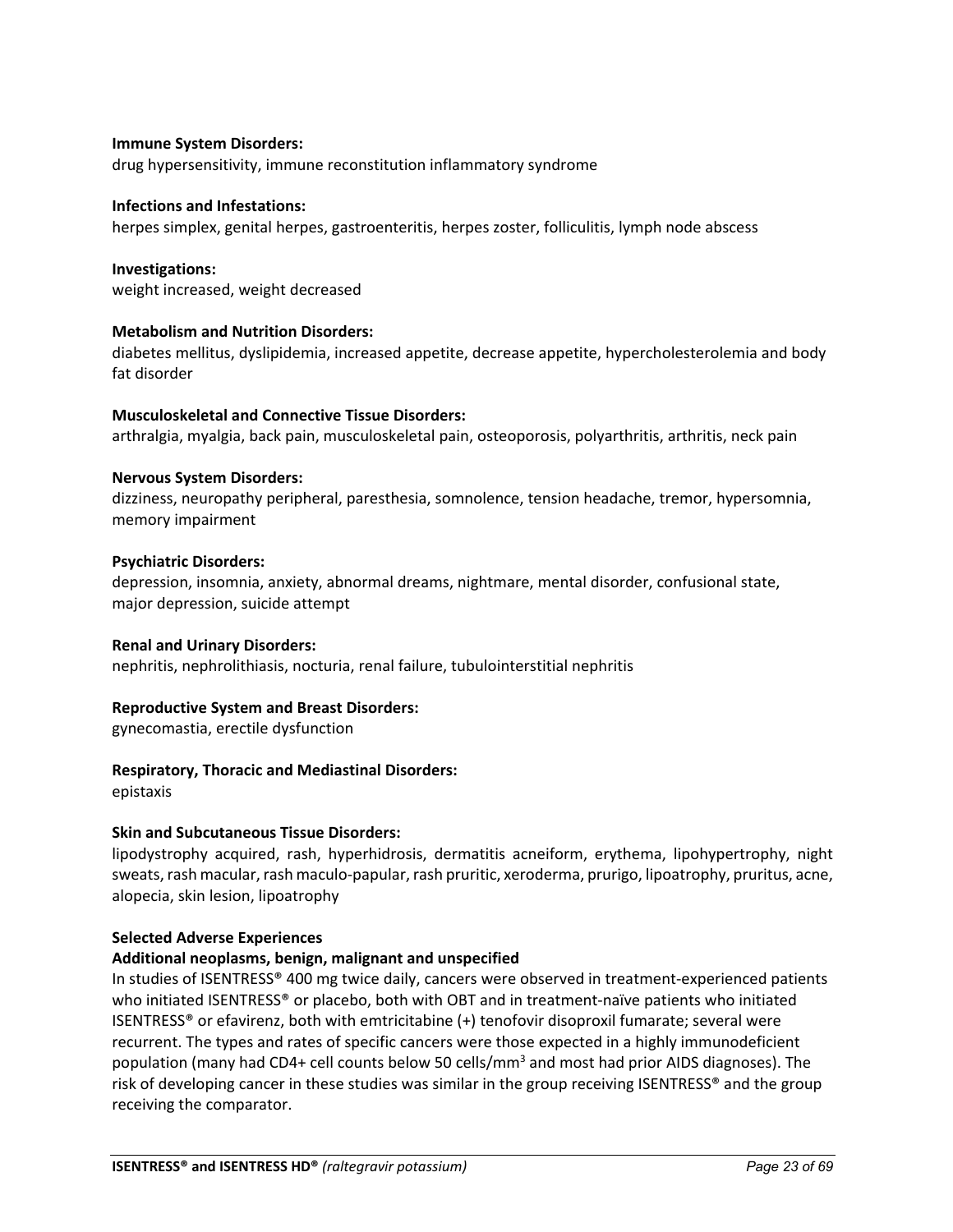## **Additional musculoskeletal and connective tissue disorders**

Grade 2-4 creatine kinase laboratory abnormalities were observed in patients treated with ISENTRESS® (see Table 6). Myopathy and rhabdomyolysis have been reported. Use with caution in patients at increased risk of myopathy or rhabdomyolysis, such as patients receiving concomitant medications known to cause these conditions.

## **Rash**

Rash occurred more commonly in treatment-experienced patients receiving regimens containing ISENTRESS® + darunavir compared to patients receiving ISENTRESS® without darunavir or darunavir without ISENTRESS®. However, rash that was considered drug related occurred at similar rates for all three groups. These rashes were mild to moderate in severity and did not limit therapy; there were no discontinuations due to rash.

## **Patients with Co-existing Conditions**

## **Patients Co-infected with Hepatitis B and/or Hepatitis C Virus**

In Phase III studies of ISENTRESS®, patients with chronic (but not acute) active hepatitis B and/or hepatitis C co-infection were permitted to enroll provided that baseline liver function tests did not exceed 5 times the upper limit of normal (ULN). In the treatment experienced studies, BENCHMRK 1 and BENCHMRK 2 (Protocol 018 and Protocol 019), 16% of all patients (114/699) were co-infected; in the treatment-naïve studies, STARTMRK (Protocol 021) and ONCEMRK (Protocol 292), 6% (34/563) and 2.9% (23/797), respectively, were co-infected. In general the safety profile of ISENTRESS® in patients with hepatitis B and/or hepatitis C virus co-infection was similar to that in patients without hepatitis B and/or hepatitis C virus co-infection, although the rates of AST and ALT abnormalities were somewhat higher in the subgroup with hepatitis B and/or hepatitis C virus co-infection for both treatment groups. At 96-weeks, in treatment-experienced patients, Grade 2 or higher laboratory abnormalities that represent a worsening Grade from baseline of AST, ALT or total bilirubin occurred in 29%, 34% and 13%, respectively, of co-infected patients treated with ISENTRESS® as compared to 11%, 13% and 9% of all other patients treated with ISENTRESS®. At 240-weeks, in treatment-naïve patients (P021), Grade 2 or higher laboratory abnormalities that represent a worsening Grade from baseline of AST, ALT or total bilirubin occurred in 22%, 44% and 17%, respectively, of co-infected patients treated with ISENTRESS® as compared to 13%, 13% and 5% of all other patients treated with ISENTRESS®.

## <span id="page-23-0"></span>**8.4 Abnormal Laboratory Findings: Hematologic, Clinical Chemistry and Other Quantitative Data**

## **Laboratory abnormalities in Treatment-Experienced Adults**

The percentages of treatment experienced adult patients receiving either ISENTRESS® 400 mg twice daily or placebo (both with OBT) in P018 and P019 with selected Grades 2 to 4 laboratory abnormalities that represent a worsening from baseline are presented in Table 6.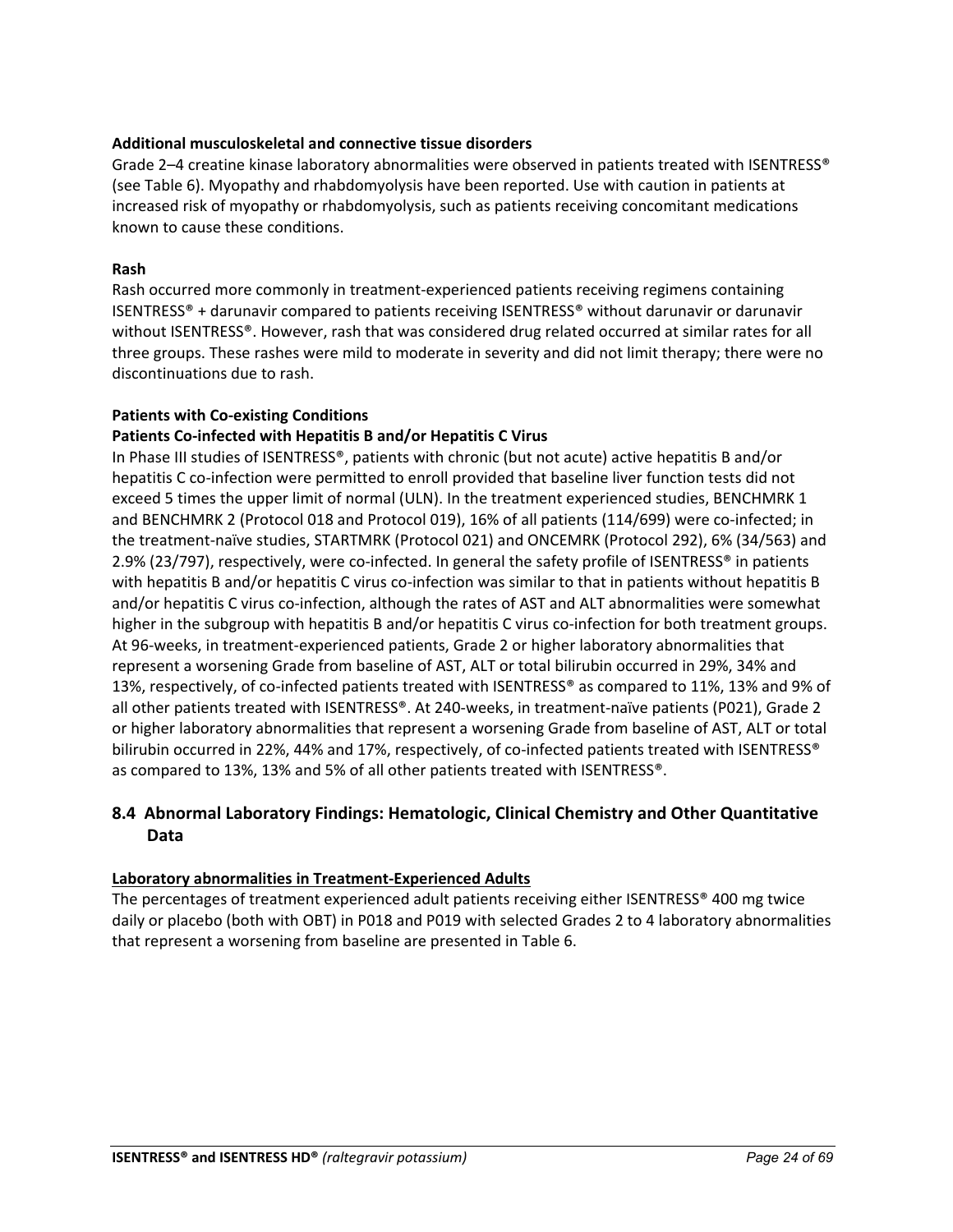## **Table 6 – Selected Laboratory Abnormalities Reported in Treatment-Experienced Adult Patients (≥2%)**

|                                                      |                         |         | Randomized Studies P018 and P019 |             |  |
|------------------------------------------------------|-------------------------|---------|----------------------------------|-------------|--|
|                                                      |                         |         | ISENTRESS® 400 mg                | Placebo     |  |
|                                                      |                         |         | b.i.d.                           |             |  |
|                                                      |                         |         | $(N = 462)$                      | $(N = 237)$ |  |
| <b>Laboratory Parameter</b><br><b>Preferred Term</b> | Limit                   | Grade   | (%)                              | (%)         |  |
| hematology laboratory test                           |                         |         |                                  |             |  |
| absolute neutrophil count (10 <sup>9</sup> /L)       | $0.75 - 0.999$          | Grade 2 | (4.1)                            | (5.9)       |  |
|                                                      | $0.50 - 0.749$          | Grade 3 | (3.0)                            | (3.4)       |  |
|                                                      |                         |         |                                  |             |  |
| hemoglobin (mmol/L)                                  | $1.16 - 1.31$           | Grade 2 | (1.3)                            | (2.5)       |  |
|                                                      |                         |         |                                  |             |  |
| platelet count (10 <sup>9</sup> /L)                  | 50-99.999               | Grade 2 | (3.5)                            | (5.1)       |  |
| blood chemistry test                                 |                         |         |                                  |             |  |
| fasting (non-random) serum LDL-C (mmol/L)            | $4.13 - 4.90$           | Grade 2 | (14.5)                           | (8.2)       |  |
|                                                      | ≥4.91                   | Grade 3 | (6.5)                            | (6.5)       |  |
| fasting (non-random) serum cholesterol               | $6.20 - 7.77$           | Grade 2 | (20.6)                           | (16.9)      |  |
| (mmol/L)                                             |                         |         |                                  |             |  |
|                                                      | >7.77                   | Grade 3 | (11.0)                           | (6.2)       |  |
| fasting (non-random) serum triglyceride              | $5.65 - 8.48$           | Grade 2 | (9.6)                            | (10.3)      |  |
| (mmol/L)                                             |                         |         |                                  |             |  |
|                                                      | 8.49-13.56              | Grade 3 | (6.3)                            | (5.8)       |  |
|                                                      | >13.56                  | Grade 4 | (4.5)                            | (2.2)       |  |
|                                                      |                         |         |                                  |             |  |
| fasting (non-random) serum glucose test<br>(mmol/L)  | $6.95 - 13.88$          | Grade 2 | (11.3)                           | (7.5)       |  |
|                                                      | 13.89-27.75             | Grade 3 | (2.9)                            | (1.3)       |  |
|                                                      |                         |         |                                  |             |  |
| total serum bilirubin                                | $1.6 - 2.5 \times ULN$  | Grade 2 | (5.6)                            | (3.0)       |  |
|                                                      | 2.6-5.0 x ULN           | Grade 3 | (3.0)                            | (2.5)       |  |
|                                                      |                         |         |                                  |             |  |
| serum creatinine                                     | $1.4 - 1.8 \times ULN$  | Grade 2 | (3.3)                            | (3.0)       |  |
| serum aspartate aminotransferase                     | 2.6-5.0 x ULN           | Grade 2 | (9.5)                            | (8.5)       |  |
|                                                      | $5.1 - 10.0 \times ULN$ | Grade 3 | (4.3)                            | (3.0)       |  |
|                                                      |                         |         |                                  |             |  |
| serum alanine aminotransferase                       | 2.6-5.0 x ULN           | Grade 2 | (10.8)                           | (9.7)       |  |
|                                                      | $5.1 - 10.0 \times ULN$ | Grade 3 | (4.8)                            | (2.5)       |  |
|                                                      |                         |         |                                  |             |  |
| serum alkaline phosphatase                           | 2.6-5.0 x ULN           | Grade 2 | (2.2)                            | (0.4)       |  |
| serum pancreatic amylase test                        | 2.1-5.0 x ULN           | Grade 3 | (4.6)                            | (3.0)       |  |
|                                                      |                         |         |                                  |             |  |
| serum lipase test                                    | 1.6-3.0 x ULN           | Grade 2 | (5.9)                            | (3.8)       |  |
|                                                      | $3.1 - 5.0 \times ULN$  | Grade 3 | (2.0)                            | (0.8)       |  |
|                                                      |                         |         |                                  |             |  |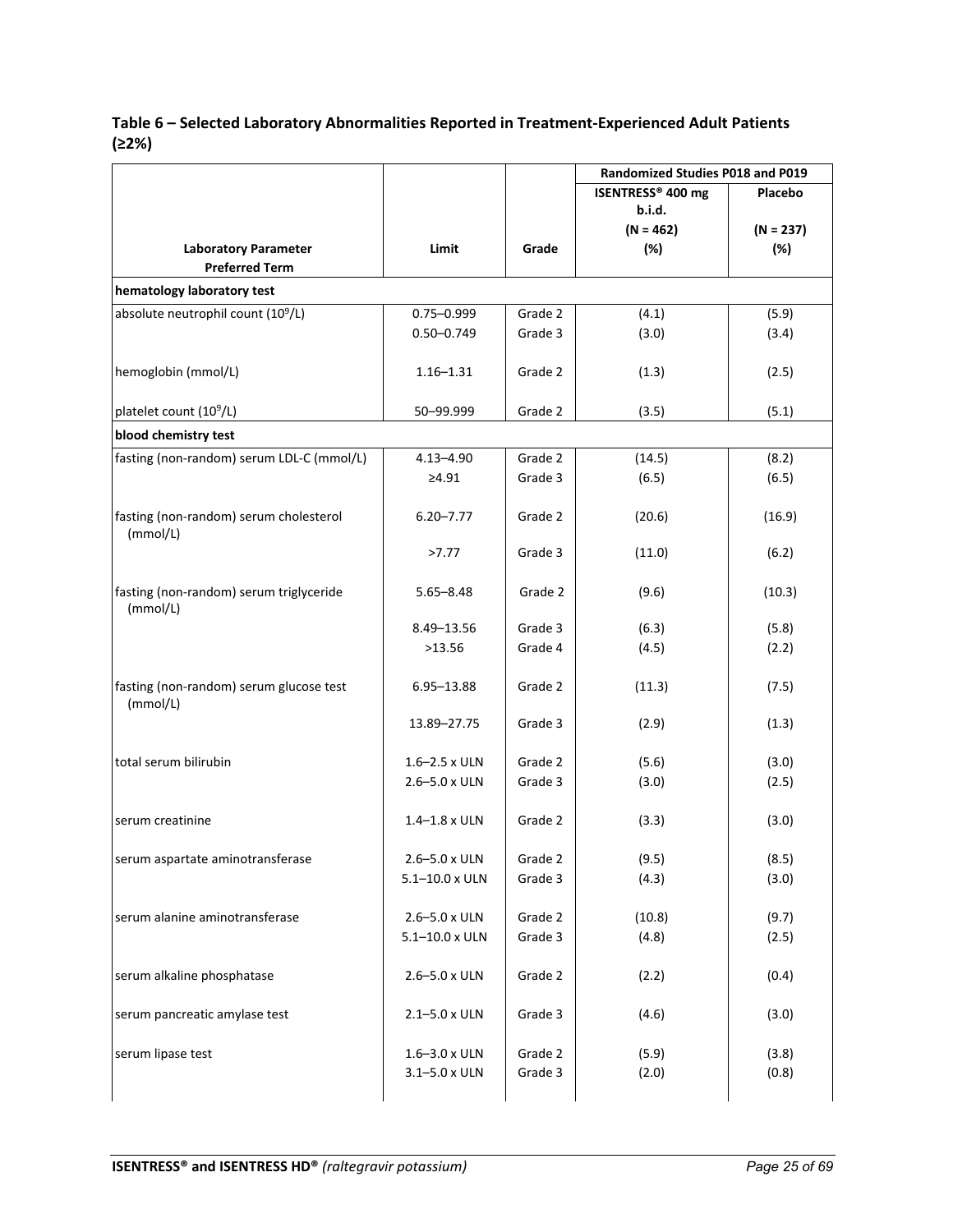|                                                      |                        |         | <b>Randomized Studies P018 and P019</b>                       |                               |
|------------------------------------------------------|------------------------|---------|---------------------------------------------------------------|-------------------------------|
| <b>Laboratory Parameter</b><br><b>Preferred Term</b> | Limit                  | Grade   | ISENTRESS <sup>®</sup> 400 mg<br>b.i.d.<br>$(N = 462)$<br>(%) | Placebo<br>$(N = 237)$<br>(%) |
| serum creatine kinase                                | $6.0 - 9.9 \times ULN$ | Grade 2 | (2.6)                                                         | (2.1)                         |
|                                                      | $10.0 - 19.9$ x ULN    | Grade 3 | (4.1)                                                         | (2.5)                         |
|                                                      | $\geq$ 20.0 x ULN      | Grade 4 | (3.0)                                                         | (1.3)                         |

## **Laboratory abnormalities in Treatment- Naïve Adults**

## **STARTMRK (Protocol 021; ISENTRESS**® **400 mg twice daily)**

The percentages of treatment-naïve adult patients receiving either ISENTRESS® 400 mg twice daily or efavirenz (both with emtricitabine (+) tenofovir disoproxil fumarate) in P021 with selected Grades 2 to 4 laboratory abnormalities that represent a worsening from baseline are presented in Table 7.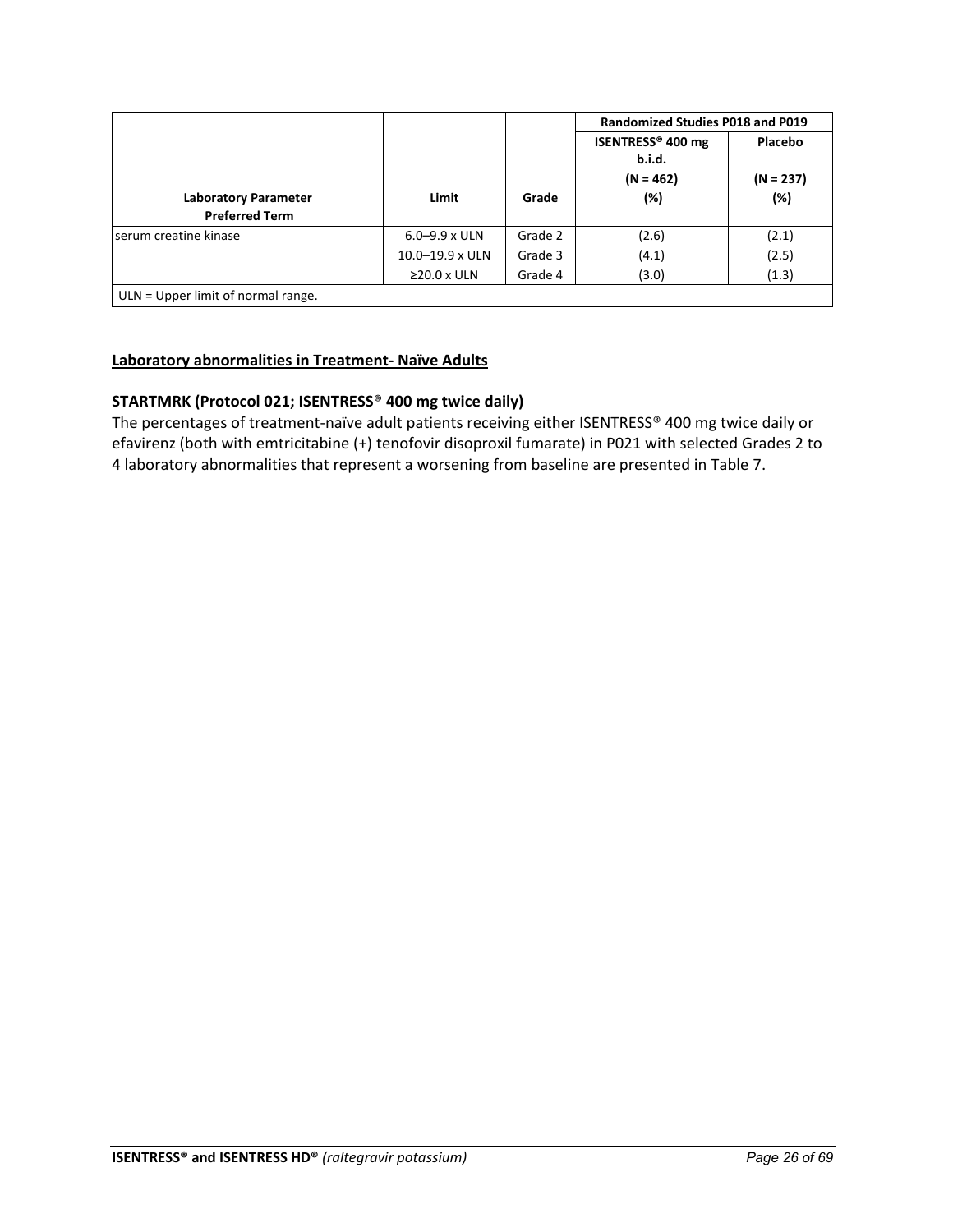|                                                      |                        |         | <b>Randomized Study P021</b>  |                  |
|------------------------------------------------------|------------------------|---------|-------------------------------|------------------|
|                                                      |                        |         | ISENTRESS <sup>®</sup> 400 mg | Efavirenz 600 mg |
|                                                      |                        |         | b.i.d.                        | q.h.s.           |
|                                                      |                        |         | $(N = 281)$                   | $(N = 282)$      |
| <b>Laboratory Parameter</b><br><b>Preferred Term</b> | Limit                  | Grade   | (%)                           | (%)              |
|                                                      |                        |         |                               |                  |
| hematology laboratory test                           |                        |         |                               |                  |
| absolute neutrophil count (10 <sup>9</sup> /L)       | $0.75 - 0.999$         | Grade 2 | (2.8)                         | (5.0)            |
|                                                      | $0.50 - 0.749$         | Grade 3 | (2.8)                         | (1.4)            |
| blood chemistry test                                 |                        |         |                               |                  |
| fasting (non-random) serum LDL-C<br>(mmol/L)         | $4.14 - 4.90$          | Grade 2 | (8.5)                         | (11.5)           |
|                                                      | ≥4.91                  | Grade 3 | (3.0)                         | (10.3)           |
| fasting (non-random) serum<br>cholesterol (mmol/L)   | $6.21 - 7.76$          | Grade 2 | (12.3)                        | (19.1)           |
|                                                      | >7.76                  | Grade 3 | (0.0)                         | (6.4)            |
| fasting (non-random) serum<br>triglyceride (mmol/L)  | $8.47 - 8.48$          | Grade 2 | (0.7)                         | (4.9)            |
| fasting (non-random) serum<br>glucose test (mmol/L)  | 6.99-13.88             | Grade 2 | (6.6)                         | (6.0)            |
| total serum bilirubin                                | $1.6 - 2.5 \times ULN$ | Grade 2 | (4.6)                         | (0.4)            |
| serum aspartate aminotransferase                     | 2.6-5.0 x ULN          | Grade 2 | (7.5)                         | (10.4)           |
|                                                      | 5.1-10.0 x ULN         | Grade 3 | (4.6)                         | (2.9)            |
| serum alanine aminotransferase                       | 2.6-5.0 x ULN          | Grade 2 | (11.0)                        | (11.8)           |
|                                                      | 5.1-10.0 x ULN         | Grade 3 | (1.8)                         | (2.2)            |
| serum alkaline phosphatase (IU(alk<br>phos)/L)       | 2.6-5.0 x ULN          | Grade 2 | (1.1)                         | (3.2)            |
| ULN = Upper limit of normal range                    |                        |         |                               |                  |

## **Table 7 – Selected Laboratory Abnormalities Reported in Treatment-Naïve Adult Patients (≥2%)**

Lipids, Change from Baseline Changes from baseline in fasting lipids are shown in Table 8.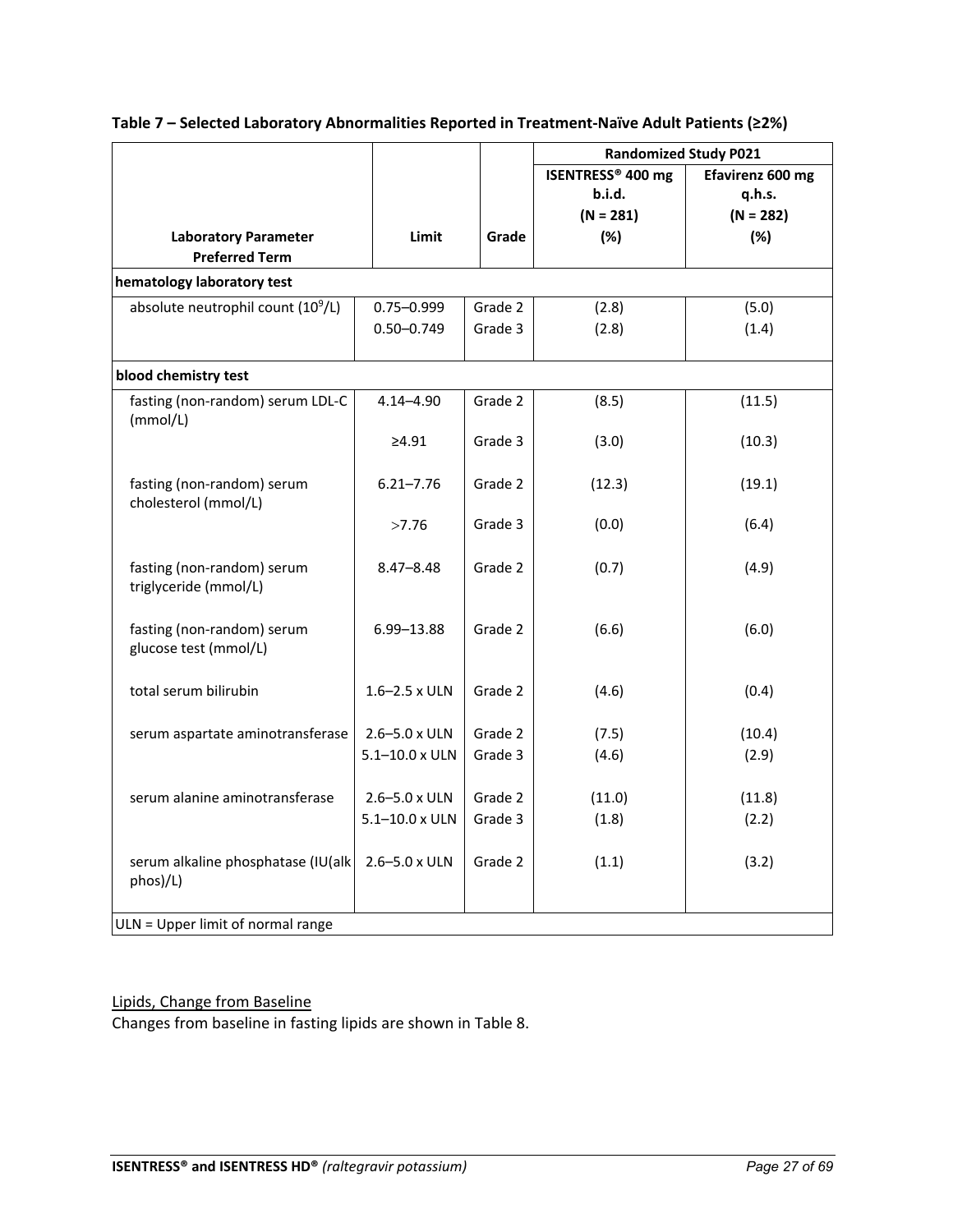| <b>Laboratory Parameter</b><br><b>Preferred Term</b> |                    | ISENTRESS® 400 mg<br><b>Disoproxil Fumarate</b><br>$N = 207$ | Twice Daily + Emtricitabine (+) Tenofovir            | Efavirenz 600 mg<br>At Bedtime + Emtricitabine (+)<br><b>Tenofovir Disoproxil Fumarate</b><br>$N = 187$ |                   |                                                      |  |
|------------------------------------------------------|--------------------|--------------------------------------------------------------|------------------------------------------------------|---------------------------------------------------------------------------------------------------------|-------------------|------------------------------------------------------|--|
|                                                      |                    |                                                              | <b>Change from</b><br><b>Baseline at Week</b><br>240 |                                                                                                         |                   | <b>Change from</b><br><b>Baseline at Week</b><br>240 |  |
|                                                      | <b>Baseline</b>    | <b>Week 240</b>                                              | <b>Mean Change</b>                                   | <b>Baseline</b>                                                                                         | <b>Week 240</b>   | <b>Mean Change</b>                                   |  |
|                                                      | <b>Mean</b>        | <b>Mean</b>                                                  |                                                      | <b>Mean</b>                                                                                             | <b>Mean</b>       |                                                      |  |
|                                                      | (mmol/L)           | (mmol/L)                                                     | (mmol/L)                                             | (mmol/L)                                                                                                | (mmol/L)          | (mmol/L)                                             |  |
|                                                      | [mg/dL]            | [mg/dL]                                                      | [mg/dL])                                             | [mg/dL]                                                                                                 | [mg/dL]           | [mg/dL]                                              |  |
| LDL-Cholesterol*                                     | (2, 49)            | (2,74)                                                       | (0, 26)                                              | (2, 41)                                                                                                 | (3,06)            | (0,65)                                               |  |
|                                                      | $[96]$             | $[106]$                                                      | $[10]$                                               | $[93]$                                                                                                  | $[118]$           | $[25]$                                               |  |
| HDL-Cholesterol*                                     | (0,98)<br>$[38]$   | (1, 14)<br>$[44]$                                            | (0, 16)<br>[6]                                       | (0,98)<br>$[38]$                                                                                        | (1, 32)<br>$[51]$ | (0, 34)<br>$[13]$                                    |  |
| Total Cholesterol*                                   | (4, 12)            | (4, 53)                                                      | (0, 41)                                              | (4,06)                                                                                                  | (5, 20)           | (1, 14)                                              |  |
|                                                      | $[159]$            | $[175]$                                                      | $[16]$                                               | $[157]$                                                                                                 | $[201]$           | $[44]$                                               |  |
| Triglyceride*                                        | (1, 45)            | (1, 47)                                                      | (0,02)                                               | (1, 59)                                                                                                 | (2,01)            | (0, 42)                                              |  |
|                                                      | $[128]$            | $[130]$                                                      | $[2]$                                                | $[141]$                                                                                                 | $[178]$           | $[37]$                                               |  |
| Total: HDL-C ratio                                   | (4.20)             | (3, 97)                                                      | (2, 56)                                              | (4, 15)                                                                                                 | (3, 95)           | (3, 35)                                              |  |
|                                                      | [4.18]             | [3.98]                                                       | [2,67]                                               | [4.13]                                                                                                  | [3, 95]           | [3, 38]                                              |  |
| Non-HDL-C                                            | (3, 13)<br>$[121]$ | (3, 39)<br>$[131]$                                           | (0, 26)<br>$[10]$                                    | (3,08)<br>$[119]$                                                                                       | (3,89)<br>$[150]$ | (0, 80)<br>$[31]$                                    |  |

|  |  |  | Table 8 - Lipid Values, Mean Change from Baseline, Protocol 021 |
|--|--|--|-----------------------------------------------------------------|
|  |  |  |                                                                 |

\* Fasting (non-random) laboratory tests at Week 240.

Notes:

N = total number of subjects per treatment group with at least one lipid test result available. The analysis is based on all available data.

If subjects initiated or increased serum lipid-reducing agents, the last available lipid values prior to the change in therapy were used in the analysis. If the missing data was due to other reasons, subjects were censored thereafter for the analysis. At baseline, serum lipid-reducing agents were used in 5% of subjects in the group receiving ISENTRESS® and 3% in the efavirenz group. Through Week 240, serum lipid-reducing agents were used in 9% of subjects in the group receiving ISENTRESS® and 15% in the efavirenz group.

Through 240 weeks of therapy, ISENTRESS® demonstrated minimal effects on serum lipids with small increases in total cholesterol, HDL-C, LDL-C, triglycerides and non-HDL-C. The group treated with efavirenz had a significantly higher mean change from baseline in total cholesterol, HDL-C, LDL-C, triglycerides and non-HDL-C.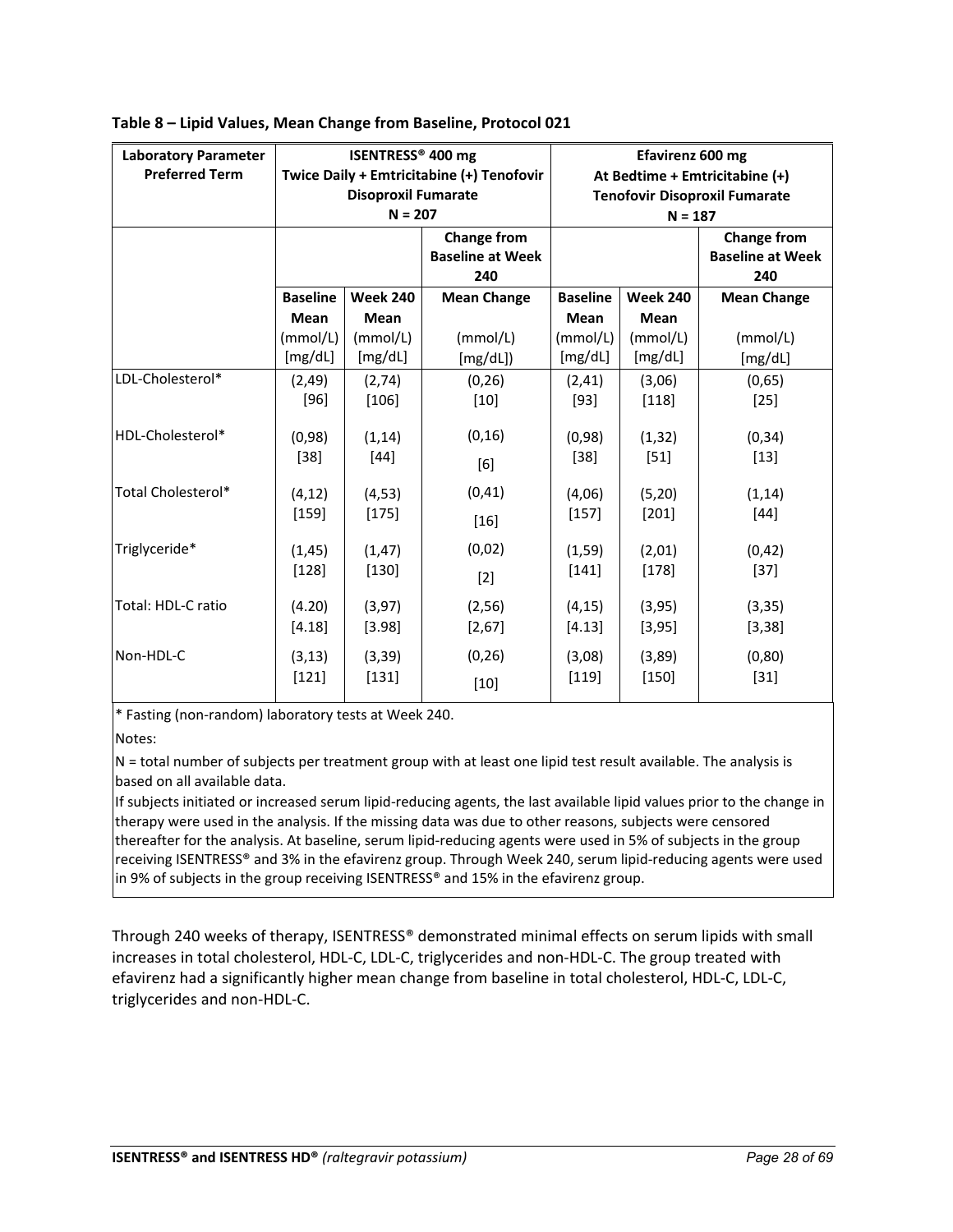## **ONCEMRK (Protocol 292; ISENTRESS® 1200 mg [2 x 600 mg] once daily)**

The percentages of patients receiving either ISENTRESS**®** 1200 mg (2 x 600 mg) once daily or ISENTRESS® 400 mg twice daily in P292 with selected Grade 2 to 4 laboratory abnormalities that represent a worsening Grade from baseline are presented in Table 9. Overall, the laboratory abnormalities at week 96 were consistent with those observed at week 48.

|                                                     |                        |                                                         | <b>Randomized Study P292</b>                            |
|-----------------------------------------------------|------------------------|---------------------------------------------------------|---------------------------------------------------------|
|                                                     |                        |                                                         | week 48                                                 |
| Laboratory<br>Parameter<br>Preferred<br>Term (Unit) | Limit                  | Raltegravir 1200 mg<br><b>Once Daily</b><br>$(N = 531)$ | Raltegravir 400 mg<br><b>Twice Daily</b><br>$(N = 266)$ |
| <b>Blood Chemistry Test</b>                         |                        |                                                         |                                                         |
| Aspartate aminotransferase                          |                        |                                                         |                                                         |
| Grade 2                                             | 2.6-5.0 x ULN          | 3.0%                                                    | 1.9%                                                    |
| Alanine aminotransferase                            |                        |                                                         |                                                         |
| Grade 2                                             | $2.6 - 5.0 \times ULN$ | 2.5%                                                    | 0.8%                                                    |
| Lipase                                              |                        |                                                         |                                                         |
| Grade 2                                             | 1.6-3.0 x ULN          | 5.1%                                                    | 4.5%                                                    |
| <b>Creatine Kinase</b>                              |                        |                                                         |                                                         |
|                                                     | $6.0 - 9.9 \times ULN$ | 3.2%                                                    | 2.3%                                                    |
| Grade 2                                             |                        |                                                         |                                                         |

**Table 9 - Selected Laboratory Abnormalities Reported in Treatment-Naïve Adult Patients (≥2%)** 

## <span id="page-28-0"></span>**8.5 Post-Market Adverse Reactions**

The following additional adverse experiences have been reported in post-marketed experience without regard to causality:

## **Blood and Lymphatic System Disorders:**

thrombocytopenia

#### **Hepatobiliary Disorders:**

hepatic failure (with and without associated hypersensitivity) in patients with underlying liver disease and/or concomitant medications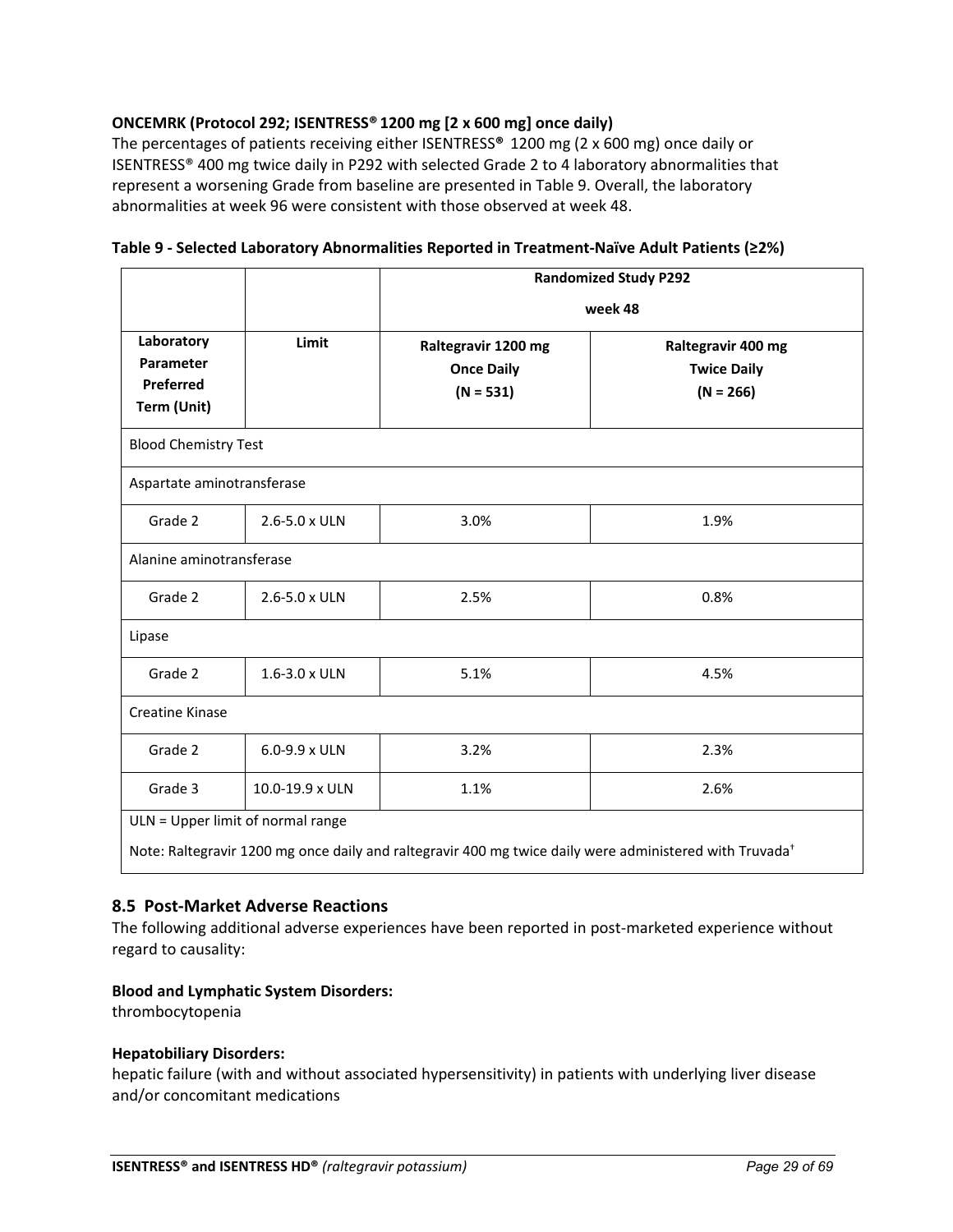## **Musculoskeletal and Connective Tissue Disorders:**

rhabdomyolysis

## **Nervous System Disorders:**

cerebellar ataxia

## **Psychiatric Disorders:**

depression (particularly in patients with a pre-existing history of psychiatric illness), including suicidal ideation and behaviors, paranoia

## **Skin and Subcutaneous Tissue Disorders:**

Stevens-Johnson syndrome, drug rash with eosinophilia and systemic symptoms (DRESS)

## <span id="page-29-0"></span>**9 DRUG INTERACTIONS**

## <span id="page-29-1"></span>**9.2 Drug Interactions Overview**

Raltegravir does not inhibit (IC<sub>50</sub>>100 μM) CYP1A2, CYP2B6, CYP2C8, CYP2C9, CYP2C19, CYP2D6 or CYP3A *in vitro*. Moreover, *in vitro*, raltegravir did not induce CYP3A4. A midazolam drug interaction study confirmed the low propensity of raltegravir to alter the pharmacokinetics of agents metabolized by CYP3A4 *in vivo* by demonstrating a lack of meaningful effect of raltegravir on the pharmacokinetics of midazolam, a sensitive CYP3A4 substrate.

Similarly, raltegravir is not an inhibitor (IC50>50 μM) of the UDP-glucuronosyltransferases (UGT) tested (UGT1A1, UGT2B7), and raltegravir does not inhibit P-glycoprotein-mediated transport. Based on these data, ISENTRESS® is not expected to affect the pharmacokinetics of drugs that are substrates of these enzymes or P-glycoprotein (e.g., protease inhibitors, NNRTIs, methadone, opioid analgesics, statins, azole antifungals, proton pump inhibitors and anti-erectile dysfunction agents).

## <span id="page-29-2"></span>**9.3 Drug-Behavioural Interactions**

Not applicable.

## <span id="page-29-3"></span>**9.4 Drug-Drug Interactions**

## **Effect of Raltegravir on the Pharmacokinetics of Other Agents**

In drug interaction studies performed using the 400 mg twice daily dose, raltegravir did not have a clinically meaningful effect on the pharmacokinetics of the following: hormonal contraceptives, methadone, maraviroc, tenofovir, midazolam, lamivudine, etravirine, darunavir/ritonavir, telaprevir and boceprevir. In a multiple-dose drug interaction study, ethinyl estradiol and norelgestromin AUC values were 98% and 114%, respectively, when coadministered with raltegravir as compared to when administered without raltegravir. In a multiple-dose drug interaction study, tenofovir AUC and trough concentrations when coadministered with raltegravir were 90% and 87% of values obtained with tenofovir disoproxil fumarate monotherapy. In another drug interaction study, midazolam AUC from coadministration was 92% of the value obtained with midazolam alone. In a Phase II study, lamivudine pharmacokinetics were similar in patients receiving combinations with raltegravir versus with efavirenz.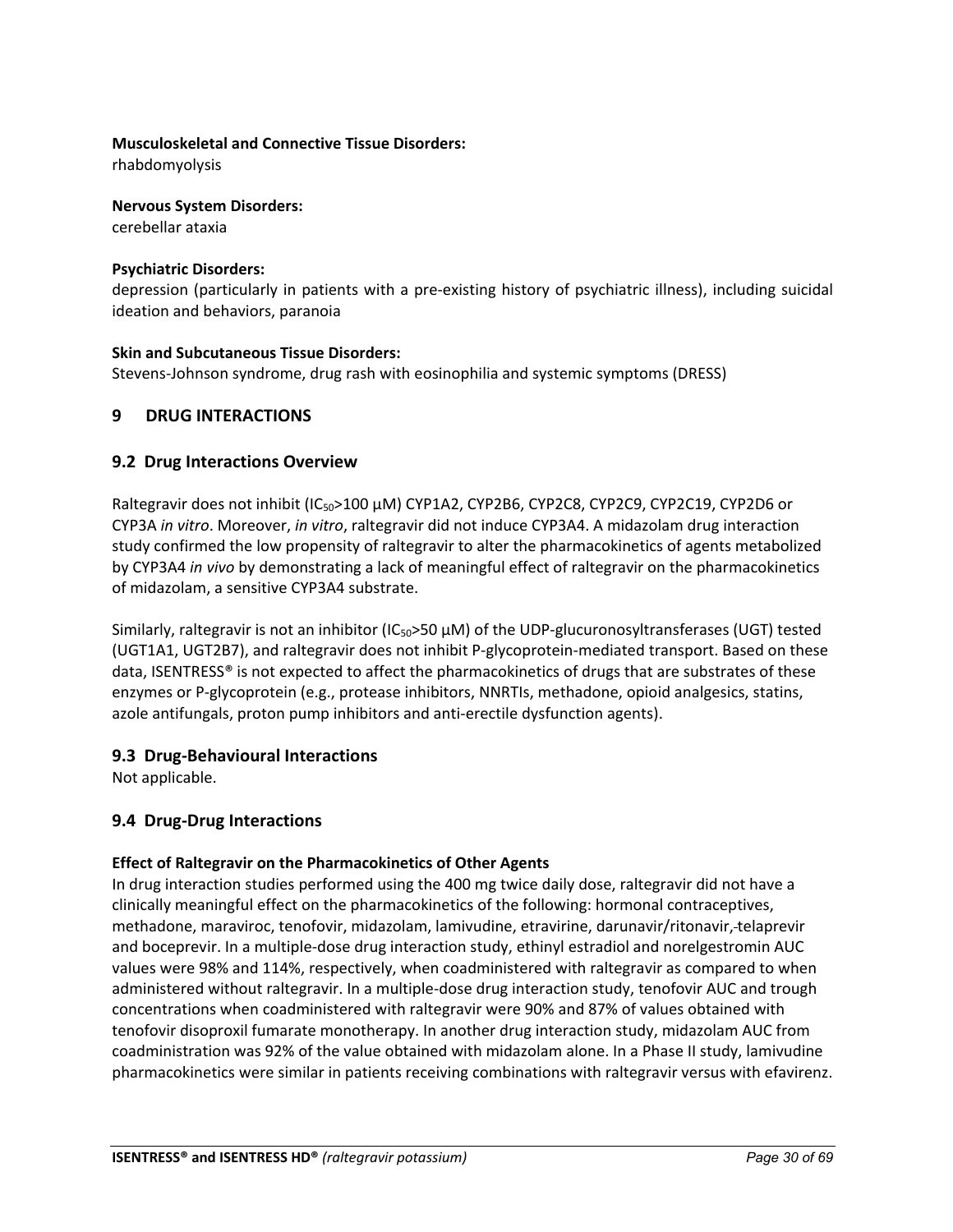## **Effect of Other Agents on the Pharmacokinetics of Raltegravir**

Raltegravir is not a substrate of cytochrome P450 (CYP) enzymes.

Based on *in vivo* and *in vitro* studies, raltegravir is eliminated mainly by metabolism via a UGT1A1 mediated glucuronidation pathway.

## Inducers of Drug Metabolizing Enzymes

Coadministration of ISENTRESS® 400 mg twice daily with drugs that are potent inducers of UGT1A1, such as rifampin (an inducer of numerous drug metabolizing enzymes), reduces plasma concentrations of raltegravir. Caution should be used when coadministering ISENTRESS® 400 mg twice daily with rifampin or other strong inducers of UGT1A1. (see 7 WARNINGS AND PRECAUTIONS). The impact of other potent inducers of drug metabolizing enzymes, such as phenytoin and phenobarbital, on UGT1A1 is unknown. Other less potent inducers (e.g., efavirenz, nevirapine, rifabutin, glucocorticoids, St. John's Wort, pioglitazone) may be used with the recommended dose of ISENTRESS<sup>®</sup> 400 mg twice daily.

The impact of drugs that are strong inducers of UGT1A1 such as rifampin on ISENTRESS® 1200 mg (2 x 600 mg) once daily is unknown, but co-administration is likely to decrease raltegravir trough levels based on the reduction in trough concentrations observed with ISENTRESS® 400 mg twice daily; therefore coadministration with ISENTRESS® 1200 mg (2 x 600 mg) once daily is not recommended. The impact of other strong inducers of drug metabolizing enzymes, such as phenytoin and phenobarbital, on UGT1A1 is unknown therefore coadministration with ISENTRESS® 1200 mg (2 x 600 mg) once daily is not recommended. In drug interaction studies, efavirenz did not have a clinically meaningful effect on the pharmacokinetics of ISENTRESS® 1200 mg (2 x 600 mg) once daily, therefore other less potent inducers (e.g., efavirenz, nevirapine, rifabutin, glucocorticoids, St. John's wort, pioglitazone) may be used with ISENTRESS® 1200 mg (2 x 600 mg) once daily.

## Inhibitors of UGT1A1

Coadministration of ISENTRESS® 400 mg twice daily with drugs that are known to be potent UGT1A1 inhibitors (e.g., atazanavir; see Table 10) increases plasma levels of raltegravir. However, the degree of increase is modest and combination therapy with these inhibitors was well tolerated in the clinical studies such that no dose adjustment is required for ISENTRESS® 400 mg twice daily.

Coadministration of atazanavir with ISENTRESS® 1200 mg (2 x 600 mg) once daily significantly increased plasma levels of raltegravir therefore coadministration of ISENTRESS® 1200 mg (2 x 600 mg) once daily and atazanavir is not recommended.

## Antacids

In a drug interaction study in HIV patients, concomitant administration of an antacid (containing divalent metal cations, e.g., aluminium and magnesium) within 6 hours of ISENTRESS® 400 mg twice daily reduced raltegravir absorption by chelation, resulting in significantly decreased raltegravir plasma levels. Administration of antacids (containing aluminium and/or magnesium) with ISENTRESS® 400 mg twice daily is not recommended. Coadministration of antacids (containing calcium carbonate) with ISENTRESS® 400 mg twice daily decreased raltegravir plasma levels; however, this interaction is not considered clinically meaningful. Therefore, antacids (containing calcium carbonate) may be coadministered with ISENTRESS®400 mg twice daily.

Coadministration of ISENTRESS® 1200 mg (2 x 600 mg) once daily with aluminum/magnesium and calcium carbonate containing antacids are likely to result in clinically meaningful reductions in the plasma trough levels of raltegravir. Based on these findings, coadministration of aluminum/magnesium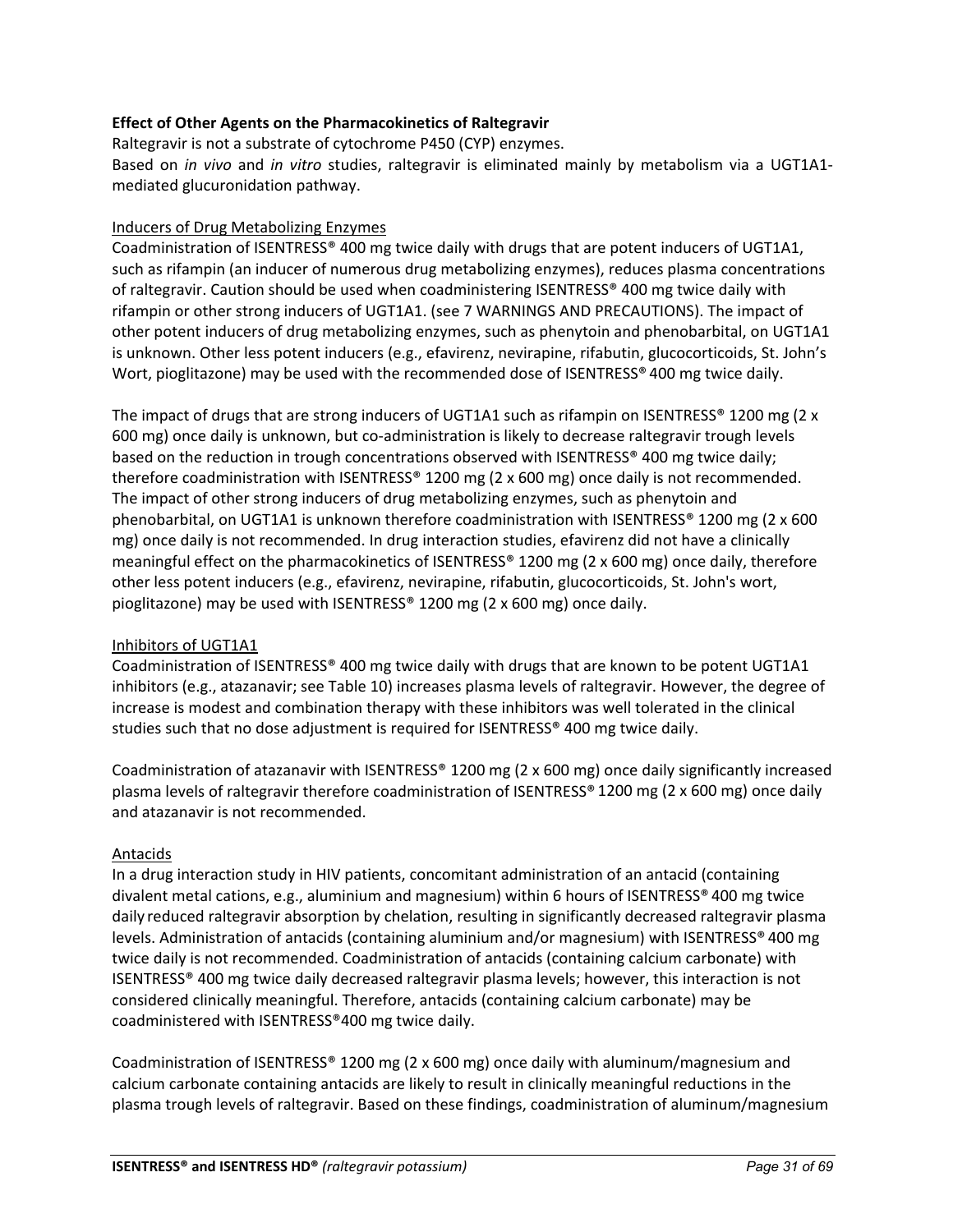and calcium carbonate containing antacids with ISENTRESS® 1200 mg 2 x 600 mg) once daily, is not recommended.

## Agents that Increase Gastric pH

In a drug interaction study in HIV patients, coadministration of agents that increase gastric pH, e.g., famotidine (H2 blocker) or omeprazole (proton pump inhibitor) with ISENTRESS® 400 mg twice daily resulted in increased raltegravir plasma levels due to increased solubility of raltegravir. However, since concomitant use of proton pump inhibitors (PPIs) or H2 blockers with ISENTRESS® 400 mg twice daily did not result in a unique safety signal in Phase 3 studies, famotidine or omeprazole may be coadministered with ISENTRESS®.

## Additional Considerations

In drug interaction studies of ISENTRESS® 400 mg twice daily, atazanavir, efavirenz, ritonavir, tenofovir, tipranavir/ritonavir and telaprevir did not have a clinically meaningful effect on the pharmacokinetics of raltegravir. Rifampin, which is a strong inducer of drug metabolizing enzymes, caused a decrease in trough levels of raltegravir (see subsections Inducers of Drug Metabolizing Enzymes and Inhibitors of UGT1A1 above).

No studies have been conducted to evaluate the drug interactions of ritonavir, tipranavir/ritonavir, boceprevir or etravirine with ISENTRESS® 1200 mg (2 x 600 mg) once daily. While the magnitudes of change on raltegravir exposure from ISENTRESS® 400 mg twice daily by ritonavir, boceprevir or etravirine were small, the impact from tipranavir/ritonavir was greater (GMR  $C_{\text{trough}}$ =0.45, GMR AUC=0.76). Coadministration of ISENTRESS® 1200 mg (2 x 600 mg) once daily and tipranavir/ritonavir is not recommended.

Previous studies of ISENTRESS® 400 mg twice daily showed that coadministration of tenofovir disoproxil fumarate (a component of Truvada†) increased raltegravir exposure. Truvada† was identified to increase raltegravir 1200 mg (2 x 600 mg) once daily bioavailability by 12%, however its impact is not clinically meaningful. Therefore, coadministration of Truvada<sup>†</sup> and ISENTRESS<sup>®</sup> 1200 mg (2 x 600 mg) once daily is permitted.

Findings from clinical studies conducted for ISENTRESS® 400 mg twice daily to evaluate the effect of raltegravir on coadministered drugs and presented in Table 10 may be used as references to raltegravir 1200 mg once daily, unless otherwise noted.

All interaction studies were performed in adults. Drug interactions are further described below in Table 10.

## **Table 10 – Effect of Other Agents on the Pharmacokinetics of Raltegravir in Adults**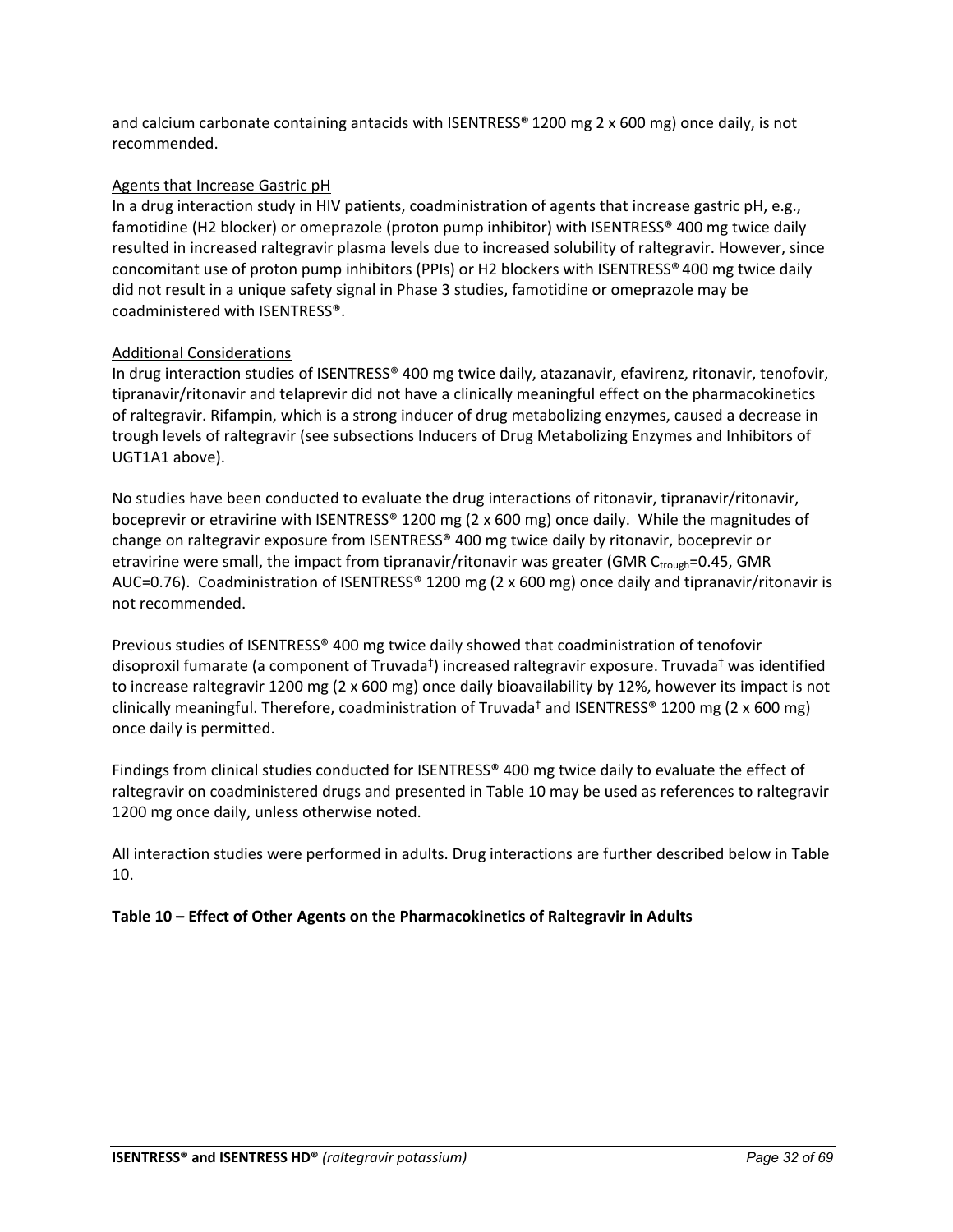| Coadminist<br>ered<br><b>Drug/Class</b><br>Name      | Coadmi-<br>nistered<br>Drug Dose/<br><b>Schedule</b>           | Raltegravi<br>Dose/<br><b>Schedule</b> |    | Ratio (90% Confidence Interval) of Raltegravir<br>Pharmacokinetic Parameters with/without<br><b>Coadministered Drug;</b><br>No Effect = $1.00$ | Clinical<br><b>Comment</b> |                      |                                                                                                                                                      |
|------------------------------------------------------|----------------------------------------------------------------|----------------------------------------|----|------------------------------------------------------------------------------------------------------------------------------------------------|----------------------------|----------------------|------------------------------------------------------------------------------------------------------------------------------------------------------|
|                                                      |                                                                |                                        | n  | $C_{max}$                                                                                                                                      | <b>AUC</b>                 | $C_{min}$            |                                                                                                                                                      |
| <b>Metal Cation Antacids</b>                         |                                                                |                                        |    |                                                                                                                                                |                            |                      |                                                                                                                                                      |
| aluminum<br>and<br>magnesium<br>hydroxide            | 20 mL single<br>dose given<br>with<br>raltegravir              | 400 mg<br>twice daily                  | 25 | 0.56<br>(0.42, 0.73)                                                                                                                           | 0.51<br>(0.40, 0.65)       | 0.37<br>(0.29, 0.48) | Concomitant use<br>or staggered<br>administration of<br>antacids                                                                                     |
| antacid                                              | 20 mL single<br>dose given<br>2 hours<br>before<br>raltegravir |                                        | 23 | 0.49<br>(0.33, 0.71)                                                                                                                           | 0.49<br>(0.35, 0.67)       | 0.44<br>(0.34, 0.55) | (containing<br>aluminium<br>and/or<br>magnesium) with<br>ISENTRESS® 400<br>mg twice daily is                                                         |
|                                                      | 20 mL single<br>dose given<br>2 hours after<br>raltegravir     |                                        | 23 | 0.78<br>(0.53, 1.13)                                                                                                                           | 0.70<br>(0.50, 0.96)       | 0.43<br>(0.34, 0.55) | not<br>recommended                                                                                                                                   |
|                                                      | 20 mL single<br>dose given 6<br>hours before<br>raltegravir    |                                        | 16 | 0.90<br>(0.58, 1.40)                                                                                                                           | 0.87<br>(0.64, 1.18)       | 0.50<br>(0.39, 0.65) |                                                                                                                                                      |
|                                                      | 20 mL single<br>dose given 6<br>hours after<br>raltegravir     |                                        | 16 | 0.90<br>(0.58, 1.41)                                                                                                                           | 0.89<br>(0.64, 1.22)       | 0.51<br>(0.40, 0.64) |                                                                                                                                                      |
| aluminum<br>and<br>magnesium<br>hydroxide<br>antacid | 20 mL single<br>dose given<br>12 hours<br>after<br>raltegravir | 1200 mg<br>single<br>dose              | 19 | 0.86<br>(0.65, 1.15)                                                                                                                           | 0.86<br>(0.73, 1.03)       | 0.42<br>(0.34, 0.52) | Concomitant use<br>of antacids<br>(containing<br>aluminium<br>and/or<br>magnesium) with<br>ISENTRESS® 1200<br>mg once daily is<br>not<br>recommended |
| calcium<br>carbonate                                 | 3000 mg<br>single dose                                         | 400 mg<br>twice daily                  | 24 | 0.48<br>(0.36, 0.63)                                                                                                                           | 0.45<br>(0.35, 0.57)       | 0.68<br>(0.53, 0.87) | No dose<br>adjustment<br>required for<br>ISENTRESS® 400<br>mg twice daily                                                                            |
| calcium<br>carbonate<br>antacid                      | 3000 mg<br>single dose<br>given with<br>raltegravir            | 1200 mg<br>single<br>dose              | 19 | 0.26<br>(0.21, 0.32)                                                                                                                           | 0.28<br>(0.24, 0.32)       | 0.52<br>(0.45, 0.61) | Concomitant use<br>of antacids<br>(containing<br>calcium                                                                                             |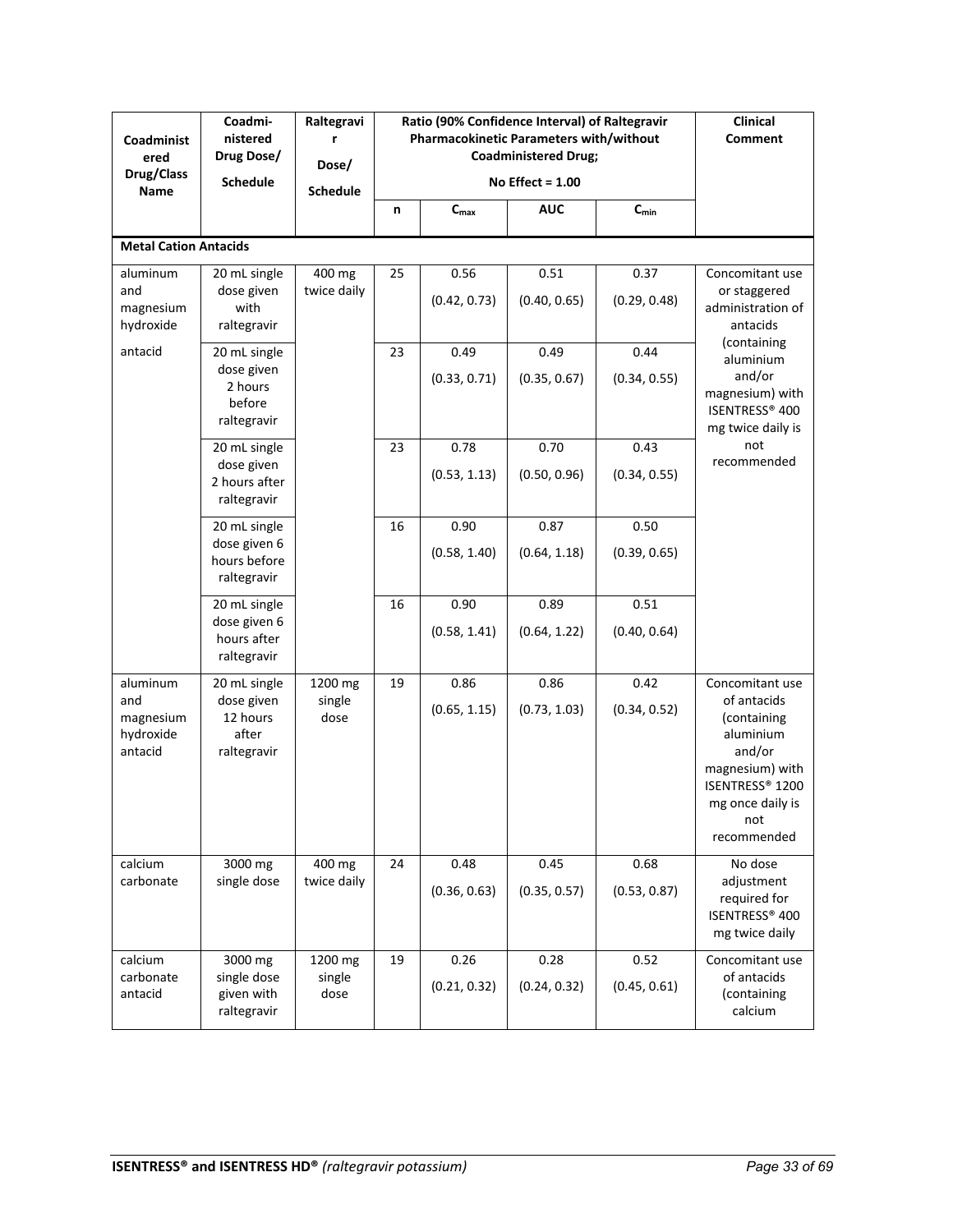| Coadminist<br>ered<br>Drug/Class<br>Name | Coadmi-<br>nistered<br>Drug Dose/<br><b>Schedule</b>             | Raltegravi<br>Dose/<br><b>Schedule</b> |    | Ratio (90% Confidence Interval) of Raltegravir<br>Pharmacokinetic Parameters with/without | <b>Coadministered Drug;</b><br>No Effect = $1.00$ |                          | Clinical<br><b>Comment</b>                                                                             |
|------------------------------------------|------------------------------------------------------------------|----------------------------------------|----|-------------------------------------------------------------------------------------------|---------------------------------------------------|--------------------------|--------------------------------------------------------------------------------------------------------|
|                                          |                                                                  |                                        | n  | $C_{\text{max}}$                                                                          | <b>AUC</b>                                        | $C_{min}$                |                                                                                                        |
|                                          | 3000 mg<br>single dose<br>given 12<br>hours after<br>raltegravir | 1200 mg<br>single<br>dose              | 19 | 0.98<br>(0.81, 1.17)                                                                      | 0.90<br>(0.80, 1.03)                              | 0.43<br>(0.36, 0.51)     | carbonate) with<br>ISENTRESS® 1200<br>mg once daily is<br>not<br>recommended                           |
| <b>H2 Receptor Antagonist</b>            |                                                                  |                                        |    |                                                                                           |                                                   |                          |                                                                                                        |
| famotidine                               | 20 mg daily <sup>+</sup>                                         | 400 mg<br>twice daily                  | 18 | 1.60<br>(1.14, 2.24)                                                                      | 1.44<br>(1.09, 1.90)                              | 1.06<br>(0.85, 1.34)     | No dose<br>adjustment<br>required for<br>ISENTRESS® 400<br>mg twice daily<br>and 1200 mg<br>once daily |
| <b>Proton Pump Inhibitors</b>            |                                                                  |                                        |    |                                                                                           |                                                   |                          |                                                                                                        |
| omeprazole                               | 20 mg daily                                                      | 400 mg<br>twice daily                  | 18 | 1.51<br>(0.98, 2.35)                                                                      | 1.37<br>(0.99, 1.89)                              | 1.24<br>(0.95, 1.62)     | No dose<br>adjustment<br>required for<br>ISENTRESS® 400<br>mg twice daily<br>and 1200 mg<br>once daily |
| Antibacterial                            |                                                                  |                                        |    |                                                                                           |                                                   |                          |                                                                                                        |
| rifampin                                 | 600 mg daily                                                     | 400 mg<br>single<br>dose               | 9  | 0.62<br>(0.37, 1.04)                                                                      | 0.60<br>(0.39, 0.91)                              | 0.39<br>(0.30, 0.51)     | Use with caution<br>with ISENTRESS®<br>400 mg twice<br>daily (see 7                                    |
| rifampin                                 | 600 mg daily                                                     | 800 mg<br>twice daily                  | 14 | $1.62^{*}$<br>(1.12, 2.33)                                                                | $1.27^{+}$<br>(0.94, 1.71)                        | $0.47^*$<br>(0.36, 0.61) | Warnings and<br>Precautions,<br>General)                                                               |
|                                          | HIV - Antiviral: Protease Inhibitors (PI)                        |                                        |    |                                                                                           |                                                   |                          | Concomitant use<br>with ISENTRESS®<br>1200 mg once<br>daily is not<br>recommended                      |
|                                          |                                                                  |                                        |    |                                                                                           |                                                   |                          |                                                                                                        |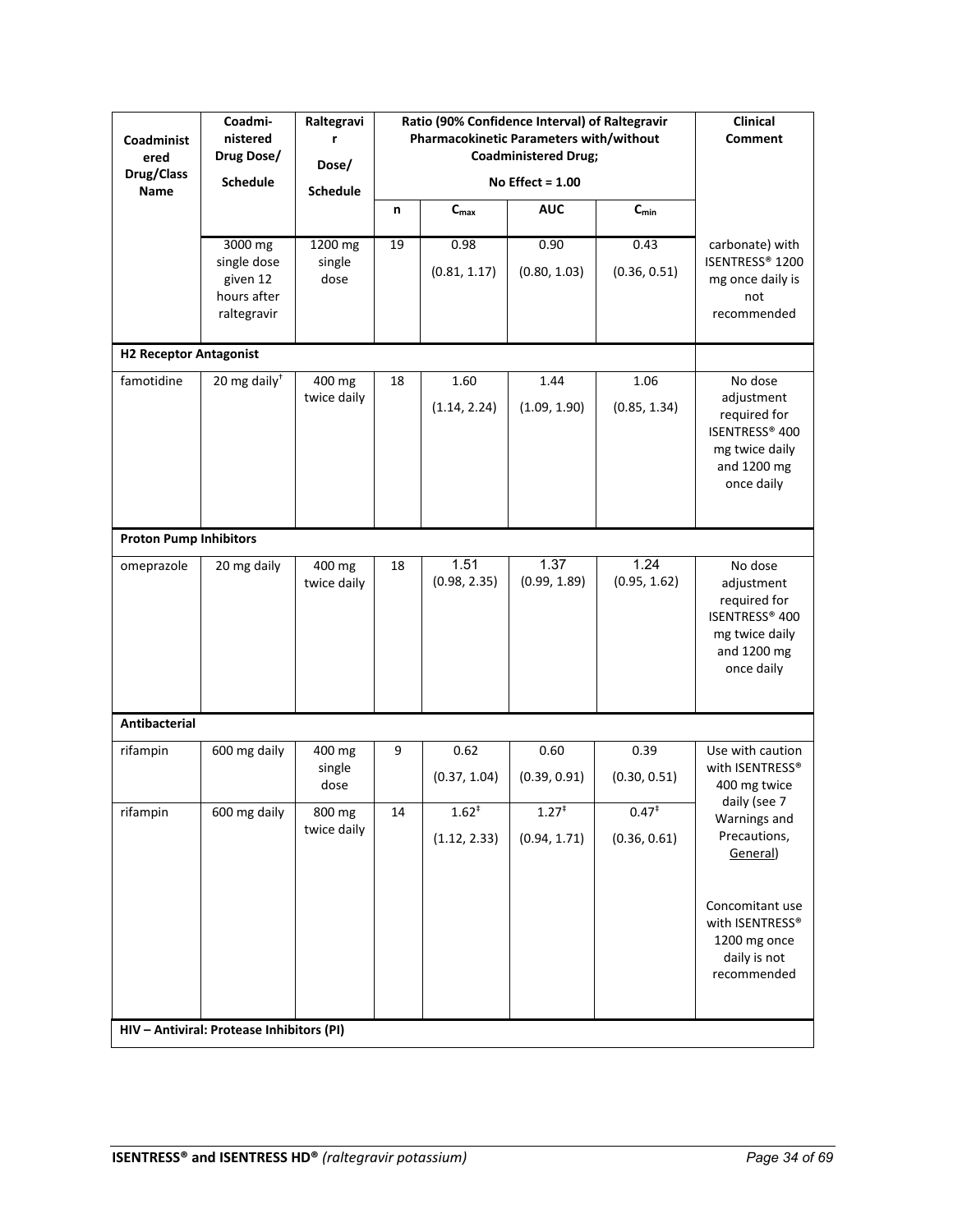| Coadminist<br>ered<br>Drug/Class<br>Name | Coadmi-<br>nistered<br>Drug Dose/<br><b>Schedule</b>                    | Raltegravi<br>Dose/<br><b>Schedule</b> |                                         | Ratio (90% Confidence Interval) of Raltegravir<br>Pharmacokinetic Parameters with/without<br><b>Coadministered Drug;</b><br>No Effect = $1.00$ |                      | Clinical<br><b>Comment</b> |                                                                                                                                                                           |
|------------------------------------------|-------------------------------------------------------------------------|----------------------------------------|-----------------------------------------|------------------------------------------------------------------------------------------------------------------------------------------------|----------------------|----------------------------|---------------------------------------------------------------------------------------------------------------------------------------------------------------------------|
|                                          |                                                                         |                                        | n                                       | $C_{\text{max}}$                                                                                                                               | <b>AUC</b>           | $C_{min}$                  |                                                                                                                                                                           |
| atazanavir                               | 400 mg daily                                                            | 100 mg<br>single<br>dose               | 10                                      | 1.53<br>(1.11, 2.12)                                                                                                                           | 1.72<br>(1.47, 2.02) | 1.95<br>(1.30, 2.92)       | No dosage<br>adjustment<br>required for<br>ISENTRESS® 400<br>mg twice daily                                                                                               |
| atazanavir                               | 400 mg daily                                                            | 1200 mg<br>single<br>dose              | 14                                      | 1.16<br>(1.01, 1.33)                                                                                                                           | 1.67<br>(1.34, 2.10) | 1.26<br>(1.08, 1.46)       | Not<br>recommended<br>with ISENTRESS®<br>1200 mg once<br>daily                                                                                                            |
| atazanavir/<br>ritonavir                 | 300 mg/ 100<br>mg daily                                                 | 400 mg<br>twice<br>daily               | 10                                      | 1.24<br>(0.87, 1.77)                                                                                                                           | 1.41<br>(1.12, 1.78) | 1.77<br>(1.39, 2.25)       | No dosage<br>adjustment<br>required for<br>ISENTRESS® 400<br>mg twice daily                                                                                               |
| ritonavir                                | 100 mg twice<br>daily                                                   | 400 mg<br>single<br>dose               | 10                                      | 0.76<br>(0.55, 1.04)                                                                                                                           | 0.84<br>(0.70, 1.01) | 0.99<br>(0.70, 1.40)       | No dosage<br>adjustment<br>required for<br>ISENTRESS® 400<br>mg twice daily<br>and 1200 mg<br>once daily                                                                  |
| tipranavir/ri<br>tonavir                 | 500 mg/ 200<br>mg twice<br>daily                                        | 400 mg<br>twice<br>daily               | 15<br>(14)<br>for<br>$C_{\text{min}}$ ) | 0.82<br>(0.46, 1.46)                                                                                                                           | 0.76<br>(0.49, 1.19) | 0.45<br>(0.31, 0.66)       | No dosage<br>adjustment<br>required for<br>ISENTRESS® 400<br>mg twice daily<br>$Co-$<br>administration<br>of ISENTRESS®<br>(1200 mg once<br>daily) is not<br>recommended. |
|                                          | HIV - Antiviral: Non-Nucleoside Reverse Transcriptase Inhibitor (NNRTI) |                                        |                                         |                                                                                                                                                |                      |                            |                                                                                                                                                                           |
| efavirenz                                | 600 mg daily                                                            | 400 mg<br>single<br>dose               | 9                                       | 0.64<br>(0.41, 0.98)                                                                                                                           | 0.64<br>(0.52, 0.80) | 0.79<br>(0.49, 1.28)       | No dosage<br>adjustment<br>required for<br>ISENTRESS® 400<br>mg twice daily                                                                                               |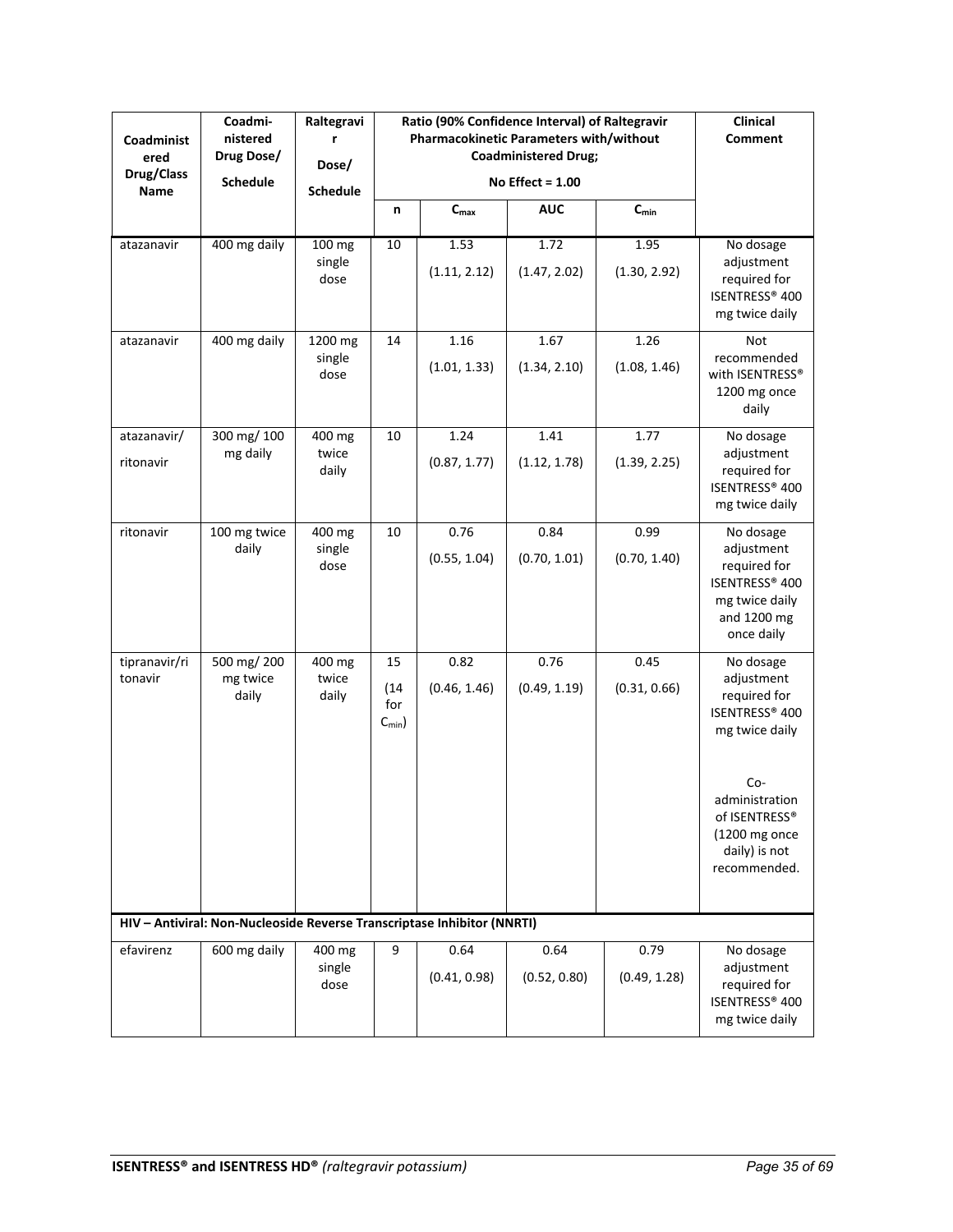| Coadminist<br>ered<br>Drug/Class<br><b>Name</b> | Coadmi-<br>nistered<br>Drug Dose/<br><b>Schedule</b>                                                                                                  | Raltegravi<br>r<br>Dose/<br><b>Schedule</b> |    | Ratio (90% Confidence Interval) of Raltegravir<br>Pharmacokinetic Parameters with/without<br><b>Coadministered Drug;</b><br>No Effect = $1.00$ | <b>Clinical</b><br>Comment |                      |                                                                                                          |
|-------------------------------------------------|-------------------------------------------------------------------------------------------------------------------------------------------------------|---------------------------------------------|----|------------------------------------------------------------------------------------------------------------------------------------------------|----------------------------|----------------------|----------------------------------------------------------------------------------------------------------|
|                                                 |                                                                                                                                                       |                                             | n  | $\mathbf{C}_{\text{max}}$                                                                                                                      | <b>AUC</b>                 | $C_{min}$            |                                                                                                          |
| efavirenz                                       | 600 mg daily                                                                                                                                          | 1200 mg<br>single<br>dose                   | 21 | 0.91<br>(0.70, 1.17)                                                                                                                           | 0.86<br>(0.73, 1.01)       | 0.94<br>(0.76, 1.17) | No dosage<br>adjustment<br>required for<br><b>ISENTRESS®</b><br>1200 mg once<br>daily                    |
| etravirine                                      | 200 mg twice<br>daily                                                                                                                                 | 400 mg<br>twice daily                       | 19 | 0.89<br>(0.68, 1.15)                                                                                                                           | 0.90<br>(0.68, 1.18)       | 0.66<br>(0.34, 1.26) | No dosage<br>adjustment<br>required for<br>ISENTRESS® 400<br>mg twice daily<br>and 1200 mg<br>once daily |
|                                                 | HIV - Antiviral: Nucleotide Analog Reverse Transcriptase Inhibitor (NRTI)                                                                             |                                             |    |                                                                                                                                                |                            |                      |                                                                                                          |
| tenofovir<br>disoproxil<br>fumarate             | 300 mg daily                                                                                                                                          | 400 mg<br>twice daily                       | 9  | 1.64<br>(1.16, 2.32)                                                                                                                           | 1.49<br>(1.15, 1.94)       | 1.03<br>(0.73, 1.45) | No dosage<br>adjustment<br>required for<br>ISENTRESS® 400<br>mg twice daily                              |
|                                                 | <sup>†</sup> Famotidine was administered 2 hours prior to ISENTRESS® administration<br><sup>‡</sup> Compared to 400 mg twice daily administered alone |                                             |    |                                                                                                                                                |                            |                      |                                                                                                          |

Rash occurred frequently in healthy subjects in a drug-interaction study when darunavir/ritonavir was coadministered with ISENTRESS®. Darunavir/ritonavir should be coadministered with ISENTRESS® only if the benefits outweigh the risks.

## <span id="page-35-0"></span>**9.5 Drug-Food Interactions**

ISENTRESS® may be administered with or without food. For information on the effects of food on oral absorption of ISENTRESS®, please see section 10.3 Pharmacokinetics.

## <span id="page-35-1"></span>**9.6 Drug-Herb Interactions**

Interactions with herbal products have not been studied.

## <span id="page-35-2"></span>**9.7 Drug-Laboratory Test Interactions**

Interactions with laboratory tests have not been studied.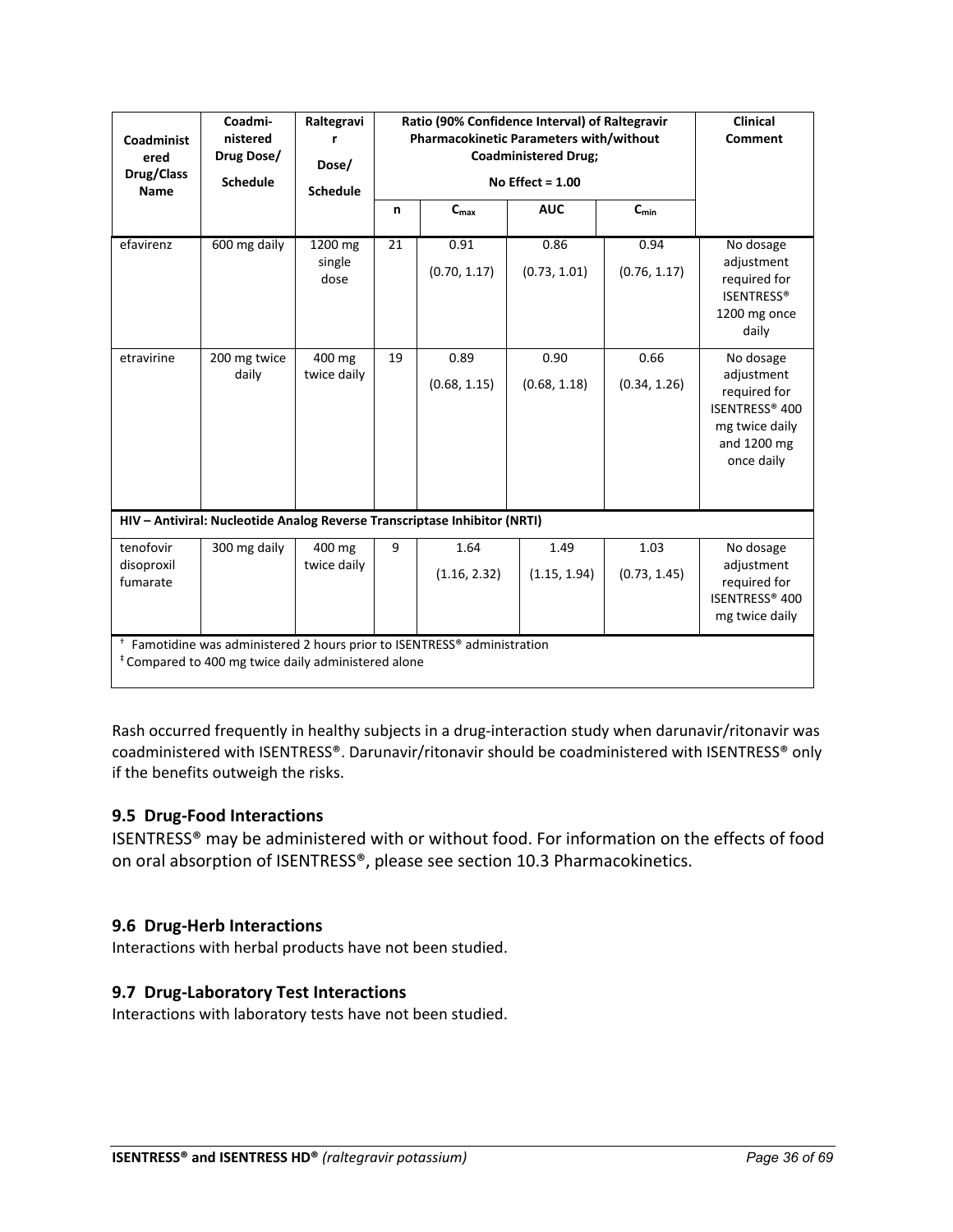## <span id="page-36-0"></span>**10 CLINICAL PHARMACOLOGY**

## <span id="page-36-1"></span>**10.1 Mechanism of Action**

ISENTRESS® contains raltegravir, a human immunodeficiency virus integrase strand transfer inhibitor. Raltegravir inhibits the catalytic activity of HIV integrase, an HIV-encoded enzyme that is required for viral replication. Inhibition of integrase prevents the covalent insertion, or integration, of the HIV genome into the host cell genome during the early phase of infection. HIV genomes that fail to integrate cannot direct the production of new infectious viral particles, so inhibiting integration prevents propagation of the viral infection. Raltegravir did not significantly inhibit human phosphoryltransferases including DNA polymerases α, β, and γ.

## <span id="page-36-2"></span>**10.2 Pharmacodynamics**

## **Cardiac Electrophysiology**

In a randomized, placebo-controlled, crossover study, 31 healthy subjects were administered a single oral supratherapeutic dose of raltegravir 1600 mg and placebo. There was no effect on the QTc interval. Peak raltegravir plasma concentrations were approximately 4-fold higher than the peak concentrations following a 400-mg dose.

## <span id="page-36-3"></span>**10.3 Pharmacokinetics**

## **Absorption - Adults**

As demonstrated in healthy volunteers administered single oral doses of raltegravir (400 mg film coated tablet) in the fasted state, raltegravir 400 mg twice daily is rapidly absorbed with a  $T_{\text{max}}$  of approximately 3 hours postdose in the fasted state. Raltegravir AUC and  $C_{\text{max}}$  increase dose proportionally over the dose range 100 mg to 1600 mg. Raltegravir Ctrough increases dose proportionally over the dose range of 100 mg to 800 mg and increases slightly less than dose proportionally over the dose range 100 mg to 1600 mg. In patients on 400 mg twice daily monotherapy, raltegravir drug exposures were characterized by a geometric mean  $AUC<sub>T</sub>$  of 14.3 $\mu$ M·hr and C<sub>trough</sub> of 142 nM. With twice-daily dosing, pharmacokinetic steady state is achieved rapidly, within approximately the first 2 days of dosing. There is little to no accumulation in AUC and  $C_{\text{max}}$  and evidence of slight accumulation in C<sub>trough</sub>. The absolute bioavailability of raltegravir has not been established.

Following administration of a single 1200 mg dose (2 x 600 mg tablet), raltegravir is also rapidly absorbed with a median  $T_{max}$  of approximately 1.5 to 2 hours in the fasted state. The bioavailability of raltegravir following once daily multiple dose administration of a 2 x 600 mg tablet is not comparable to the bioavailability of raltegravir following once daily multiple dose administration of a 3 x 400 mg tablet such that there were increases of 21% and 46% for AUC $_T$  and  $C_{max}$  respectively while  $C_{trought}$  values were similar with the 600 mg tablets. Following administration of a 1200 mg once daily dosing of the 600 mg tablets in patients, steady state AUC<sub>T</sub> was 53.7 h· $\mu$ M, C<sub>trough</sub> was 75.6 nM, and median T<sub>max</sub> was 1.50 h.

## **Effect of Food on Oral Absorption**

ISENTRESS® may be administered with or without food. Raltegravir was administered without regard to food in the pivotal safety and efficacy studies in HIV-infected patients. The effect of consumption of low-, moderate- and high-fat meals on steady-state raltegravir pharmacokinetics was assessed in healthy volunteers (Table 11). Administration of multiple doses of raltegravir 400 mg twice daily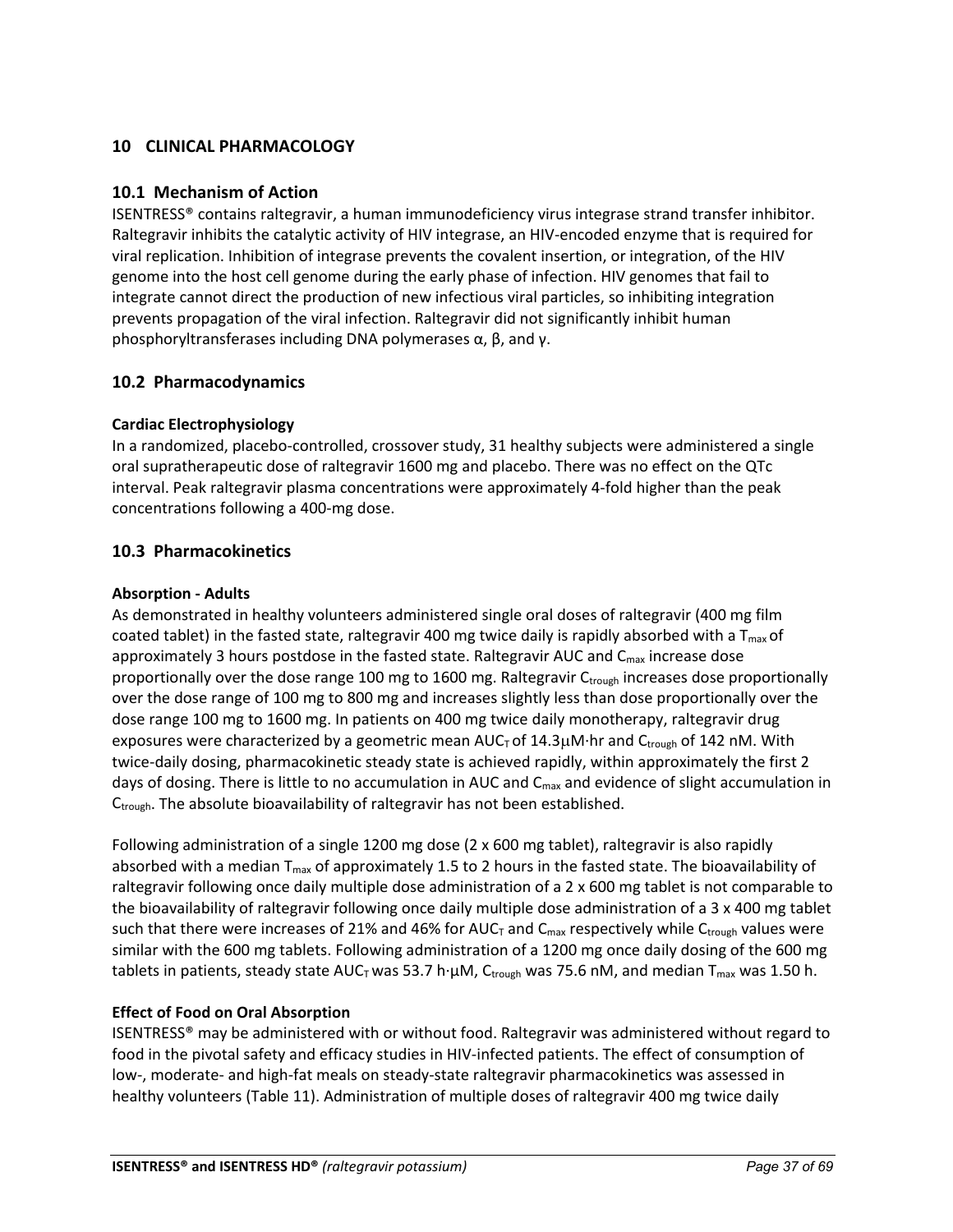following a moderate-fat meal did not affect raltegravir  $AUC<sub>T</sub>$  to a clinically meaningful degree with an increase of 13% relative to fasting. Raltegravir  $C_{\text{trough}}$  was 66% higher and  $C_{\text{max}}$  was 5% higher following a moderate-fat meal compared to fasting. Administration of 400 mg twice daily raltegravir following a high-fat meal increased AUC<sub>T</sub> and C<sub>max</sub> by approximately 2-fold and increased C<sub>trough</sub> by 4.1-fold. Administration of 400 mg twice daily raltegravir following a low-fat meal decreased AUC<sub>T</sub> and C<sub>max</sub> by 46% and 52%, respectively;  $C_{\text{trought}}$  was essentially unchanged. Food appears to increase pharmacokinetic variability relative to fasting.

| Table 11 – Comparison of Raltegravir Plasma Pharmacokinetics in Healthy Adult Male and Female       |
|-----------------------------------------------------------------------------------------------------|
| Subjects Administered Multiple Oral Doses of 400 mg Twice Daily Raltegravir in the Fasted State and |
| After a Specified Meal                                                                              |

|                             | $AUC_T(\mu M\bullet hr)^a$                        | $C_{\text{max}}(\mu M)^a$ | $C_{12hr}$ (nM) <sup>a</sup> | $T_{max}(hr)^b$ |
|-----------------------------|---------------------------------------------------|---------------------------|------------------------------|-----------------|
| Fasted                      | 10.0                                              | 2.71                      | 110                          | 3.0             |
| Low-Fat Meal                | 5.38                                              | 1.31                      | 94                           | 3.0             |
| Moderate-Fat<br>Meal        | 11.3                                              | 2.85                      | 182                          | 4.0             |
| High-Fat Meal               | 21.2                                              | 5.32                      | 453                          | 4.0             |
| <sup>a</sup> Geometric Mean |                                                   |                           |                              |                 |
| <sup>b</sup> Median         |                                                   |                           |                              |                 |
|                             | $AUC_T = AUC$ over a steady state dosing interval |                           |                              |                 |

Following administration of a single 1200 mg dose of the 600 mg tablets under low fat, low calorie fed conditions, there were decreases in AUC<sub>t</sub>, C<sub>max</sub> and C<sub>24hr</sub> by approximately 42%, 52% and 16%, respectively when compared to administration under fasting conditions. When a single 1200 mg dose of the 600 mg tablets was administered under high fat, high calorie fed conditions,  $AUC_t$  was similar; however, there were decreases in  $C_{24hr}$  and  $C_{max}$  by approximately 12% and 28%, respectively when compared to administration under fasting conditions (Table 12).

## **Table 12 – Comparison of Raltegravir Plasma Pharmacokinetics in Healthy Adult Male and Female Subjects Following Administration of a Single 1200 mg Oral Dose of the 600 mg Raltegravir Tablets in the Fasted State and After a Specified Meal**

|               | $AUC_t (\mu M.hr)^a$ | $C_{\text{max}}(\mu M)^a$ | $C_{24hr}$ (nM) <sup>a</sup> | $T_{\text{max}}$ (hr) <sup>b</sup> |
|---------------|----------------------|---------------------------|------------------------------|------------------------------------|
| Fasted        | 56.5                 | 22.6                      | 57.7                         | 1.50                               |
| Low-Fat Meal  | 32.9                 | 10.8                      | 48.2                         | 2.00                               |
| High-Fat Meal | 57.6                 | 16.3                      | 50.7                         | 3.00                               |

a Geometric Mean

**b** Median

 $AUC_t = AUC$  to the last timepoint with a detectable concentration value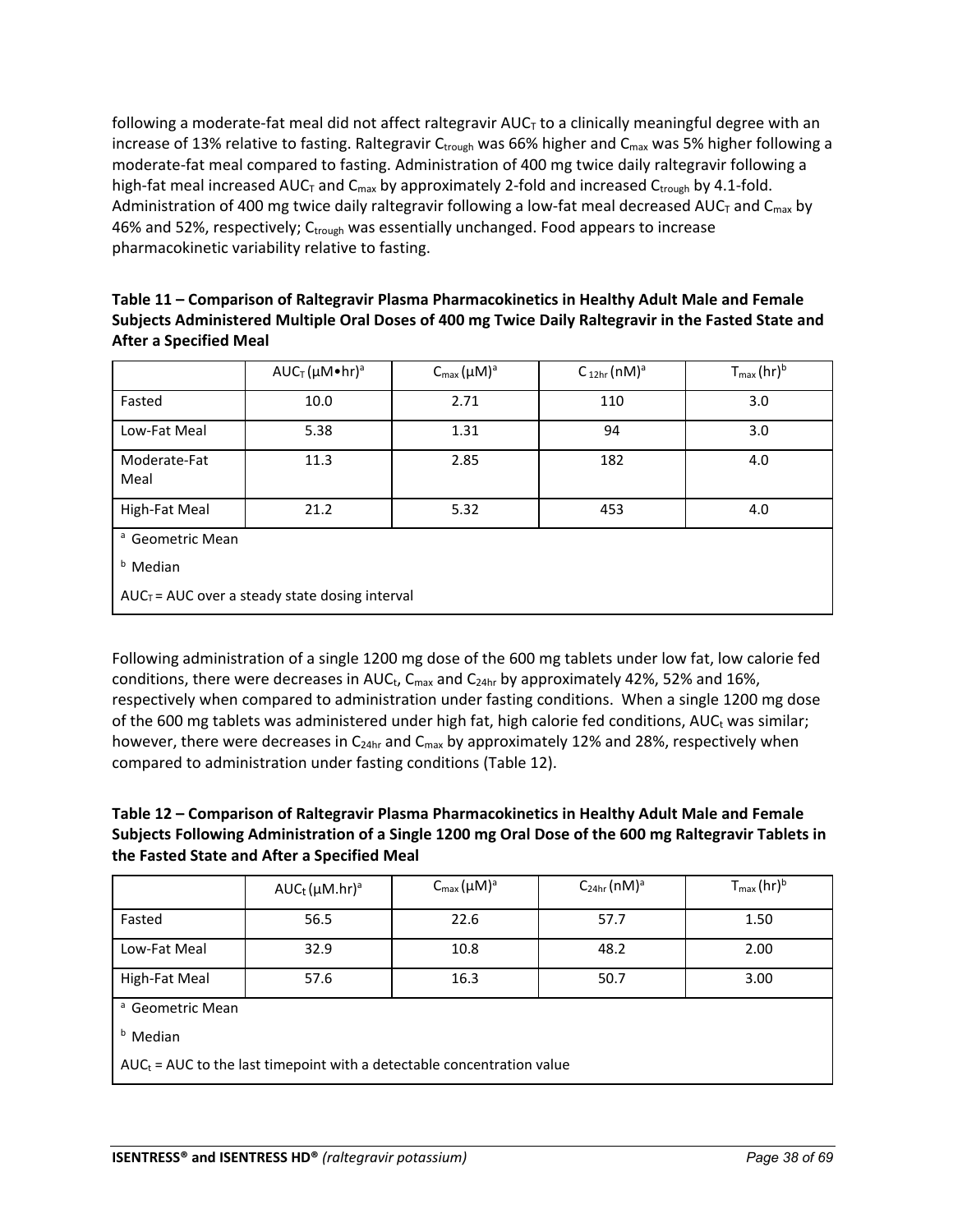## **Distribution - Adults**

Raltegravir is approximately 83% bound to human plasma protein over the concentration range of 2 to  $10 \mu M$ .

In two studies of HIV-1 infected subjects who received raltegravir 400 mg twice daily, raltegravir was readily detected in the cerebrospinal fluid. In the first study ( $n = 18$ ), the median cerebrospinal fluid concentration was 5.8% (range 1 to 53.5%) of the corresponding plasma concentration. In the second study (n = 16), the median cerebrospinal fluid concentration was 3% (range 1 to 61%) of the corresponding plasma concentration. These median proportions are approximately 3- to 6-fold lower than the free fraction of raltegravir in plasma.

## **Metabolism and Excretion - Adults**

The apparent terminal half-life of raltegravir is approximately 9 hours, with a shorter α-phase half-life (~1 hour) accounting for much of the AUC. Following administration of an oral dose of radiolabeled raltegravir, approximately 51 and 32% of the dose was excreted in feces and urine, respectively. In feces, only raltegravir was present, most of which is likely derived from hydrolysis of raltegravirglucuronide secreted in bile as observed in preclinical species. Two components, namely raltegravir and raltegravir-glucuronide, were detected in urine and accounted for approximately 9 and 23% of the dose, respectively. The major circulating entity was raltegravir and represented approximately 70% of the total radioactivity; the remaining radioactivity in plasma was accounted for by raltegravirglucuronide. Studies using isoform-selective chemical inhibitors and cDNA-expressed UGT show that UGT1A1 is the main enzyme responsible for the formation of raltegravir-glucuronide. Thus, the data indicate that the major mechanism of clearance of raltegravir in humans is UGT1A1-mediated glucuronidation.

## **Special Populations and Conditions**

**Pediatrics:** Based on a formulation comparison study in healthy adult volunteers, the chewable tablet has higher oral bioavailability compared to the 400 mg tablet. In this study, administration of the chewable tablet with a high fat meal led to an average 6% decrease in AUC, 62% decrease in  $C_{\text{max}}$ , and 188% increase in  $C_{12hr}$  compared to administration in the fasted state. Administration of the chewable tablet with a high fat meal does not affect raltegravir pharmacokinetics to a clinically meaningful degree and the chewable tablet can be administered without regard to food.

The doses recommended for HIV-infected children and adolescents 2 through 18 years of age (see 4.2 DOSAGE AND ADMINISTRATION, Recommended Dose and Dosage Adjustment) resulted in a pharmacokinetic profile of raltegravir similar to that observed in adults receiving 400 mg twice daily. Table 13 displays pharmacokinetic parameters in the 400 mg tablet (6 through 18 years of age) and the chewable tablet (2 to less than 12 years of age).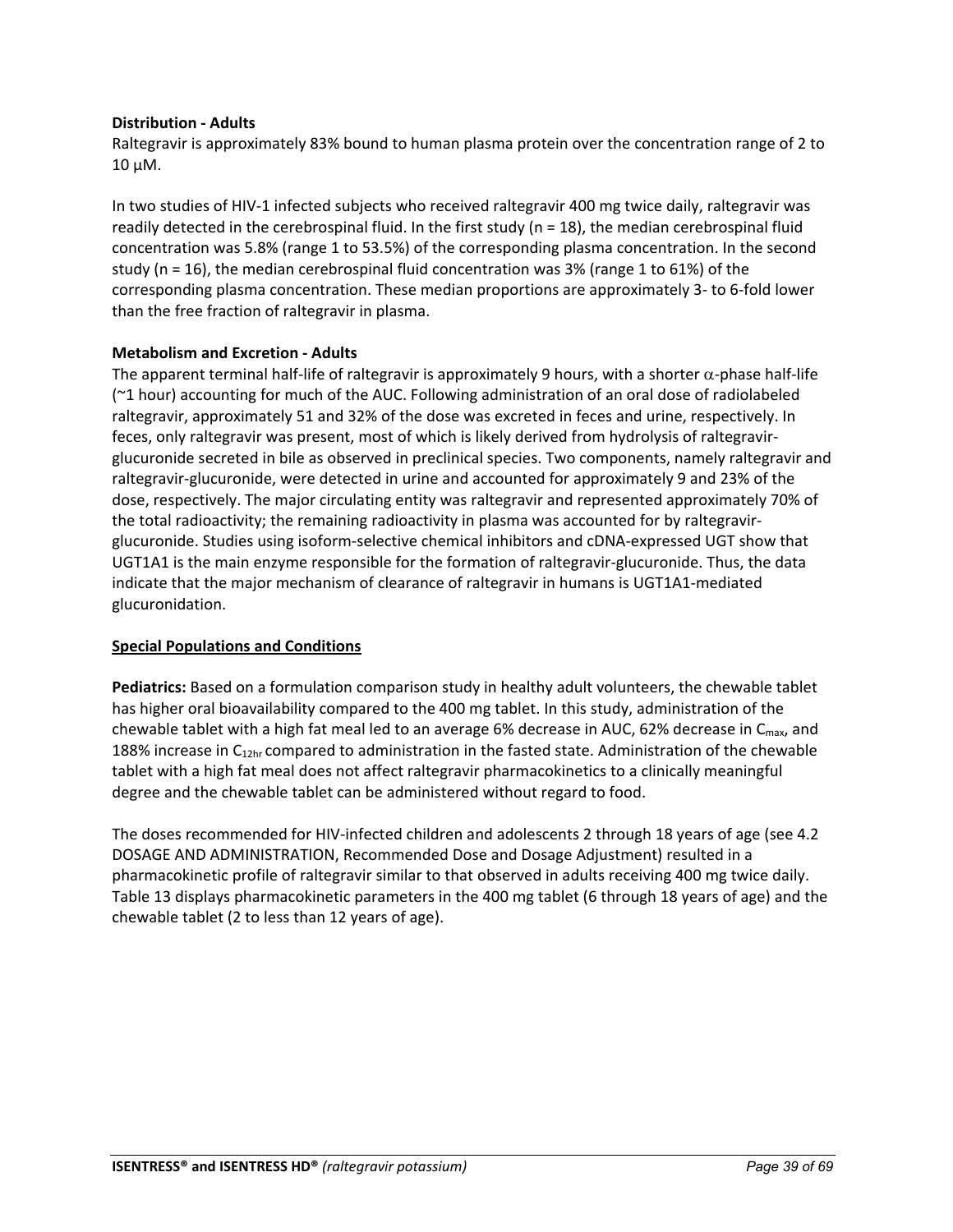|                            |                    |                                               |       | <b>Geometric Mean</b><br>( <b>W</b> ) | <b>Geometric Mean</b><br>( <b>W</b> ) |
|----------------------------|--------------------|-----------------------------------------------|-------|---------------------------------------|---------------------------------------|
| Age                        | <b>Formulation</b> | <b>Dose</b>                                   | $N^*$ | AUC $_{0-12hr}$ ( $\mu$ M*hr)         | $C_{12hr}$ (nM)                       |
| 12 through<br>18 years     | 400 mg<br>tablet   | 400 mg twice daily,<br>regardless of weight** | 11    | 15.7 (98%)                            | 333 (78%)                             |
| 6 to less than<br>12 years | 400 mg<br>tablet   | 400 mg twice daily, for<br>patients ≥25 kg    | 11    | 15.8 (120%)                           | 246 (221%)                            |
| 6 to less than<br>12 years | Chewable<br>tablet | Weight based dosing,<br>see Table 1           | 10    | 22.6 (34%)                            | 130 (88%)                             |
| 2 to less than<br>6 years  | Chewable<br>tablet | Weight based dosing,<br>see Table 1           | 12    | 18.0 (59%)                            | 71 (55%)                              |

**Table 13 – Raltegravir Pharmacokinetic Parameters IMPAACT P1066 Following Administration of Doses in Dosage and Administration**

Number of patients with intensive pharmacokinetic (PK) results at the final recommended dose.

\*\* Patients in this age group received approximately 8 mg/kg dose at time of intensive PK which met PK and safety targets. Based on review of the individual profiles and receipt of a mean dose of 390 mg, 400 mg twice daily was selected as the recommended dose for this age group.

The pharmacokinetics of raltegravir in children less than 2 years of age has not been established.

ISENTRESS® 1200 mg (2 x 600 mg) once daily was not evaluated in a pediatric clinical study, however, population PK modeling and simulation analyses were conducted. Given that all the pediatric simulated exposures are within the adult exposures observed from Phase III ONCEMRK (Protocol 292), and that there are no safety concerns at the same exposure values, a weight cutoff of 40 kg is deemed adequate to achieve a safe administration of ISENTRESS® 1200 mg (2 x 600 mg) once daily while maintaining clinical efficacy. These results support the use of ISENTRESS® 1200 mg (2 x 600 mg) once daily in pediatric patients weighing at least 40 kg.

**Geriatrics:** The effect of age (18 years and older) on the pharmacokinetics of raltegravir was evaluated in the composite analysis and the population pharmacokinetic (PK) analysis. There was no clinically meaningful effect of age on raltegravir pharmacokinetics. No dosage adjustment is necessary.

**Gender:** A study of the pharmacokinetics of raltegravir 400 mg twice daily was performed in young adult healthy males and females. Additionally, the effect of gender was evaluated in a composite analysis of pharmacokinetic data from 103 healthy subjects and 28 HIV patients receiving raltegravir monotherapy with fasted administration. The effect of gender was also evaluated in a population PK analysis of concentration data from 80 healthy subjects and HIV patients receiving raltegravir alone or in combination with other drugs and in fasted and fed conditions. There were no clinically important pharmacokinetic differences due to gender. For raltegravir 1200 mg (2 x 600 mg) once daily, based on population pharmacokinetic analysis, there were no clinically important pharmacokinetic differences due to gender. No dosage adjustment is necessary.

**Race and ethnicity:** The effect of race on the pharmacokinetics of raltegravir was evaluated in the composite analysis for ISENTRESS® 400 mg twice daily, and no clinically meaningful effect of race on raltegravir pharmacokinetics was concluded. For ISENTRESS® 1200 mg (2 x 600 mg) once daily,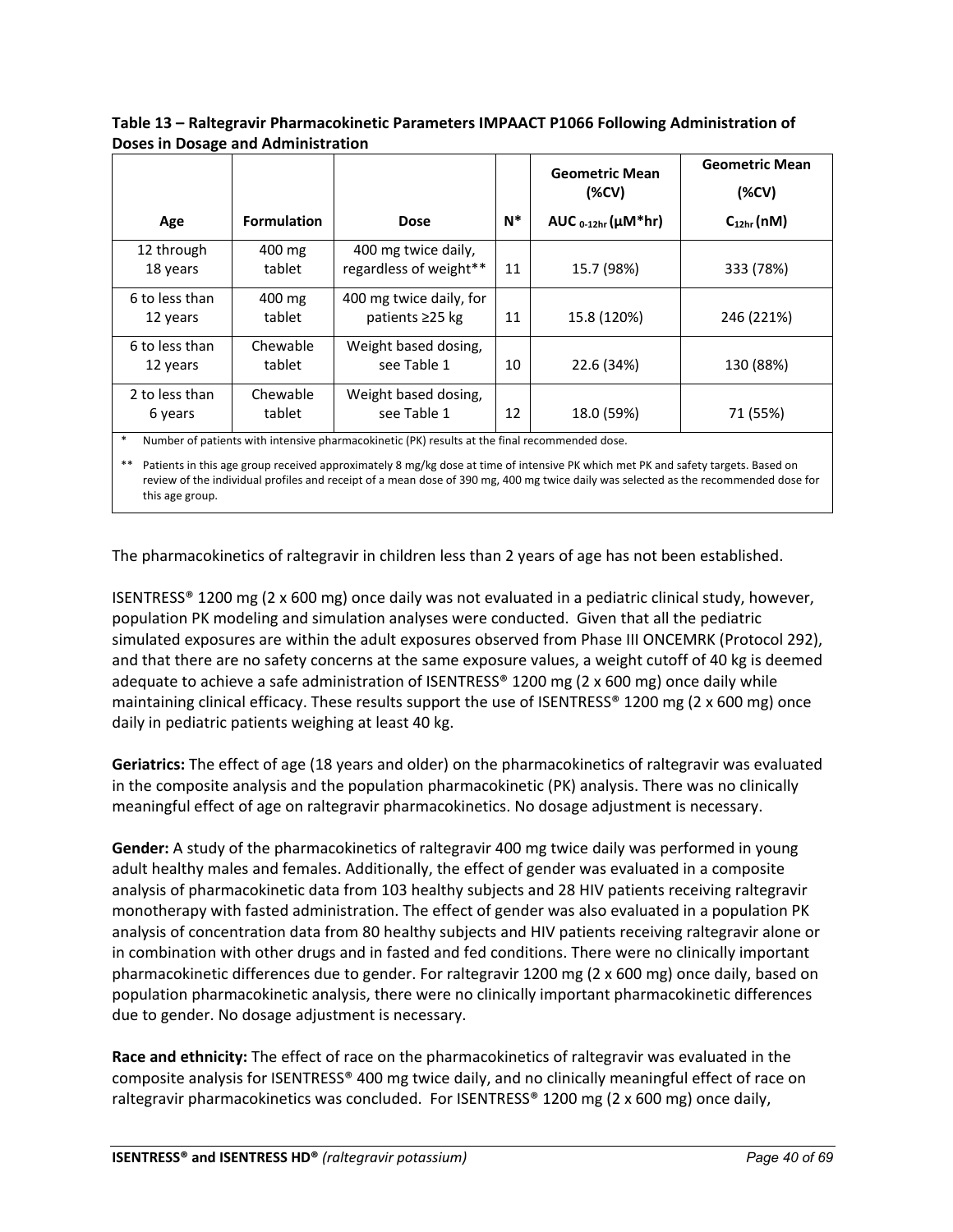population PK analysis also demonstrated that the impacts of race and ethnicity are not clinically meaningful. No dosage adjustment is necessary.

**Body Mass Index (BMI) and Body Weight:** The composite analysis assessed the effect of BMI on the pharmacokinetics of raltegravir in adults. There was no clinically meaningful effect of BMI on raltegravir pharmacokinetics. Additionally, no clinically meaningful effect of body weight on raltegravir pharmacokinetics was identified in the population PK analysis for both ISENTRESS 400 mg twice daily and ISENTRESS® 1200 mg (2 x 600 mg) once daily. No dosage adjustment is necessary.

**Hepatic Insufficiency:** Raltegravir is eliminated primarily by glucuronidation in the liver. A study of the pharmacokinetics of raltegravir was performed in adult patients with moderate hepatic insufficiency. Additionally, hepatic insufficiency was evaluated in the composite pharmacokinetic analysis. There were no clinically important pharmacokinetic differences between patients with moderate hepatic insufficiency and healthy subjects. No dosage adjustment is necessary for patients with mild to moderate hepatic insufficiency. No hepatic impairment study has been conducted with ISENTRESS® 1200 mg (2 x 600 mg) once daily; however, based on results with ISENTRESS® 400 mg twice daily tablet, no clinically meaningful effect is expected for mild and moderate hepatic impairment. The effect of severe hepatic insufficiency on the pharmacokinetics of raltegravir has not been studied.

**Renal Insufficiency:** Renal clearance of unchanged drug is a minor pathway of elimination. A study of the pharmacokinetics of raltegravir was performed in adult patients with severe renal insufficiency. Additionally, renal insufficiency was evaluated in the composite pharmacokinetic analysis. There were no clinically important pharmacokinetic differences between patients with severe renal insufficiency and healthy subjects. No dosage adjustment is necessary. No renal impairment study was conducted with ISENTRESS® 1200 mg (2 x 600 mg) once daily; however, based on results with ISENTRESS® 400 mg twice daily tablet, no clinically meaningful effect is anticipated. Because the extent to which ISENTRESS® may be dialyzable is unknown, dosing before a dialysis session should be avoided.

**Genetic Polymorphism:** There is no evidence that common UGT1A1 polymorphisms alter raltegravir pharmacokinetics to a clinically meaningful extent. In a comparison of 30 adult subjects with \*28/\*28 genotype (associated with reduced activity of UGT1A1) to 27 adult subjects with wild-type genotype, the geometric mean ratio (90% CI) of AUC was 1.41 (0.96, 2.09).

## <span id="page-40-0"></span>**11 STORAGE, STABILITY AND DISPOSAL**

400 mg Tablets Store at room temperature (15°C–30°C). Keep the desiccant in the bottle.

600 mg Tablets, Chewable Tablets 25 mg and 100 mg Store at room temperature (15°C–30°C) in the original package with the bottle tightly closed. Keep the desiccant in the bottle to protect from moisture.

## <span id="page-40-1"></span>**12 SPECIAL HANDLING INSTRUCTIONS**

Not Applicable.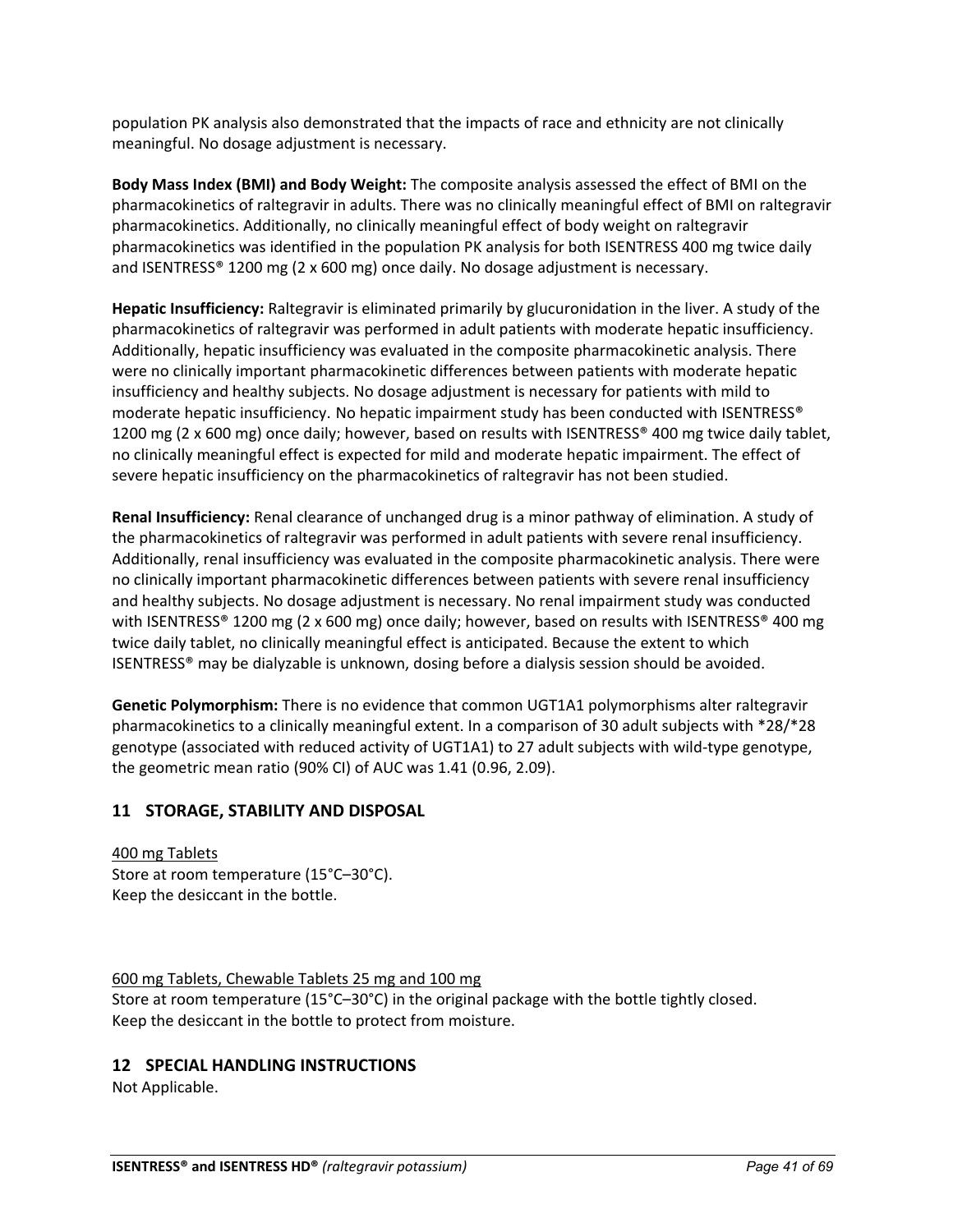## <span id="page-41-0"></span>**PART II: SCIENTIFIC INFORMATION**

## <span id="page-41-1"></span>**13 PHARMACEUTICAL INFORMATION**

## **Drug Substance**

Proper name: Raltegravir potassium

Chemical name: *N*-[(4-Fluorophenyl)methyl]-1,6-dihydro-5-hydroxy-1-methyl-2-[1-methyl-1- [[(5-methyl-1,3,4-oxadiazol-2-yl)carbonyl]amino]ethyl]-6-oxo-4 pyrimidinecarboxamide monopotassium salt

Molecular formula and molecular mass:  $C_{20}H_{20}FKN_6O_5$  482.51

Structural formula:



Physicochemical properties:

Raltegravir potassium is a white to off-white powder. It is soluble in water, slightly soluble in methanol, very slightly soluble in ethanol and acetonitrile and insoluble in isopropanol.

| рH                    | <b>Raltegravir Conc</b> | <b>Final pH</b> |
|-----------------------|-------------------------|-----------------|
|                       | (mg/mL)                 |                 |
| 2 (0.01N HCl)         | 0.01                    | 2.4             |
| 4 (50mM Na citrate)   | 0.01                    | 4.4             |
| 5 (50mM Na citrate)   | 0.03                    | 5.4             |
| 6 (50mM Na phosphate) | 0.02                    | 6.1             |
| 7 (50mM Na phosphate) | 0.48                    | 6.8             |
| 8 (50mM Na phosphate) | >30                     |                 |
| 10 (0.01N NaOH)       | >30                     |                 |
| Water                 | 70.79                   |                 |

**Table 14 – Solubility of Raltegravir (potassium salt) in Aqueous Solutions**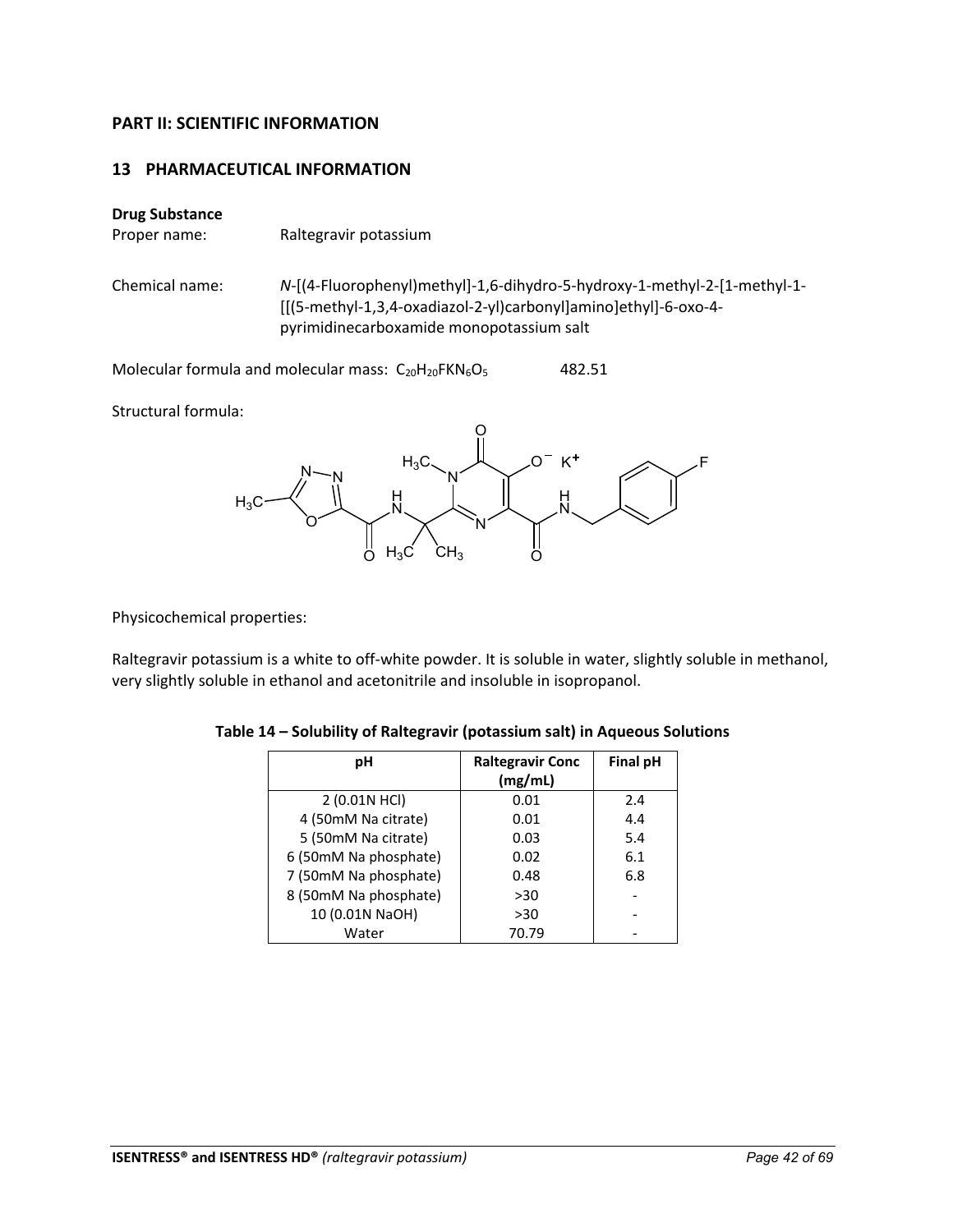## <span id="page-42-0"></span>**14 CLINICAL TRIALS**

## <span id="page-42-1"></span>**14.1 Clinical Trial by Indication**

## **Adults**

This indication is based on the evidence of durable efficacy of ISENTRESS® 400 mg twice daily from the original analysis of 48 week data from 3, randomized, double-blind, controlled trials.

The efficacy of ISENTRESS® 400 mg twice daily is supported by data from two randomized, doubleblind, controlled trials in antiretroviral treatment-experienced subjects, BENCHMRK 1 (48 and 96 weeks), and BENCHMRK 2 (48 and 96 weeks); and by data from one randomized, double-blind, controlled trial in antiretroviral treatment-naive subjects, STARTMRK (48, 96, 156 and 240 weeks).

The efficacy of ISENTRESS® 1200 mg once daily is supported by data from one randomized, doubleblind, controlled trial in antiretroviral treatment-naive subjects, ONCEMRK (48 and 96 weeks).

## **Treatment-Experienced Adult Patients**

BENCHMRK- 1 and BENCHMRK- 2 are Phase III studies to evaluate the safety and antiretroviral activity of ISENTRESS® 400 mg b.i.d. in combination with an optimized background therapy (OBT), versus OBT alone, in HIV-infected patients, 16 years or older, with documented resistance to at least 1 drug in each of 3 classes (NRTIs, NNRTIs, PIs) of antiretroviral therapies. Randomization was stratified by degree of resistance to PI (1PI vs. >1PI) and the use of enfuvirtide in the OBT. Prior to randomization, OBT was selected by the investigator based on genotypic/phenotypic resistance testing and prior ART history.

Table 15 shows the demographic characteristics between patients in the group receiving ISENTRESS® 400 mg b.i.d. and patients in the group receiving placebo.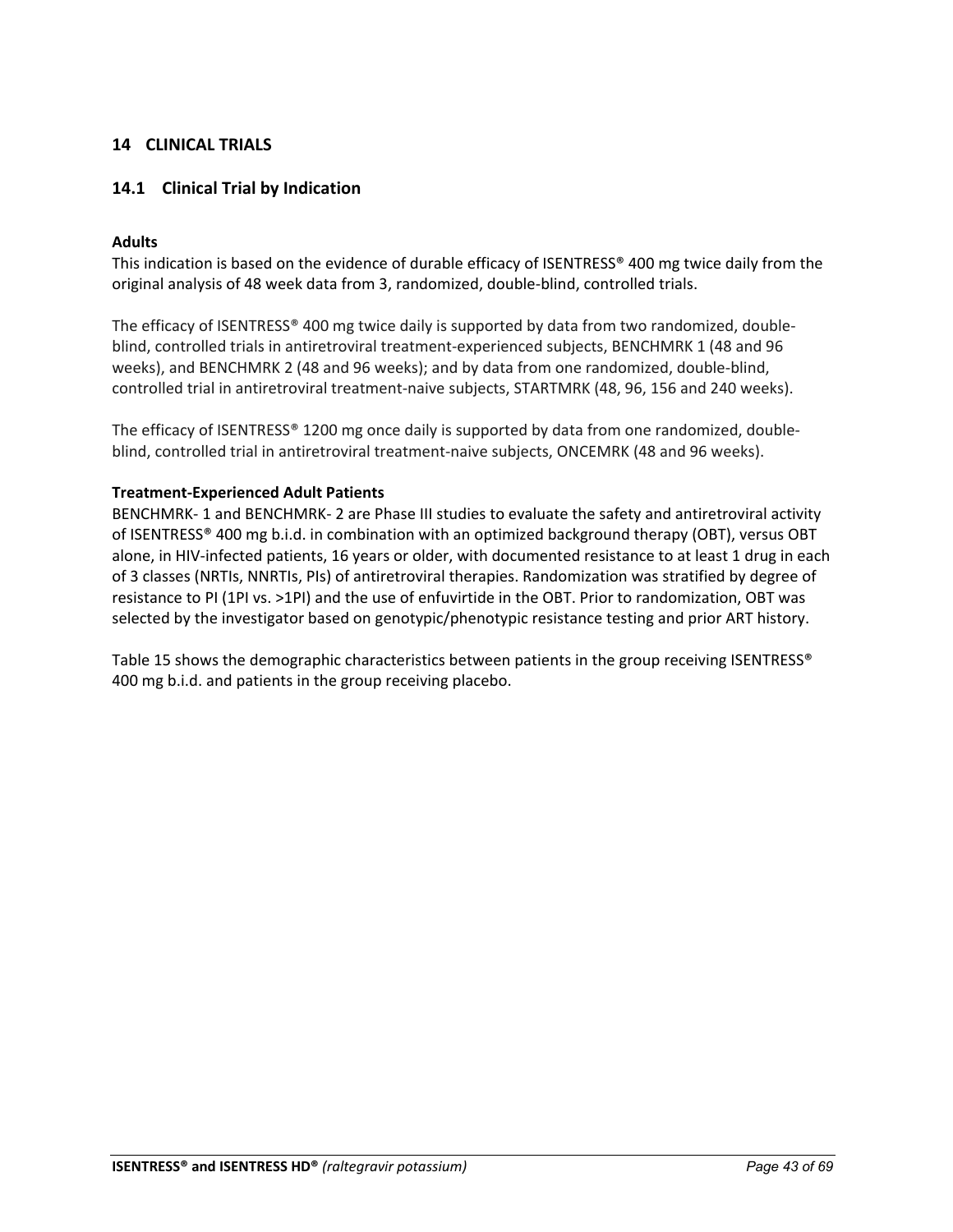|                                                                          | ISENTRESS® 400 mg b.i.d. | Placebo              |  |
|--------------------------------------------------------------------------|--------------------------|----------------------|--|
| <b>BENCHMRK-1 and -2 Pooled</b>                                          | + OBT                    | + OBT<br>$(N = 237)$ |  |
|                                                                          | $(N = 462)$              |                      |  |
| Gender n (%)                                                             |                          |                      |  |
| Male                                                                     | 405 (87.7)               | 210 (88.6)           |  |
| Female                                                                   | 57(12.3)                 | 27(11.4)             |  |
| Race $n$ (%)                                                             |                          |                      |  |
| White                                                                    | 301 (65.2)               | 173 (73.0)           |  |
| <b>Black</b>                                                             | 65 (14.1)                | 26 (11.0)            |  |
| Asian                                                                    | 16(3.5)                  | 6(2.5)               |  |
| Hispanic                                                                 | 53 (11.5)                | 19 (8.0)             |  |
| Others                                                                   | 27(5.8)                  | 13(5.5)              |  |
| Age (years)                                                              |                          |                      |  |
| Median (min, max)                                                        | 45.0 (16 to 74)          | 45.0 (17 to 70)      |  |
| <b>CD4 Cell Count</b>                                                    |                          |                      |  |
| Median (min, max), cells/mm <sup>3</sup>                                 | 119 (1 to 792)           | 123 (0 to 759)       |  |
| ≤50 cells/mm <sup>3</sup> , n (%)                                        | 146 (31.6)               | 78 (32.9)            |  |
| >50 and≤200 cells/mm <sup>3</sup> , n (%)                                | 173 (37.4)               | 85 (35.9)            |  |
| Plasma HIV RNA                                                           |                          |                      |  |
| Median (min, max), log <sub>10</sub> copies/mL                           | 4.8 (2.3 to 5.9)         | 4.7 (2.3 to 5.9)     |  |
| ≥100,000 copies/mL, n (%)                                                | 165 (35.7)               | 78 (32.9)            |  |
| History of AIDS n (%)                                                    |                          |                      |  |
| <b>Yes</b>                                                               | 427 (92.4)               | 215 (90.7)           |  |
| Prior Use of ART, Median (1st Quartile, 3rd Quartile)                    |                          |                      |  |
| Years of ART Use                                                         | 10.1 (7.3 to 12.1)       | 10.2 (7.9 to 12.4)   |  |
| Number of ART                                                            | 12.0 (9 to 15)           | 12.0 9 to 14)        |  |
| Hepatitis Co-infection* n (%)                                            |                          |                      |  |
| No Hepatitis B or C                                                      | 385 (83.3)               | 200 (84.4)           |  |
| Hepatitis B only                                                         | 36(7.8)                  | 7(3.0)               |  |
| Hepatitis C only                                                         | 37 (8.0)                 | 28 (11.8)            |  |
| Co-infection of Hepatitis B and C                                        | 4(0.9)                   | 2(0.8)               |  |
| Stratum n (%)                                                            |                          |                      |  |
| Enfuvirtide in OBT                                                       | 175 (37.9)               | 89 (37.6)            |  |
| Resistant to ≥2 PI                                                       | 447 (96.8)               | 226 (95.4)           |  |
| * Hepatitis B surface antigen positive or hepatitis C antibody positive. |                          |                      |  |

**Table 15 – Baseline Population Characteristics**

Table 16 compares the characteristics of optimized background therapy at baseline in the group receiving ISENTRESS® 400 mg b.i.d. and patients in the control group.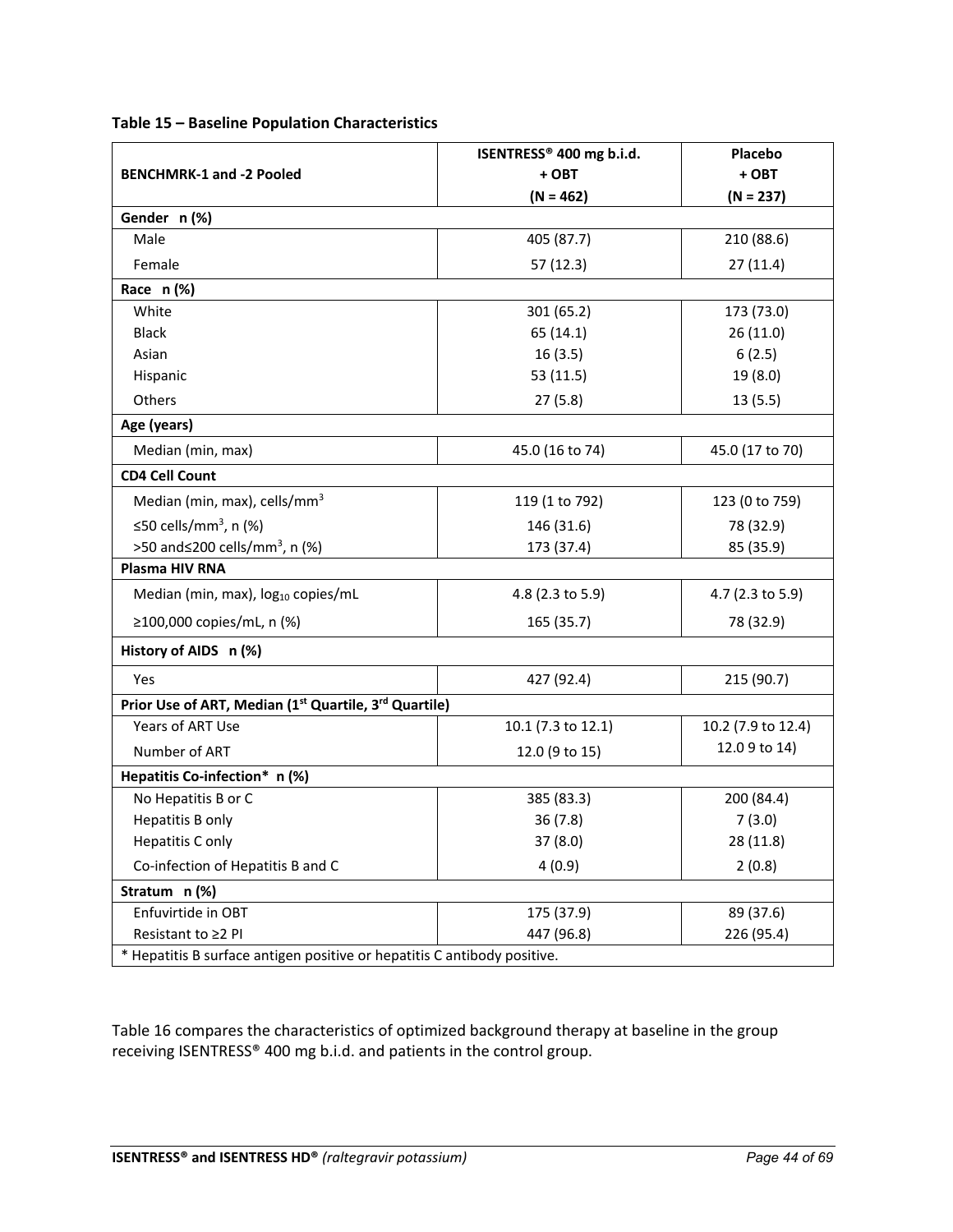|                                                                                                                         | ISENTRESS® 400 mg b.i.d. | Placebo     |  |
|-------------------------------------------------------------------------------------------------------------------------|--------------------------|-------------|--|
| <b>BENCHMRK-1 and -2 Pooled</b>                                                                                         | + OBT                    | + OBT       |  |
|                                                                                                                         | $(N = 462)$              | $(N = 237)$ |  |
| <b>Number of ARTs in OBT</b>                                                                                            |                          |             |  |
| Median (min, max)                                                                                                       | 4(1 to 7)                | 4 (2 to 7)  |  |
| Number of Active PI in OBT by Phenotypic Resistance Test*                                                               |                          |             |  |
| 0                                                                                                                       | 165 (35.7)               | 96 (40.5)   |  |
| 1 or more                                                                                                               | 278 (60.2)               | 137 (57.8)  |  |
| Phenotypic Sensitivity Score (PSS) <sup>+</sup>                                                                         |                          |             |  |
| 0                                                                                                                       | 67(14.5)                 | 43 (18.1)   |  |
| 1                                                                                                                       | 144 (31.2)               | 71 (30.0)   |  |
| 2                                                                                                                       | 142 (30.7)               | 66 (27.8)   |  |
| 3 or more                                                                                                               | 85 (18.4)                | 48 (20.3)   |  |
| Genotypic Sensitivity Score (GSS) <sup>+</sup>                                                                          |                          |             |  |
| 0                                                                                                                       | 116(25.1)                | 65 (27.4)   |  |
| 1                                                                                                                       | 177 (38.3)               | 95 (40.1)   |  |
| 2                                                                                                                       | 111 (24.0)               | 49 (20.7)   |  |
| 3 or more                                                                                                               | 51(11.0)                 | 23(9.7)     |  |
| * Darunavir use in OBT in darunavir naïve patients was counted as one active PI.                                        |                          |             |  |
| <sup>†</sup> The Phenotypic Sensitivity Score (PSS) and the Genotypic Sensitivity Score (GSS) were defined as the total |                          |             |  |

## **Table 16 – Characteristics of Optimized Background Therapy at Baseline**

oral ARTs in OBT to which a patient's viral isolate showed phenotypic sensitivity and genotypic sensitivity, respectively, based upon phenotypic and genotypic resistance tests. Enfuvirtide use in OBT in enfuvirtidenaïve patients was counted as one active drug in OBT in the GSS and PSS. Similarly, darunavir use in OBT in darunavir-naïve patients was counted as one active drug in OBT.

Week 96 outcomes for the 699 patients randomized and treated with the recommended dose of ISENTRESS® 400 mg b.i.d. or comparator in the pooled BENCHMRK 1 and 2 studies are shown in Table 17.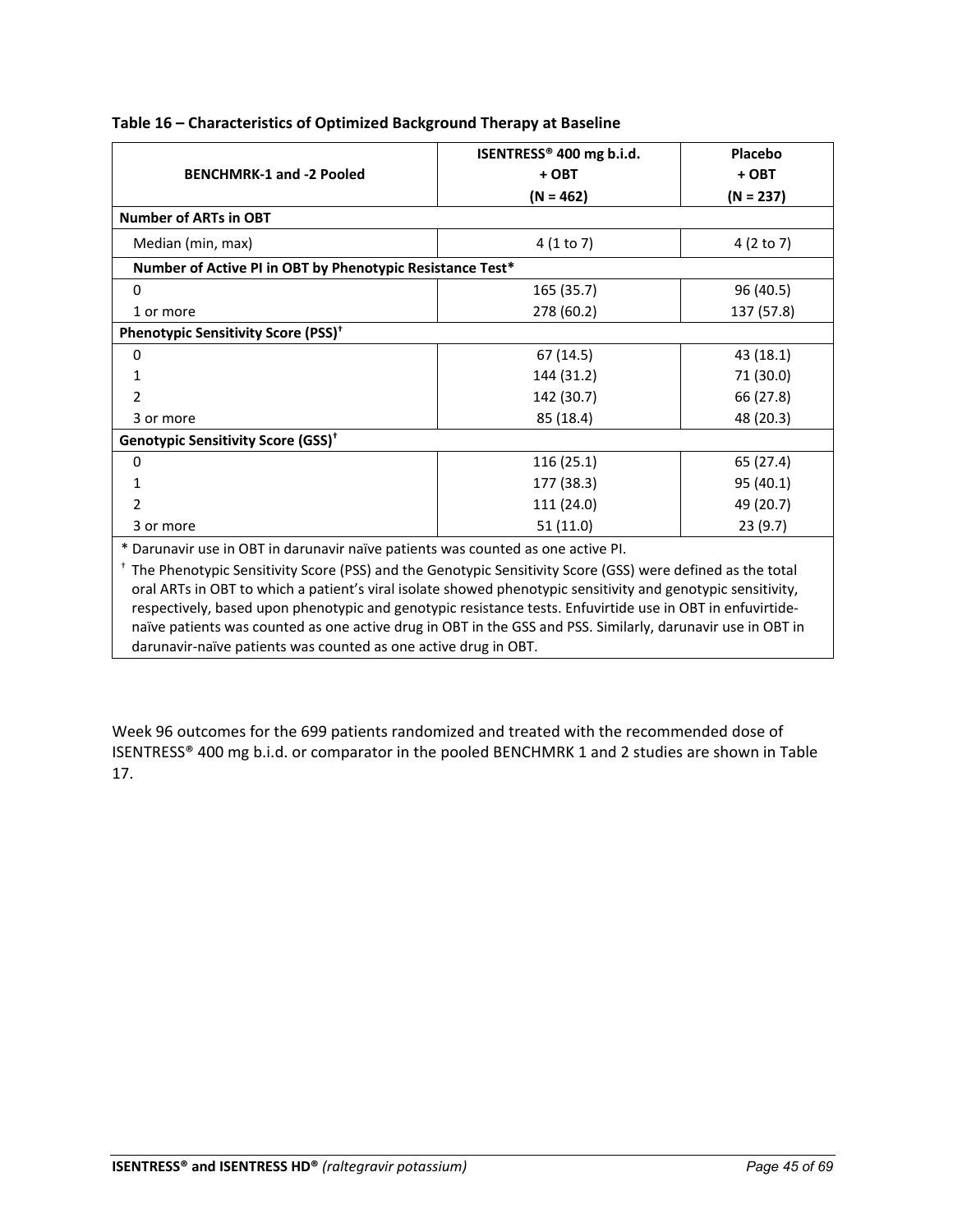|                                                                                                                      | <b>ISENTRESS®</b>        | Placebo + OBT |
|----------------------------------------------------------------------------------------------------------------------|--------------------------|---------------|
|                                                                                                                      | 400 mg Twice Daily + OBT | $(N = 237)$   |
|                                                                                                                      | $(N = 462)$              |               |
| Subjects with HIV-1 RNA less                                                                                         | 55%                      | 27%           |
| than 50 copies/mL                                                                                                    |                          |               |
| Virologic Failure*                                                                                                   | 35%                      | 66%           |
| No virologic data at Week 96                                                                                         |                          |               |
| Window                                                                                                               |                          |               |
| <b>Reasons</b>                                                                                                       |                          |               |
| Discontinued study due to                                                                                            | 3%                       | 3%            |
| AE or death <sup>+</sup>                                                                                             |                          |               |
| Discontinued study for other<br>reasons <sup>#</sup>                                                                 | 4%                       | 4%            |
| Missing data during window<br>but on study                                                                           | 4%                       | $< 1\%$       |
| * to alcohol in the manufacture of the manufacture of the manufacture of the manufacture of the fine designed of the |                          |               |

**Table 17 – Virologic Outcomes of Randomized Treatment of Protocols 018 and 019 at 96 Weeks (Pooled Analysis)** 

Includes subjects who switched to open-label raltegravir after Week 16 due to the protocol-defined virologic failure, subjects who discontinued prior to Week 96 for lack of efficacy, subjects changed OBT due to lack of efficacy prior to Week 96, or subjects who were ≥50 copies in the 96 week window.

**†** Includes subjects who discontinued due to AE or Death at any time point from Day 1 through the Week 96 window if this resulted in no virologic data on treatment during the Week 96 window.

**‡** Other includes: withdrew consent, loss to follow-up, moved etc., if the viral load at the time of discontinuation was <50 copies/mL.

The mean changes in plasma HIV-1 RNA from baseline were -1.81  $log_{10}$  copies/mL in the group receiving ISENTRESS® 400 mg b.i.d. and -0.75  $log_{10}$  copies/mL for the control group. The mean increase from baseline in CD4+ cell counts was higher in the group receiving ISENTRESS® 400 mg b.i.d. (118 cells/mm<sup>3</sup>) than in the control group (47 cells/mm<sup>3</sup>).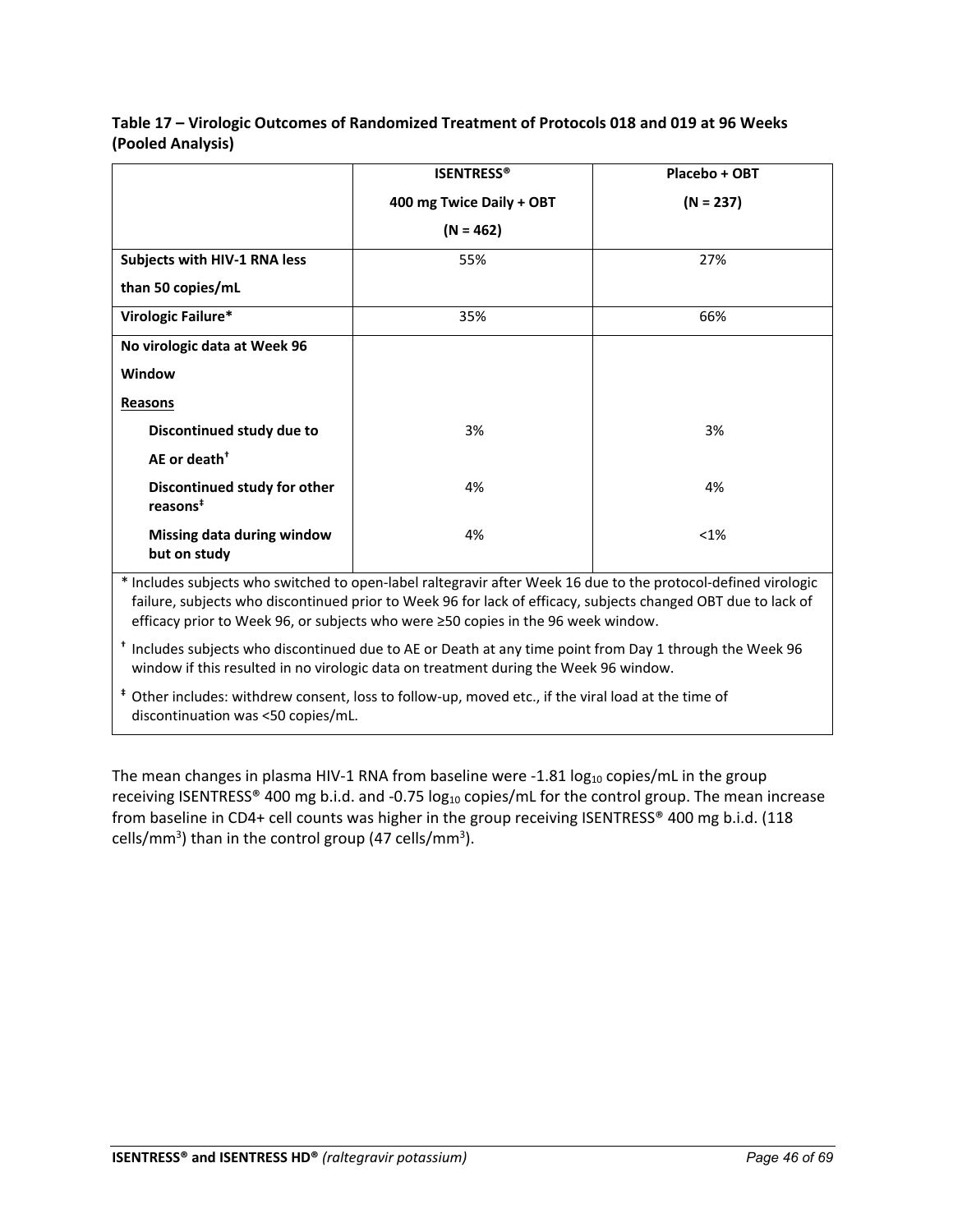|                                                     |              | Response        |                                                   |        |                   | <b>Difference in Percent</b><br>Response  |
|-----------------------------------------------------|--------------|-----------------|---------------------------------------------------|--------|-------------------|-------------------------------------------|
|                                                     |              |                 | ISENTRESS <sup>®</sup> 400 mg b.i.d.<br>(Group A) |        | Placebo (Group B) | [Group A Minus Group<br>$B]$ <sup>+</sup> |
| <b>Endpoint</b>                                     | <b>Visit</b> | n/N             | % (95% CI)                                        | n/N    | % (95% CI)        | (95% CI)                                  |
| <b>Proportions with</b><br>HIV RNA <50<br>copies/mL | Week 2       | 102/462         | 22.1 (18.4, 26.1)                                 | 24/237 | 10.1(6.6, 14.7)   | 12.0 (6.3, 17.2)                          |
|                                                     | Week 4       | 195/459         | 42.5 (37.9, 47.2)                                 | 43/237 | 18.1 (13.5, 23.7) | 24.3 (17.4, 30.8)                         |
|                                                     | Week 8       | 247/458         | 53.9 (49.2, 58.6)                                 | 66/236 | 28.0 (22.3, 34.2) | 26.0 (18.4, 33.1)                         |
|                                                     | Week 12      | 275/460         | 59.8 (55.1, 64.3)                                 | 74/237 | 31.2 (25.4, 37.5) | 28.6 (21.0, 35.7)                         |
|                                                     | Week 16      | 283/457         | 61.9 (57.3, 66.4)                                 | 82/236 | 34.7 (28.7, 41.2) | 27.2 (19.5, 34.5)                         |
|                                                     | Week 24      | 289/461         | 62.7 (58.1, 67.1)                                 | 80/237 | 33.8 (27.8, 40.2) | 28.9 (21.3, 36.2)                         |
|                                                     | Week 32      | 282/453         | 62.3 (57.6, 66.7)                                 | 78/237 | 32.9 (27.0, 39.3) | 29.3 (21.7, 36.6)                         |
|                                                     | Week 40      | 290/458         | 63.3 (58.7, 67.7)                                 | 78/237 | 32.9 (27.0, 39.3) | 30.4 (22.8, 37.6)                         |
|                                                     | Week 48      | 285/459         | 62.1 (57.5, 66.5)                                 | 78/237 | 32.9 (27.0, 39.3) | 29.2 (21.5, 36.4)                         |
|                                                     | Week 60      | 281/456         | 61.6 (57.0, 66.1)                                 | 72/236 | 30.5 (24.7, 36.8) | 31.1 (23.5, 38.2)                         |
|                                                     | Week 72      | 269/460         | 58.5 (53.8, 63.0)                                 | 70/237 | 29.5 (23.8, 35.8) | 28.9 (21.4, 36.1)                         |
|                                                     | Week 84      | 265/460         | 57.6 (52.9, 62.2)                                 | 66/237 | 27.8 (22.2, 34.0) | 29.8 (22.3, 36.8)                         |
|                                                     |              | Week 96 262/460 | 57.0 (52.3, 61.5)                                 | 62/237 | 26.2 (20.7, 32.2) | 30.8 (23.4, 37.7)                         |

**Table 18 – Proportion of Patients With HIV RNA <50 Copies/mL Over Time – Protocols 018 and 019 Combined (Non-Completer = Failure Approach† )**

† Approach to handling missing values: Non-Completer = Failure (NC = F) Approach.

‡ A positive value means ISENTRESS® is better than Placebo.

Note: ISENTRESS® and Placebo were administered with Optimized Background Therapy (OBT).

N = Number of patients in each treatment group.

n = Number of patients in each subcategory.

Virologic responses at Week 96 by baseline genotypic and phenotypic sensitivity score are shown in Table 19.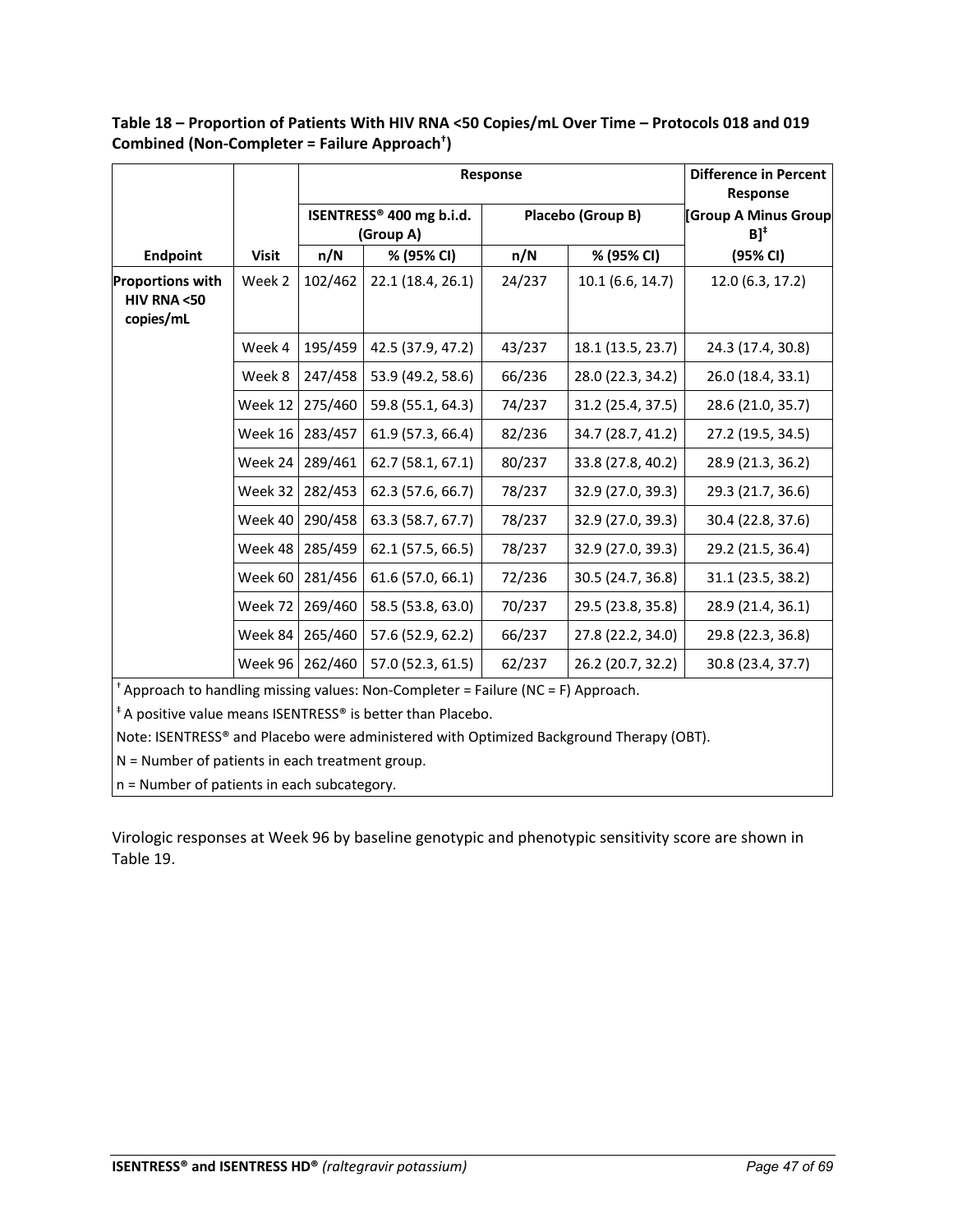|                                                                                                                                                                                                                                                                                                                                                                                                                                                                                                                              |     | <b>Percent with HIV-1 RNA</b><br><50 copies/mL<br>At Week 96 |    |                                 |  |  |
|------------------------------------------------------------------------------------------------------------------------------------------------------------------------------------------------------------------------------------------------------------------------------------------------------------------------------------------------------------------------------------------------------------------------------------------------------------------------------------------------------------------------------|-----|--------------------------------------------------------------|----|---------------------------------|--|--|
|                                                                                                                                                                                                                                                                                                                                                                                                                                                                                                                              | n   | ISENTRESS® 400 mg<br><b>Twice Daily + OBT</b><br>$(N = 462)$ | n  | Placebo<br>+ OBT<br>$(N = 237)$ |  |  |
| <b>Phenotypic Sensitivity</b><br>Score (PSS)*                                                                                                                                                                                                                                                                                                                                                                                                                                                                                |     |                                                              |    |                                 |  |  |
| $\Omega$                                                                                                                                                                                                                                                                                                                                                                                                                                                                                                                     | 67  | 43                                                           | 43 | 5                               |  |  |
| 1                                                                                                                                                                                                                                                                                                                                                                                                                                                                                                                            | 144 | 58                                                           | 71 | 23                              |  |  |
| 2                                                                                                                                                                                                                                                                                                                                                                                                                                                                                                                            | 142 | 61                                                           | 66 | 32                              |  |  |
| 3 or more                                                                                                                                                                                                                                                                                                                                                                                                                                                                                                                    | 85  | 48                                                           | 48 | 42                              |  |  |
| <b>Genotypic Sensitivity</b><br>Score (GSS)*                                                                                                                                                                                                                                                                                                                                                                                                                                                                                 |     |                                                              |    |                                 |  |  |
| $\Omega$                                                                                                                                                                                                                                                                                                                                                                                                                                                                                                                     | 116 | 39                                                           | 65 | 5                               |  |  |
| 1                                                                                                                                                                                                                                                                                                                                                                                                                                                                                                                            | 177 | 62                                                           | 95 | 26                              |  |  |
| 2                                                                                                                                                                                                                                                                                                                                                                                                                                                                                                                            | 111 | 61                                                           | 49 | 53                              |  |  |
| 3 or more                                                                                                                                                                                                                                                                                                                                                                                                                                                                                                                    | 51  | 49                                                           | 23 | 35                              |  |  |
| * The Phenotypic Sensitivity Score (PSS) and the Genotypic Sensitivity Score (GSS) were defined as the total<br>oral ARTs in OBT to which a patient's viral isolate showed phenotypic sensitivity and genotypic sensitivity,<br>respectively, based upon phenotypic and genotypic resistance tests. Enfuvirtide use in OBT in enfuvirtide-<br>naïve patients was counted as one active drug in OBT in the GSS and PSS. Similarly, darunavir use in OBT in<br>darunavir-naïve patients was counted as one active drug in OBT. |     |                                                              |    |                                 |  |  |

**Table 19 – Virologic Response at 96 Week Window by Baseline Genotypic/Phenotypic Sensitivity Score** 

## **Switch of Suppressed Patients from Lopinavir (+) Ritonavir to Raltegravir**

The SWITCHMRK 1 & 2 studies evaluated HIV-infected patients receiving suppressive (screening HIV RNA <50 copies/ml; stable regimen >3 months) therapy with lopinavir 200 mg (+) ritonavir 50 mg 2 tablets twice daily plus at least 2 nucleoside reverse transcriptase inhibitors and randomized them 1:1 to continue lopinavir  $(+)$  ritonavir 2 tablets twice daily (n = 174 and n = 178, respectively) or replace lopinavir (+) ritonavir with raltegravir 400 mg twice daily (n = 174 and n = 176, respectively). Patients with a prior history of virological failure were not excluded and the number of previous antiretroviral therapies was not limited.

These studies were terminated after the primary efficacy analysis at Week 24 because they failed to demonstrate non-inferiority of raltegravir versus lopinavir (+) ritonavir. In both studies at Week 24, suppression of HIV RNA to less than 50 copies/ml was maintained in 84.4% of the raltegravir group versus 90.6% of the lopinavir (+) ritonavir group, (Non-completer = Failure). In patients who had never experienced virological failure before study entry, similar virologic response rates were seen in the raltegravir and the lopinavir (+) ritonavir groups.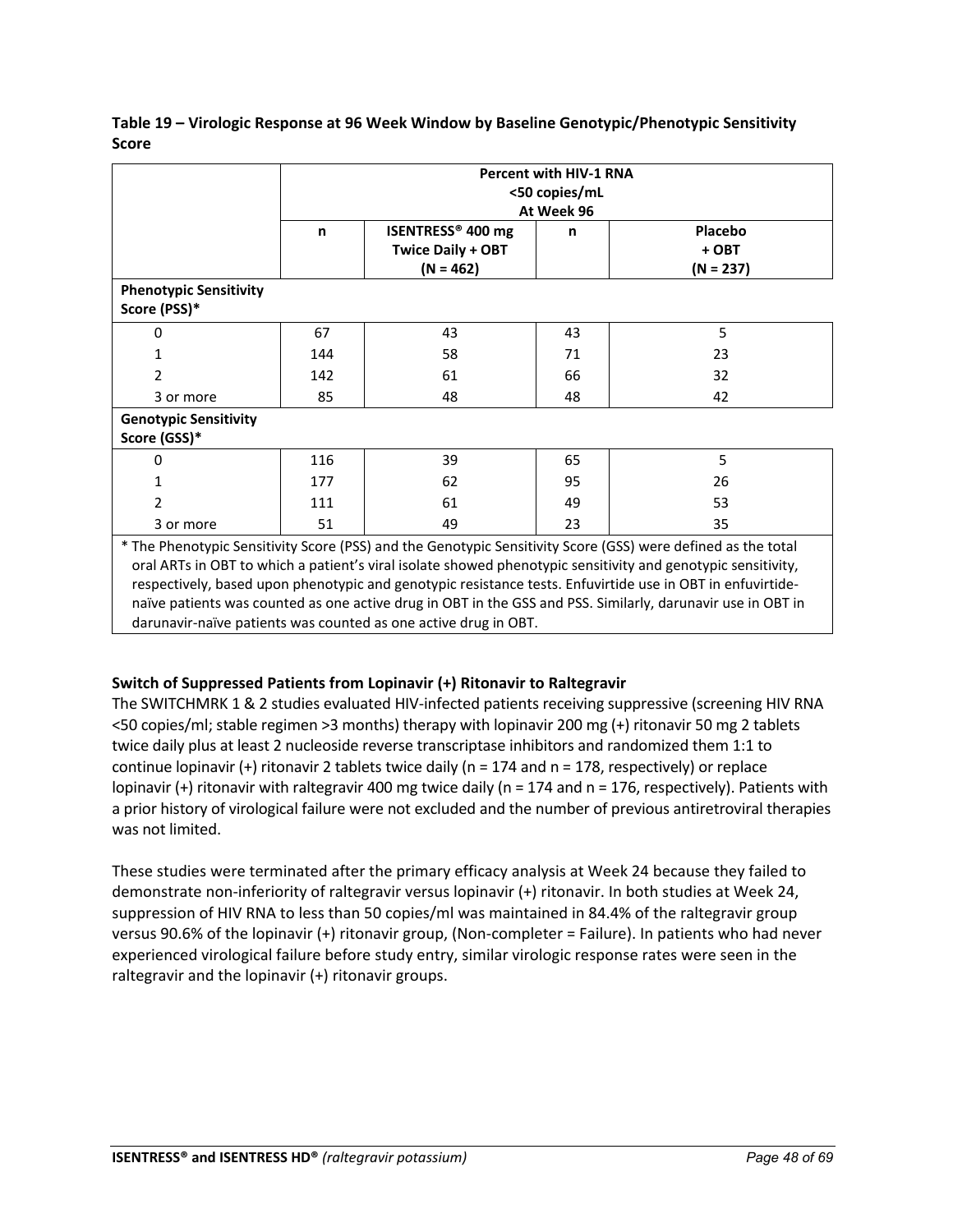## **Treatment-Naïve Adult Patients**

## **STARTMRK (Protocol 021; ISENTRESS® 400 mg twice daily)**

STARTMRK is a Phase III study to evaluate the safety and antiretroviral activity of ISENTRESS® 400 mg twice daily + emtricitabine (+) tenofovir disoproxil fumarate versus efavirenz 600 mg at bedtime plus emtricitabine (+) tenofovir disoproxil fumarate in treatment-naïve HIV-infected patients with HIV RNA >5000 copies/mL. Randomization was stratified by screening HIV RNA level (≤50,000 copies/mL; and >50,000 copies/mL) and by hepatitis status.

Table 20 shows the demographic characteristics between patients in the group receiving ISENTRESS® 400 mg twice daily and patients in the group receiving efavirenz.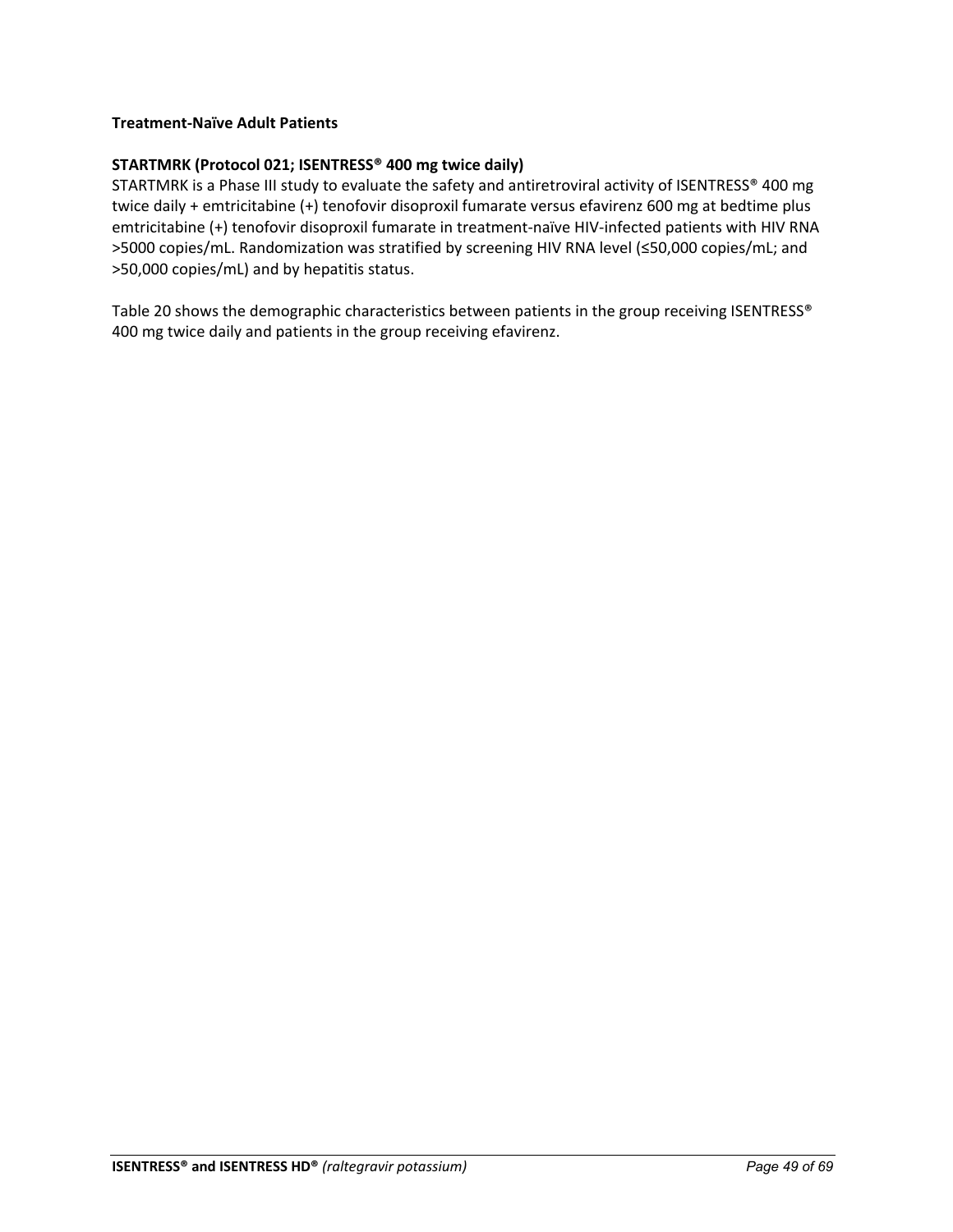| Table 20 - Patient Baseline Characteristics |  |  |
|---------------------------------------------|--|--|
|---------------------------------------------|--|--|

|                                              | <b>ISENTRESS®</b>  | <b>Efavirenz</b>   | <b>Total</b>     |  |
|----------------------------------------------|--------------------|--------------------|------------------|--|
|                                              | 400 mg             | 600 mg At Bedtime  |                  |  |
|                                              | <b>Twice Daily</b> |                    |                  |  |
|                                              | $(N = 281)$        | $(N = 282)$        | $(N = 563)$      |  |
| Gender n (%)                                 |                    |                    |                  |  |
| Male                                         | 227 (80.8)         | 231 (81.9)         | 458 (81.3)       |  |
| Female                                       | 54 (19.2)          | 51(18.1)           | 105 (18.7)       |  |
| Race $n$ (%)                                 |                    |                    |                  |  |
| White                                        | 116 (41.3)         | 123 (43.6)         | 239 (42.5)       |  |
| <b>Black</b>                                 | 33(11.7)           | 23(8.2)            | 56 (9.9)         |  |
| Asian                                        | 36 (12.8)          | 32 (11.3)          | 68 (12.1)        |  |
| Hispanic                                     | 60 (21.4)          | 67 (23.8)          | 127 (22.6)       |  |
| Native American                              | 1(0.4)             | 1(0.4)             | 2(0.4)           |  |
| Multiracial                                  | 35 (12.5)          | 36 (12.8)          | 71 (12.6)        |  |
| Region n(%)                                  |                    |                    |                  |  |
| Latin America                                | 99 (35.2)          | 97 (34.4)          | 196 (34.8)       |  |
| Southeast Asia                               | 34 (12.1)          | 29 (10.3)          | 63 (11.2)        |  |
| North America                                | 82 (29.2)          | 90 (31.9)          | 172 (30.6)       |  |
| EU/Australia                                 | 66 (23.5)          | 66 (23.4)          | 132 (23.4)       |  |
| Age (years)                                  |                    |                    |                  |  |
| 18-64 n (%)                                  | 279 (99.3)         | 278 (98.6)         | 557 (98.9)       |  |
| ≥65 n (%)                                    | 2(0.7)             | 4(1.4)             | 6(1.1)           |  |
| Mean (SD)                                    | 37.6 (9.0)         | 36.9 (10.0)        | 37.2(9.5)        |  |
| Median (min, max)                            | 37.0 (19 to 67)    | 36.0 (19 to 71)    | 37.0 (19 to 71)  |  |
| <b>CD4 Cell Count (cells/microL)</b>         |                    |                    |                  |  |
| $N^+$                                        | 281                | 281                | 562              |  |
| Mean (SD)                                    | 218.9 (124.2)      | 217.4 (133.6)      | 218.1 (128.8)    |  |
| Median (min, max)                            | 212.0 (1 to 620)   | 204.0 (4 to 807)   | 207.5 (1 to 807) |  |
| Plasma HIV RNA (log <sub>10</sub> copies/mL) |                    |                    |                  |  |
| $N^{\dagger}$                                | 281                | 282                | 563              |  |
| Mean (SD)                                    | 5.0(0.6)           | 5.0(0.6)           | 5.0(0.6)         |  |
| Median (min, max)                            | 5.1 (2.6 to 5.9)   | 5.0 (3.6 to 5.9)   | 5.0 (2.6 to 5.9) |  |
| Plasma HIV RNA (copies/mL)                   |                    |                    |                  |  |
| $N^+$                                        | 281                | 282                | 563              |  |
| Geometric Mean                               | 103,205            | 10,6215            | 104,702          |  |
| Median (min, max)                            | 114,000            | 104,000            | 110,000          |  |
|                                              | (400 to 750,000)   | (4,410 to 750,000) | (400 to 750,000) |  |
| History of AIDS n (%)                        |                    |                    |                  |  |
| Yes                                          | 52 (18.5)          | 59 (20.9)          | 111 (19.7)       |  |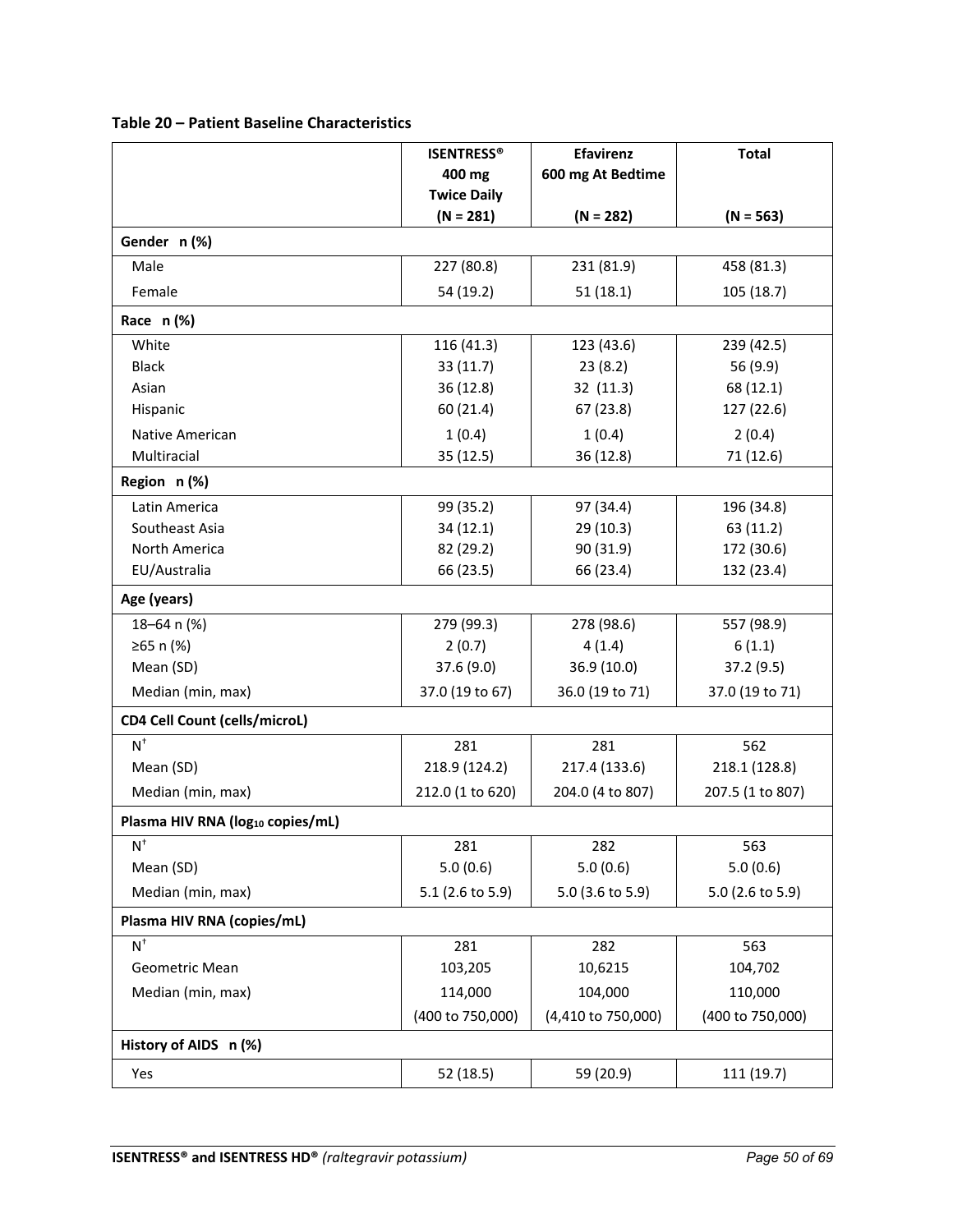| Stratum n (%)                                           |            |            |            |
|---------------------------------------------------------|------------|------------|------------|
| Screening HIV RNA≤ 50,000                               | 75 (26.7)  | 80 (28.4)  | 155 (27.5) |
| Hepatitis B or C Positive <sup>#</sup>                  | 18 (6.4)   | 16(5.7)    | 34(6.0)    |
| Viral Subtype n (%)                                     |            |            |            |
| Clade B                                                 | 219 (77.9) | 230 (81.6) | 449 (79.8) |
| Non-Clade B <sup>§</sup>                                | 59 (21.0)  | 47 (16.7)  | 106 (18.8) |
| Missing                                                 | 3(1.1)     | 5(1.8)     | 8(1.4)     |
| Baseline Plasma HIV RNA <sup>+</sup> n (%)              |            |            |            |
| $\leq$ 50,000 copies/mL                                 | 79 (28.1)  | 84 (29.8)  | 163 (29.0) |
| >50,000 copies/mL                                       | 202 (71.9) | 198 (70.2) | 400 (71.0) |
| $\leq$ 100,000 copies/mL                                | 127 (45.2) | 139 (49.3) | 266 (47.2) |
| $>100,000$ copies/mL                                    | 154 (54.8) | 143 (50.7) | 297 (52.8) |
| Baseline CD4 Cell Counts n (%)                          |            |            |            |
| $\leq$ 50 cells/mm <sup>3</sup>                         | 27(9.6)    | 31(11.0)   | 58 (10.3)  |
| >50 cells/mm <sup>3</sup> and≤200 cells/mm <sup>3</sup> | 104 (37.0) | 105 (37.2) | 209 (37.1) |
| $>$ 200 cells/mm <sup>3</sup>                           | 150 (53.4) | 145 (51.4) | 295 (52.4) |
| missing                                                 | 0(0.0)     | 1(0.4)     | 1(0.2)     |

† Patients with missing results excluded.

‡ Evidence of hepatitis B surface antigen or evidence of HCV RNA by polymerase chain reaction (PCR) quantitative test for hepatitis C Virus.

 $§$  Non-Clade B Subtypes (# of patients): Clade A (4), A/C (1), A/G (2), A1(1), AE (29), AG (12), BF (6), C (37), D (2), F (2), F1 (5), G (2), Complex (3)

Notes:

ISENTRESS® and efavirenz were administered with emtricitabine (+) tenofovir disoproxil fumarate

N = Number of patients in each group.

n (%) = Number (percent) of patients in each sub-category.

Patients receiving ISENTRESS*®* achieved viral suppression (HIV RNA < 50 copies/mL) earlier than those receiving efavirenz, both in combination with emtricitabine (+) tenofovir disoproxil fumarate.

In the STARTMRK trial of combination antiretroviral therapy in treatment-naïve patients, ISENTRESS® with emtricitabine (+) tenofovir disoproxil fumarate demonstrated through 156 weeks consistent virologic and immunologic efficacy non-inferior to that of efavirenz with emtricitabine (+) tenofovir disoproxil fumarate with respect to the number of subjects with HIV-1 RNA <50 copies/mL [76% vs. 68%; 7.4% (-0.1% , 14.7%)]. In addition, ISENTRESS® with emtricitabine (+) tenofovir disoproxil fumarate demonstrated comparable efficacy relative to efavirenz with emtricitabine, tenofovir disoproxil fumarate across demographic and baseline prognostic factors, including: baseline plasma HIV RNA level >100,000 copies/mL, baseline CD4 cells ≤50 cells/mm<sup>3</sup>, demographic groups (including age, gender, region, and race), viral subtypes (comparing non-clade B as a group to clade B), and viral hepatitis co-infection status (hepatitis B and/or C).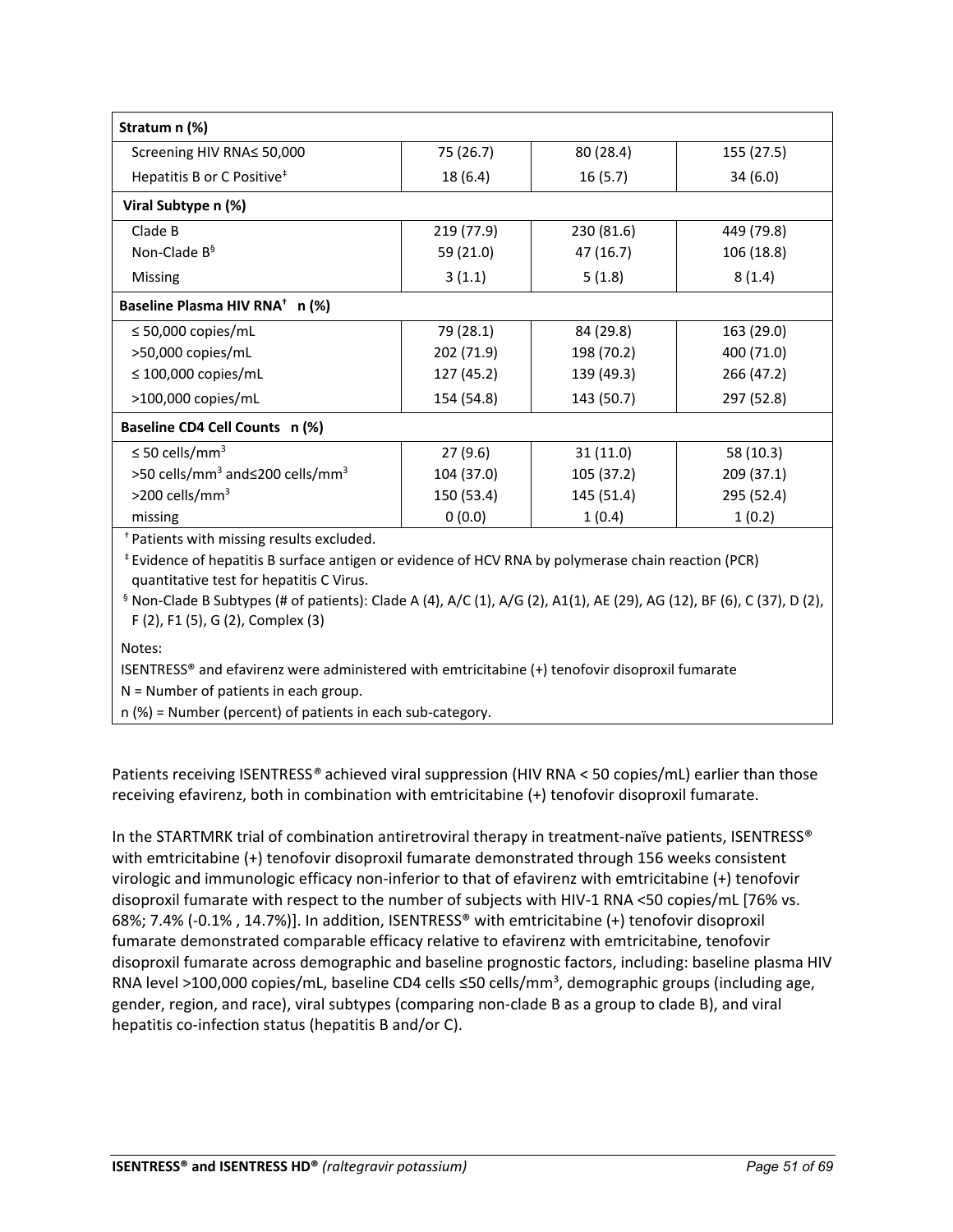## **Table 21 – Virologic Outcomes of Randomized Treatment of Protocol 021 at 240 Weeks**

|                                                              | <b>ISENTRESS®</b><br>400 mg<br><b>Twice Daily</b><br>$(N = 281)$ | <b>Efavirenz</b><br>600 <sub>mg</sub><br>At bedtime<br>$(N = 282)$ | <b>Difference</b><br>(ISENTRESS <sup>®</sup> – Efavirenz)<br>(CI) |
|--------------------------------------------------------------|------------------------------------------------------------------|--------------------------------------------------------------------|-------------------------------------------------------------------|
| Subjects with HIV-1 RNA                                      | 66%                                                              | 60%                                                                | 6.64%                                                             |
| less than 50 copies/mL                                       |                                                                  |                                                                    | $(-1.4\%, 14.5\%)$                                                |
| Virologic Failure*                                           | 8%                                                               | 15%                                                                |                                                                   |
| No virologic data at Week<br>240 Window                      |                                                                  |                                                                    |                                                                   |
| <b>Reasons</b>                                               |                                                                  |                                                                    |                                                                   |
| <b>Discontinued study</b><br>due to AE or death <sup>+</sup> | 5%                                                               | 10%                                                                |                                                                   |
| <b>Discontinued study</b><br>for other reasons <sup>#</sup>  | 15%                                                              | 14%                                                                |                                                                   |
| <b>Missing data during</b><br>window but on study            | 6%                                                               | 2%                                                                 |                                                                   |

\* Includes subjects who discontinued prior to Week 240 for lack of efficacy or subjects who are ≥50 copies/mL in the 240-week window

(+/-6 weeks).

**†** Includes subjects who discontinued due to AE or Death at any time point from Day 1 through the Week 240 window if this resulted in no virologic data on treatment during Week 240 visit window.

**‡** Other includes: withdrew consent, loss to follow-up, moved etc., if the viral load at the time of discontinuation was <50 copies/mL.

The mean changes in CD4 count from baseline were 295 cells/mm<sup>3</sup> in the group receiving ISENTRESS<sup>®</sup> 400 mg twice daily and 236 cells/ $\text{mm}^3$  in the group receiving efavirenz 600 mg at bedtime.

In the STARTMRK trial of combination antiretroviral therapy in treatment-naïve patients, ISENTRESS® with emtricitabine (+) tenofovir disoproxil fumarate demonstrated through 240 weeks consistent virologic and immunologic efficacy relative to efavirenz with emtricitabine (+) tenofovir disoproxil fumarate across demographic and baseline prognostic factors, including: baseline plasma HIV RNA level >100,000 copies/mL, baseline CD4 cells ≤50 cells/mm<sup>3</sup>, demographic groups (including age, gender, region, and race), viral subtypes (comparing non-clade B as a group to clade B), and viral hepatitis coinfection status (hepatitis B and/or C).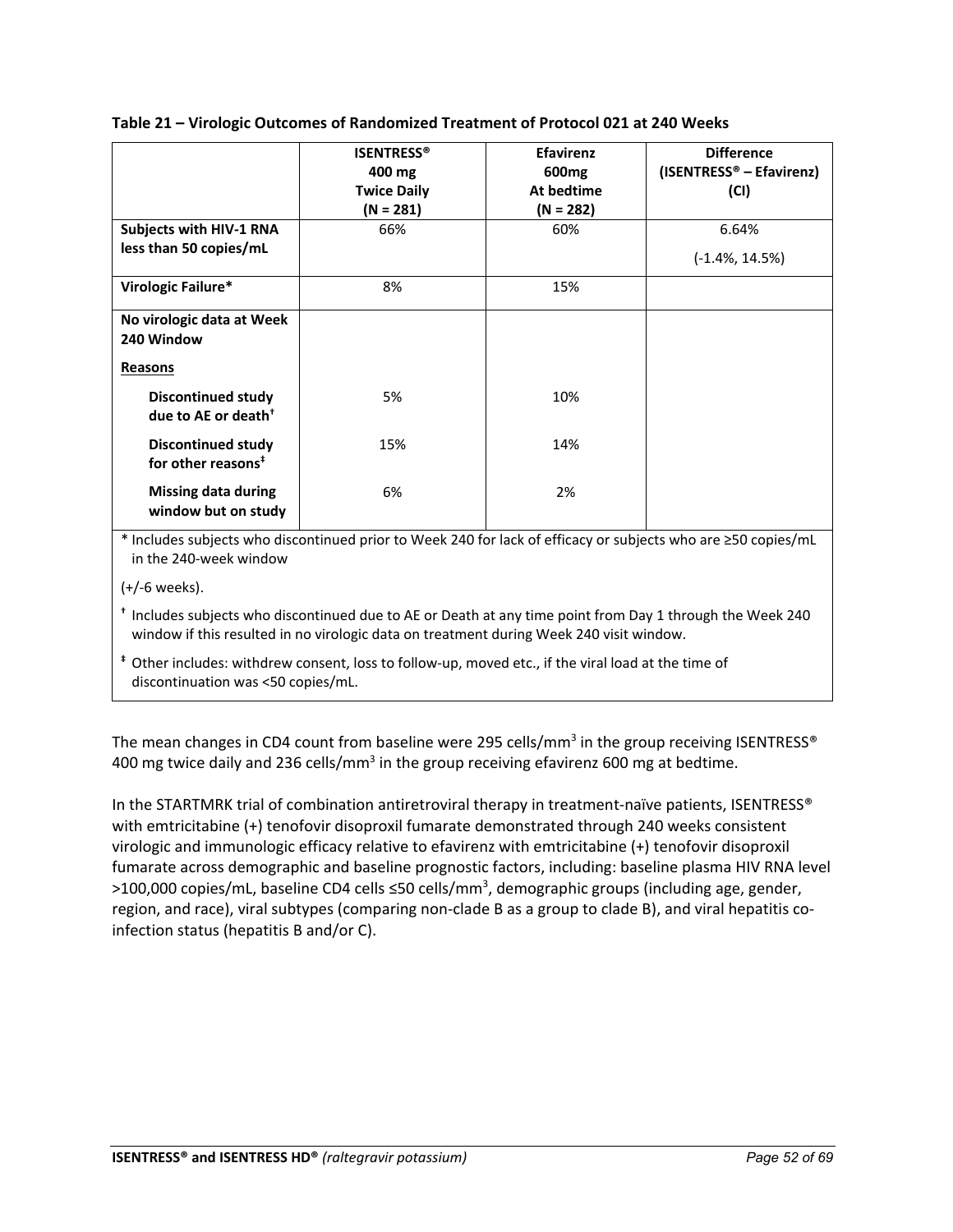## **Long-Term Treatment-Naïve Results**

|                                                                |                 | Response |                                       |         | Difference in Percent<br>Response |                                      |
|----------------------------------------------------------------|-----------------|----------|---------------------------------------|---------|-----------------------------------|--------------------------------------|
|                                                                |                 |          | ISENTRESS® 400 mg b.i.d.<br>(Group A) |         | Efavirenz 600 mg q.h.s. (Group B) | [Group A Minus Group B] <sup>#</sup> |
| Endpoint                                                       | <b>Visit</b>    | n/N      | % (95% CI)                            | n/N     | % (95% CI)                        | (95% CI)                             |
| <b>Proportions with</b><br><b>HIV RNA</b><br>$50$<br>copies/mL | Week 2          | 62/281   | 22.1 (17.4, 27.4)                     | 6/282   | 2.1(0.8, 4.6)                     | 20.3 (15.1, 26.0)                    |
|                                                                | Week 4          | 144/279  | 51.6 (45.6, 57.6)                     | 33/282  | 11.7 (8.2, 16.0)                  | 40.6 (34.0, 47.1)                    |
|                                                                | Week 8          | 209/281  | 74.4 (68.9, 79.4)                     | 107/282 | 37.9 (32.3, 43.9)                 | 37.0 (29.6, 44.1)                    |
|                                                                | Week 12         | 227/278  | 81.7 (76.6, 86.0)                     | 169/282 | 59.9 (54.0, 65.7)                 | 22.1 (15.1, 29.2)                    |
|                                                                | Week 16         | 242/281  | 86.1 (81.5, 89.9)                     | 219/281 | 77.9 (72.6, 82.6)                 | 8.4 (2.2, 14.8)                      |
|                                                                | Week 24         | 244/279  | 87.5 (83.0, 91.1)                     | 239/282 | 84.8 (80.0, 88.7)                 | $2.7$ (-3.1, 8.5)                    |
|                                                                | Week 32         | 241/278  | 86.7 (82.1, 90.5)                     | 239/280 | 85.4 (80.7, 89.3)                 | $1.3$ (-4.5, 7.2)                    |
|                                                                | Week 40         | 239/280  | 85.4 (80.7, 89.3)                     | 234/281 | 83.3 (78.4, 87.4)                 | $2.1$ (-4.0, 8.2)                    |
|                                                                | Week 48         | 241/280  | 86.1 (81.5, 89.9)                     | 230/281 | 81.9 (76.8, 86.2)                 | $4.2$ ( $-1.9$ , $10.3$ )            |
|                                                                | Week 60         | 231/281  | 82.2 (77.2, 86.5)                     | 225/282 | 79.8 (74.6, 84.3)                 | $2.4(-4.1, 8.9)$                     |
|                                                                | Week 72         | 241/281  | 85.8 (81.1, 89.6)                     | 231/282 | 81.9 (76.9, 86.2)                 | $3.8(-2.3, 10.0)$                    |
|                                                                | Week 84         | 234/280  | 83.6 (78.7, 87.7)                     | 223/281 | 79.4 (74.2, 83.9)                 | $4.2$ (-2.3, 10.7)                   |
|                                                                | Week 96         | 228/281  | 81.1 (76.1, 85.5)                     | 222/282 | 78.7 (73.5, 83.4)                 | $2.4(-4.3, 9.0)$                     |
|                                                                | <b>Week 108</b> | 228/281  | 81.1 (76.1, 85.5)                     | 211/279 | 75.6 (70.2, 80.5)                 | $5.4$ ( $-1.4$ , $12.2$ )            |
|                                                                | <b>Week 120</b> | 220/277  | 79.4 (74.2, 84.0)                     | 213/281 | 75.8 (70.4, 80.7)                 | $3.5$ (-3.4, 10.4)                   |
|                                                                | <b>Week 132</b> | 214/279  | 76.7 (71.3, 81.5)                     | 207/281 | 73.7 (68.1, 78.7)                 | $2.9$ (-4.2, 10.1)                   |
|                                                                | <b>Week 144</b> | 217/280  | 77.5 (72.2, 82.3)                     | 197/281 | 70.1 (64.4, 75.4)                 | 7.3(0.0, 14.5)                       |
|                                                                | <b>Week 156</b> | 212/281  | 75.4 (70.0, 80.4)                     | 194/282 | 68.8 (63.0. 74.2)                 | $6.6$ ( $-0.8$ , 14.0)               |
|                                                                | <b>Week 168</b> | 208/281  | 74.0 (68.5, 79.0)                     | 192/282 | 68.1 (62.3, 73.5)                 | $5.9$ (-1.7, 13.3)                   |
|                                                                | <b>Week 180</b> | 206/280  | 73.6 (68.0, 78.6)                     | 192/280 | 68.6 (62.8, 74.0)                 | $4.9$ (-2.6, 12.4)                   |
|                                                                | <b>Week 192</b> | 214/281  | 76.2 (70.7, 81.0)                     | 189/282 | 67.0 (61.2, 72.5)                 | 9.0(1.6, 16.4)                       |
|                                                                | Week 204        | 205/280  | 73.2 (67.6, 78.3)                     | 187/281 | 66.5 (60.7, 72.0)                 | $6.5$ ( $-1.0$ , $14.1$ )            |
|                                                                | <b>Week 216</b> | 205/277  | 74.0 (68.4, 79.1)                     | 186/282 | 66.0 (60.1, 71.5)                 | 7.9(0.3, 15.4)                       |
|                                                                | Week 228        | 197/280  | 70.4 (64.6, 75.6)                     | 178/281 | 63.3 (57.4, 69.0)                 | $6.8$ ( $-1.0$ , $14.5$ )            |
|                                                                | <b>Week 240</b> | 198/279  | 71.0 (65.3, 76.2)                     | 171/279 | 61.3 (55.3, 67.0)                 | 9.5(1.7, 17.3)                       |

## **Table 22 – Proportion of Patients With HIV RNA <50 Copies/mL Over Time – Protocol 021 (Non-Completer = Failure Approach† )**

† Approach to handling missing values: Non-Completer = Failure (NC = F) Approach.

‡ A positive value means ISENTRESS® is better than Efavirenz. The 95% CIs were calculated using Miettinen and Nurminen's method with weights proportional to the size of each stratum (screen HIV RNA>50,000 copies/mL or ≤50,000 copies/mL).

Note: ISENTRESS® and Efavirenz were administered with emtricitabine (+) tenofovir disoproxil fumarate.

N = Number of patients in each treatment group.

n = Number of patients in each subcategory.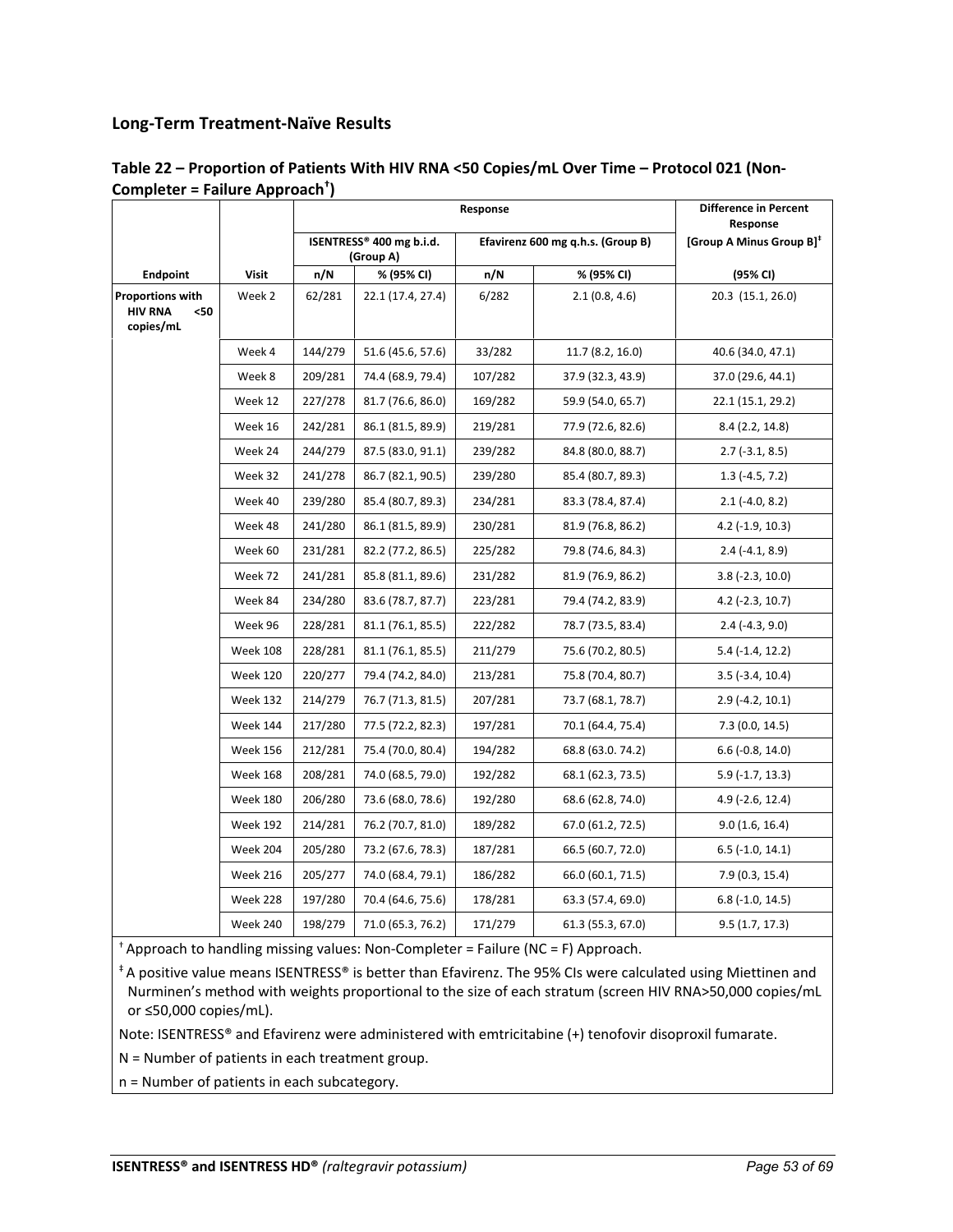## **ONCEMRK (Protocol 292; ISENTRESS® 1200 mg [2 x 600 mg] once daily)**

ONCEMRK is a Phase III study to evaluate the safety and antiretroviral activity of ISENTRESS® 1200 mg (2 x 600 mg) once daily versus ISENTRESS® 400 mg twice daily, both in combination with emtricitabine (+) tenofovir disoproxil fumarate, in treatment-naïve HIV-infected patients with HIV RNA ≥ 1000 copies/mL. Randomization was stratified by screening HIV RNA level (≤100,000 copies/mL; and >100,000 copies/mL) and by hepatitis status.

Table 23 shows the demographic characteristics for both treatment groups.

|                                                     | Raltegravir 1200 mg<br>Once daily<br>$(N = 531)$<br>n (%) | Raltegravir 400 mg<br><b>Twice daily</b><br>$(N = 266)$<br>n (%) | <b>Total</b><br>$(N = 797)$<br>n(%) |
|-----------------------------------------------------|-----------------------------------------------------------|------------------------------------------------------------------|-------------------------------------|
| Gender n (%)                                        |                                                           |                                                                  |                                     |
| Male                                                | 440 (82.9)                                                | 234 (88.0)                                                       | 674 (84.6)                          |
| Female                                              | 91(17.1)                                                  | 32 (12.0)                                                        | 123 (15.4)                          |
| Race n (%)                                          |                                                           |                                                                  |                                     |
| American Indian or<br>Alaska Native                 | 3(0.6)                                                    | 3(1.1)                                                           | 6(0.8)                              |
| Asian                                               | 83 (15.6)                                                 | 40 (15.0)                                                        | 123 (15.4)                          |
| <b>Black or African</b><br>American                 | 98 (18.5)                                                 | 36(13.5)                                                         | 134 (16.8)                          |
| Multiple                                            | 46 (8.7)                                                  | 14(5.3)                                                          | 60(7.5)                             |
| Native Hawaiian or<br><b>Other Pacific Islander</b> | 0(0.0)                                                    | 1(0.4)                                                           | 1(0.1)                              |
| White                                               | 301 (56.7)                                                | 172 (64.7)                                                       | 473 (59.3)                          |
| Ethnicity n (%)                                     |                                                           |                                                                  |                                     |
| Hispanic or Latino                                  | 126 (23.7)                                                | 52 (19.5)                                                        | 178 (22.3)                          |
| Not Hispanic or Latino                              | 380 (71.6)                                                | 205 (77.1)                                                       | 585 (73.4)                          |
| Not Reported                                        | 19 (3.6)                                                  | 8(3.0)                                                           | 27(3.4)                             |
| Unknown                                             | 6(1.1)                                                    | 1(0.4)                                                           | 7(0.9)                              |
| Region n (%)                                        |                                                           |                                                                  |                                     |
| Africa                                              | 43(8.1)                                                   | 13 (4.9)                                                         | 56 (7.0)                            |
| Asia/Pacific                                        | 86 (16.2)                                                 | 46 (17.3)                                                        | 132 (16.6)                          |
| Europe                                              | 200 (37.7)                                                | 112 (42.1)                                                       | 312 (39.1)                          |
| Latin America                                       | 77 (14.5)                                                 | 26(9.8)                                                          | 103 (12.9)                          |
| North America                                       | 125 (23.5)                                                | 69 (25.9)                                                        | 194 (24.3)                          |

**Table 23 - Subject Baseline Characteristics by Treatment Group**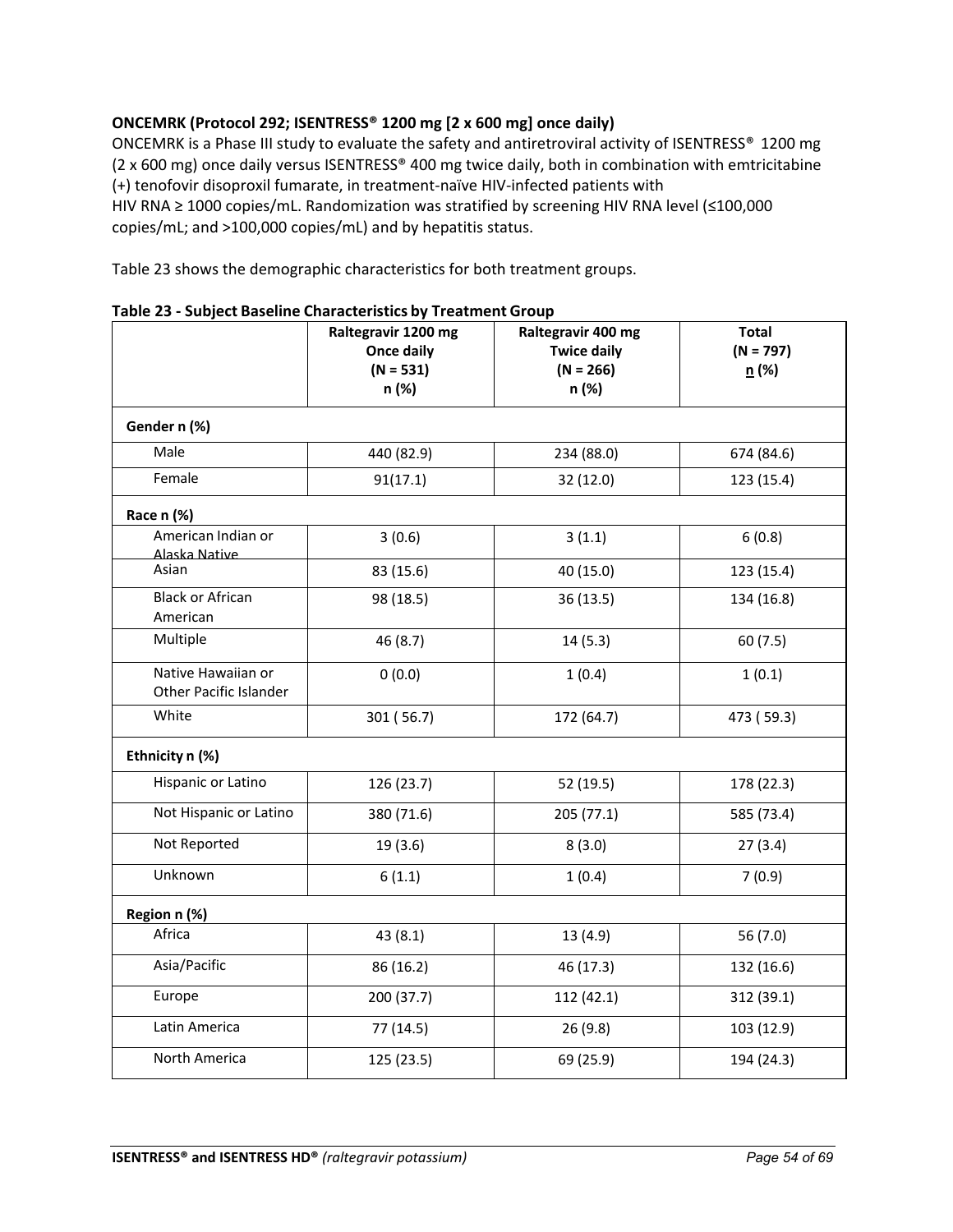| Age (years)                                                   |                       |                        |                          |
|---------------------------------------------------------------|-----------------------|------------------------|--------------------------|
| 18 to 64                                                      | 527 (99.2)            | 263 (98.9)             | 790 (99.1)               |
| $>= 65$                                                       | 4(0.8)                | 3(1.1)                 | 7(0.9)                   |
| Mean (SD)                                                     | 35.4 (10.3)           | 36.9 (11.0)            | 35.9 (10.5)              |
| Median (min, max)                                             | 34.0 (18,66)          | 35.0 (19,84)           | 34.0 (18,84)             |
| Baseline CD4 Cell Count (cells/mm <sup>3</sup> )              |                       |                        |                          |
| $N^{\dagger}$                                                 | 531                   | 266                    | 797                      |
| Mean (SD)                                                     | 407.6 (213.7)         | 428.9 (217.3)          | 414.7 (215.0)            |
| Median (min, max)                                             | 380.0 (19,1836)       | 415.5 (19,1130)        | 390.0 (19,1836)          |
| <b>Baseline CD4 Cell Counts n (%)</b>                         |                       |                        |                          |
| $\epsilon$ =50 cells/mm <sup>3</sup>                          | 9(1.7)                | 6(2.3)                 | 15(1.9)                  |
| >50 cells/mm <sup>3</sup> and<br><= 200 cells/mm <sup>3</sup> | 60 (11.3)             | 31(11.7)               | 91(11.4)                 |
| >200 cells/mm <sup>3</sup>                                    | 462 (87.0)            | 229 (86.1)             | 691 (86.7)               |
| Baseline Plasma HIV RNA (log <sub>10</sub> copies/mL)         |                       |                        |                          |
| $N^+$                                                         | 531                   | 266                    | 797                      |
| Mean (SD)                                                     | 4.6(0.7)              | 4.6(0.7)               | 4.6(0.7)                 |
| Median (min, max)                                             | 4.6(1.6, 6.6)         | 4.6(2.7, 6.2)          | 4.6(1.6, 6.6)            |
| <b>Baseline Plasma HIV RNA (copies/mL)</b>                    |                       |                        |                          |
| $N^{\dagger}$                                                 | 531                   | 266                    | 797                      |
| Geometric Mean                                                | 40518.8               | 40733.2                | 40590.2                  |
| Median (min, max)                                             | 43890.0 (39, 3910386) | 40631.0 (454, 1466713) | 42424.0<br>(39, 3910386) |
| Baseline Plasma HIV RNA n (%)                                 |                       |                        |                          |
| <= 100,000 copies/mL                                          | 382 (71.9)            | 189 (71.1)             | 571 (71.6)               |
| >100,000 copies/mL                                            | 149 (28.1)            | 77 (28.9)              | 226 (28.4)               |
| <b>Baseline Plasma HIV RNA n (%)</b>                          |                       |                        |                          |
| <=500,000 copies/mL                                           | 506 (95.3)            | 251 (94.4)             | 757 (95.0)               |
| >500,000 copies/mL                                            | 25(4.7)               | 15(5.6)                | 40 (5.0)                 |
| History of AIDS n (%)                                         |                       |                        |                          |
| Yes                                                           | 79 (14.9)             | 28 (10.5)              | 107 (13.4)               |
| No                                                            | 452 (85.1)            | 238 (89.5)             | 690 (86.6)               |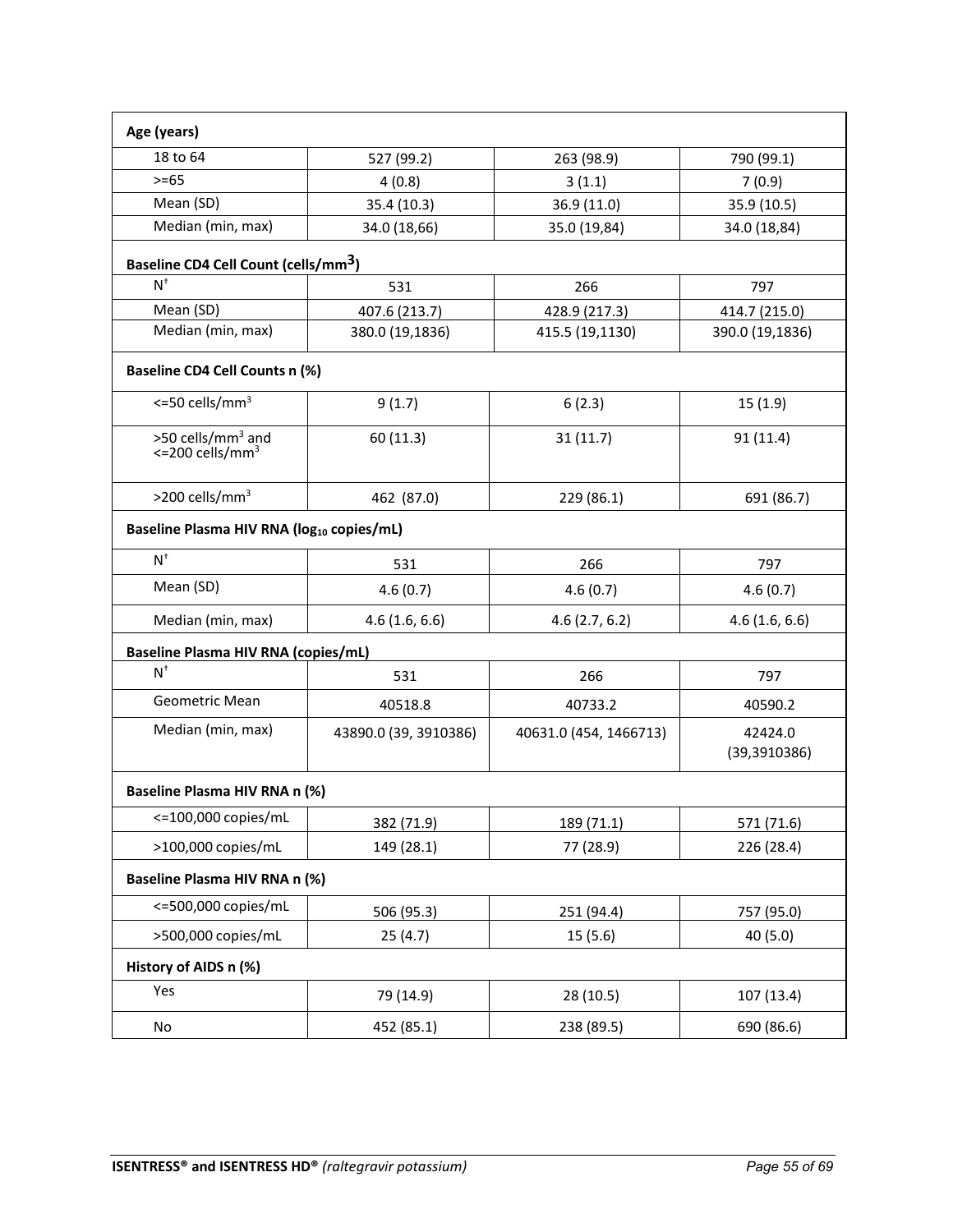| Stratum n (%)                                  |            |            |            |  |  |
|------------------------------------------------|------------|------------|------------|--|--|
| Screening HIV RNA<=<br>100,000                 | 382 (71.9) | 190 (71.4) | 572 (71.8) |  |  |
| Hepatitis B and/or C<br>Positive <sup>++</sup> | 15(2.8)    | 8(3.0)     | 23(2.9)    |  |  |
| <b>Baseline Hepatitis Status</b>               |            |            |            |  |  |
| Hep B Positive Only                            | 11(2.1)    | 3(1.1)     | 14(1.8)    |  |  |
| Hep C Positive Only                            | 4(0.8)     | 4(1.5)     | 8(1.0)     |  |  |
| Both Hep B and Hep C<br>Positive               | 0(0.0)     | 1(0.4)     | 1(0.1)     |  |  |
| Viral Subtype n (%)                            |            |            |            |  |  |
| Clade B                                        | 335 (63.1) | 186 (69.9) | 521(65.4)  |  |  |
| Non-Clade B                                    | 194 (36.5) | 77 (28.9)  | 271 (34.0) |  |  |
| Missing                                        | 2(0.4)     | 3(1.1)     | 5(0.6)     |  |  |
|                                                |            |            |            |  |  |

Subjects with missing results excluded.

†† Evidence of hepatitis B surface antigen or evidence of HCV RNA by polymerase chain reaction (PCR) quantitative test for hepatitis C Virus. Nineteen subjects previously classified as hepatitis B or C positive were subsequently identified based on lab tests as being hepatitis B or C negative. Three subjects previously classified as hepatitis B or C negative were subsequently identified based on lab tests as being hepatitis B or C positive.

Note: Raltegravir 1200 mg once daily and raltegravir 400 mg twice daily were administered with Truvada<sup>†</sup>.

The ISENTRESS® 1200 mg (2 x 600 mg) once daily regimen was non-inferior to the ISENTRESS® 400 mg twice daily regimen at both Weeks 48 and 96. At Week 48, 88.9% versus 88.3% of once-daily and twicedaily patients, respectively, had HIV RNA <40 copies/mL. At Week 96, 81.5% versus 80.1% of once-daily and twice-daily patients, respectively, had HIV RNA <40 copies/mL. A summary of antiretroviral response and immunologic effect at Week 48 is shown in Table 24.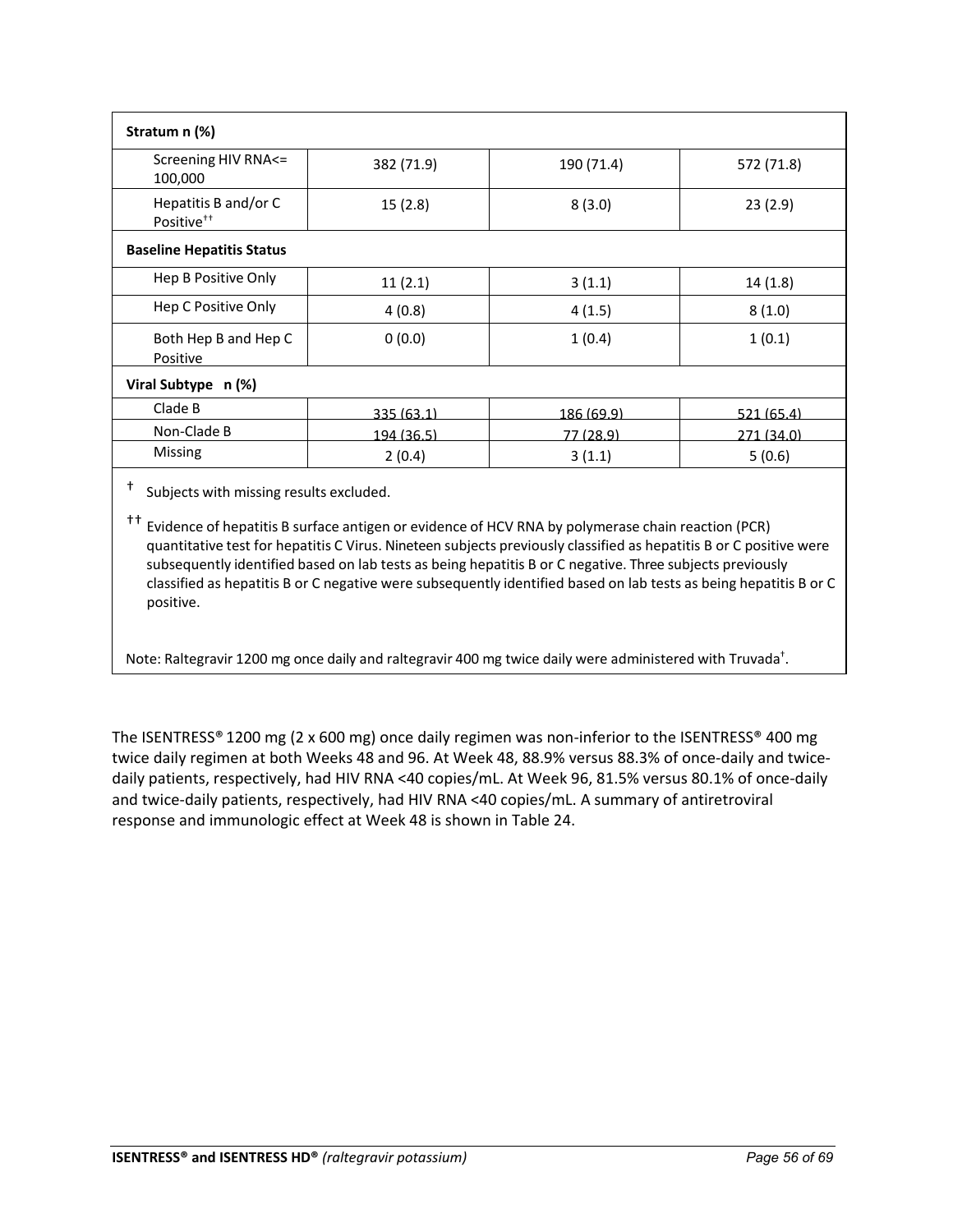|                                                                                 | Unadjusted Data Summary by<br><b>Treatment Group</b> |                                   | <b>Treatment Difference</b><br>(once daily - twice daily)** |
|---------------------------------------------------------------------------------|------------------------------------------------------|-----------------------------------|-------------------------------------------------------------|
|                                                                                 | Raltegravir<br>1200 mg once daily                    | Raltegravir<br>400 mg twice daily | <b>Estimated Difference</b><br>(95% CI)                     |
| Parameter                                                                       | n/N (%)                                              | n/N (%)                           |                                                             |
| Primary                                                                         |                                                      |                                   |                                                             |
| Proportion of Patients with<br>HIV RNA <40 copies/mL <sup>+</sup>               | 472/531 (88.9)                                       | 235/266 (88.3)                    | $0.5$ (-4.2, 5.2)§                                          |
| <b>Supportive</b>                                                               |                                                      |                                   |                                                             |
| Proportion of Patients with<br>HIV RNA <50 copies/mL <sup>+</sup>               | 477/531 (89.8)                                       | 240/266 (90.2)                    | $-0.4$ ( $-4.9, 4.0$ )                                      |
| Proportion of Patients with<br>HIV RNA <200 copies/mL <sup>+</sup>              | 484/531 (91.1)                                       | 243/266 (91.4)                    | $-0.2$ $(-4.4, 4.0)$                                        |
|                                                                                 | Mean (95% CI)                                        | Mean (95% CI)                     | Mean Difference (95% CI)                                    |
| <b>Secondary</b>                                                                |                                                      |                                   |                                                             |
| Change from Baseline in CD4<br>Cell Count (cells/mm <sup>3</sup> ) <sup>‡</sup> | 232 (215, 249)                                       | 234 (213, 255)                    | $-2.1(-31, 27)$                                             |

## **Table 24 - Efficacy Analysis by Treatment Group at Week 48 (Non-Completer = Failure Approach† )**

\*\* The 95% CIs for the treatment differences in percent response were calculated using stratum-adjusted Mantel-Haenszel method with the difference weighted by the harmonic mean of sample size per arm for each stratum (screening HIV-1 RNA <=100,000 copies/mL or HIV-1 RNA >100,000 copies/mL). The 95% CI for mean difference in CD4 change was based on t-distribution.

 $\dagger$  Approach to handling missing values: Non-Completer = Failure (NC = F) Approach.

‡ OF: Observed Failure approach.

 $\frac{6}{3}$  Raltegravir 1200 mg once daily is concluded non-inferior to raltegravir 400 mg twice daily if the lower bound of the 95% CI for the difference in percent response is above -10 percentage points.

Note: Raltegravir 1200 mg once daily and raltegravir 400 mg twice daily were administered with Truvada<sup>†</sup>

N = Number of subjects in each treatment group.

Virologic outcomes by the Snapshot Approach at Week 48 are shown in Table 25.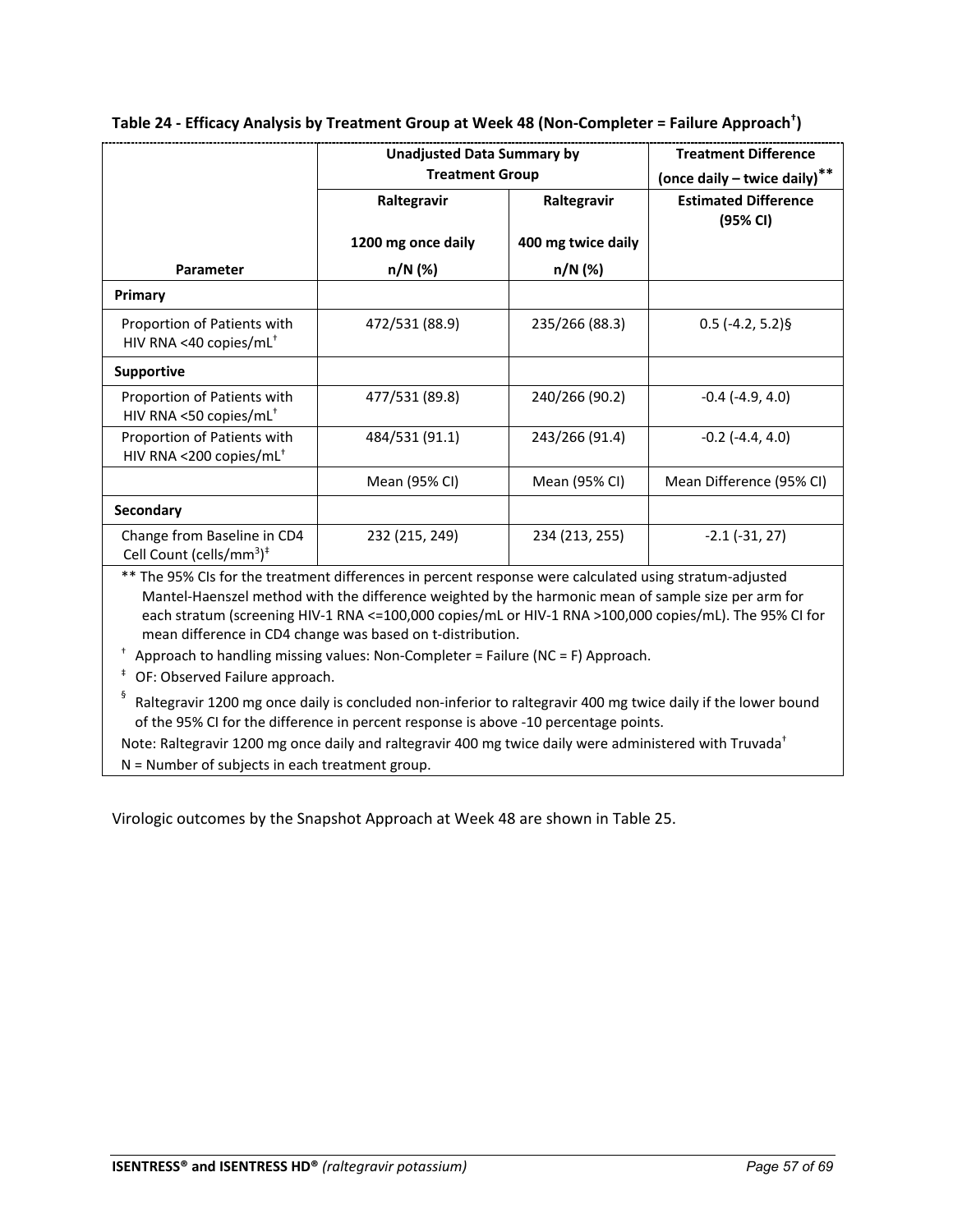| <b>Outcome</b>                                     | Raltegravir 1200 mg<br>once daily<br>$(N=531)$<br>n (%) | Raltegravir 400 mg<br>twice daily<br>$(N=266)$<br>n (%) |
|----------------------------------------------------|---------------------------------------------------------|---------------------------------------------------------|
| HIV RNA <40 copies/mL                              | 472 (88.9)                                              | 235 (88.3)                                              |
| HIV RNA $\geq$ 40 copies/mL**                      | 29(5.5)                                                 | 16(6.0)                                                 |
| No Virologic Data at Week 48 Window                | 30(5.6)                                                 | 15(5.6)                                                 |
| Reasons                                            |                                                         |                                                         |
| Discontinued study due to AE or Death <sup>+</sup> | 6(1.1)                                                  | 6(2.3)                                                  |
| Discontinued study for Other Reasons <sup>#</sup>  | 20(3.8)                                                 | 7(2.6)                                                  |
| On study but missing data in window                | 4(0.8)                                                  | 2(0.8)                                                  |

**Table 25 - Virologic Outcomes of Randomized Treatment of Protocol 292 at Week 48**

\*\* Includes subjects who changed any component of background therapy to a new drug class or changed background components that were not permitted per protocol or changed any background drug in the regimen because of lack of efficacy (perceived or documented) before Week 48, subjects who discontinued study drug or study before Week 48 for lack or loss of efficacy and subjects with HIV RNA equal to or above 40 copies/mL in the Week 48 window (relative day 295 - 378).

† Includes subjects who discontinued because of adverse event (AE) or death at any time point from Day 1 through the time window if this resulted in no virologic data on treatment during the specified window.

‡ Other Reasons includes: lost to follow-up, non-compliance with study drug, physician decision, pregnancy, withdrawal by subject.

Note: Raltegravir 1200 mg once daily and raltegravir 400 mg twice daily were administered with Truvada<sup>†</sup>. n (%) = Number (Percent) of subjects in each category.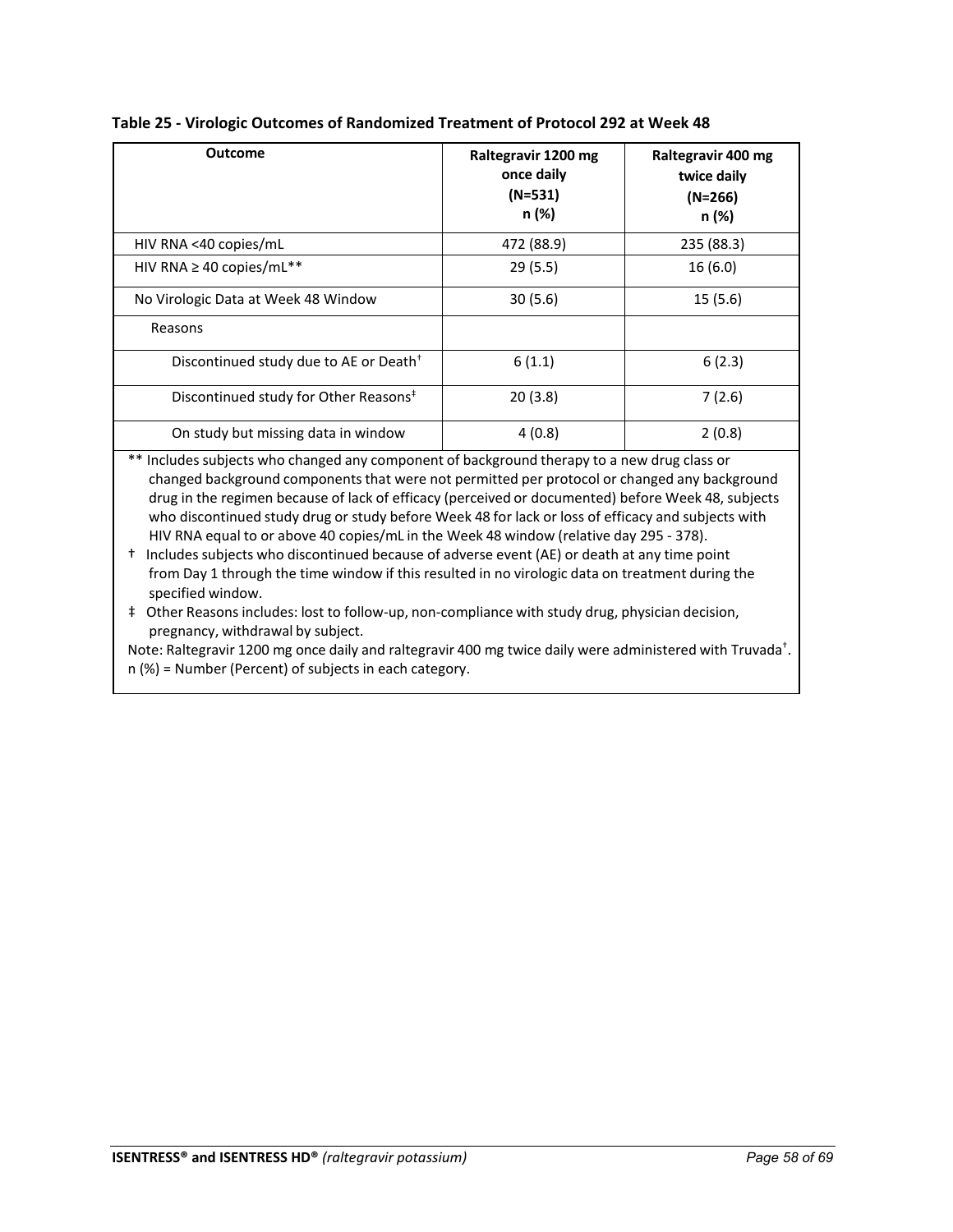Figure 1 presents the proportion of patients with HIV RNA <40 copies/mL over time by treatment group.





In the ONCEMRK trial, ISENTRESS® 1200 mg (2 x 600 mg) once daily demonstrated consistent virologic and immunologic efficacy relative to ISENTRESS® 400 mg twice daily, both in combination with emtricitabine (+) tenofovir disoproxil fumarate, across demographic and baseline prognostic factors, including: baseline HIV RNA levels >100,000 copies/mL and >500,000 copies/mL, baseline CD4 cells ≤50 cells/mm<sup>3</sup>, demographic groups (including age, gender, race, ethnicity and region), viral hepatitis coinfection status (hepatitis B and/or C), concomitant proton pump inhibitors/H2 blockers use and viral subtypes (comparing non-clade B as a group to clade B).

Consistent efficacy in patients receiving ISENTRESS® 1200 mg (2 x 600 mg) once daily was observed across HIV subtypes with 94.6% (296/313) and 93.6% (175/187) of patients with B and non-B subtypes, respectively, achieving HIV RNA <40 copies/mL at week 48 (OF approach). Consistent results were observed at week 96.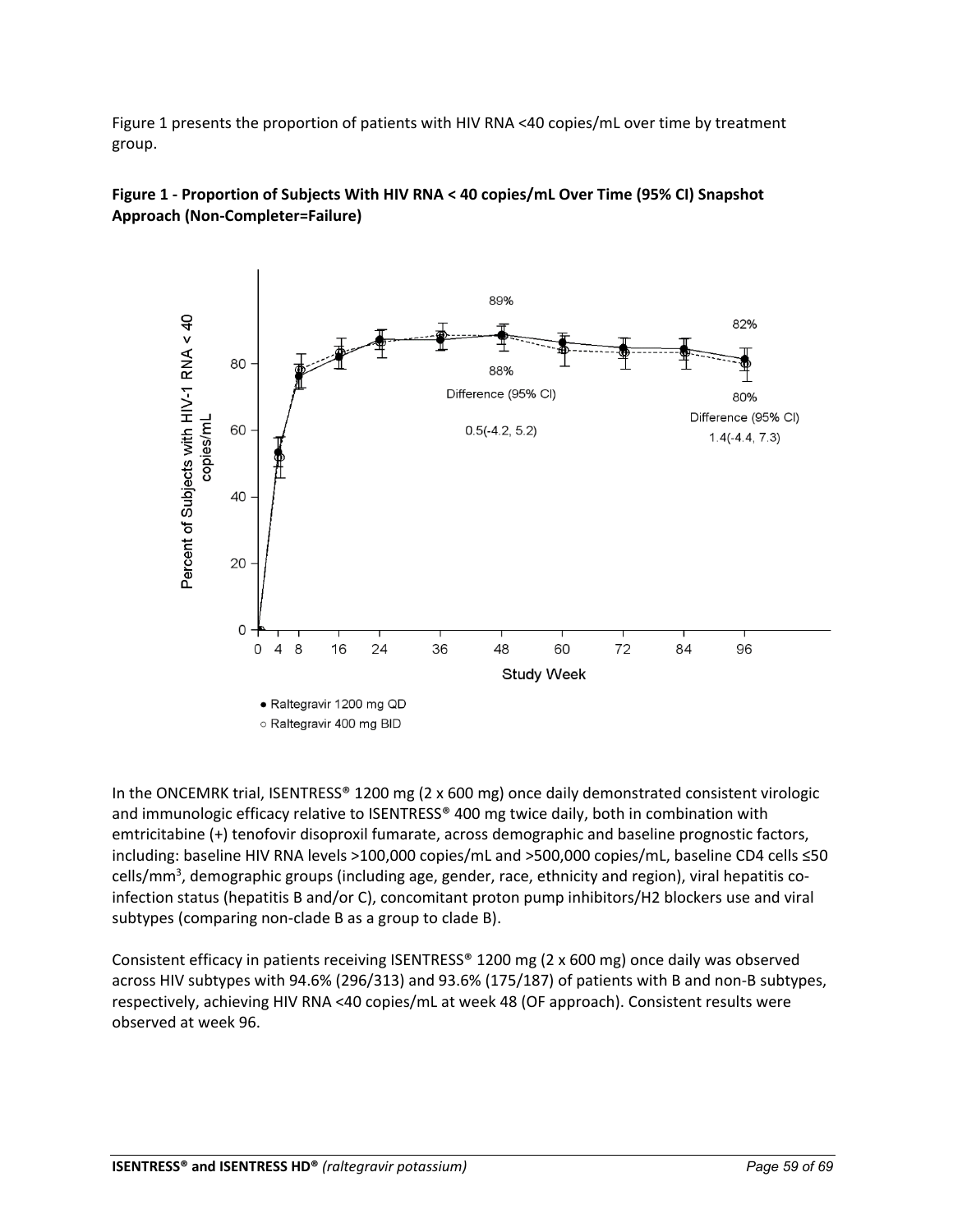## **Pediatric Patients**

2 to 18 Years of Age

IMPAACT P1066 is a Phase I/II open label multicenter trial to evaluate the pharmacokinetic profile, safety, tolerability, and efficacy of raltegravir in HIV infected children. This study enrolled 126 treatment experienced children and adolescents 2 through 18 years of age. Patients were stratified by age, enrolling adolescents first and then successively younger children. Patients received either the 400 mg tablet formulation (6 through 18 years of age) or the chewable tablet formulation (2 through 11 years of age). Raltegravir was administered with an optimized background regimen.

The initial dose finding stage included intensive pharmacokinetic evaluation. Dose selection was based upon achieving similar raltegravir plasma exposure and trough concentration as seen in adults, and acceptable short term safety. After dose selection, additional patients were enrolled for evaluation of long term safety, tolerability and efficacy. Of the 126 patients, 96 received the recommended dose of ISENTRESS® (see 4 DOSAGE AND ADMINISTRATION).

These 96 patients had a median age of 13 (range 2 through 18) years, were 51% Female, 34% Caucasian, and 59% Black. At baseline, mean plasma HIV-1 RNA was 4.3  $log_{10}$  copies/mL, median CD4 cell count was 481 cells/mm<sup>3</sup> (range:  $0-2361$ ) and median CD4% was 23.3% (range:  $0-44$ ). Overall, 8% had baseline plasma HIV-1 RNA >100,000 copies/mL and 59% had a CDC HIV clinical classification of category B or C. Most patients had previously used at least one NNRTI (78%) or one PI (83%).

Ninety-three (97%) patients 2 through 18 years of age completed 24 weeks of treatment (3 discontinued due to non-compliance). At Week 24, 72% achieved ≥1 log<sub>10</sub> HIV RNA drop from baseline or <400 copies/mL; 54% achieved HIV RNA <50 copies/mL. The mean CD4 count (percent) increase from baseline to Week 24 was 119 cells/mm<sup>3</sup> (3.8%).

Seventy-two (95%) patients 6 through 18 years of age completed 48 weeks of treatment (4 discontinued due to non-compliance). At Week 48, 77% achieved ≥1 log<sub>10</sub> HIV RNA drop from baseline or <400 copies/mL; 56% achieved HIV RNA <50 copies/mL. The mean CD4 count (percent) increase from baseline to Week 48 was 155 cells/mm<sup>3</sup> (4.7%).

## <span id="page-59-0"></span>**15 MICROBIOLOGY**

## **Microbiology**

Raltegravir at concentrations of  $31 \pm 20$  nM resulted in 95% inhibition (IC<sub>95</sub>) of viral spread (relative to an untreated virus-infected culture) in human T-lymphoid cell cultures infected with the cell-line adapted HIV-1 variant H9IIIB. In addition, raltegravir at concentrations of 6 to 50 nM resulted in 95% inhibition of viral spread in cultures of mitogen-activated human peripheral blood mononuclear cells infected with diverse, primary clinical isolates of HIV-1, including isolates from 5 non-B subtypes, and isolates resistant to reverse transcriptase inhibitors and protease inhibitors. In a single-cycle infection assay, raltegravir inhibited infection of 23 HIV isolates representing 5 non-B subtypes and 5 circulating recombinant forms with IC50 values ranging from 5 to 12 nM. Raltegravir also inhibited replication of an HIV-2 isolate when tested in CEMx174 cells (IC<sub>95</sub> = 6 nM). Additive to synergistic antiretroviral activity was observed when human T-lymphoid cells infected with the H9IIIB variant of HIV-1 were incubated with raltegravir in combination with nucleoside analog reverse transcriptase inhibitors (zidovudine, zalcitabine, stavudine, abacavir, tenofovir, didanosine, or lamivudine); non-nucleoside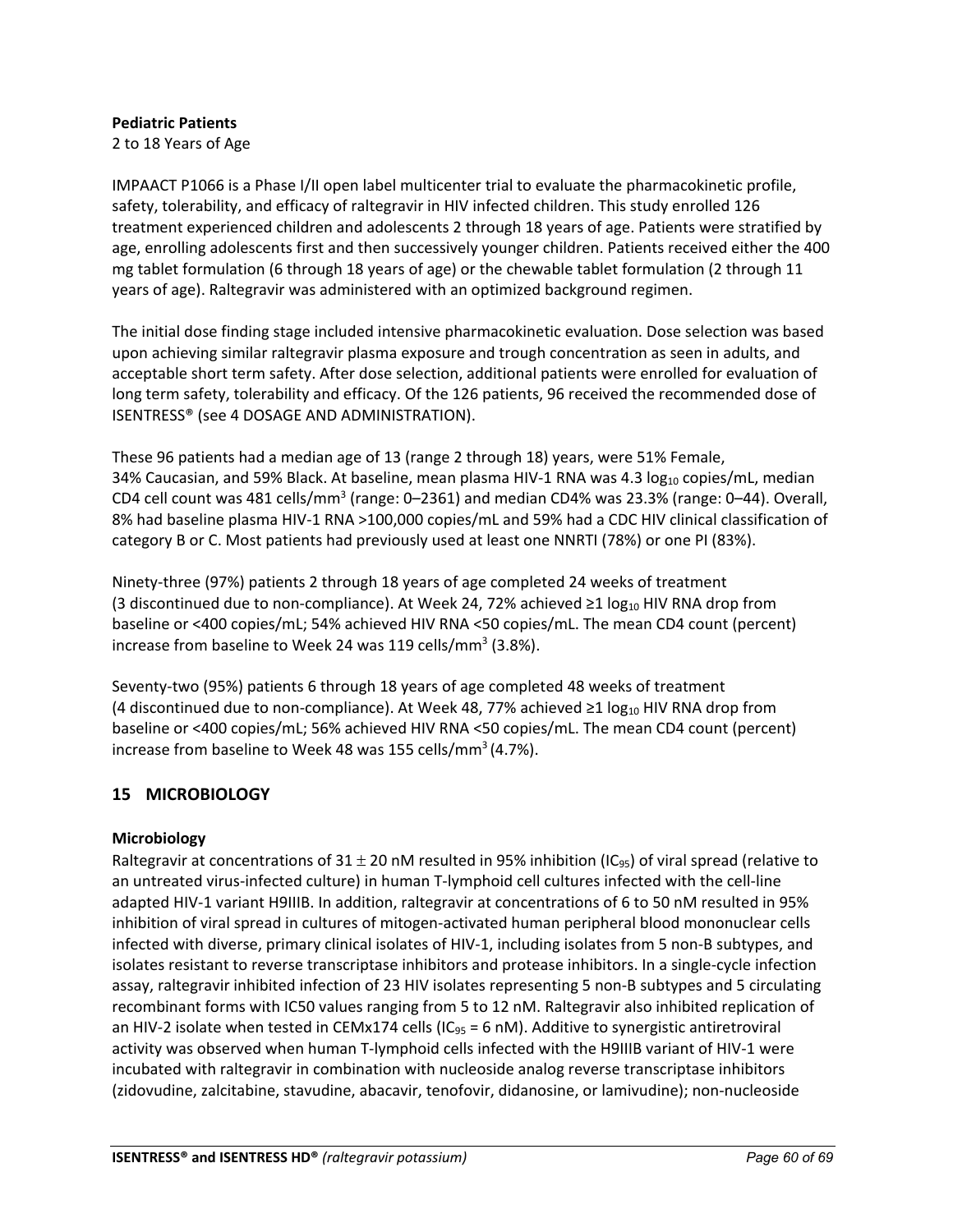reverse transcriptase inhibitors (efavirenz, nevirapine, or delavirdine); protease inhibitors (indinavir, saquinavir, ritonavir, amprenavir, lopinavir, nelfinavir, or atazanavir); or the entry inhibitor enfuvirtide.

## **Drug Resistance**

The mutations observed in HIV-1 integrase that contributed to raltegravir resistance (evolved either *in vitro* or in patients treated with raltegravir) generally included a substitution at either Y143 (changed to C, H or R) or Q148 (changed to H, K, or R) or N155 (changed to H) plus one or more additional mutations (e.g., L74I/M, E92Q, T97A, E138A/K, G140A/S, V151I, G163R, H183P, Y226C/D/F/H, S230R, and D232N).

Recombinant viruses containing a single primary mutation (Q148H, K or R, or N155H) displayed decreased replication capacity and reduced susceptibility to raltegravir *in vitro*. Secondary mutations further decreased susceptibility to raltegravir and sometimes acted as compensatory mutations for viral replication capacity.

Mutations conferring resistance to raltegravir generally also confer resistance to the integrase strand transfer inhibitor elvitegravir. Mutations at amino acid 143 confer greater resistance to raltegravir than to elvitegravir, and the E92Q mutation confers greater resistance to elvitegravir than to raltegravir. Viruses harboring a mutation at amino acid 148, along with one or more other raltegravir resistance mutations, may also have clinically significant resistance to dolutegravir.

#### Treatment-Naïve Subjects:

By Week 96 in the STARTMRK trial, the primary raltegravir resistance-associated substitutions were observed in 4 (2 with Y143H/R and 2 with Q148H/R) of the 10 virologic failure subjects with evaluable genotypic data from paired baseline and raltegravir treatment-failure isolates.

## Treatment-Experienced Subjects:

By Week 96 in the BENCHMRK trials, at least one of the primary raltegravir resistance-associated substitutions, Y143C/H/R, Q148H/K/R, and N155H, was observed in 76 of the 112 virologic failure subjects with evaluable genotypic data from paired baseline and raltegravir treatment-failure isolates. The emergence of the primary raltegravir resistance-associated substitutions was observed cumulatively in 70 subjects by Week 48 and 78 subjects by Week 96, 15.2% and 17% of the raltegravir recipients, respectively. Some (n = 58) of those HIV-1 isolates harboring one or more of the primary raltegravir resistance-associated substitutions were evaluated for raltegravir susceptibility yielding a median decrease of 26.3-fold (mean 48.9 ± 44.8-fold decrease, ranging from 0.8- to 159-fold) compared to the wild-type reference.

## <span id="page-60-0"></span>**16 NON-CLINICAL TOXICOLOGY**

#### **General Toxicology:**

#### **Acute Toxicity**

In dogs, an intravenous 3-day rising dose escalation study caused mortality at high doses; this is considered to result from cardiac arrhythmia secondary to the excessive potassium salt administered in the drug formulation. Mild physical signs were noted at lower doses. In a 7-day intravenous study in dogs, at 100 mg/kg/day (exposure approximately 23-fold above the exposure at the recommended human dose), treatment-related effects were limited to physical signs which included body weight loss;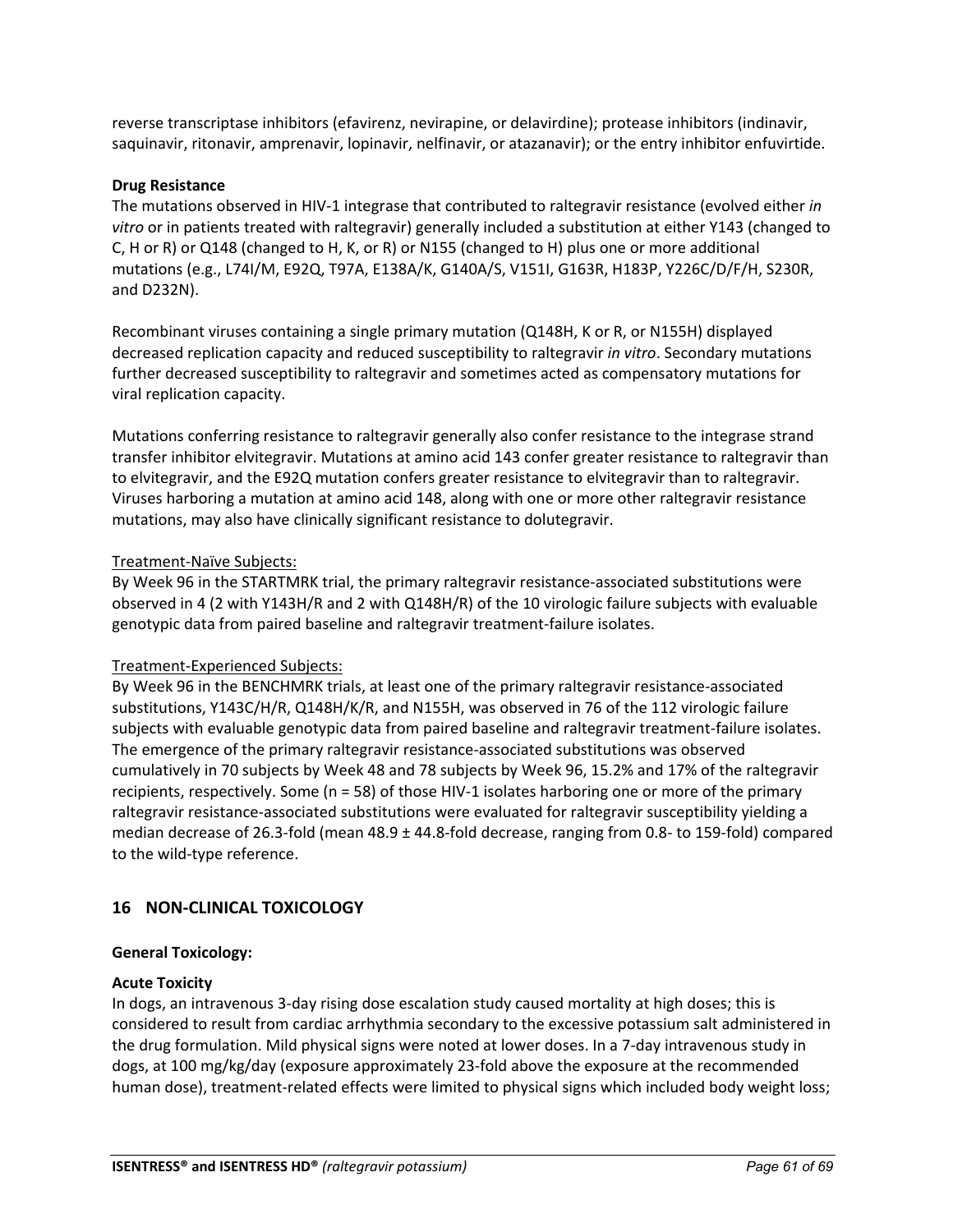minimal increases in serum urea nitrogen; increases in alanine aminotransferase activity, alkaline phosphatase activity, and cholesterol; and very slight renal tubular dilatation.

## **Chronic Toxicity**

Chronic repeat dose toxicity studies were conducted in rats (6 month duration) and dogs (1 year duration). In dogs, transient and/or intermittent emesis and weight loss were observed at 360 mg/kg/day (exposure 9 fold above the exposure at the recommended human dose). In rats, mortality, preceded by physical signs of drug intolerance, was seen at 600 mg/kg/day (exposures 4.8 fold above the exposure at the recommended human dose), but not at 120 mg/kg/day. In rats, inflammation of the nasal cavity and degeneration of the stomach mucosa occurred at 120 mg/kg/day (exposures 1.6 fold above the exposure at the recommended human dose) and is suggestive of irritative properties of the drug.

## **Carcinogenicity**

Carcinogenicity studies of raltegravir in mice did not show any carcinogenic potential. At the highest dose levels, 400 mg/kg/day in females and 250 mg/kg/day in males, systemic exposure was approximately 2-fold greater (females) or equal to (males) the AUC (54 µM●hr) at the 400-mg twice daily dose. In rats, carcinogenic potential considered to be specific for this species was identified, but is regarded as having minimal relevance for humans. In rats, tumors (squamous cell carcinoma) of the nose/nasopharynx were identified in high- and mid-dose group animals. These neoplasms are considered to result from local deposition and/or aspiration of drug on the mucosa of the nose/nasopharynx during dosing and are an expected consequence of chronic irritation and inflammation. Consistent with this, the increased incidence of these neoplasms correlated with oral dosing of high concentrations of raltegravir (>300 mg/kg) instead of systemic exposure. However, at the NOAEL, systemic exposure was 1.4 to 1.7 fold greater than the AUC (54  $\mu$ M $\bullet$ hr) at the clinical 400mg twice daily dose.

## **Genotoxicity**

All genotoxicity studies to evaluate mutagenicity and clastogenicity were negative.

## **Reproductive and Developmental Toxicology**

No effect on fertility was seen in male and female rats at doses up to 600 mg/kg/day which resulted in 3 fold exposure above the exposure at the recommended human dose.

## **Development**

Oral administration of up to 600 mg/kg/day to juvenile rats resulted in drug irritation effects in the stomach which were similar to those seen in adult rats. No additional toxicities were noted in juvenile rats indicating that juvenile rats were no more sensitive to drug effects than adult rats.

Treatment-related increases over controls in the incidence of supernumerary ribs were seen in rats at 600 mg/kg/day (exposures 4.4- fold above the exposure at the recommended human dose).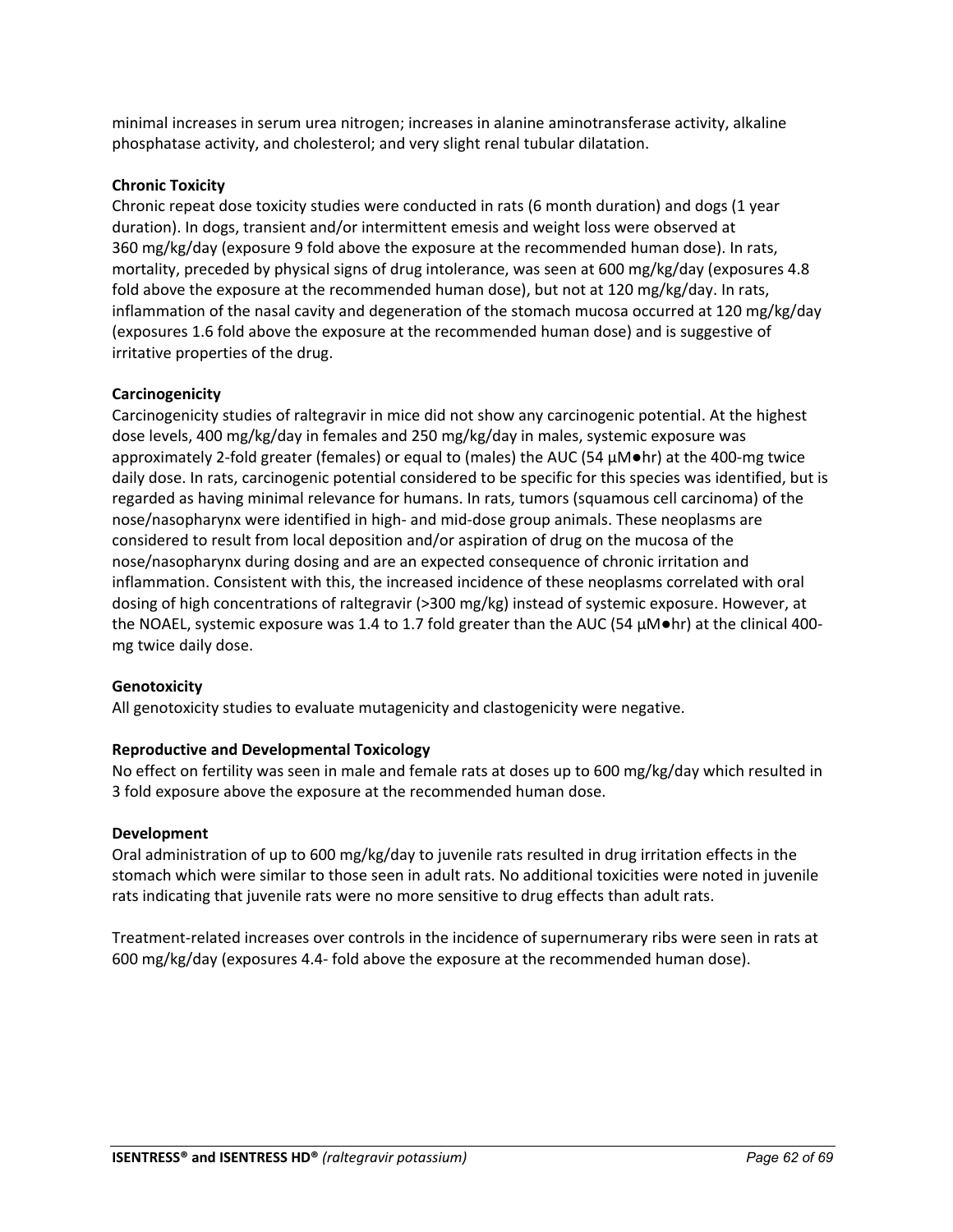## <span id="page-62-0"></span>**PATIENT MEDICATION INFORMATION**

## **READ THIS FOR SAFE AND EFFECTIVE USE OF YOUR MEDICINE**

## **ISENTRESS®**

**(\* as raltegravir potassium) \*Raltegravir tablets 400 mg, \*Raltegravir chewable tablets, 25 mg, 100 mg**

# **ISENTRESS HD®**

**(as raltegravir potassium) Raltegravir tablets 600 mg** 

Read this carefully before you start taking **ISENTRESS®/ISENTRESS HD®** and each time you get a refill. This leaflet is a summary and will not tell you everything about this drug. Talk to your healthcare professional about your medical condition and treatment and ask if there is any new information about **ISENTRESS®/ISENTRESS HD®**.

## **What is ISENTRESS®/ISENTRESS HD® used for?**

- ISENTRESS®/ISENTRESS HD® is a medicine that helps control Human Immunodeficiency Virus (HIV) infection, in combination with other antiretroviral medications.
- Your healthcare professional has prescribed ISENTRESS®/ISENTRESS HD® to help control your HIV infection.
- ISENTRESS® may be used to treat children and adolescents that are 2 years of age and older, weighing at least 7 kg.
- ISENTRESS HD® may be used to treat children and adolescents weighing at least 40 kg.

#### **How does ISENTRESS®/ISENTRESS HD® work?**

• ISENTRESS®/ISENTRESS HD® blocks an enzyme which the virus (HIV) needs in order to make more virus. The enzyme that ISENTRESS®/ISENTRESS HD® blocks is called HIV integrase.

## **What are the ingredients in ISENTRESS®/ISENTRESS HD®?**

#### **Medicinal ingredients**

Raltegravir potassium

#### **Non-medicinal ingredients**

#### ISENTRESS® 400 mg raltegravir film-coated tablets

calcium phosphate dibasic anhydrous, hypromellose 2208, lactose monohydrate, magnesium stearate, microcrystalline cellulose, poloxamer 407 (contains 0.01% butylated hydroxytoluene as antioxidant), sodium stearyl fumarate.

In addition, the film coating contains the following inactive ingredients: black iron oxide, polyethylene glycol 3350, polyvinyl alcohol, red iron oxide, talc and titanium dioxide.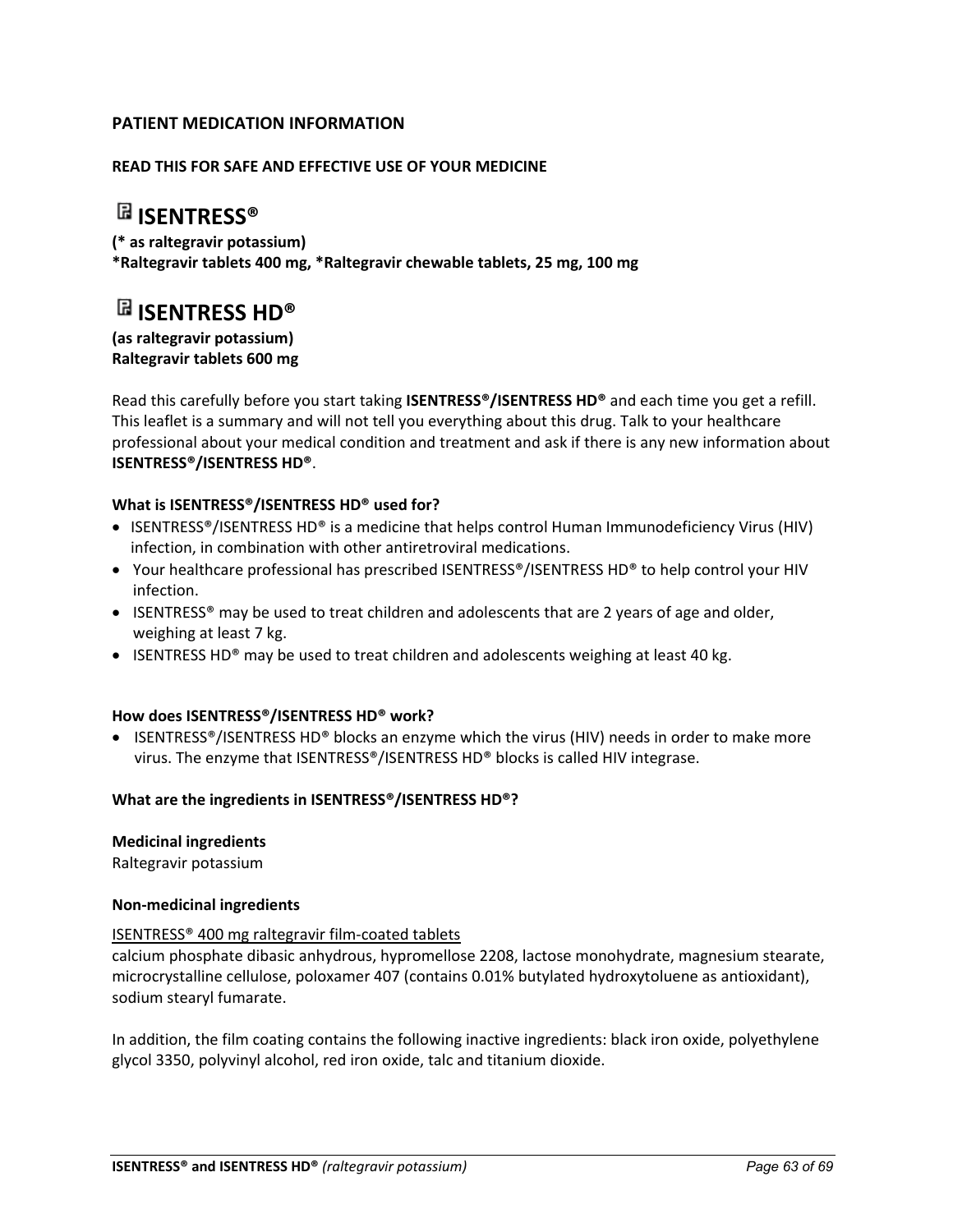## ISENTRESS® 25 mg and 100 mg raltegravir chewable tablets:

ammonium hydroxide, crospovidone, ethylcellulose 20 cP, fructose, hydroxypropyl cellulose, hypromellose 2910/6cP, macrogol/PEG 400, magnesium stearate, mannitol, medium chain triglycerides, monoammonium glycyrrhizinate, natural and artificial flavors (orange, banana, and masking), oleic acid, phenylalanine (as part of the artificial sweetener, aspartame), saccharin sodium, sodium citrate dihydrate, sodium stearyl fumarate, sorbitol, sucralose and yellow iron oxide.

## ISENTRESS® 100 mg also contain red iron oxide

## ISENTRESS HD® 600 mg film-coated tablets:

croscarmellose sodium, hypromellose 2910, magnesium stearate, microcrystalline cellulose. In addition, the film coating contains the following inactive ingredients: black iron oxide, carnauba wax, hypromellose 2910, iron oxide yellow, lactose monohydrate, titanium dioxide, and triacetin.

## **ISENTRESS®/ISENTRESS HD® comes in the following dosage forms:**

ISENTRESS® 25 mg orange-banana flavoured, chewable tablets are available as pale yellow, round, flat faced, beveled edge tablet debossed with the Merck logo on one side and 473 on the other side of the tablet.

ISENTRESS® 100 mg orange-banana flavoured, chewable tablets are available as pale orange, oval shaped scored tablet, debossed with the Merck logo on one side of the score and 477 on the other, and scored on the other side of the tablet.

ISENTRESS® 400 mg film-coated tablets are available as pink, oval shaped, with 227 on one side.

ISENTRESS HD® 600 mg film-coated tablets are yellow, oval shaped tablets debossed with Merck logo and "242" on one side.

## **Do NOT use ISENTRESS®/ISENTRESS HD® if:**

• You are hypersensitive to any of its ingredients (see what the non-medicinal ingredients are).

**To help avoid side effects and ensure proper use, talk to your healthcare professional before you take ISENTRESS®/ISENTRESS HD®. Talk about any health conditions or problems you may have, including if you:**

- Have any allergies.
- Have phenylketonuria (PKU). ISENTRESS® Chewable Tablets contain phenylalanine as part of the artificial sweetener, aspartame. The artificial sweetener may be harmful to people with PKU.
- Have a history of muscle disorders (also known as rhabdomyolysis or myopathy).
- Are pregnant or plan to become pregnant.
	- If you take ISENTRESS®/ISENTRESS HD® while you are pregnant, talk to your healthcare professional about how you can be included in the Antiretroviral Pregnancy Registry.
- Are breast-feeding or plan to breast-feed.
	- It is recommended that HIV-infected women should NOT breast-feed their infants. This is because their babies could be infected with HIV through their breast milk.
	- Talk with your healthcare professional about the best way to feed your baby.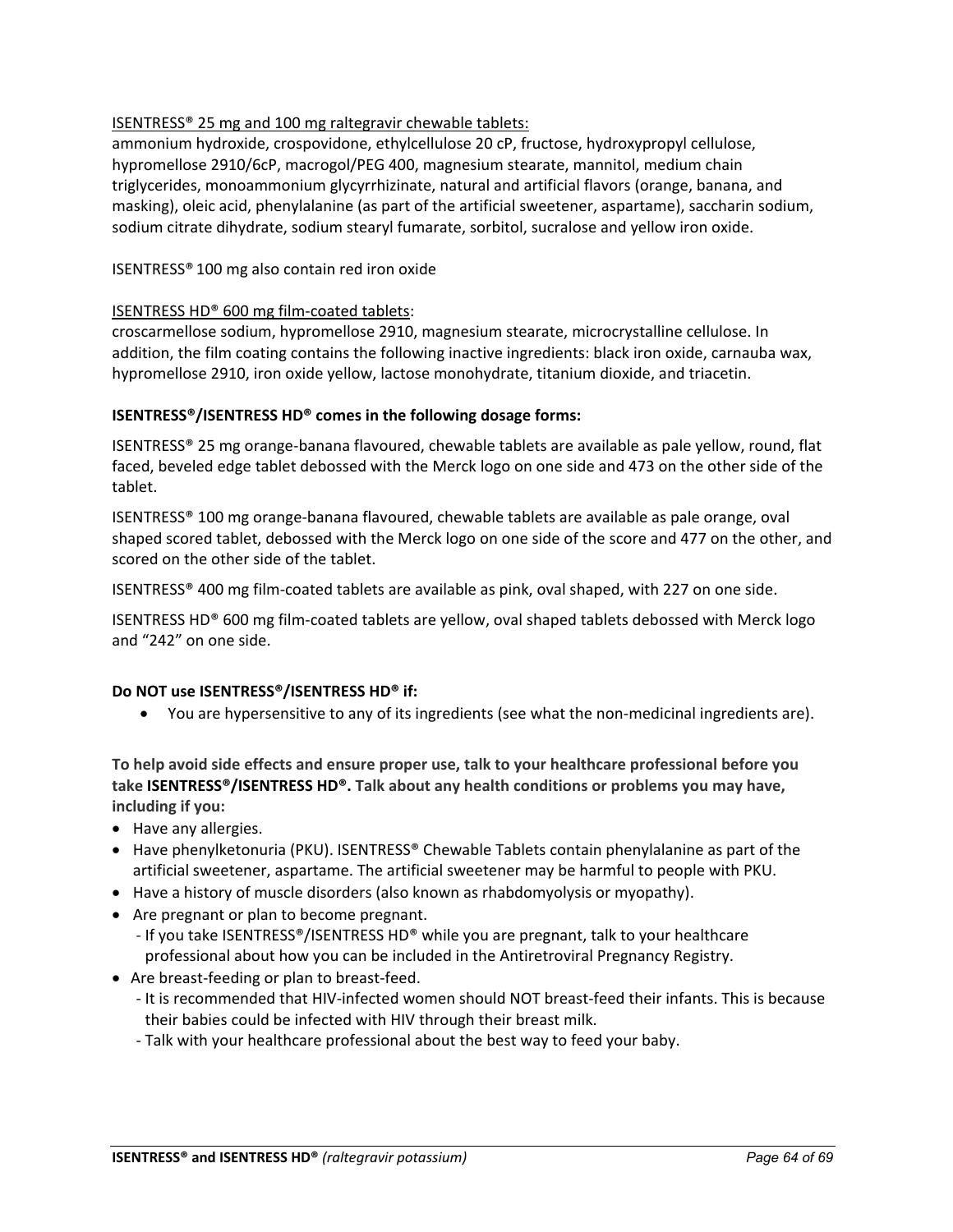## **Other warnings you should know about:**

ISENTRESS®/ISENTRESS HD® does not reduce the chance of passing HIV to others through sexual contact, sharing needles, or being exposed to your blood.

- Continue to practice safer sex.
- Use latex or polyurethane condoms or other barrier methods to lower the chance of sexual contact with any body fluids. This includes semen from a man, vaginal secretions from a woman, or blood.
- Never re-use, or share needles.
- Ask your healthcare professional if you have any questions about safer sex or how to prevent passing HIV to other people.

ISENTRESS®/ISENTRESS HD® does not cure HIV infection or AIDS.

It is very important that you stay under the care of your healthcare professional during treatment with ISENTRESS®/ISENTRESS HD®.

**Tell your healthcare professional about all the medicines you take, including any drugs, vitamins, minerals, natural supplements or alternative medicines.**

## **The following may interact with ISENTRESS®/ISENTRESS HD®:**

Tell your healthcare professional especially if you take:

- Antacids (medicines used to help treat heartburn) containing aluminum, magnesium and calcium carbonate.
	- Certain antacids like those containing aluminum and/or magnesium are NOT recommended with ISENTRESS®.
- Atazanavir (antiretroviral medicine used to treat HIV).
- Rifampin (medicine used to treat tuberculosis).
- Tipranavir/ritonavir (antiretroviral medicines used to treat HIV).

## **How to take ISENTRESS®/ISENTRESS HD®:**

## **Usual dose:**

Take ISENTRESS®/ISENTRESS HD® by mouth, with or without food.

ISENTRESS®/ISENTRESS HD® must be used with other anti-HIV medicines.

Do NOT switch between the film-coated tablet, the chewable tablet, or different strengths, or stop your treatment without talking with your doctor first.

## **Adult**

Take one 400-mg tablet twice daily or two 600 mg tablets once daily as directed by your healthcare professional.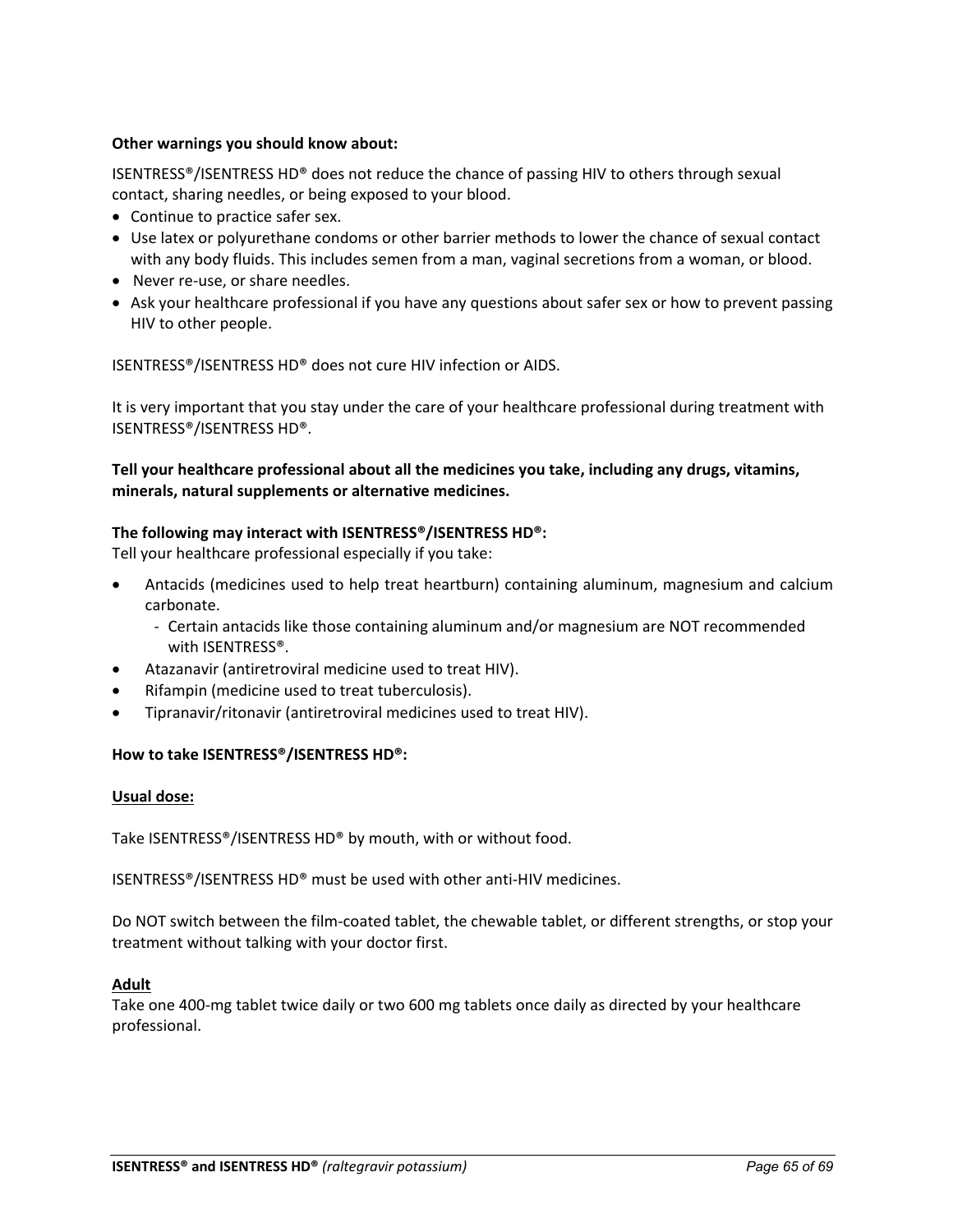## **Children and Adolescents**

- Your child's healthcare professional will tell you the right dose and type of ISENTRESS® (tablet, chewable tablet) based on your child's weight.
- The 100 mg chewable tablet is scored and can be split into equal halves.
- Do NOT take more than 300 mg of the chewable tablet twice a day.

Take ISENTRESS® or ISENTRESS HD® exactly as prescribed by your healthcare professional.

The different dosage forms and strengths for ISENTRESS® are not interchangeable so:

a) Use only the 600 mg tablet for the 1200 mg once daily dose.

b) Use only the 400 mg tablet for the twice daily dose of 400 mg.

c) Use the 25 mg and 100 mg chewable tablets for only the children's dosages up to 300 mg twice daily.

## **Be sure to keep a supply of your anti-HIV medicines.**

- When your ISENTRESS®/ISENTRESS HD® supply starts to run low, get more from your healthcare professional.
- Do not wait until your medicine runs out to get more.

## **IMPORTANT: Take ISENTRESS® exactly as your healthcare professional prescribed and at the right times of day because if you don't:**

- The amount of virus (HIV) in your blood may increase if the medicine is stopped for even a short period of time.
- The virus may develop resistance to ISENTRESS® and become harder to treat.
- Your medicines may stop working to fight HIV.
- The activity of ISENTRESS<sup>®</sup> may be reduced (due to resistance).

#### **Overdose:**

If you think you have taken too much ISENTRESS®/ISENTRESS HD®, contact your healthcare professional, hospital emergency department or regional poison control centre immediately, even if there are no symptoms.

## **Missed Dose:**

If you miss a dose, take it as soon as you remember. If you do not remember until it is time for your next dose, skip the missed dose and go back to your regular schedule. Only take ISENTRESS® and ISENTRESSHD® as instructed.

ISENTRESS®/ISENTRESS HD® must be used with other anti-HIV medicines.

## **What are possible side effects from using ISENTRESS®/ISENTRESS HD®?**

These are not all the possible side effects you may have when taking ISENTRESS®/ISENTRESS HD®. If you have any side effects not listed here, tell your healthcare professional.

- nausea
- headache
- diarrhea
- fever
- vomiting
- fatigue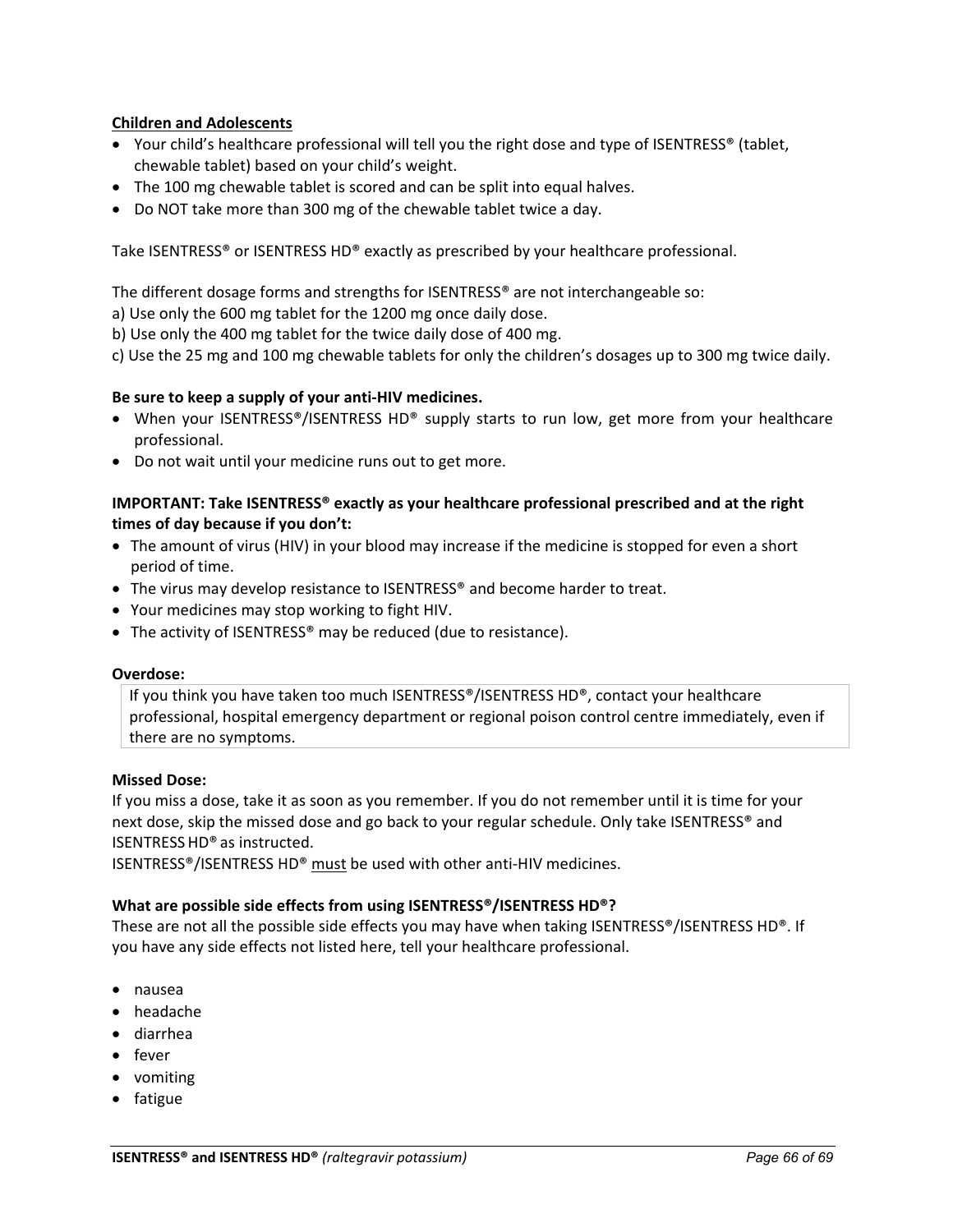- dizziness
- difficulty sleeping
- cough
- rash
- tiredness
- upper respiratory tract infection
- inflammation of the nasal passages and throat
- bronchitis
- back pain
- depression

Additionally, while the medicine has been on the market, some further reactions have occurred:

- Depression and suicidal thoughts have been reported. If you develop these feelings, discuss this with your healthcare professional.
- Other side effects that have been reported include low blood platelet count, clumsiness and lack of coordination, rash with or without an increase in some white blood cells, severe skin reaction, liver failure. If you develop any of these reactions, discuss with your healthcare professional.

In some patients with advanced HIV infection (AIDS), signs and symptoms of inflammation from opportunistic infections may occur when combination antiretroviral treatment is started. Tell your healthcare professional immediately if you notice any symptoms of infection.

Contact your healthcare professional promptly if you experience unexplained muscle pain, tenderness, or weakness while taking ISENTRESS®/ISENTRESS HD®.

Contact your healthcare professional promptly if you develop a rash. Severe and life-threatening skin reactions and allergic reactions have been reported in some patients taking ISENTRESS®/ISENTRESS  $HD^{\circledR}$ .

Changes in your immune system (Immune Reconstitution Inflammatory Syndrome) can happen when you start taking HIV medicines. Your immune system may get stronger and begin to fight infections that have been hidden in your body for a long time, or you could develop an autoimmune disease in which your immune system reacts against your own body (e.g. Grave's disease (which affects the thyroid gland), Guillain-Barre syndrome (which affects the nervous system) or polymyositis (which affects the muscles) and it may develop at any time, sometimes months later after the start of HIV therapy). Sometimes symptoms can be severe, so if you develop high temperature (fever), joint or muscle pain, redness, rash, swelling, or fatigue or any new symptoms contact your healthcare professional right away.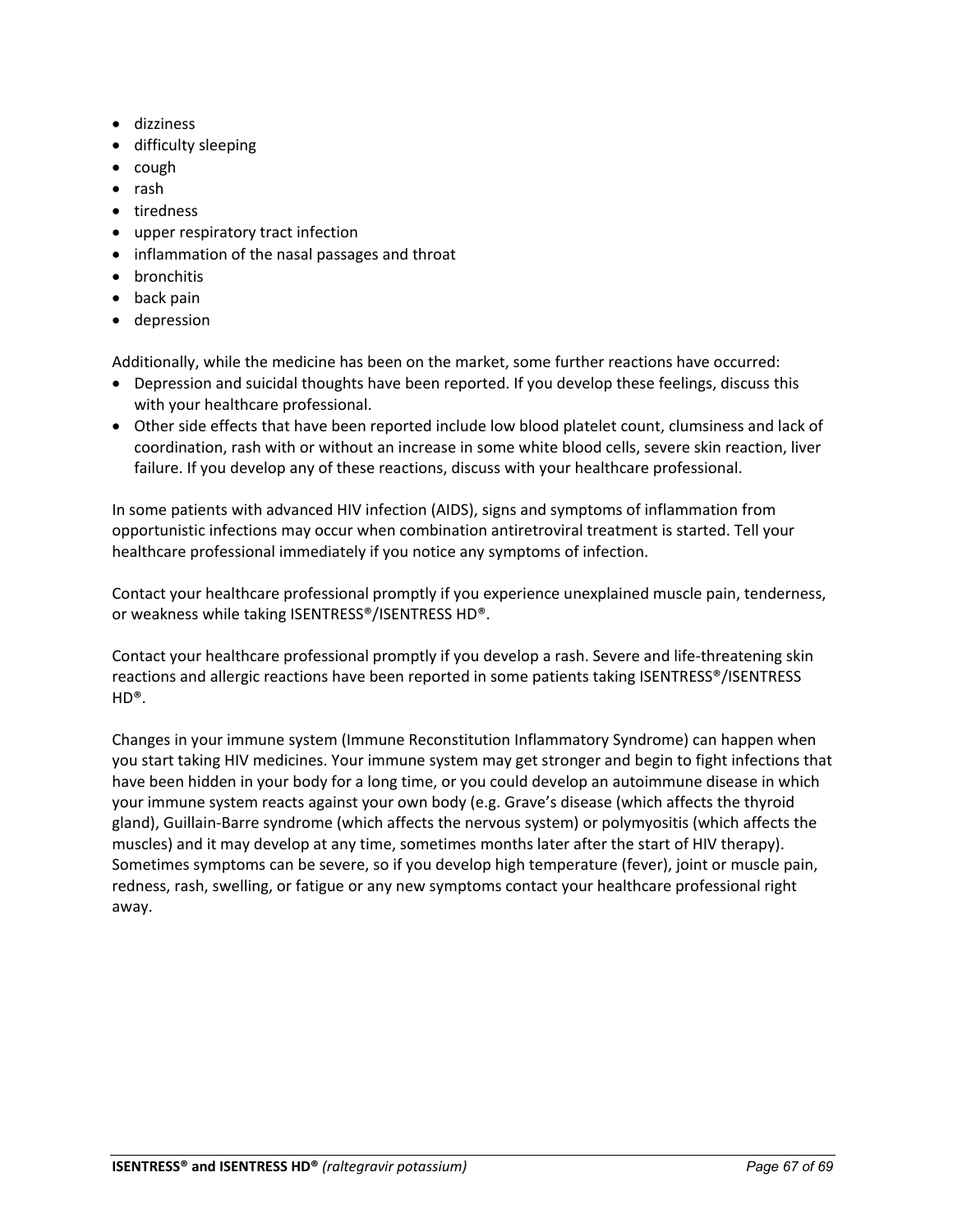| Serious side effects and what to do about them                                                                                                                                                                                                                              |                                      |                      |                               |  |
|-----------------------------------------------------------------------------------------------------------------------------------------------------------------------------------------------------------------------------------------------------------------------------|--------------------------------------|----------------------|-------------------------------|--|
|                                                                                                                                                                                                                                                                             | Talk to your healthcare professional | Stop taking drug and |                               |  |
| Symptom / effect                                                                                                                                                                                                                                                            | Only if severe                       | In all cases         | get immediate<br>medical help |  |
|                                                                                                                                                                                                                                                                             | <b>UNCOMMON</b>                      |                      |                               |  |
| Severe skin reactions and allergic<br>reactions: occasionally life-<br>threatening, with symptoms such as<br>rash, itching or hives on the skin,<br>swelling of the face, lips, tongue or<br>other parts of the body, shortness of<br>breath, wheezing or trouble breathing |                                      |                      | ✓                             |  |
| Persistent fatigue                                                                                                                                                                                                                                                          | ✓                                    |                      |                               |  |
| Lack of white blood cells: frequent<br>infections such as fever, severe chills,<br>sore throat or mouth ulcers                                                                                                                                                              |                                      |                      |                               |  |
| Lack of red blood cells: tiredness,<br>headaches, being short of breath<br>when exercising, dizziness and looking<br>pale                                                                                                                                                   | ✓                                    |                      |                               |  |
| Severe chest pain                                                                                                                                                                                                                                                           |                                      |                      | ✓                             |  |
| Stomach problems: pain, nausea,<br>vomiting, heartburn                                                                                                                                                                                                                      | ✓                                    |                      |                               |  |
| Liver disease: liver disease with<br>nausea, vomiting, loss of appetite,<br>feeling generally unwell, fever, itching,<br>yellowing of the skin and eyes, and<br>dark coloured urine                                                                                         |                                      |                      |                               |  |
| Kidney disease: nausea, loss of<br>appetite and weakness, pass little or<br>no urine, breathlessness                                                                                                                                                                        |                                      |                      | ✓                             |  |
| Depression, suicidal thoughts and<br>actions                                                                                                                                                                                                                                |                                      | $\checkmark$         |                               |  |
| Shaking                                                                                                                                                                                                                                                                     |                                      | ✓                    |                               |  |
| Speech disorders                                                                                                                                                                                                                                                            |                                      | ✓                    |                               |  |
| Disturbance in attention                                                                                                                                                                                                                                                    |                                      | ✓                    |                               |  |

If you have a troublesome symptom or side effect that is not listed here or becomes bad enough to interfere with your daily activities, tell your healthcare professional.